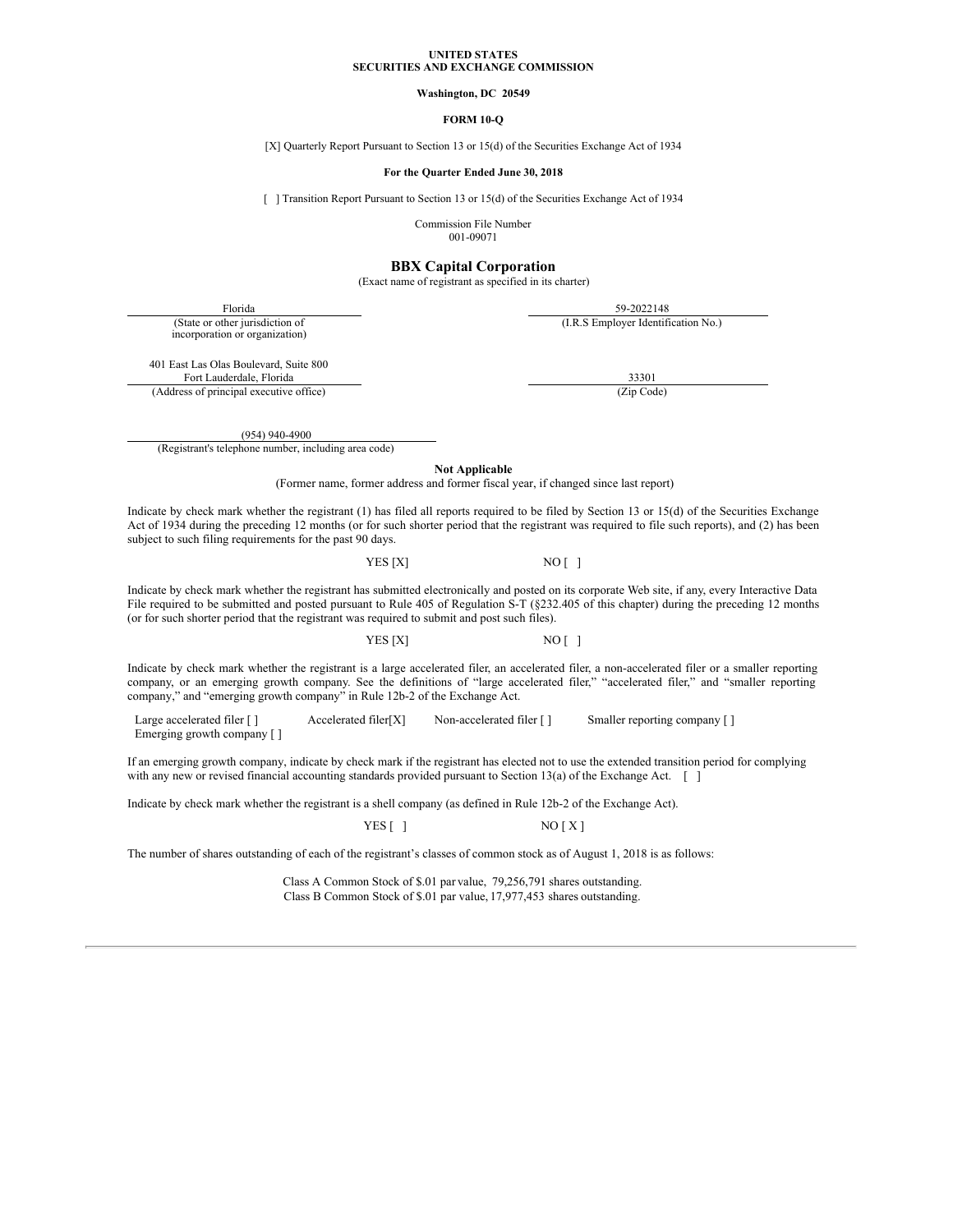# **BBX Capital Corporation TABLE OF CONTENTS**

| Part I.  |                                                                                                                                                             |                |
|----------|-------------------------------------------------------------------------------------------------------------------------------------------------------------|----------------|
| Item 1.  | <b>Financial Statements</b>                                                                                                                                 |                |
|          | Condensed Consolidated Statements of Financial Condition as of June<br>30, 2018 and December 31, 2017 - Unaudited                                           | 1              |
|          | <b>Condensed Consolidated Statements of Operations and Comprehensive</b><br>Income for the Three and Six Months Ended June 30, 2018 and 2017 -<br>Unaudited | $\overline{2}$ |
|          | Condensed Consolidated Statements of Changes in Equity for the Six<br>Months Ended June 30, 2018 - Unaudited                                                | 3              |
|          | Condensed Consolidated Statements of Cash Flows for the Six Months<br>Ended June 30, 2018 and 2017 - Unaudited                                              | 4              |
|          | Notes to Condensed Consolidated Financial Statements - Unaudited                                                                                            | 6              |
| Item 2.  | Management's Discussion and Analysis of Financial Condition and<br><b>Results of Operations</b>                                                             | 38             |
| Item 3.  | <b>Quantitative and Qualitative Disclosure About Market Risk</b>                                                                                            | 66             |
| Item 4.  | <b>Controls and Procedures</b>                                                                                                                              | 66             |
| Part II. | <b>OTHER INFORMATION</b>                                                                                                                                    |                |
| Item 1.  | <b>Legal Proceedings</b>                                                                                                                                    | 67             |
| Item 1A. | <b>Risk Factors</b>                                                                                                                                         | 68             |
| Item 2.  | <b>Issuers Purchases of Equity Securities</b>                                                                                                               | 68             |
| Item 6.  | <b>Exhibits</b>                                                                                                                                             | 68             |
|          | <b>Signatures</b>                                                                                                                                           | 69             |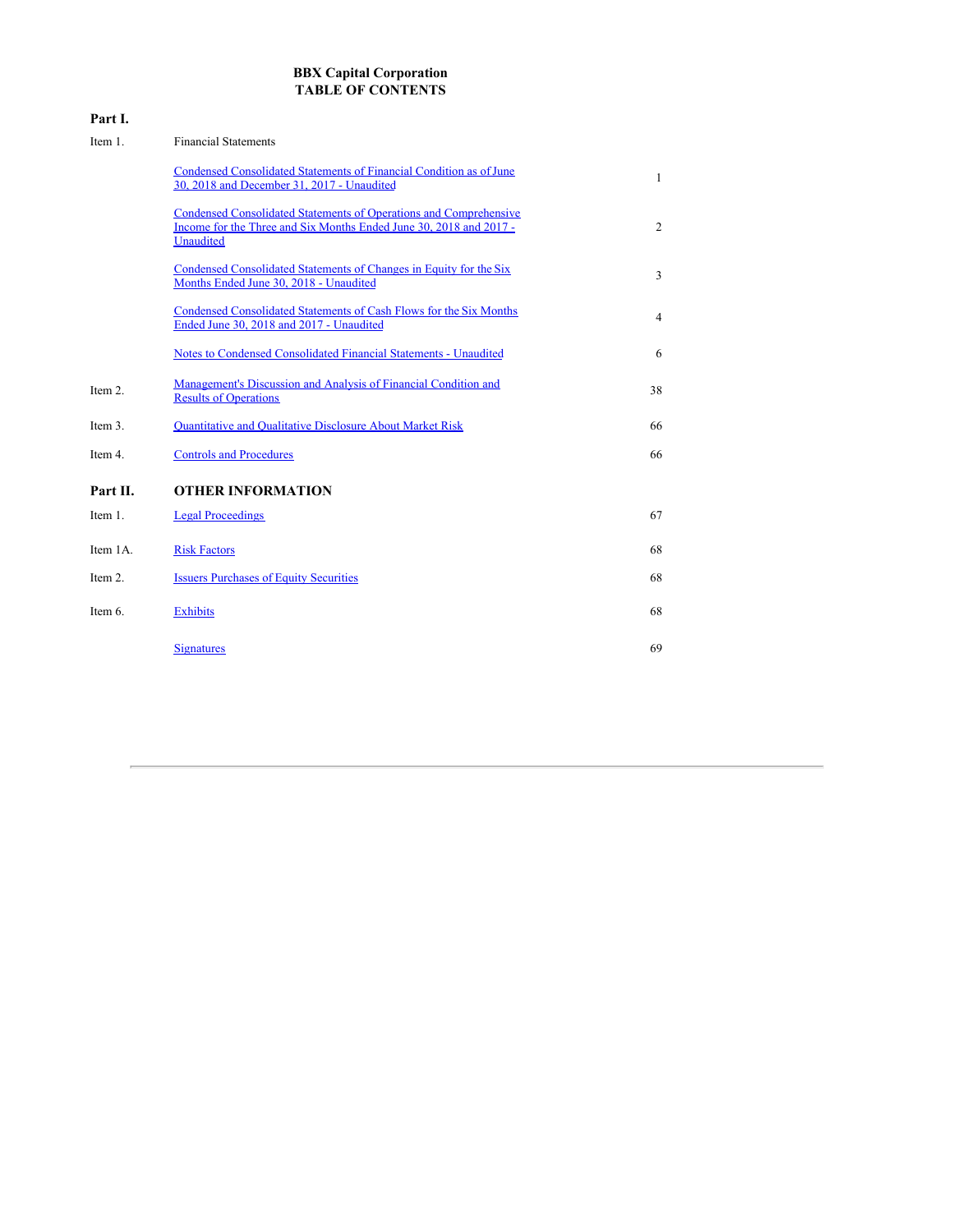# **PART I – FINANCIAL INFORMATION**

# <span id="page-2-0"></span>**Item 1. Financial Statements**

#### **BBX Capital Corporation Condensed Consolidated Statements of Financial Condition - Unaudited (In thousands, except share data)**

|                                                                                                                                                                                                     |    |               | December 31,<br>2017 |
|-----------------------------------------------------------------------------------------------------------------------------------------------------------------------------------------------------|----|---------------|----------------------|
|                                                                                                                                                                                                     |    | June 30, 2018 | *As Adjusted         |
| <b>ASSETS</b>                                                                                                                                                                                       |    |               |                      |
| Cash and cash equivalents                                                                                                                                                                           | S  | 380,447       | 362,526              |
| Restricted cash (\$20,959 in 2018 and \$19,488 in 2017 in variable                                                                                                                                  |    |               |                      |
| interest entities ("VIEs"))                                                                                                                                                                         |    | 54,471        | 46,721               |
| Notes receivable, net (\$296,016 in 2018 and \$279,188 in 2017 in VIEs)                                                                                                                             |    | 429,647       | 426,858              |
| Trade inventory                                                                                                                                                                                     |    | 21,280        | 23,902               |
| Vacation ownership interest ("VOI") inventory                                                                                                                                                       |    | 327,897       | 281,291              |
| Real estate (\$20,856 in 2018 and \$27,828 in 2017 held for sale)                                                                                                                                   |    | 56,900        | 68,536               |
| Investments in unconsolidated real estate joint ventures                                                                                                                                            |    | 41,801        | 51,234               |
| Property and equipment, net                                                                                                                                                                         |    | 125,325       | 111,929              |
| Goodwill                                                                                                                                                                                            |    | 39,482        | 39,482               |
| Intangible assets, net                                                                                                                                                                              |    | 71,761        | 70,449               |
| Other assets                                                                                                                                                                                        |    | 115,437       | 122,753              |
| <b>Total assets</b>                                                                                                                                                                                 | \$ | 1,664,448     | 1,605,681            |
| <b>LIABILITIES AND EQUITY</b>                                                                                                                                                                       |    |               |                      |
| <b>Liabilities:</b>                                                                                                                                                                                 |    |               |                      |
| Accounts payable                                                                                                                                                                                    | S  | 27,694        | 31,370               |
| Deferred income                                                                                                                                                                                     |    | 14,442        | 16,893               |
| Escrow deposits                                                                                                                                                                                     |    | 27,924        | 21,079               |
| Other liabilities                                                                                                                                                                                   |    | 87,701        | 103,464              |
| Receivable-backed notes payable - recourse                                                                                                                                                          |    | 101,582       | 84,697               |
| Receivable-backed notes payable - non-recourse (in VIEs)                                                                                                                                            |    | 325,512       | 336,421              |
| Notes payable and other borrowings                                                                                                                                                                  |    | 219,615       | 144,114              |
| Junior subordinated debentures                                                                                                                                                                      |    | 135,974       | 135,414              |
| Deferred income taxes                                                                                                                                                                               |    | 72,827        | 47,968               |
| Redeemable 5% cumulative preferred stock of \$.01 par value; authorized 15,000 shares;<br>issued and outstanding 10,000 shares in 2018 and 15,000 shares in 2017 with a stated value of \$1,000 per |    |               |                      |
| share                                                                                                                                                                                               |    | 9,310         | 13,974               |
| <b>Total liabilities</b>                                                                                                                                                                            |    | 1.022.581     | 935.394              |
| Commitments and contingencies (See Note 11)                                                                                                                                                         |    |               |                      |
| Redeemable noncontrolling interest                                                                                                                                                                  |    | 2,590         | 2,765                |
| <b>Equity:</b>                                                                                                                                                                                      |    |               |                      |
| Preferred stock of \$.01 par value; authorized 10,000,000 shares                                                                                                                                    |    |               |                      |
| Class A Common Stock of \$.01 par value; authorized 150,000,000 shares;                                                                                                                             |    |               |                      |
| issued and outstanding 79,256,791 in 2018 and 85,689,163 in 2017                                                                                                                                    |    | 793           | 857                  |
| Class B Common Stock of \$.01 par value; authorized 20,000,000 shares;                                                                                                                              |    |               |                      |
| issued and outstanding 13,936,432 in 2018 and 13,963,200 in 2017                                                                                                                                    |    | 139           | 140                  |
| Additional paid-in capital                                                                                                                                                                          |    | 176,050       | 229,379              |
| Accumulated earnings                                                                                                                                                                                |    | 369,214       | 353,384              |
| Accumulated other comprehensive income                                                                                                                                                              |    | 1,452         | 1,708                |
| Total shareholders' equity                                                                                                                                                                          |    | 547,648       | 585,468              |
| Noncontrolling interests                                                                                                                                                                            |    | 91,629        | 82,054               |
| <b>Total equity</b>                                                                                                                                                                                 |    | 639,277       | 667,522              |
| <b>Total liabilities and equity</b>                                                                                                                                                                 | S  | 1,664,448     | 1,605,681            |

\* See Note 1 for a summary of adjustments.

**See Notes to Condensed Consolidated Financial Statements - Unaudited**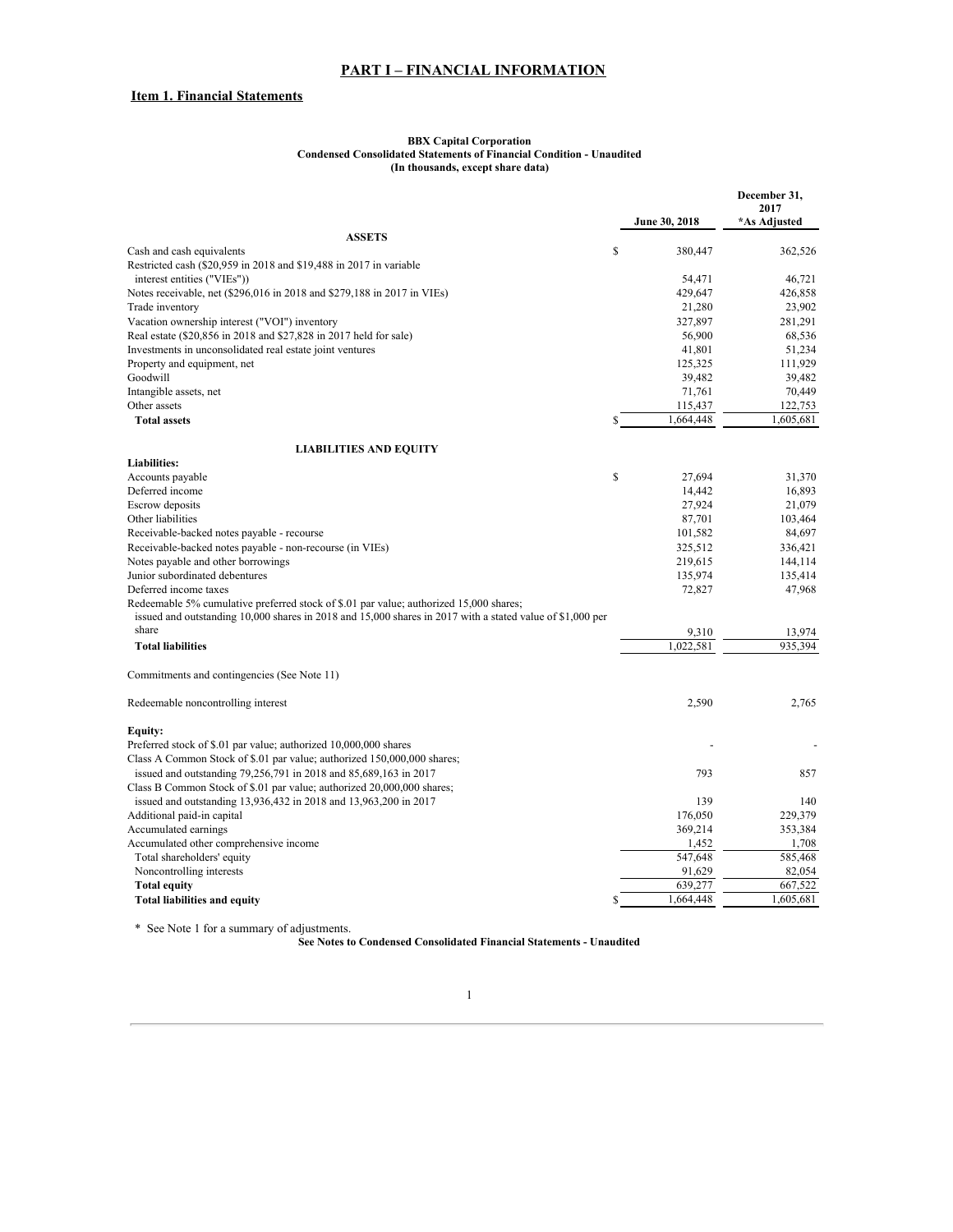# **BBX Capital Corporation**

<span id="page-3-0"></span>**Condensed Consolidated Statements of Operations and Comprehensive Income - Unaudited**

|                                                                     |    | (In thousands, except per share data)         |                      |                                             |                      |
|---------------------------------------------------------------------|----|-----------------------------------------------|----------------------|---------------------------------------------|----------------------|
|                                                                     |    | For the Three Months Ended<br><b>June 30,</b> |                      | For the Six Months Ended<br><b>June 30,</b> |                      |
|                                                                     |    | 2018                                          | 2017<br>*As Adjusted | 2018                                        | 2017<br>*As Adjusted |
| <b>Revenues</b>                                                     |    |                                               |                      |                                             |                      |
| Sales of VOIs                                                       | \$ | 68,573                                        | 59,405               | 124,714                                     | 113,641              |
| Fee-based sales commissions                                         |    | 60,086                                        | 63,915               | 105,940                                     | 109,069              |
| Other fee-based services                                            |    | 30,391                                        | 29,935               | 58,415                                      | 56,056               |
| Cost reimbursements                                                 |    | 14,059                                        | 11,893               | 30,260                                      | 26,563               |
| Trade sales                                                         |    | 43,908                                        | 28,313               | 82,286                                      | 51,652               |
| Sales of real estate inventory                                      |    | 3,250                                         |                      | 9,659                                       |                      |
| Interest income                                                     |    | 20,664                                        | 20,875               | 42,581                                      | 42,030               |
| Net gains on sales of real estate assets                            |    | 733                                           | 1,884                | 4,802                                       | 1,686                |
| Other revenue                                                       |    | 1,562                                         | 1,446                | 2,611                                       | 2,403                |
| Total revenues                                                      |    | 243,226                                       | 217,666              | 461,268                                     | 403,100              |
| <b>Costs and Expenses</b>                                           |    |                                               |                      |                                             |                      |
| Cost of VOIs sold                                                   |    | 6,789                                         | 1,749                | 8,601                                       | 4,908                |
| Cost of other fee-based services                                    |    | 16,634                                        | 15,374               | 34,045                                      | 31,481               |
| Cost reimbursements                                                 |    | 14,059                                        | 11,893               | 30,260                                      | 26,563               |
| Cost of trade sales                                                 |    | 31,655                                        | 22,299               | 59,091                                      | 41,895               |
| Cost of real estate inventory sold                                  |    | 2,381                                         |                      | 6,628                                       |                      |
| Interest expense                                                    |    | 10,403                                        | 9,273                | 19,594                                      | 18,097               |
| Recoveries from loan losses, net                                    |    | (1,981)                                       | (999)                | (6, 794)                                    | (4,093)              |
| Asset impairments, net                                              |    | 104                                           | 58                   | 336                                         | 45                   |
| Net gains on cancellation of junior subordinated debentures         |    |                                               |                      |                                             | (6,929)              |
| Reimbursements of litigation costs and penalty                      |    |                                               |                      |                                             | (9,606)              |
| Selling, general and administrative expenses                        |    | 141,563                                       | 135,410              | 266,918                                     | 248,716              |
| Total costs and expenses                                            |    | 221,607                                       | 195,057              | 418,679                                     | 351,077              |
| Equity in net (losses) earnings of unconsolidated                   |    |                                               |                      |                                             |                      |
| real estate joint ventures                                          |    | (488)                                         | 3,087                | 792                                         | 6,323                |
| Foreign exchange (loss) gain                                        |    | (37)                                          | (398)                | 15                                          | (207)                |
| Income before income taxes                                          |    | 21,094                                        | 25,298               | 43,396                                      | 58,139               |
| Provision for income taxes                                          |    | (8,655)                                       | (9, 131)             | (15,255)                                    | (21, 895)            |
| Net income                                                          |    | 12,439                                        | 16,167               | 28,141                                      | 36,244               |
| Less: Net income attributable to noncontrolling interests           |    | 5,958                                         | 3,453                | 10,518                                      | 6,090                |
| Net income attributable to shareholders                             | \$ | 6,481                                         | 12,714               | 17,623                                      | 30,154               |
| Basic earnings per share                                            | \$ | 0.07                                          | 0.13                 | 0.18                                        | 0.31                 |
| Diluted earnings per share                                          | S  | 0.07                                          | 0.12                 | 0.18                                        | 0.28                 |
| Basic weighted average number of common shares outstanding          |    | 94,390                                        | 98,240               | 97,007                                      | 98,579               |
| Diluted weighted average number of common and                       |    |                                               |                      |                                             |                      |
| common equivalent shares outstanding                                |    | 97,779                                        | 106,173              | 100,194                                     | 106,061              |
| Cash dividends declared per Class A common share                    | S  | 0.010                                         | 0.0075               | 0.020                                       | 0.0150               |
| Cash dividends declared per Class B common share                    | \$ | 0.010                                         | 0.0075               | 0.020                                       | 0.0150               |
| Net income                                                          |    | 12,439                                        | 16,167               | 28,141                                      | 36,244               |
| Other comprehensive income, net of tax:                             |    |                                               |                      |                                             |                      |
| Unrealized gains on securities available for sale                   |    |                                               | 23                   |                                             | 46                   |
| Foreign currency translation adjustments                            |    | 24                                            | 138                  | (4)                                         | (117)                |
| Other comprehensive income (loss), net                              |    | 24                                            | 161                  | (4)                                         | (71)                 |
| Comprehensive income, net of tax                                    |    | 12,463                                        | 16,328               | 28,137                                      | 36,173               |
| Less: Comprehensive income attributable to noncontrolling interests |    | 5,958                                         | 3,453                | 10,518                                      | 6,090                |
| Comprehensive income attributable to shareholders                   | \$ | 6,505                                         | 12,875               | 17,619                                      | 30,083               |

\* See Note 1 for a summary of adjustments.

**See Notes to Condensed Consolidated Financial Statements - Unaudited**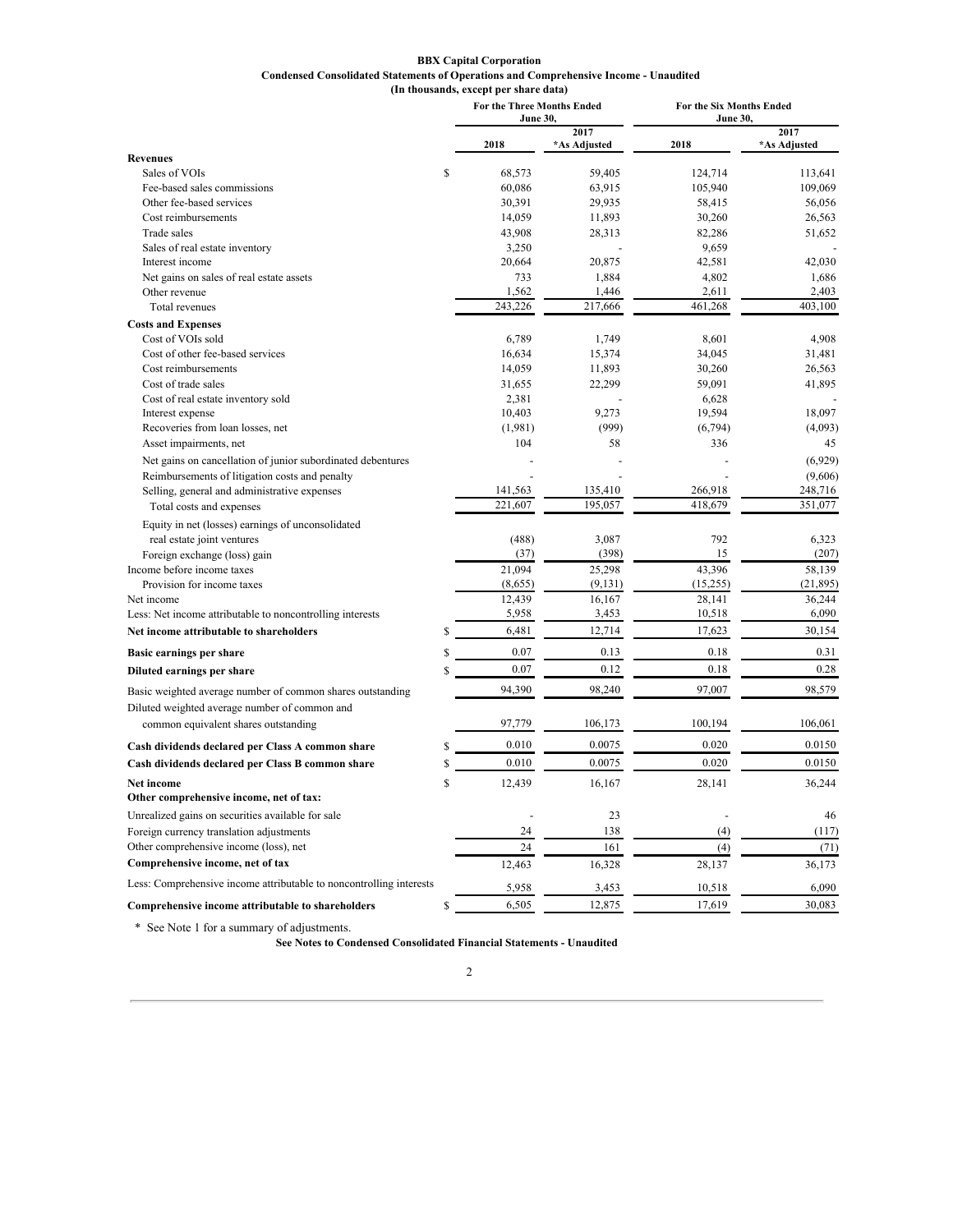# <span id="page-4-0"></span>BBX Capital Corporation<br>Condensed Consolidated Statements of Changes in Equity - Unaudited<br>For the Six Months Ended June 30, 2018<br>(In thousands)

|                                                                                             | <b>Shares</b> of<br><b>Common Stock</b><br>Outstanding<br><b>Class</b> |               | Common<br><b>Stock</b><br><b>Class</b> |     | Additional<br>Paid-in | Accumulated | Accumulated<br>Other<br>Comprehen-<br>sive | Total<br>Shareholders' | Non-<br>controlling | Total     |
|---------------------------------------------------------------------------------------------|------------------------------------------------------------------------|---------------|----------------------------------------|-----|-----------------------|-------------|--------------------------------------------|------------------------|---------------------|-----------|
|                                                                                             | A                                                                      | $\bf{B}$      | A                                      | B   | Capital               | Earnings    | Income                                     | <b>Equity</b>          | <b>Interests</b>    | Equity    |
| As adjusted balance, December<br>31, 2017 *                                                 | 85,689                                                                 | $13,963$ \$   | 857                                    | 140 | 229,379               | 353,384     | 1,708                                      | 585,468                | 82,054              | 667,522   |
| Cumulative effect from the adoption of<br>ASU 2016-01                                       |                                                                        |               |                                        |     |                       | 252         | (252)                                      |                        |                     |           |
| Net income excluding \$266 of loss<br>attributable to redeemable<br>noncontrolling interest |                                                                        |               |                                        |     |                       | 17,623      |                                            | 17,623                 | 10,784              | 28,407    |
| Other comprehensive income                                                                  |                                                                        |               |                                        |     |                       |             | (4)                                        | (4)                    |                     | (4)       |
| Distributions to noncontrolling interests                                                   |                                                                        |               |                                        |     |                       |             |                                            |                        | (2, 242)            | (2,242)   |
| Increase in noncontrolling interest from<br>loan foreclosure                                |                                                                        |               |                                        |     |                       |             |                                            |                        | 704                 | 704       |
| Purchase of noncontrolling interest                                                         |                                                                        |               |                                        |     | (587)                 |             |                                            | (587)                  | 329                 | (258)     |
| Class A Common Stock cash dividends<br>declared                                             |                                                                        |               |                                        |     |                       | (1,683)     |                                            | (1,683)                |                     | (1,683)   |
| Class B Common Stock cash dividends<br>declared                                             |                                                                        |               |                                        |     |                       | (362)       |                                            | (362)                  |                     | (362)     |
| Repurchase and retirement of common<br>stock from tender offer                              | (6, 486)                                                               |               | (65)                                   |     | (60, 059)             |             |                                            | (60, 124)              |                     | (60, 124) |
| Conversion of common stock from<br>Class B to Class A                                       | 27                                                                     | (27)          | 1                                      | (1) |                       |             |                                            |                        |                     |           |
| Issuance of Common Stock from<br>exercise of options                                        | 27                                                                     |               |                                        |     | 245                   |             |                                            | 245                    |                     | 245       |
| Share-based compensation                                                                    |                                                                        |               |                                        |     | 7,072                 |             |                                            | 7,072                  |                     | 7,072     |
| Balance, June 30, 2018                                                                      | 79,257                                                                 | 13,936 \$ 793 |                                        | 139 | 176,050               | 369,214     | 1,452                                      | 547,648                | 91,629              | 639,277   |

\*See Note 1 for a summary of adjustments.

**See Notes to Condensed Consolidated Financial Statements - Unaudited**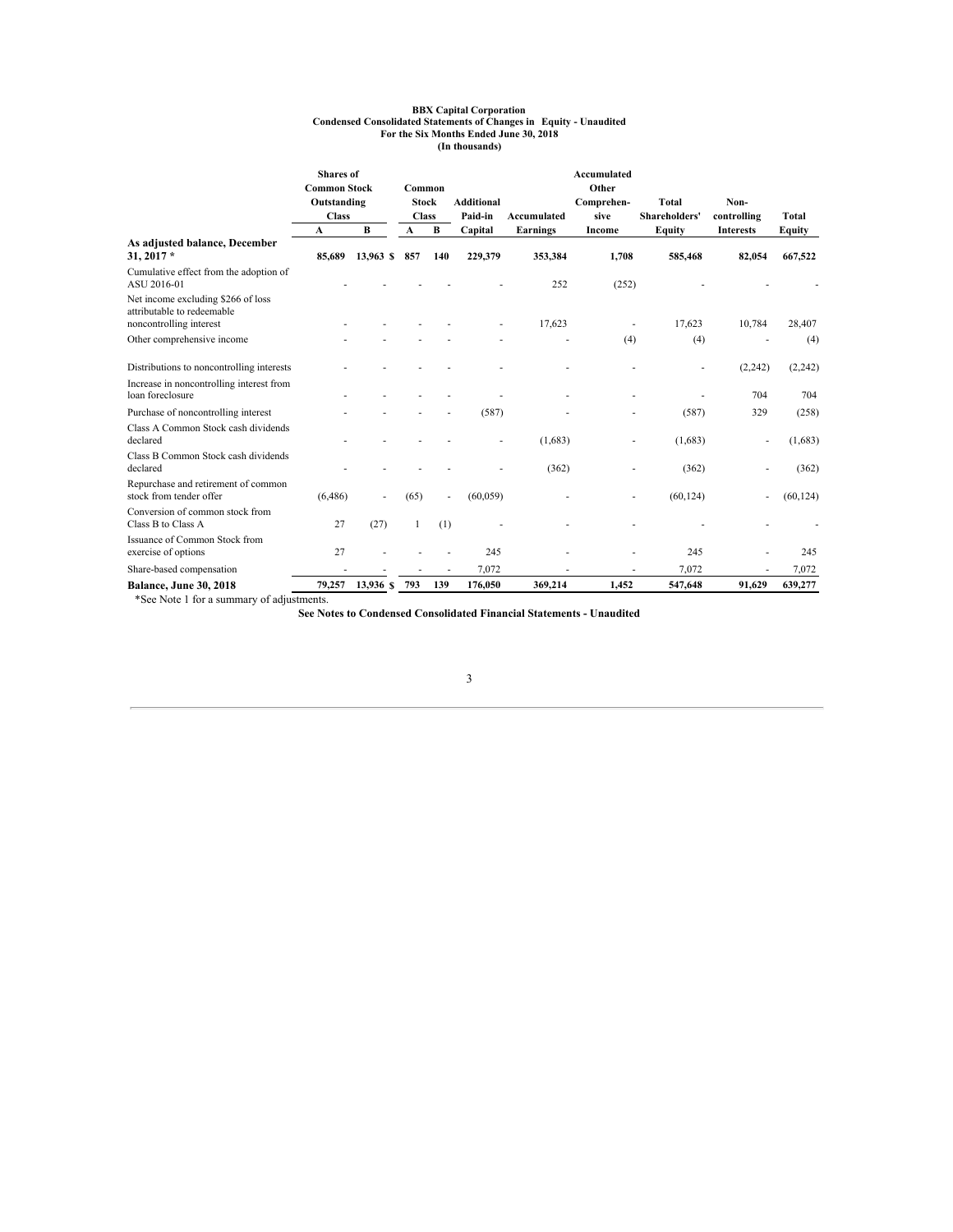# **BBX Capital Corporation**

# **Condensed Consolidated Statements of Cash Flows - Unaudited**

<span id="page-5-0"></span>**(In thousands)**

|                                                                                     | For the Six Months Ended<br>June 30, |            |
|-------------------------------------------------------------------------------------|--------------------------------------|------------|
|                                                                                     | 2018                                 | 2017       |
| <b>Operating activities:</b>                                                        |                                      |            |
| Net income                                                                          | \$<br>28,141                         | 36,244     |
| Adjustment to reconcile net income to net cash                                      |                                      |            |
| provided by operating activities:                                                   |                                      |            |
| Recoveries from loan losses and asset impairments, net                              | (6, 458)                             | (4,048)    |
| Provision for notes receivable allowances                                           | 21,447                               | 22,546     |
| Depreciation, amortization and accretion, net                                       | 11,869                               | 9,356      |
| Share-based compensation expense                                                    | 7,072                                | 6,732      |
| Net gains on sales of real estate held-for-sale                                     |                                      |            |
| and properties and equipment                                                        | (4,895)                              | (1,686)    |
| Equity in earnings of unconsolidated real estate joint ventures                     | (792)                                | (6,323)    |
| Return on investment in unconsolidated real estate joint ventures                   | 5,071                                | 6,130      |
| Increase in deferred income tax                                                     | 14,753                               | 23,151     |
| Net gains on cancellation of junior subordinated debentures                         |                                      | (6,929)    |
| Interest accretion on redeemable 5% cumulative preferred stock                      | 649                                  | 598        |
| Increase in notes receivable                                                        | (24, 236)                            | (14, 741)  |
| Increase in VOI inventory                                                           | (25,770)                             | (26, 351)  |
| Decrease (increase) in trade inventory                                              | 2,712                                | (6,330)    |
| Decrease (increase) in real estate inventory                                        | 5,810                                | (5,050)    |
|                                                                                     | (16, 820)                            | (11,619)   |
| Increase in other assets<br>Decrease in other liabilities                           | (5, 924)                             | (4,260)    |
| Net cash provided by operating activities                                           | 12,629                               | 17,420     |
| <b>Investing activities:</b>                                                        |                                      |            |
| Return of investment in unconsolidated real estate joint ventures                   | 5,713                                | 472        |
| Investments in unconsolidated real estate joint ventures                            | (533)                                | (385)      |
| Repayment of loans receivable                                                       | 17,367                               | 5,830      |
| Proceeds from sales of loans and real estate held-for-sale                          | 16,882                               | 9,101      |
| Additions to real estate held-for-sale and held-for-investment                      | (594)                                | (240)      |
| Purchases of property and equipment                                                 | (20,073)                             | (8,378)    |
| Proceeds from the sale of property and equipment                                    | 569                                  |            |
| Cash paid for acquisition, net of cash received                                     |                                      | (58, 484)  |
| Decrease in cash from other investing activities                                    | (163)                                | (24)       |
|                                                                                     |                                      |            |
| Net cash provided by (used in) investing activities<br><b>Financing activities:</b> | 19,168                               | (52, 108)  |
| Repayments of notes payable and other borrowings                                    | (95,600)                             | (149, 450) |
| Proceeds from notes payable and other borrowings                                    | 154,771                              | 184,003    |
| Redemption of junior subordinated debentures                                        |                                      | (11, 438)  |
| Payments for debt issuance costs                                                    | (770)                                | (2,839)    |
| Payments of interest on redeemable 5% cumulative preferred stock                    | (313)                                | (375)      |
| Repurchase and retirement of Class A common stock                                   | (60, 124)                            | (6,213)    |
| Purchase of noncontrolling interest                                                 | (258)                                |            |
| Proceeds from the exercise of stock options                                         | 245                                  | 62         |
| Dividends paid on common stock                                                      | (1, 835)                             | (1, 335)   |
| Distributions to noncontrolling interest                                            | (2, 242)                             |            |
| Net cash (used in) provided by financing activities                                 | (6, 126)                             | 12,415     |
| Increase (decrease) in cash, cash equivalents and restricted cash                   | 25,671                               | (22, 273)  |
| Cash, cash equivalents and restricted cash at beginning of period                   | 409,247                              | 346,317    |
| Cash, cash equivalents and restricted cash at end of period                         | \$<br>434,918                        | 324,044    |

**Continued**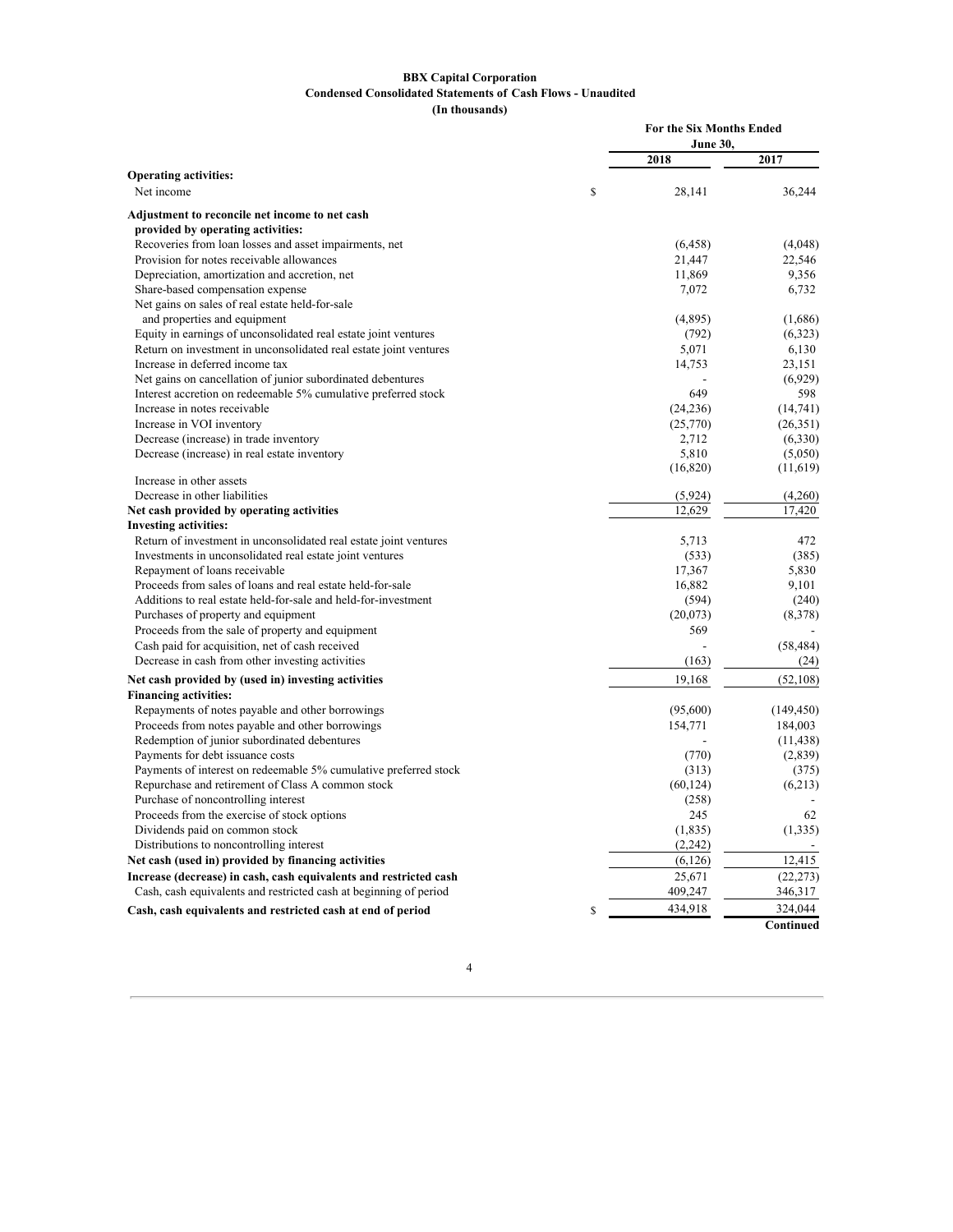# **BBX Capital Corporation Condensed Consolidated Statements of Cash Flows - Unaudited (In thousands)**

|                                                                                   |    | For the Six Months Ended |         |
|-----------------------------------------------------------------------------------|----|--------------------------|---------|
|                                                                                   |    | <b>June 30,</b>          |         |
|                                                                                   |    | 2018                     | 2017    |
| Supplemental cash flow information:                                               |    |                          |         |
| Interest paid on borrowings                                                       | \$ | 17,709                   | 16,006  |
| Income taxes paid                                                                 |    | 1,755                    | 1,206   |
| Supplementary disclosure of non-cash investing and financing activities:          |    |                          |         |
| Construction funds receivable transferred to real estate                          |    | 6,943                    |         |
| Acquisition of VOI inventory, property and equipment for notes payable            |    | 24,258                   |         |
| Loans receivable transferred to real estate                                       |    | 1,673                    | 910     |
| Reduction in redeemable 5% cumulative preferred stock                             |    | 4,862                    |         |
| Reduction in note receivable from holder of redeemable cumulative preferred stock |    | (5,000)                  |         |
| Decrease in deferred tax liabilities due to cumulative effect of excess           |    |                          |         |
| tax benefits                                                                      |    |                          | 3,054   |
| Reconciliation of cash, cash equivalents and restricted cash                      |    |                          |         |
| Cash and cash equivalents                                                         |    | 380,447                  | 254,068 |
| Restricted cash                                                                   |    | 54,471                   | 69,976  |
| Total cash, cash equivalents, and restricted cash                                 | S  | 434.918                  | 324,044 |

**See Notes to Condensed Consolidated Financial Statements - Unaudited**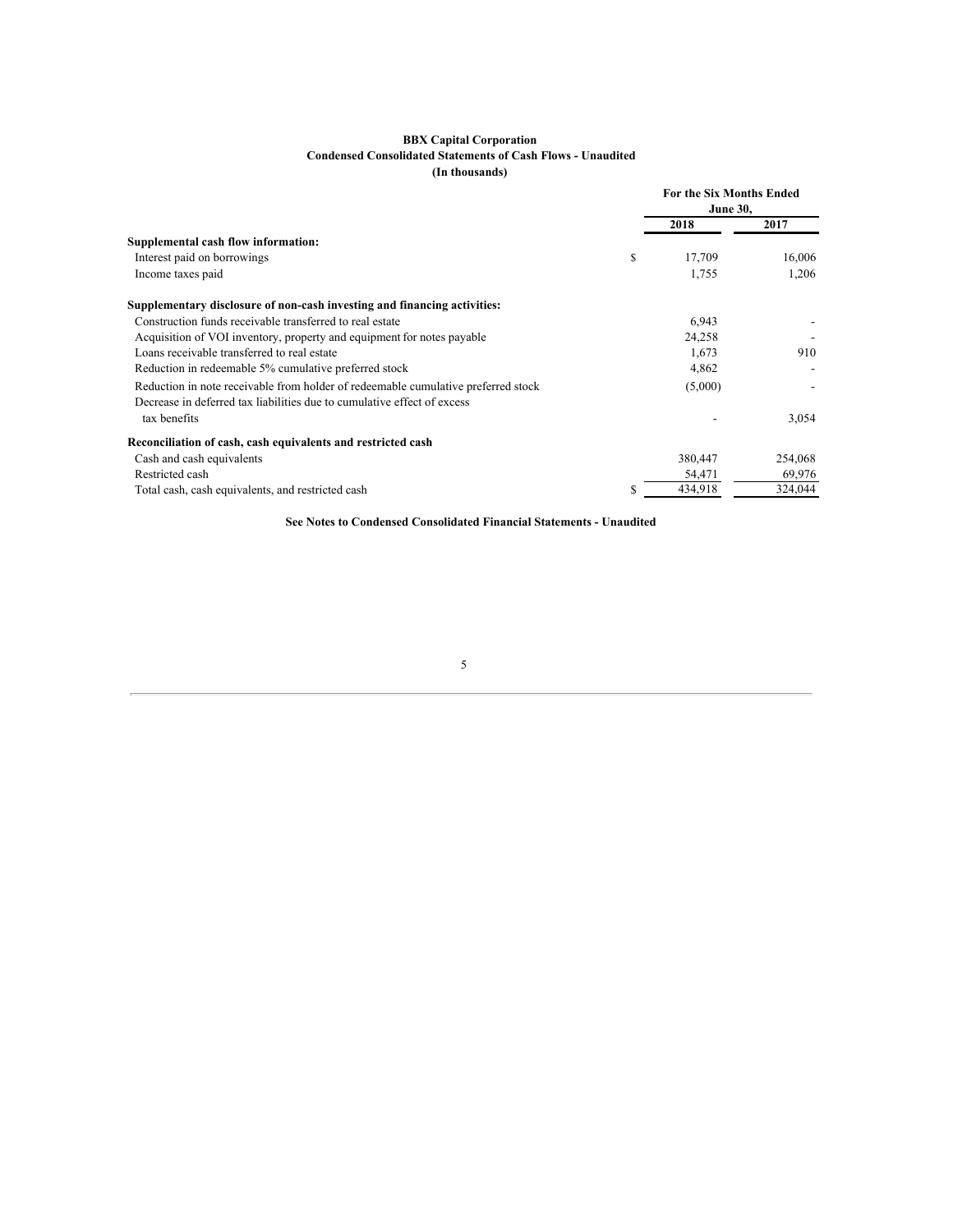# <span id="page-7-0"></span>**BBX Capital Corporation N otes to Condensed Consolidated Financial Statements - Unaudited**

## **1. Basis of Financial Statement Presentation**

BBX Capital Corporation and its subsidiaries (the "Company" or, unless otherwise indicated or the context otherwise requires, "we," "us," or "our,") is a Florida-based diversified holding company. BBX Capital Corporation as a standalone entity without its subsidiaries is referred to as "BBX Capital." The accompanying unaudited condensed consolidated financial statements of the Company have been prepared in accordance with accounting principles generally accepted in the United States of America ("GAAP") for interim financial information. Accordingly, these financial statements do not include all of the information and disclosures required by GAAP for complete financial statements.

In management's opinion, the accompanying unaudited condensed consolidated financial statements contain all adjustments, which include normal recurring adjustments, that are necessary for a fair statement of the condensed consolidated financial condition of the Company at June 30, 2018; the condensed consolidated results of operations and comprehensive income of the Company for the three and six months ended June 30, 2018 and 2017; the condensed consolidated changes in equity of the Company for the six months ended June 30, 2018; and the condensed consolidated cash flows of the Company for the six months ended June 30, 2018 and 2017. Operating results for the three and six months ended June 30, 2018 are not necessarily indicative of the results that may be expected for the year ending December 31, 2018 or any other future period.

These unaudited condensed consolidated financial statements and related notes are presented as permitted by Form 10-Q and should be read in conjunction with the Company's audited consolidated financial statements and footnotes thereto included in the Company's Annual Report on Form 10-K for the year ended December 31, 2017 (the "2017 Annual Report").

The consolidated financial statements include the accounts of all the Company's wholly-owned subsidiaries, other entities in which the Company and its subsidiaries hold controlling financial interests, and any VIEs in which the Company or one of its consolidated subsidiaries is deemed the primary beneficiary of the VIE. All significant inter-company accounts and transactions have been eliminated among consolidated entities.

Certain amounts for prior periods have been reclassified to conform to the current period's presentation. The Company's adoption of the new revenue recognition accounting standard on a full retrospective basis required the Company to restate certain previously reported results. For further details regarding the impact of adopting new accounting pronouncements, see "Recently Adopted Accounting Pronouncement" section below. In addition, the Company also reclassified \$19.5 million of loans receivable to other assets in its condensed consolidated statement of financial condition as of December 31, 2017.

The Company's principal investments include Bluegreen Vacations Corporation ("Bluegreen" or "Bluegreen Vacations"), real estate and real estate joint ventures, and middle market operating businesses.

Bluegreen is a leading vacation ownership company that markets and sells VOIs and manages resorts in leisure and urban destinations. Bluegreen's resort network includes 45 Club Resorts (resorts in which owners in the Bluegreen Vacation Club ("Vacation Club") have the right to use most of the units in connection with their VOI ownership) and 24 Club Associate Resorts (resorts in which owners in Bluegreen's Vacation Club have the right to use a limited number of units in connection with their VOI ownership). Bluegreen's Club Resorts and Club Associate Resorts are primarily located in popular, high-volume, "drive-to" vacation locations, including Orlando, Las Vegas, Myrtle Beach and Charleston, among others. Through Bluegreen's points-based system, the approximately 215,000 owners in Bluegreen's Vacation Club have the flexibility to stay at units available at any of its resorts and have access to approximately 11,100 other hotels and resorts through partnerships and exchange networks. Bluegreen's sales and marketing platform is supported by exclusive marketing relationships with nationally-recognized consumer brands, such as Bass Pro and Choice Hotels. These marketing relationships drive sales within Bluegreen's core demographic.

Prior to 2009, Bluegreen's vacation ownership business consisted solely of the sale of VOIs in resorts that it developed or acquired. While it continues to conduct sales and development activities, Bluegreen now also derives a significant

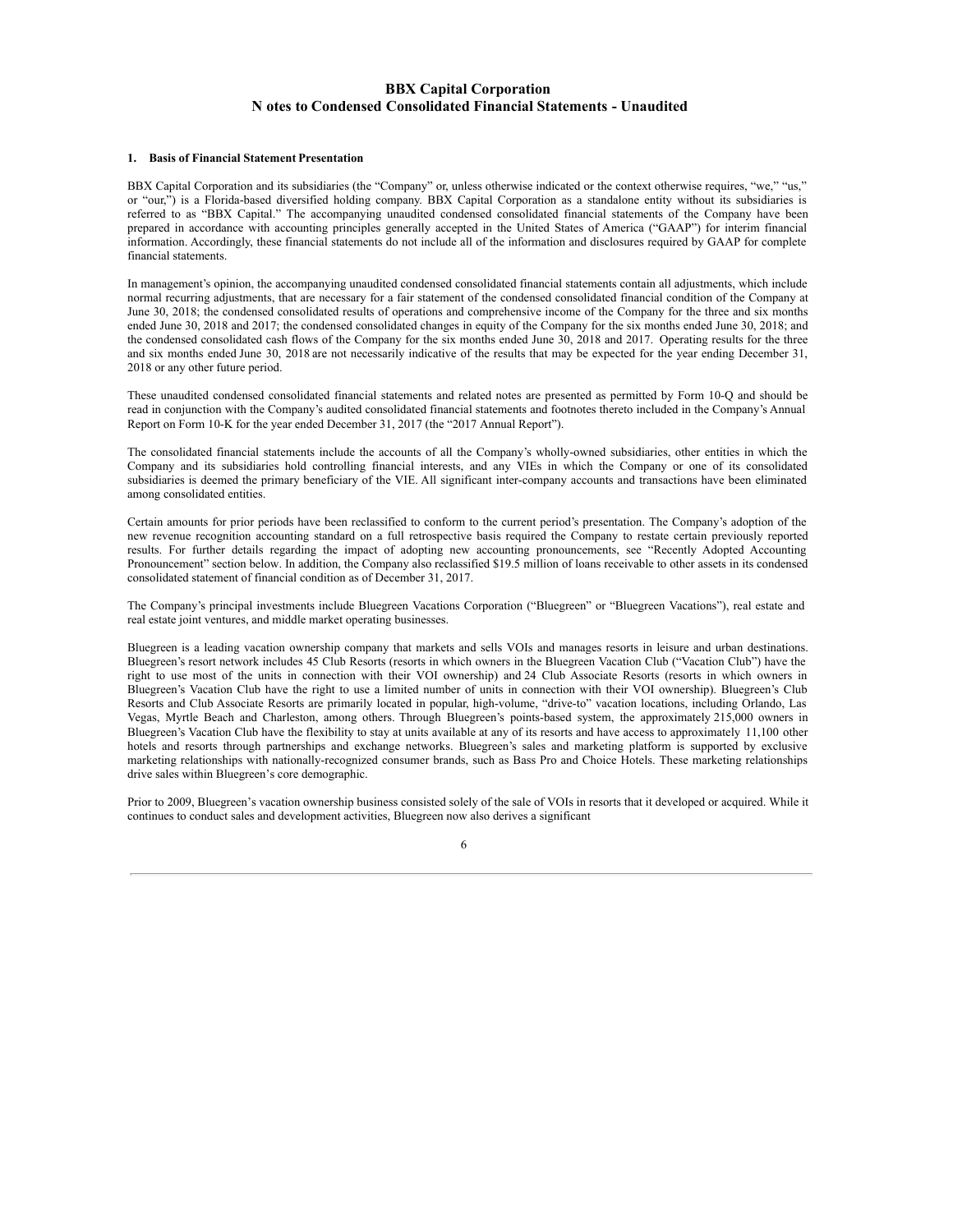portion of its revenue from its capital-light business model, which utilizes Bluegreen's expertise and infrastructure to generate both VOI sales and recurring revenue from third parties without the significant capital investment generally associated with the development and acquisition of resorts. Bluegreen's capital-light business activities include sales of VOIs owned by third-party developers pursuant to which Bluegreen is paid a commission ("fee-based sales") and sales of VOIs that it purchases under just-in-time ("JIT") arrangements with thirdparty developers or from secondary market sources. In addition, Bluegreen provides resorts and resort developers with other fee-based services, including resort management, mortgage servicing, title services and construction management. Bluegreen also offers financing to qualified VOI purchasers, which generates significant interest income.

Prior to the fourth quarter of 2017, Woodbridge Holdings, LLC ("Woodbridge"), a wholly-owned subsidiary of BBX Capital, owned 100% of Bluegreen. During the fourth quarter of 2017, Bluegreen completed an initial public offering ("IPO") of its common stock by selling to the public 3,736,723 Bluegreen shares and Woodbridge selling 3,736,722 Bluegreen shares as a selling shareholder. As a result of Bluegreen's IPO, BBX Capital currently owns 90% of Bluegreen through Woodbridge.

The Company's real estate investments include real estate joint ventures and the acquisition, development ownership, financing, and management of real estate. The Company's investments in middle market operating businesses include Renin Holdings, LLC ("Renin"), a company that manufactures products for the home improvement industry, and investments in confectionery businesses through its whollyowned subsidiary, BBX Sweet Holdings, LLC ("BBX Sweet Holdings"). The Company's investments in confectionery businesses include IT'SUGAR, LLC ("IT'SUGAR"), a specialty candy retailer with 96 locations in 26 states and Washington, D.C. that was acquired by BBX Sweet Holdings in June 2017.

BBX Capital has two classes of common stock. Holders of the Class A common stock are entitled toone vote per share, which in the aggregate represents 22% of the combined voting power of the Class A common stock and the Class B common stock. Class B common stock represents the remaining 78% of the combined vote. The percentage of total common equity represented by Class A and Class B common stock was 85% and 15%, respectively, at June 30, 2018. Class B common stock is convertible into Class A common stock on a share for share basis at any time at the option of the holder.

#### *Recently Adopted Accounting Pronouncements*

The Financial Accounting Standards Board ("FASB") has issued the following Accounting Standards Updates ("ASU") and guidance relevant to the Company's operations which were adopted as of January 1, 2018:

*ASU No. 2014-09* – *Revenue Recognition (Topic 606):* In May 2014, the FASB issued a new standard related to revenue recognition (as subsequently clarified and amended by various ASUs). Under the new standard, revenue is recognized when an entity satisfies a performance obligation by transferring to a customer control over promised goods or services and is recognized in an amount that reflects the consideration which the entity expects to receive in exchange for those goods or services. In addition, the standard requires disclosure of the nature, amount, timing, and uncertainty of revenue and cash flows arising from contracts with customers.

The Company adopted the standard on January 1, 2018 under the full retrospective method and, accordingly, prior years' results have been adjusted to apply the new standard as shown below.

The adoption of the standard affected Bluegreen in the following areas: (i) gross versus net presentation for payroll and insurance premium reimbursements related to resorts managed by Bluegreen and on behalf of third parties and (ii) the timing of the recognition of VOI revenue related to the removal of certain bright line tests regarding the determination of the adequacy of the buyer's commitment under prior industry-specific guidance. Bluegreen concluded that the recognition of fee-based sales commissions, ancillary revenues, and rental revenues remained materially unchanged.

The adoption of the standard on the Company's real estate activities results in recognizingrevenue sooner for contingent consideration on sales of real estate inventory.

The adoption of the standard did not materially affect revenue recognition associated with the Company's trade sales. Retail trade sales performance obligations are generally satisfied at the time of the sales transaction as customers of the retail business typically pay in cash at the time of transfer of the promised goods, while wholesale trade sales performance obligations are generally satisfied when the promised goods are shipped by the Company or received by the customer. However, the Company has historically recognized shipping and handling costs in selling, general and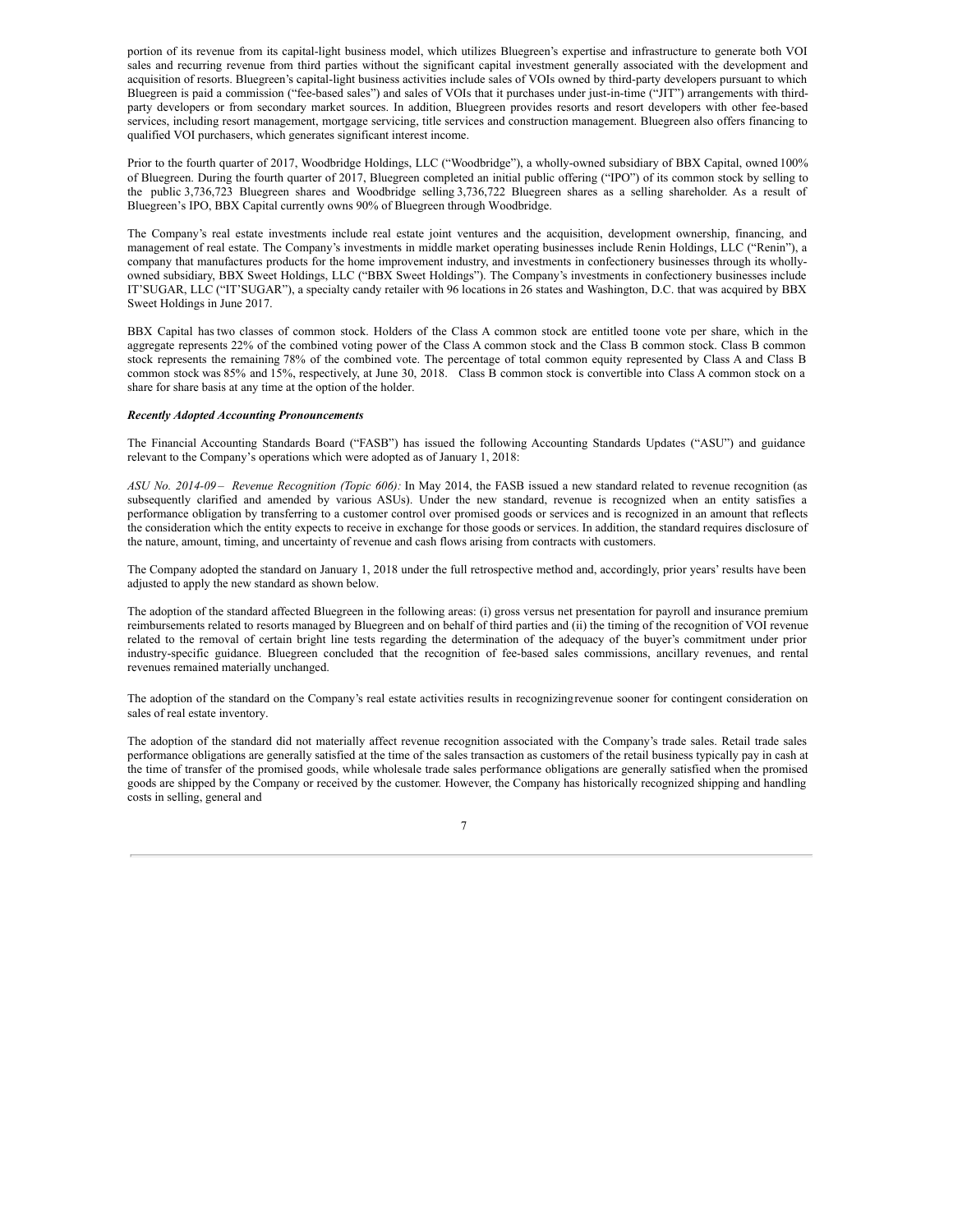administration expenses, and upon the adoption of the standard, the Company began accounting for such costs as a fulfillment cost in cost of trade sales.

The Company has elected to use the following practical expedients in connection with the adoption of ASU 2014-09:

- We utilize the transaction price upon completion of the contract for certain contracts with customers;
- We do not disclose the value of unsatisfied performance obligations for contracts with an original expected length of one year or less or unsatisfied performance obligations or unsatisfied promises to transfer a distinct good or service that forms a part of a single performance obligation recognized over time. See Note 2 for a further description of variable consideration identified in contracts with customers;
- We expense all marketing and sales costs as incurred;
- We exclude from the transaction price all taxes assessed by a governmental authority that are imposed on a specified transaction concurrent with the closing thereof and collected by the Company from a customer;
- We do not disclose remaining performance obligations for variable consideration when the variable consideration is allocated entirely to a wholly unsatisfied performance obligation;
- · We do not disclose remaining performance obligations when revenue is recognized based on the Company's right to invoice;
- We account for shipping and handling activities that occur after the control of the goods is transferred to a customer as fulfillment activities instead of a separate performance obligation;
- We recognize incremental costs of obtaining a contract as an expense when incurred if the amortization period of the asset is one year or less; and
- · We do not adjust the transaction price for the effects of a significant financial component if we expect, at the contract inception, that the performance obligations will be satisfied within one year or less.

ASU No. 2017-05, Other Income - Gains and Losses from the Derecognition of Nonfinancial Assets (Subtopic 610-20).- This standard provides guidance on the recognition of revenues for the transfer of nonfinancial assets to non-customers. The standard indicates that an entity should identify each distinct nonfinancial asset or in substance nonfinancial asset promised to a non-customer or counterparty and derecognize each asset when the counterparty obtains control of the asset.

This standard significantly changed the guidance on the transfer of real estate to unconsolidated joint ventures. Under prior guidance, the transfer of real estate to an unconsolidated joint venture was accounted for as a partial sale, resulting in the recognition of a partial gain, and the noncontrolling interest retained was measured at historical cost, resulting in a basis adjustment to the seller's investment in the joint venture. In addition, the partial gain could be deferred if the sale did not satisfy certain criteria for gain recognition. Under the new standard, the full gain is recognized upon the transfer of control of the real estate to the unconsolidated joint venture, and any noncontrolling interest retained is measured at fair value. In certain unconsolidated real estate joint ventures, the Company accounted for the transfer of land to such ventures for initial capital contributions as partial sales, resulting in deferred gains and joint venture basis adjustments.

The Company adopted the standard on January 1, 2018 under the full retrospective method and, accordingly, prior years' results have been adjusted to apply the new standard as shown below.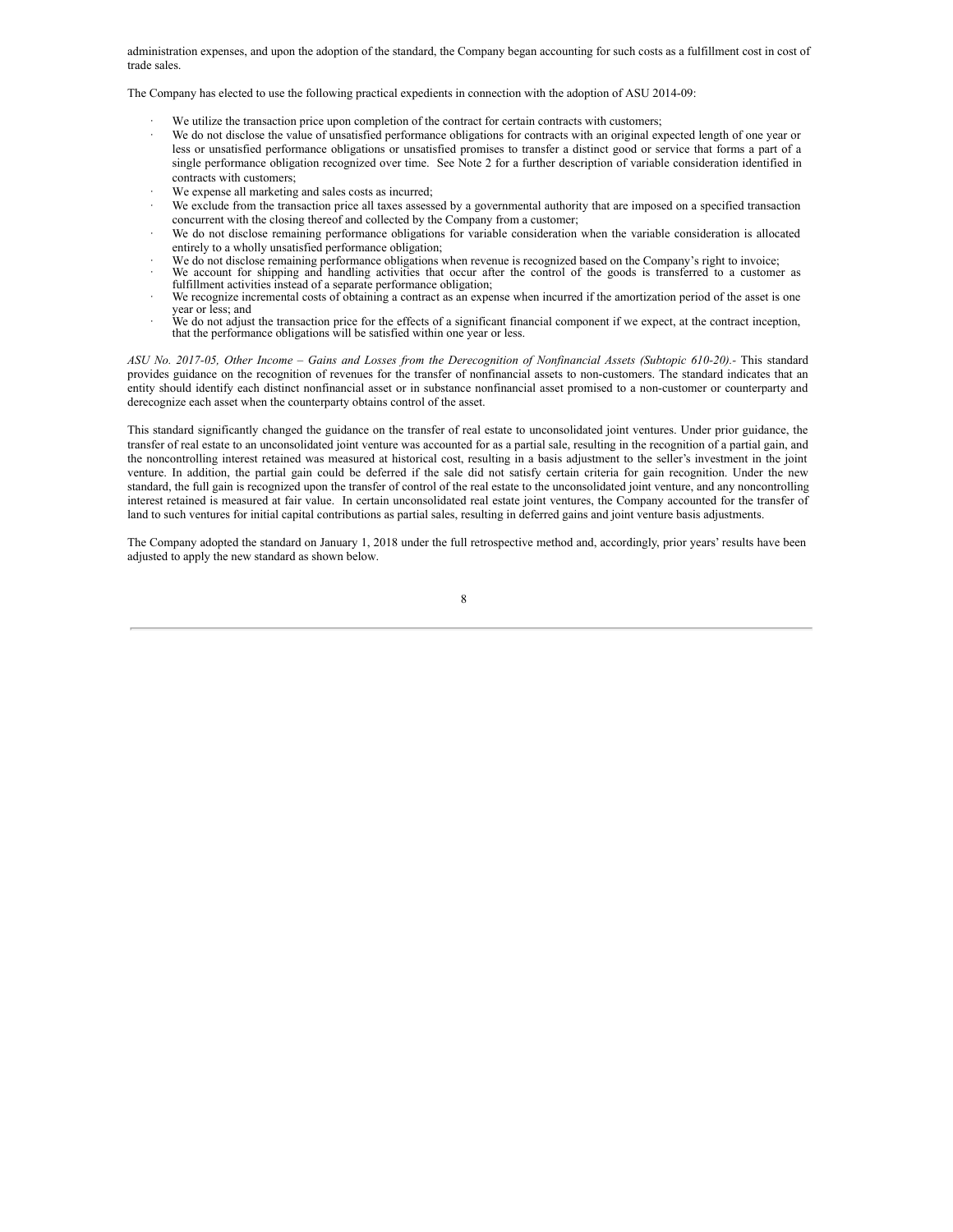The following represents the impact of the adoption of ASU 2014-09 and ASU 2017-05 on our consolidated statements of financial condition as of December 31, 2017 and December 31, 2016 and consolidated statements of operations for the three and six months ended June 30, 2017 and the years ended December 31, 2017 and 2016 (in thousands, except per share data):

|                                                        |    | For the Three Months Ended June 30, 2017 |                                          |                                          |             |  |  |
|--------------------------------------------------------|----|------------------------------------------|------------------------------------------|------------------------------------------|-------------|--|--|
|                                                        |    | <b>As Previously</b><br><b>Reported</b>  | <b>ASU 2014-09</b><br><b>Adjustments</b> | <b>ASU 2017-05</b><br><b>Adjustments</b> | As Adjusted |  |  |
| <b>Statement of Operations</b>                         |    |                                          |                                          |                                          |             |  |  |
| Sales of VOIs                                          | \$ | 56,695                                   | 2,710                                    |                                          | 59,405      |  |  |
| Cost reimbursements                                    |    |                                          | 11,893                                   |                                          | 11,893      |  |  |
| Cost reimbursements                                    |    |                                          | 11,893                                   |                                          | 11,893      |  |  |
| Cost of VOIs sold                                      |    | 1,135                                    | 614                                      |                                          | 1,749       |  |  |
| Trade sales                                            |    | 28,442                                   | (129)                                    |                                          | 28,313      |  |  |
| Net gains on sales of real estate assets               |    | 1,884                                    |                                          |                                          | 1,884       |  |  |
| Cost of trade sales                                    |    | 20,392                                   | 1,907                                    |                                          | 22,299      |  |  |
| Selling, general and administrative expenses           |    | 136,741                                  | (1,331)                                  |                                          | 135,410     |  |  |
| Equity in earnings of unconsolidated real estate joint |    |                                          |                                          |                                          |             |  |  |
| ventures                                               |    | 3,455                                    |                                          | (368)                                    | 3,087       |  |  |
| Income before income taxes                             |    | 24,275                                   | 1,391                                    | (368)                                    | 25,298      |  |  |
| (Provision) benefit for income taxes                   |    | (8,779)                                  | (494)                                    | 142                                      | (9,131)     |  |  |
| Net income                                             |    | 15,496                                   | 897                                      | (226)                                    | 16,167      |  |  |
| Less: Net income attributable to non-controlling       |    |                                          |                                          |                                          |             |  |  |
| interests                                              |    | 3,415                                    | 38                                       |                                          | 3,453       |  |  |
| Net income attributable to shareholders                | P. | 12,081                                   | 859                                      | (226)                                    | 12,714      |  |  |
| Basic earnings per share                               |    | 0.12                                     |                                          |                                          | 0.13        |  |  |
| Diluted earnings per share                             | S  | 0.11                                     |                                          |                                          | 0.12        |  |  |

|                                                        |    | For the Six Months Ended June 30, 2017 |                                   |                                          |             |  |  |
|--------------------------------------------------------|----|----------------------------------------|-----------------------------------|------------------------------------------|-------------|--|--|
|                                                        |    | <b>As Previously</b><br>Reported       | <b>ASU 2014-09</b><br>Adjustments | <b>ASU 2017-05</b><br><b>Adjustments</b> | As Adjusted |  |  |
| <b>Statement of Operations</b>                         |    |                                        |                                   |                                          |             |  |  |
| Sales of VOIs                                          | \$ | 111,152                                | 2,489                             |                                          | 113,641     |  |  |
| Cost reimbursements                                    |    |                                        | 26,563                            |                                          | 26,563      |  |  |
| Cost reimbursements                                    |    |                                        | 26,563                            |                                          | 26,563      |  |  |
| Cost of VOIs sold                                      |    | 4,453                                  | 455                               |                                          | 4,908       |  |  |
| Trade sales                                            |    | 51,955                                 | (303)                             |                                          | 51,652      |  |  |
| Net gains on sales of real estate assets               |    | 2,179                                  |                                   | (493)                                    | 1,686       |  |  |
| Cost of trade sales                                    |    | 38,465                                 | 3,430                             |                                          | 41,895      |  |  |
| Selling, general and administrative expenses           |    | 251,892                                | (3,176)                           |                                          | 248,716     |  |  |
| Equity in earnings of unconsolidated real estate joint |    |                                        |                                   |                                          |             |  |  |
| ventures                                               |    | 7,169                                  |                                   | (846)                                    | 6,323       |  |  |
| Income before income taxes                             |    | 58,000                                 | 1,478                             | (1,339)                                  | 58,139      |  |  |
| (Provision) benefit for income taxes                   |    | (21, 833)                              | (579)                             | 517                                      | (21, 895)   |  |  |
| Net income                                             |    | 36,167                                 | 899                               | (822)                                    | 36,244      |  |  |
| Less: Net income attributable to non-controlling       |    |                                        |                                   |                                          |             |  |  |
| interests                                              |    | 6,211                                  | (121)                             |                                          | 6,090       |  |  |
| Net income attributable to shareholders                | S  | 29,956                                 | 1,020                             | (822)                                    | 30,154      |  |  |
| Basic earnings per share                               |    | 0.30                                   |                                   |                                          | 0.31        |  |  |
| Diluted earnings per share                             | ъ  | 0.28                                   |                                   |                                          | 0.28        |  |  |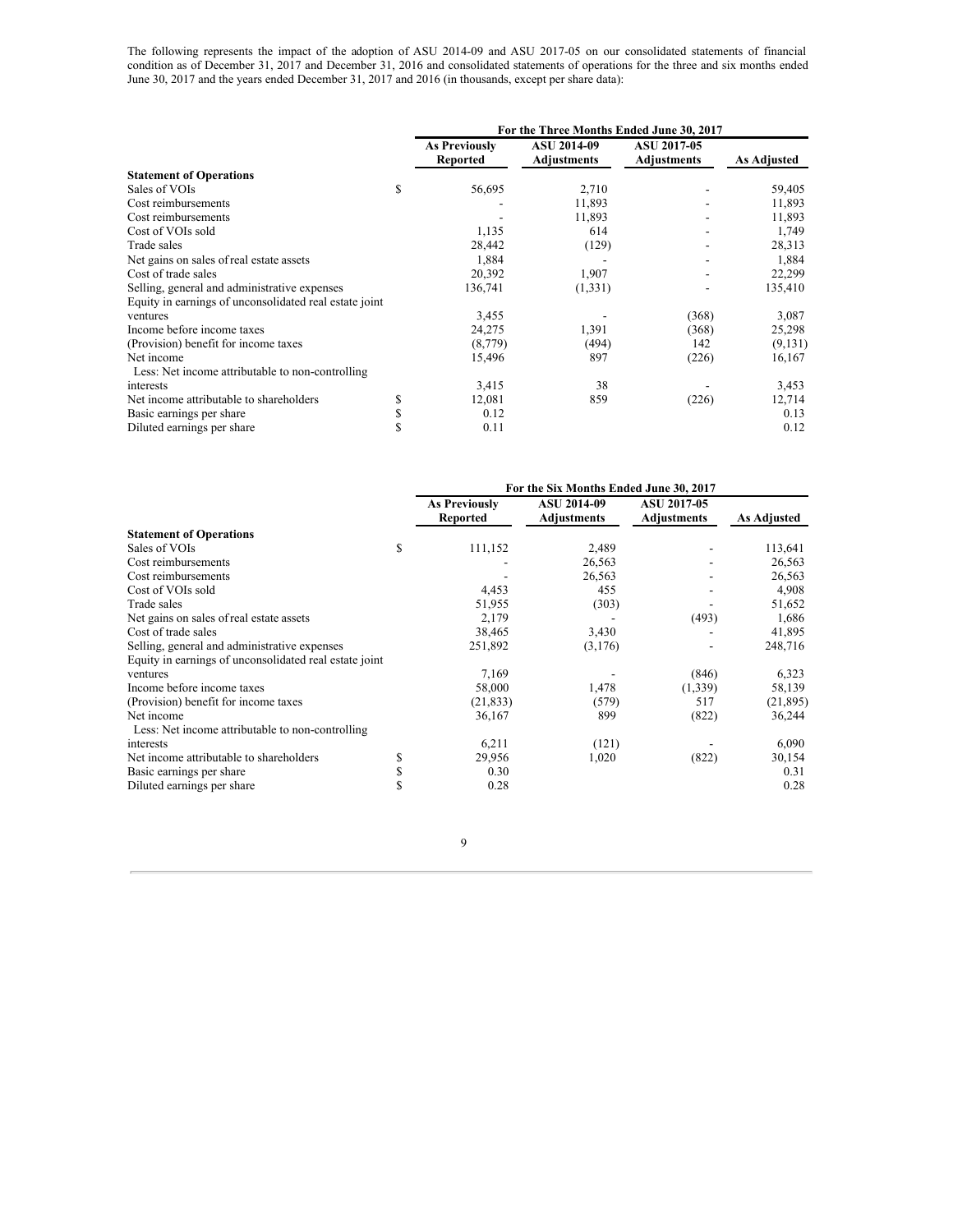|                                                                |    | As of and for the Year Ended December 31, 2017 |                                          |                                          |             |  |  |
|----------------------------------------------------------------|----|------------------------------------------------|------------------------------------------|------------------------------------------|-------------|--|--|
|                                                                |    | <b>As Previously</b><br>Reported               | <b>ASU 2014-09</b><br><b>Adjustments</b> | <b>ASU 2017-05</b><br><b>Adjustments</b> | As Adjusted |  |  |
| <b>Statement of Financial Condition</b>                        |    |                                                |                                          |                                          |             |  |  |
| Notes receivable, net                                          | \$ | 431,801                                        | (4, 943)                                 |                                          | 426,858     |  |  |
| Investment in unconsolidated real estate joint                 |    |                                                |                                          |                                          |             |  |  |
| ventures                                                       |    | 47,275                                         |                                          | 3,959                                    | 51,234      |  |  |
| Property and equipment, net                                    |    | 112,858                                        | (929)                                    |                                          | 111,929     |  |  |
| Other assets                                                   |    | 121,824                                        | 929                                      |                                          | 122,753     |  |  |
| Other liabilities                                              |    | 103,926                                        |                                          | (462)                                    | 103,464     |  |  |
| Deferred income                                                |    | 36,311                                         | (19, 418)                                |                                          | 16,893      |  |  |
| Deferred income taxes                                          |    | 43,093                                         | 3,755                                    | 1,120                                    | 47,968      |  |  |
| Total equity                                                   | S  | 653,501                                        | 10,720                                   | 3,301                                    | 667,522     |  |  |
| <b>Statement of Operations</b>                                 |    |                                                |                                          |                                          |             |  |  |
| Sales of VOIs                                                  | \$ | 239,662                                        | 2,355                                    |                                          | 242,017     |  |  |
| Cost reimbursements                                            |    |                                                | 52,639                                   |                                          | 52,639      |  |  |
| Cost reimbursements                                            |    |                                                | 52,639                                   |                                          | 52,639      |  |  |
| Cost of VOIs sold                                              |    | 17,439                                         | 240                                      |                                          | 17,679      |  |  |
| Trade sales                                                    |    | 142,798                                        | (713)                                    |                                          | 142,085     |  |  |
| Net gains on sales of assets                                   |    | 2,442                                          |                                          | (493)                                    | 1,949       |  |  |
| Cost of trade sales                                            |    | 97,755                                         | 8,163                                    |                                          | 105,918     |  |  |
| Selling, general and administrative expenses                   |    | 538,125                                        | (8,423)                                  |                                          | 529,702     |  |  |
| Equity in earnings of unconsolidated real estate               |    |                                                |                                          |                                          |             |  |  |
| joint ventures                                                 |    | 14,483                                         |                                          | (1,942)                                  | 12,541      |  |  |
| Income before income taxes                                     |    | 93,374                                         | 1,662                                    | (2, 435)                                 | 92,601      |  |  |
| Benefit (provision) for income taxes                           |    | 7,223                                          | 954                                      | 1,525                                    | 9,702       |  |  |
| Net income<br>Less: Net income attributable to non-controlling |    | 100,597                                        | 2,616                                    | (910)                                    | 102,303     |  |  |
| interest                                                       |    | 18,402                                         | (24)                                     |                                          | 18,378      |  |  |
| Net income attributable to shareholders                        | \$ | 82,195                                         | 2,640                                    | (910)                                    | 83,925      |  |  |
| Basic earnings per share                                       | \$ | 0.83                                           |                                          |                                          | 0.85        |  |  |
| Diluted earnings per share                                     | Ŝ  | 0.79                                           |                                          |                                          | 0.81        |  |  |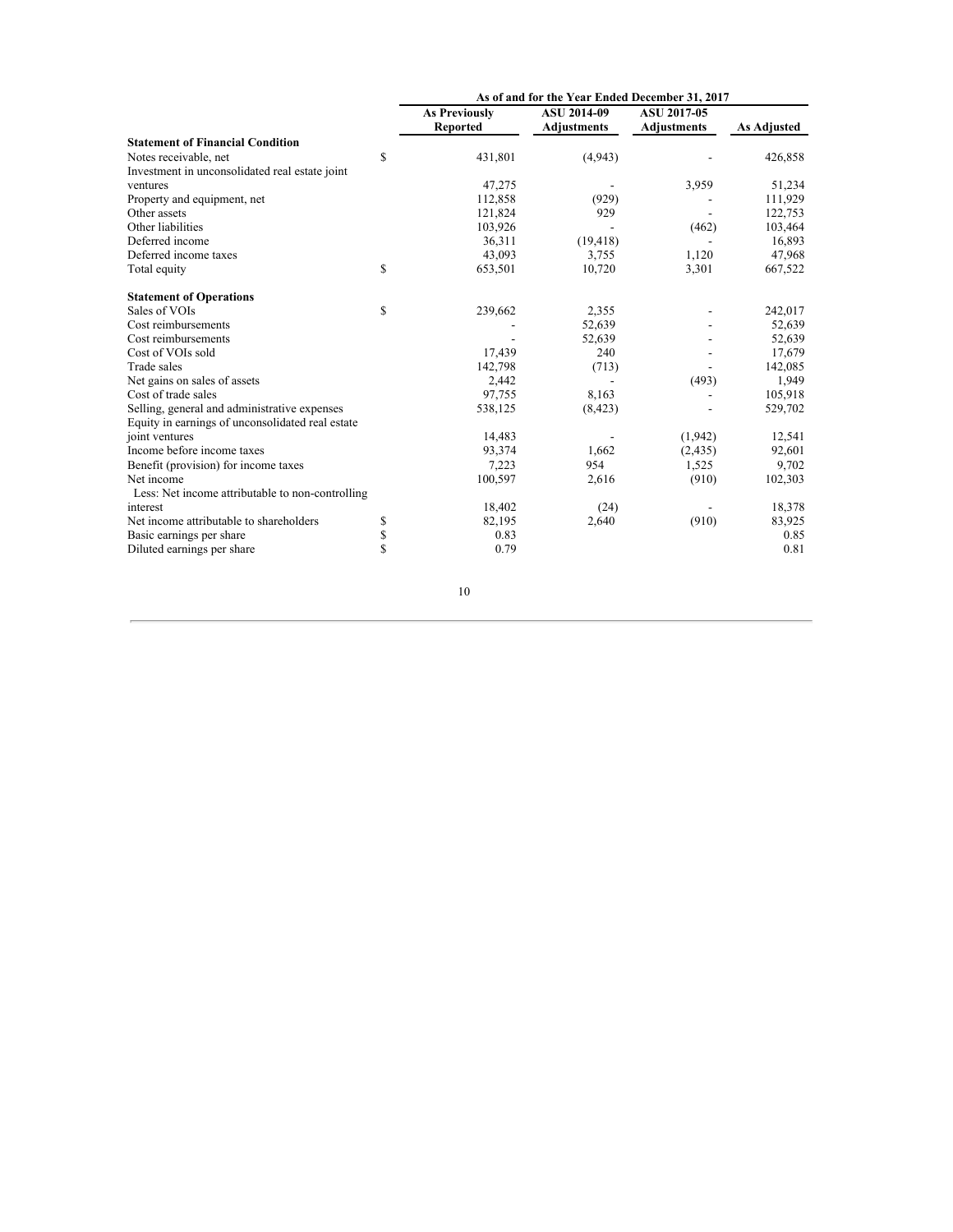|                                                  | As of and for the Year Ended December 31, 2016 |                                          |                                   |             |  |  |
|--------------------------------------------------|------------------------------------------------|------------------------------------------|-----------------------------------|-------------|--|--|
|                                                  | <b>As Previously</b><br><b>Reported</b>        | <b>ASU 2014-09</b><br><b>Adjustments</b> | ASU 2017-05<br><b>Adjustments</b> | As Adjusted |  |  |
| <b>Statement of Financial Condition</b>          |                                                |                                          |                                   |             |  |  |
| Notes receivable, net                            | \$<br>430,480                                  | (4,680)                                  |                                   | 425,800     |  |  |
| Investment in unconsolidated real estate joint   |                                                |                                          |                                   |             |  |  |
| ventures                                         | 43,491                                         |                                          | 5,901                             | 49,392      |  |  |
| Property and equipment, net                      | 95,998                                         | (590)                                    |                                   | 95,408      |  |  |
| Other assets                                     | 130,333                                        | 590                                      |                                   | 130,923     |  |  |
| Other liabilities                                | 95,611                                         |                                          | (956)                             | 94,655      |  |  |
| Deferred income                                  | 37,015                                         | (17, 493)                                |                                   | 19,522      |  |  |
| Deferred income taxes                            | 44,318                                         | 4,711                                    | 2,645                             | 51,674      |  |  |
| Total equity                                     | \$<br>495,454                                  | 8,102                                    | 4,212                             | 507,768     |  |  |
| <b>Statement of Operations</b>                   |                                                |                                          |                                   |             |  |  |
| Sales of VOIs                                    | \$<br>266,142                                  | 7,732                                    |                                   | 273,874     |  |  |
| Cost reimbursements                              |                                                | 49,557                                   |                                   | 49,557      |  |  |
| Cost reimbursements                              |                                                | 49,557                                   |                                   | 49,557      |  |  |
| Cost of VOIs sold                                | 27,346                                         | 1,483                                    |                                   | 28,829      |  |  |
| Trade sales                                      | 95,996                                         | (157)                                    |                                   | 95,839      |  |  |
| Net gains on sales of assets                     | 6,076                                          |                                          | (2,274)                           | 3,802       |  |  |
| Cost of trade sales                              | 74,341                                         | 6,022                                    |                                   | 80,363      |  |  |
| Selling, general and administrative expenses     | 516,757                                        | (4,606)                                  |                                   | 512,151     |  |  |
| Equity in earnings of unconsolidated real estate |                                                |                                          |                                   |             |  |  |
| joint ventures                                   | 13,630                                         |                                          | (1, 452)                          | 12,178      |  |  |
| Income before income taxes                       | 78,036                                         | 4,676                                    | (3,726)                           | 78,986      |  |  |
| (Provision) benefit for income taxes             | (36,379)                                       | (1, 448)                                 | 1,437                             | (36,390)    |  |  |
| Net income                                       | 41,657                                         | 3,228                                    | (2,289)                           | 42,596      |  |  |
| Less: Net income attributable to non-controlling |                                                |                                          |                                   |             |  |  |
| interest                                         | 13,295                                         | 300                                      | (429)                             | 13,166      |  |  |
| Net income attributable to shareholders          | \$<br>28,362                                   | 2,928                                    | (1,860)                           | 29,430      |  |  |
| Basic earnings per share                         | \$<br>0.33                                     |                                          |                                   | 0.34        |  |  |
| Diluted earnings per share                       | \$<br>0.32                                     |                                          |                                   | 0.34        |  |  |

On March 9, 2018, the Company filed its 2017 Annual Report which included in Item 8 – Note 2 to the consolidated financial statements the expected impacts to reported results of the retrospective adjustments to the Company's financial statements for the years ended December 31, 2017 and 2016 due to the adoption of ASU 2014-09 and ASU 2017-05. Subsequent to the March 9, 2018 filing date, the Company revised its calculation of the expected impact of the full retrospective adoption of both standards, and the amounts included in the above tables reflect these revisions. The adoption of the new standards had no impact on our consolidated statements of cash flows.

*ASU No. 2017-09, Compensation – Stock Compensation (Topic 718).* This update was issued to provide guidance on determining which changes to the terms and conditions of share-based compensation awards require an entity to apply modification accounting under Topic 718. An entity should apply modification accounting to changes to terms or conditions of a share-based compensation award unless there is no change in the fair value, vesting or classification of the modified award as compared to the original award. The standard is effective for annual periods, and interim periods within those annual periods, beginning after December 15, 2017. The Company adopted this standard on January 1, 2018. The adoption of this statement did not have a material impact on the Company's consolidated financial statements.

*ASU No. 2017-01, Business Combinations - Clarifying the Definition of a Business.*This update affects the determination of whether a company has acquired or sold a business. The definition of a business affects many areas of accounting, including acquisitions, disposals, goodwill and consolidations, and the standard aims to help entities determine whether transactions should be accounted for as acquisitions or disposals of assets or businesses. The standard is expected to result in more acquisitions being accounted for as asset purchases instead of business combinations. The guidance is effective for fiscal years beginning after December 15, 2017. The Company adopted this standard on January 1, 2018 using the prospective transition method. The adoption of this standard resulted in the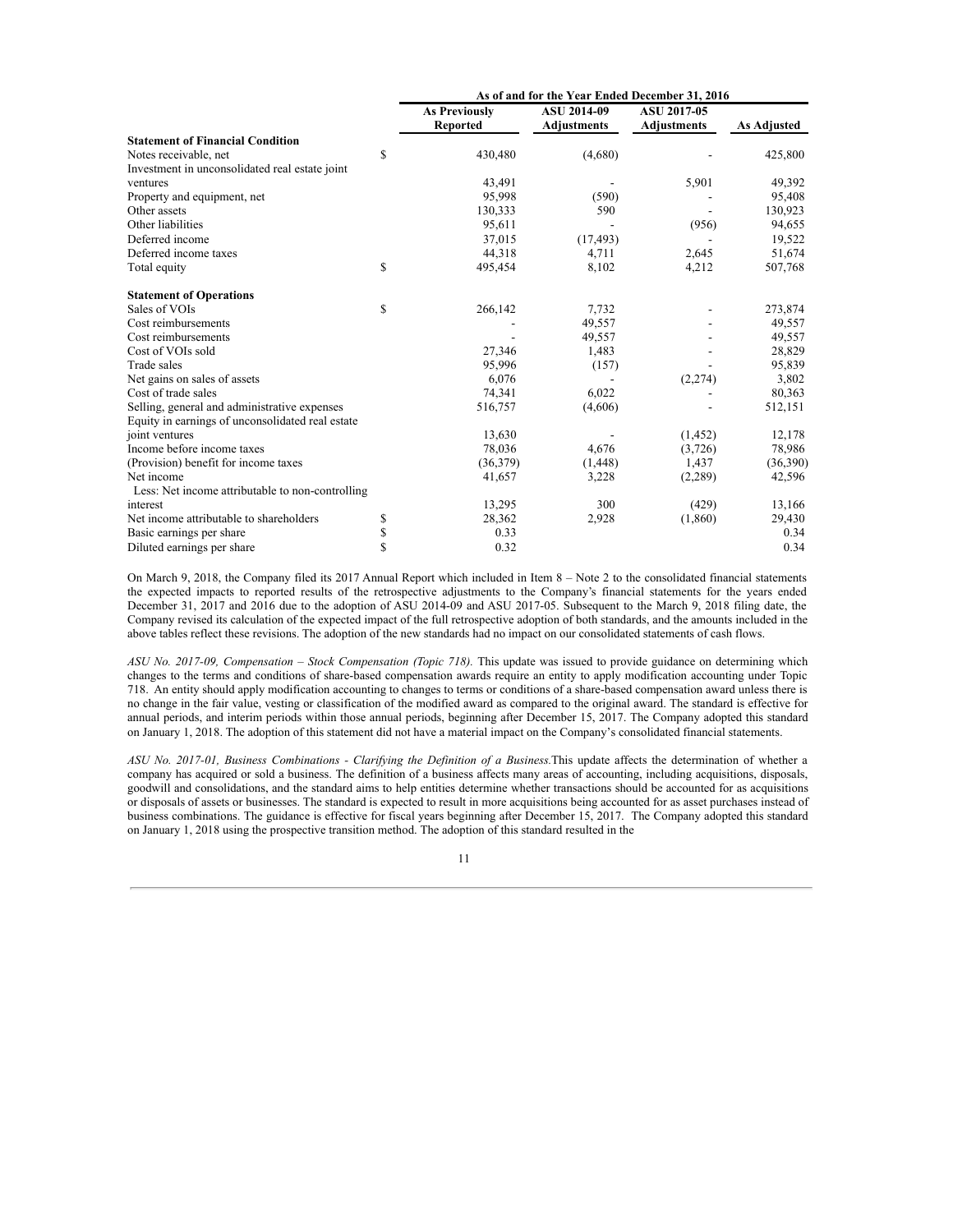Company accounting for Bluegreen's acquisition of the Éilan Hotel & Spa in April 2018 as an asset acquisition, and consequently, all transaction costs were capitalized as part of the assets acquired.

ASU No. 2016-01 - Financial Instruments - Overall (Topic 825) - Recognition and Measurement of Financial Assets and Financial *Liabilities.* This update requires all equity investments in unconsolidated entities (other than those accounted for using the equity method of accounting) to generally be measured at fair value through earnings and eliminates the available-for-sale classification for equity securities with readily determinable fair values and the cost method for equity investments without readily determinable fair values. However, entities will be able to elect to record equity investments without readily determinable fair values at cost, less impairments. This update also simplifies the impairment assessment for equity investments and requires the use of an exit price when measuring the fair value of financial instruments for disclosure purposes. The amendments in this standard are effective for fiscal years beginning after December 15, 2017. The Company adopted this standard on January 1, 2018 and recognized a cumulative effect adjustment of \$0.3 million, net of tax, to accumulated earnings as of January 1, 2018 for equity securities with readily determinable fair values. The statement was adopted prospectively for \$2.4 million of equity securities without readily determinable fair values. The adoption of this statement did not have a material impact on the Company's consolidated financial statements.

ASU No. 2018-02 - Income Statement - Reporting Comprehensive Income (Topic 220) - Reclassification of Certain Tax Effects from *Accumulated Other Comprehensive Income.* This update provides an entity with an option to reclassify to accumulated earnings the stranded tax effects within accumulated other comprehensive income associated with the reduction in the corporate income tax rate from the enactment of the U.S. Tax Cuts and Jobs Act (the "Tax Reform Act"). The Company elected to adopt this update as of January 1, 2018 and elected to reclassify the stranded income tax effects from the Tax Cuts and Jobs Act into accumulated earnings as of the adoption date. The adoption of this statement did not have a material impact on the Company's consolidated financial statements.

ASU No. 2018-05 - Amendments to SEC Paragraphs Pursuant to SEC Staff Accounting Bulletin No. 118. This update formally amended ASC Topic 740, I*ncome Taxes* ("ASC 740"), for the guidance previously provided by SEC Staff Accounting Bulletin No. 118 ("SAB 118") for the application of ASC 740 in the reporting period in which the Tax Reform Act was signed into law. The Company adopted SAB 118 in the fourth quarter of 2017, and therefore, the Company's subsequent adoption of ASU 2018-05 in the first quarter of 2018 had no impact on its accounting for income taxes in the first quarter of 2018. See Note 10 for additional information regarding the accounting for income taxes and the Tax Reform Act.

### *Future Adoption of Recently Issued Accounting Pronouncements*

The FASB has issued the following accounting pronouncements and guidance relevant to the Company's operations which have not been adopted as of June 30, 2018:

ASU No. 2016-02 - Leases (Topic 842), as subsequently amended by ASU 2018-01 and ASU 2018-11. This standard will require assets and liabilities to be recognized on the balance sheet of a lessee for the rights and obligations created by leases of assets with terms of more than 12 months. For income statement purposes, the update retained a dual model, requiring leases to be classified as either operating or finance based on largely similar criteria to those applied in current lease accounting, but without explicit bright lines. This standard also requires extensive quantitative and qualitative disclosures, including significant judgments made by management, to provide greater insight into the extent of revenue and expense recognized and expected to be recognized from existing leases. This standard will be effective for the Company on January 1, 2019. Entities have the option to adopt the standard under a modified retrospective transition method which applies the transition guidance at the beginning of the earliest period presented or an optional transition method which applies the transition guidance on the date of adoption with a cumulative-effect adjustment to opening balance of retained earnings. The Company expects that the implementation of this new standard will have a material impact on its consolidated financial statements and related disclosures as the Company has aggregate future minimum lease payments o f \$148.6 million at June 30, 2018 under its current non-cancelable lease agreements with various expirations dates between 2018 and 2030. The Company anticipates the recognition of additional assets and corresponding liabilities related to these leases on its consolidated statement of financial condition.

The Company is currently in the process of evaluating its existing lease portfolio, including accumulating all of the necessary information required to properly account for leases under this standard. Significant implementation matters include implementing a lease accounting software application, assessing the impact on the Company's internal control over financial reporting, and documenting and implementing new processes for accounting for its lease agreements under the standard.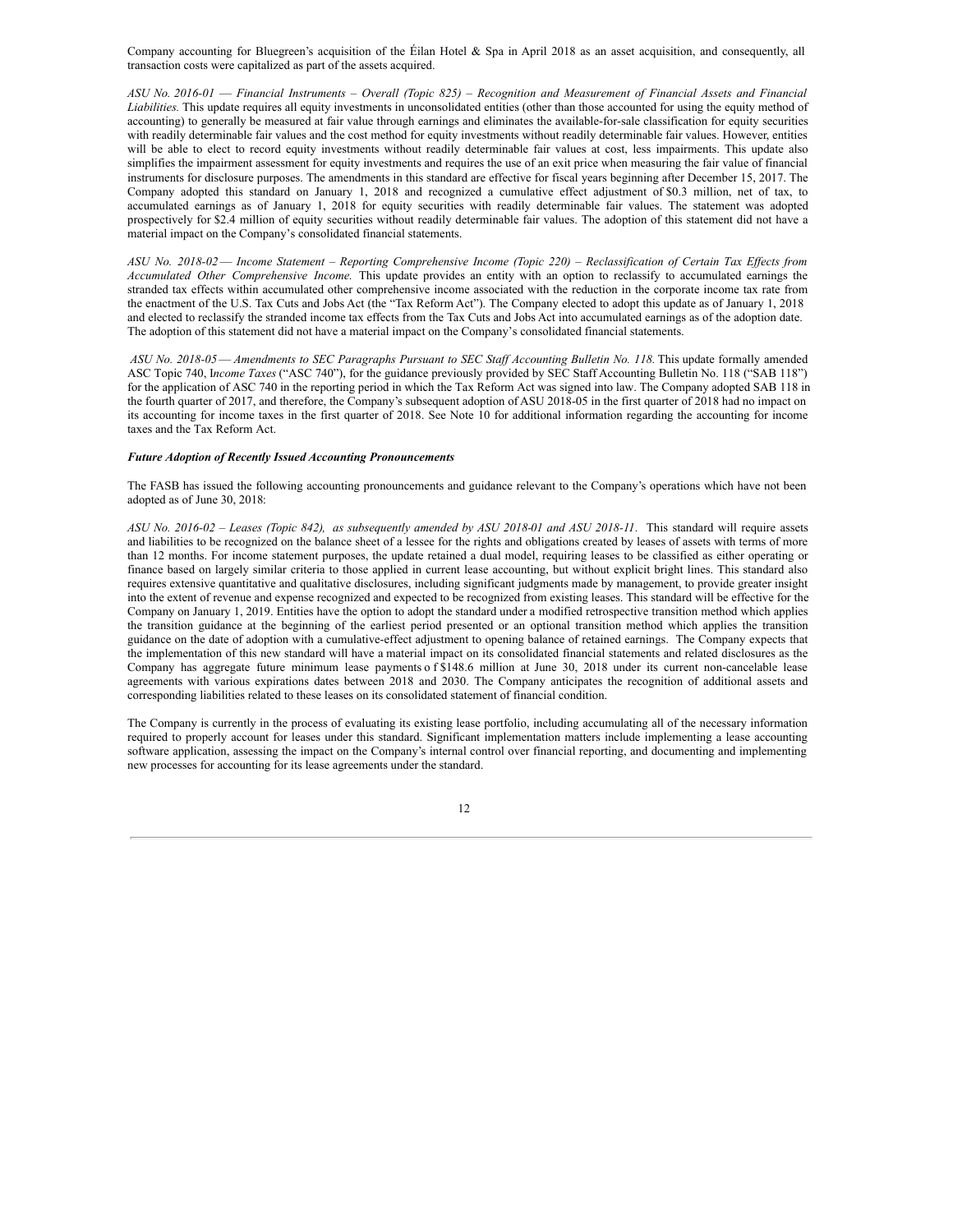ASU No. 2016-13, Financial Instruments - Credit Losses (Topic 326), Measurement of Credit Losses on Financial Instruments. This standard introduces an approach of estimating credit losses on certain types of financial instruments based on expected losses and also expands the disclosure requirements regarding an entity's assumptions, models, and methods for estimating the allowance for credit losses. In addition, the standard requires entities to disclose the amortized cost balance for each class of financial asset by credit quality indicator, disaggregated by the year of origination (i.e., by vintage year). This standard will be effective for the Company on January 1, 2020. Early adoption is permitted beginning on January 1, 2019. The Company is currently evaluating the impact that ASU 2016-13 may have on its consolidated financial statements.

## **2. Revenue Recognition**

**Sales of VOIs** - Revenue is recognized for sales of VOIs after the legal rescission period has expired on a properly executed VOI sales agreement and the collectibility of the note receivable from the buyer, if any, is reasonably assured. Transfer of control of the VOI to the buyer occurs after the legal rescission period has expired as the risk and rewards associated with VOI ownership are transferred to the buyer at that time. Customer deposits from contracts within the legal rescission period are recorded in restricted cash and escrow deposits in the Company's condensed consolidated statements of financial condition as such amounts are refundable until the legal rescission period has expired. In cases where construction and development of Bluegreen's developed resorts has not been substantially completed, Bluegreen defers all of the revenues and associated expenses for the sales of VOIs until construction is substantially complete and the resort may be occupied.

For sales of VOIs for which it provides financing, Bluegreen has reduced the transaction price for expected loan losses which it considers to be variable consideration. Bluegreen's estimates of the variable consideration are based on the results of its static pool analysis, which relies on historical payment data for similar VOI notes receivable. To the extent Bluegreen determines that it is probable that a significant reversal of cumulative revenue recognized may occur, it records an estimate of variable consideration as a reduction to the transaction price of the sales of VOIs until the uncertainty associated with the variable consideration is resolved. Bluegreen's estimates of the variable consideration are based on the results of its static pool analysis, which relies on historical payment data for similar VOI notes receivable and tracks uncollectibles for each period's sales over the entire life of the notes. Bluegreen also considers whether historical economic conditions are comparable to then current economic conditions, as well as variations in underwriting standards. Bluegreen reviews its estimate of variable consideration on at least a quarterly basis. Loan origination costs are deferred and recognized over the life of the related notes receivable.

Under timeshare accounting rules, rental operations, including accommodations provided through the use of Bluegreen's sampler program, are accounted for as incidental operations whereby incremental carrying costs in excess of incremental revenues are expensed as incurred. Conversely, incremental revenues in excess of incremental carrying costs are recorded as a reduction to the carrying cost of VOI inventory. Incremental carrying costs include costs that have been incurred by Bluegreen during the holding period of unsold VOIs, such as developer subsidies and maintenance fees on unsold VOI inventory. During each of the periods presented, Bluegreen's aggregate rental revenue and sampler revenue was less than the aggregate carrying cost of its VOI inventory. Accordingly, Bluegreen recorded such revenue as a reduction to the carrying cost of VOI inventory which is included in cost of other fee-based services in the Company's condensed consolidated statements of operations and comprehensive income for each period.

*Fee-based sales commissions -* Revenue is recognized when a sales transaction with a VOI purchaser is consummated in accordance with the terms of the fee-based sales agreement with the third-party developer and the related consumer rescission period has expired.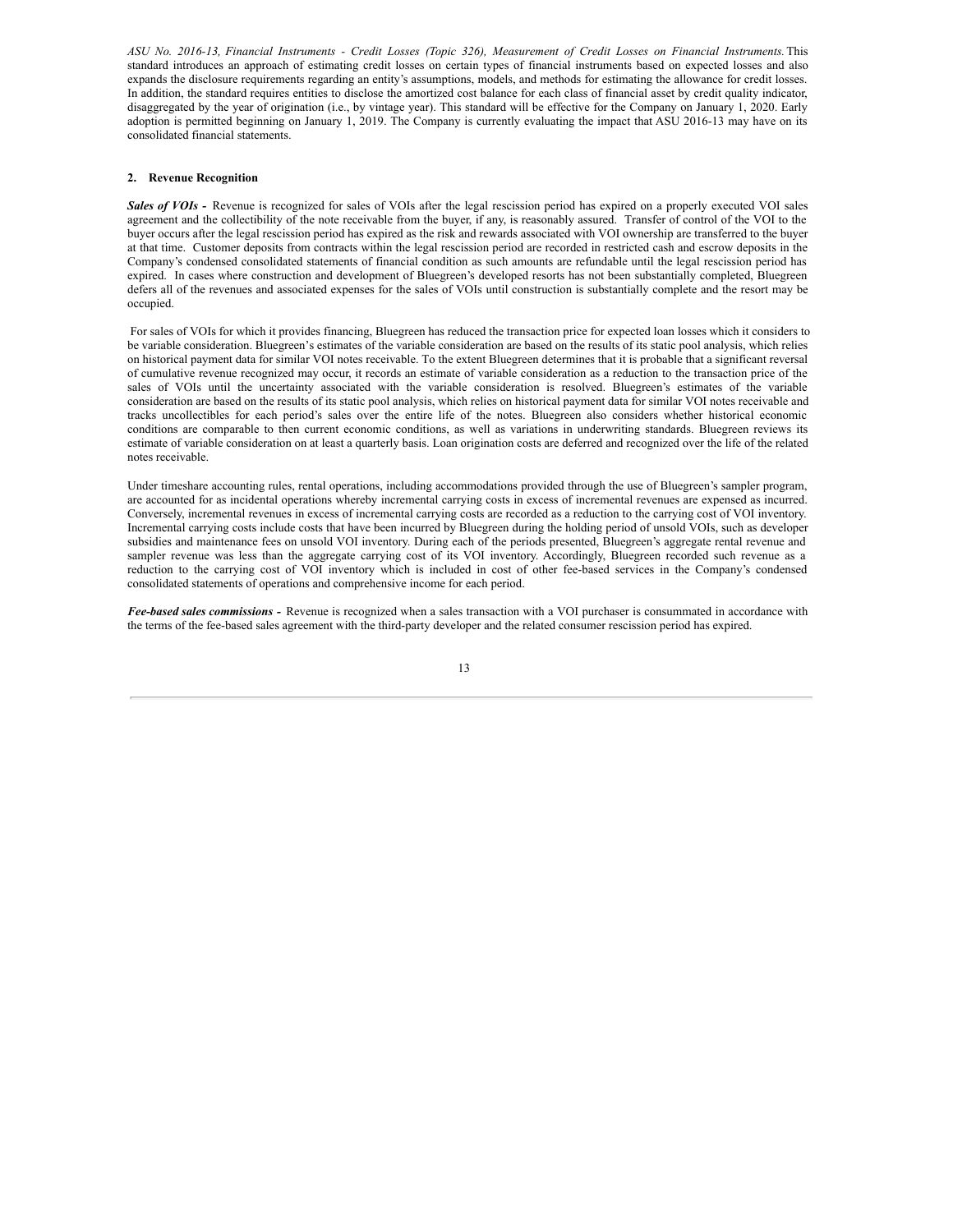*Other fee-based services and cost reimbursements -* Revenue in connection with Bluegreen's other fee-based services (which are described below) is recognized as follows:

- Resort and club management revenue and related cost reimbursements are recognized as services are rendered. These services provided to the resort homeowner associations ("HOAs") are comprised of day-to-day services to operate the resort including management services and certain accounting and administrative functions. Management services provided to the Vacation Club include managing the reservation system and providing owner, billing and collection services. Bluegreen's management contracts are typically structured as cost-plus, with an initial term of three years and automaticone-year renewals.Bluegreen believes these services to be a series of distinct goods and services to be accounted for as a single performance obligation over time and recognizes revenue as the customer receives the benefits of its services. Bluegreen allocates variable consideration to the distinct good or service within the series, such that revenue from management fees and cost reimbursements is recognized in each period as the uncertainty with respect to such variable consideration is resolved.
- Title fee revenue is recognized when escrow amounts are released and title documents are completed.
- Rental revenues are recognized on a daily basis which is consistent with the period for which the customer benefits from such service.
- Mortgage servicing revenue is recognized over time as services are rendered.

Bluegreen's cost of other fee-based services consists of the costs associated with the various activities described above, as well as developer subsidies and maintenance fees on its unsold VOIs.

*Trade sales –* Revenue is recognized on trade sales as follows:

- Revenue is recognized on wholesale trade sales when control of the products is transferred to customers, which generally occurs when the products are shipped and the customers accept delivery. Certain customer trade sale contracts have provisions for right of return, volume rebates, and price concessions. These types of discounts are accounted for as variable consideration, and the Company uses the expected value method with constraints to calculate the estimated reduction in the trade sales revenue. The inputs used for the expected value method are historical experience with the customer, sales forecasts and outstanding purchase orders;
- Revenue is recognized on retail trade sales at the point of sale, which occurs when products are sold at the Company's retail locations.

*Sales of real estate inventory -* Revenue is generally recognized on sales ofreal estate inventory to customers when the sales are closed and title passes to the buyer. Certain real estate sales contracts provide for a contingent purchase price which is accounted for as variable consideration. The Company estimates the amount of a portion of the variable consideration upon the closing of the real estate transaction based on an expected value methodology. The estimate of variable consideration is constrained to the extent that it is not probable that a significant revenue reversal in the amount of cumulative revenue recognized will occur when the uncertainty associated with the variable consideration is subsequently resolved. The inputs used in the expected value model are current sales prices net of incentives, historical contingent price consideration receipts and sales contracts on similar properties.

*Interest income -*Bluegreen provides financing for a significant portion of sales of its owned VOIs. Bluegreen recognizes interest income from financing VOI sales on the accrual method as earned based on the outstanding principal balance, interest rate and terms stated in each individual financing agreement. Bluegreen's notes receivable are carried at amortized cost less an allowance for loan losses. Interest income is suspended, and previously accrued but unpaid interest income is reversed, on all delinquent notes receivable when principal or interest payments are more than 90 days contractually past due and is not resumed until such loans are less than 90 days past due. As of June 30, 2018 and December 31, 2017, \$15.5 million and \$12.9 million, respectively, of Bluegreen's VOI notes receivable were more than 90 days past due, and accordingly, consistent with its policy, are not accruing interest income. After 120 days, Bluegreen's VOI notes receivable are generally written off against the allowance for loan losses.

Interest income from loans receivable originated by BBX Capital is recognized on accruing loans when management determines that it is probable that all of the principal and interest will be collected in accordance with the loan's contractual terms. Interest income is recognized on non-accrual loans on a cash basis. Loans receivable are included in other assets in the Company's statement of financial condition.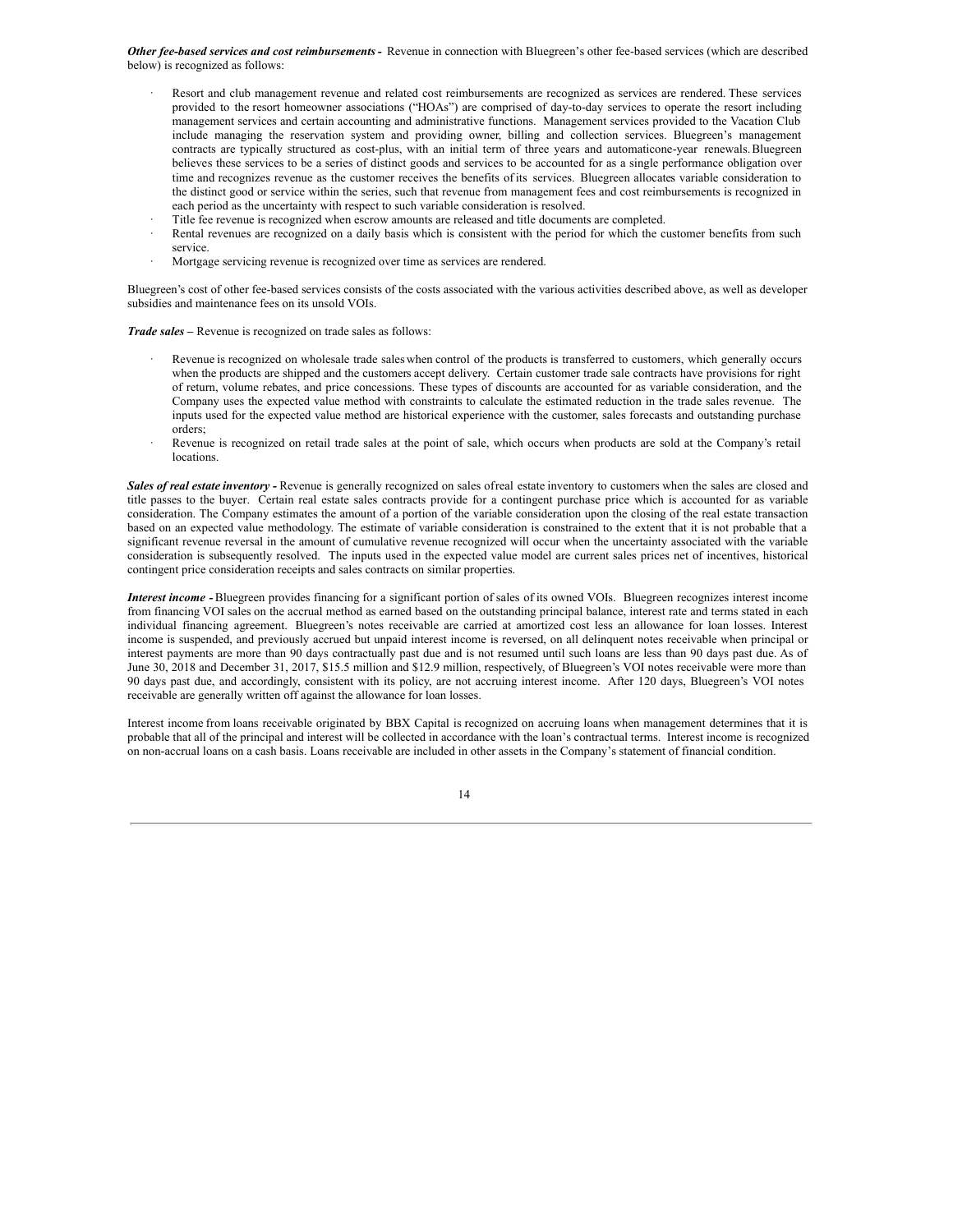*Net gains on sales of real estate assets –* Net gains on sales of real estate assets represents sales of assets to non-customers. Gains (or losses) are recognized from sales to non-customers when the control of the asset has been transferred to the buyer, which generally occurs when title passes to the buyer.

*Other revenue* – Other revenue is primarily rental income from properties under operating leases. Rental income is recognized as rents become due and rental payments received in advance are deferred until earned.

*Disaggregated Revenue -*Revenue disaggregated by category was as follows (in thousands):

|                                          | <b>For the Three Months Ended</b><br><b>June 30,</b> |         | For the Six Months Ended June<br>30, |         |  |
|------------------------------------------|------------------------------------------------------|---------|--------------------------------------|---------|--|
|                                          | 2018                                                 | 2017    | 2018                                 | 2017    |  |
| Sales of VOIs                            | \$<br>68,573                                         | 59,405  | 124,714                              | 113,641 |  |
| Fee-based sales commissions              | 60,086                                               | 63,915  | 105,940                              | 109,069 |  |
| Other fee-based services                 | 25,562                                               | 22,660  | 49,514                               | 44,687  |  |
| Cost reimbursements                      | 14,059                                               | 11,893  | 30,260                               | 26,563  |  |
| Title fees                               | 3,175                                                | 5,737   | 5,863                                | 8,554   |  |
| Rental revenue                           | 1,654                                                | 1,538   | 3,038                                | 2,815   |  |
| Trade sales - wholesale                  | 19,988                                               | 22,713  | 38,353                               | 44,576  |  |
| Trade sales - retail                     | 23,920                                               | 5,600   | 43,933                               | 7,076   |  |
| Sales of real estate inventory           | 3,250                                                |         | 9,659                                |         |  |
| <b>Revenue from customers</b>            | 220,267                                              | 193,461 | 411,274                              | 356,981 |  |
| Interest income                          | 20,664                                               | 20,875  | 42,581                               | 42,030  |  |
| Net gains on sales of real estate assets | 733                                                  | 1,884   | 4,802                                | 1,686   |  |
| Other revenue                            | 1,562                                                | 1,446   | 2,611                                | 2,403   |  |
| <b>Total revenues</b>                    | \$<br>243,226                                        | 217,666 | 461,268                              | 403,100 |  |

## **3. Consolidated Variable Interest Entities**

Bluegreen sells VOI notes receivable through special purpose finance entities. These transactions are generally structured as non-recourse to Bluegreen and are designed to provide liquidity for Bluegreen and to transfer the economic risks and benefits of the notes receivable to third parties. In a securitization, various classes of debt securities are issued by the special purpose finance entities that are generally collateralized by a single tranche of transferred assets, which consist of VOI notes receivable. Bluegreen services the securitized notes receivable for a fee pursuant to servicing agreements negotiated with third parties based on market conditions at the time of the securitization.

In these securitizations, Bluegreen generally retains a portion of the securities and continues to service the securitized notes receivable. Under these arrangements, the cash payments received from obligors on the receivables sold are generally applied monthly to pay fees to service providers, make interest and principal payments to investors, and fund required reserves, if any, with the remaining balance of such cash retained by Bluegreen; however, to the extent the portfolio of receivables fails to satisfy specified performance criteria (as may occur due to, among other things, an increase in default rates or credit loss severity) or other trigger events occur, the funds received from obligors are required to be distributed on an accelerated basis to investors. Depending on the circumstances and the transaction, the application of the accelerated payment formula may be permanent or temporary until the trigger event is cured. As of June 30, 2018, Bluegreen was in compliance with all material terms under its securitization transactions, and no trigger events had occurred.

In accordance with applicable accounting guidance for the consolidation of VIEs, Bluegreen analyzes its variable interests,which may consist of loans, servicing rights, guarantees, and equity investments, to determine if an entity in which Bluegreen has a variable interest is a VIE. The analysis includes a review of both quantitative and qualitative factors. Bluegreen bases its quantitative analysis on the forecasted cash flows of the entity. Bluegreen bases its qualitative analysis on the structure of the entity, including its decision-making ability and authority with respect to the entity, and relevant financial agreements. Bluegreen also uses a qualitative analysis to determine if Bluegreen must consolidate a VIE as the primary beneficiary. In accordance with applicable accounting guidance, Bluegreen has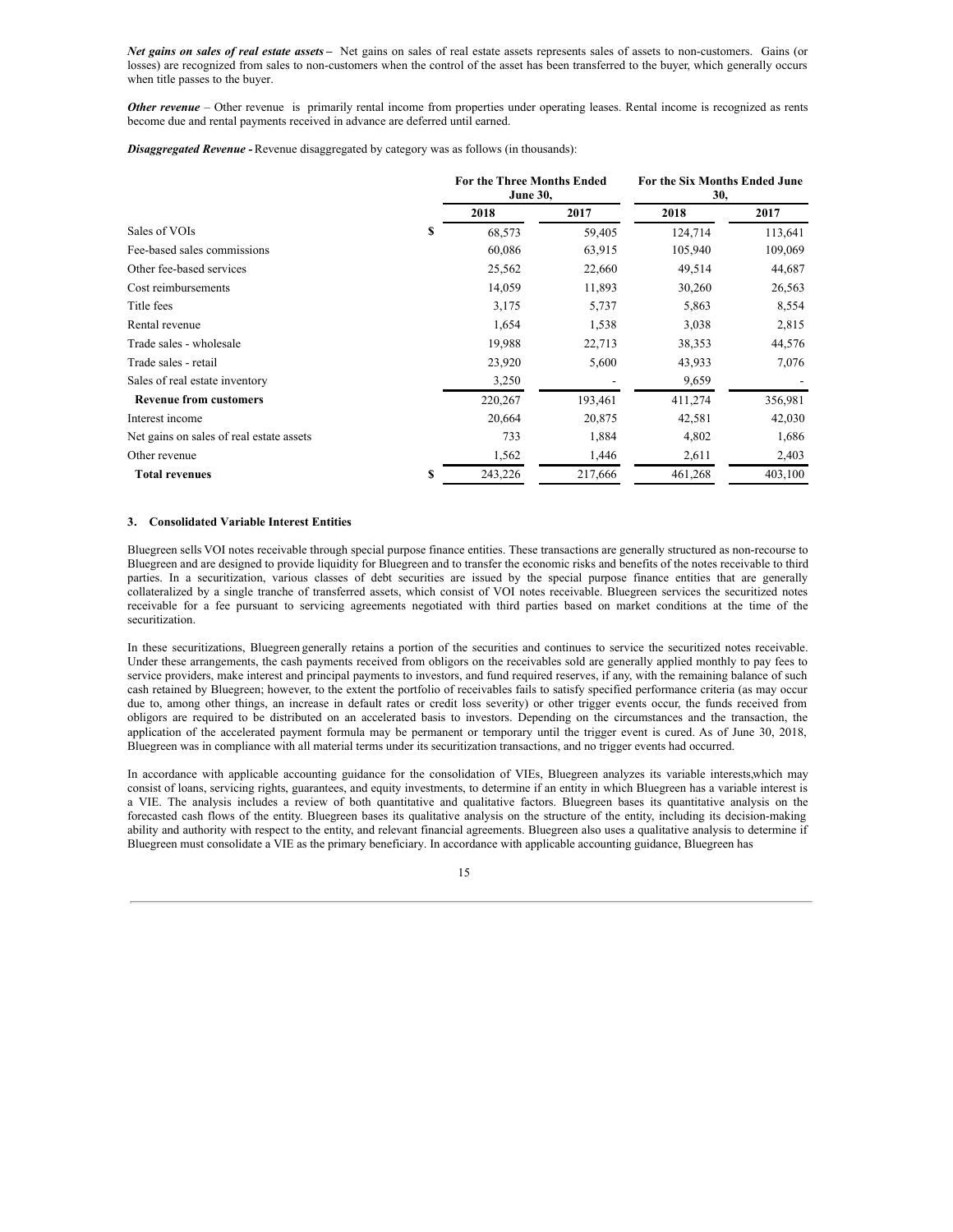determined these securitization entities to be VIEs of which Bluegreen is primary beneficiary and, therefore, Bluegreen consolidates the entities into its financial statements.

Under the terms of certain VOI note sales, Bluegreen has the right to repurchase or substitute a limited amount of defaulted notes for new notes at the outstanding principal balance plus accrued interest. Voluntary repurchases and substitutions by Bluegreen of defaulted notes during the six months ended June 30, 2018 and2017 were \$3.1 million and \$4.9 million, respectively. Bluegreen's maximum exposure to loss relating to its non-recourse securitization entities is the difference between the outstanding VOI notes receivable and the notes payable, plus cash reserves and any additional residual interest in future cash flows from collateral.

Information related to the assets and liabilities of Bluegreen's consolidated VIEs included in the Company's condensed consolidated statements of financial condition is set forth below (in thousands):

|                                                | <b>June 30.</b><br>2018 | December 31,<br>2017 |
|------------------------------------------------|-------------------------|----------------------|
| Restricted cash                                | 20,959                  | 19.488               |
| Securitized notes receivable, net              | 296,016                 | 279,188              |
| Receivable backed notes payable - non-recourse | 325.512                 | 336.421              |

The restricted cash and the securitized notes receivable balances disclosed in the table above are restricted to satisfy obligations of the VIEs.

## **4. Notes Receivable**

The table below provides information relating to Bluegreen's notes receivable and related allowance forloan losses as of June 30, 2018 and December 31, 2017 (in thousands):

|                                                      | <b>June 30,</b><br>2018 | December 31.<br>2017 |
|------------------------------------------------------|-------------------------|----------------------|
| Notes receivable:                                    |                         |                      |
| VOI notes receivable - non-securitized               | \$<br>170,296           | 184.971              |
| VOI notes receivable - securitized                   | 381,886                 | 364,349              |
| Notes receivable secured by homesites <sup>(1)</sup> | 1,070                   | 1,329                |
| Gross notes receivable                               | 553.252                 | 550,649              |
| Allowance for loan losses - non-securitized          | (37,628)                | (38, 497)            |
| Allowance for loan losses - securitized              | (85, 870)               | (85,161)             |
| Allowance for loan losses - homesites $^{(1)}$       | (107)                   | (133)                |
| Notes receivable, net                                | 429,647                 | 426,858              |
| Allowance as a % of gross notes receivable           | 22%                     | 22%                  |

(1) Notes receivable secured by homesites were originated through a business, substantially all of the assets of which were sold by Bluegreen in 2012.

The weighted-average interest rate on Bluegreen's notes receivablewas 15.4% and 15.3% at June 30, 2018 and December 31, 2017, respectively. Bluegreen's VOI notes receivable bear interest at fixed rates.

## *Credit Quality of Notes Receivable and the Allowance forLoan Losses*

Bluegreen holds large amounts of homogeneous VOI notes receivable and assesses uncollectibility based on pools of receivables. In estimating variable considerations, Bluegreen's management does not use a single primary indicator of credit quality but instead evaluates its VOI notes receivable based upon a static pool analysis that incorporates the aging of the respective receivables, default trends and prepayment rates by origination year, as well as the FICO scores of the borrowers.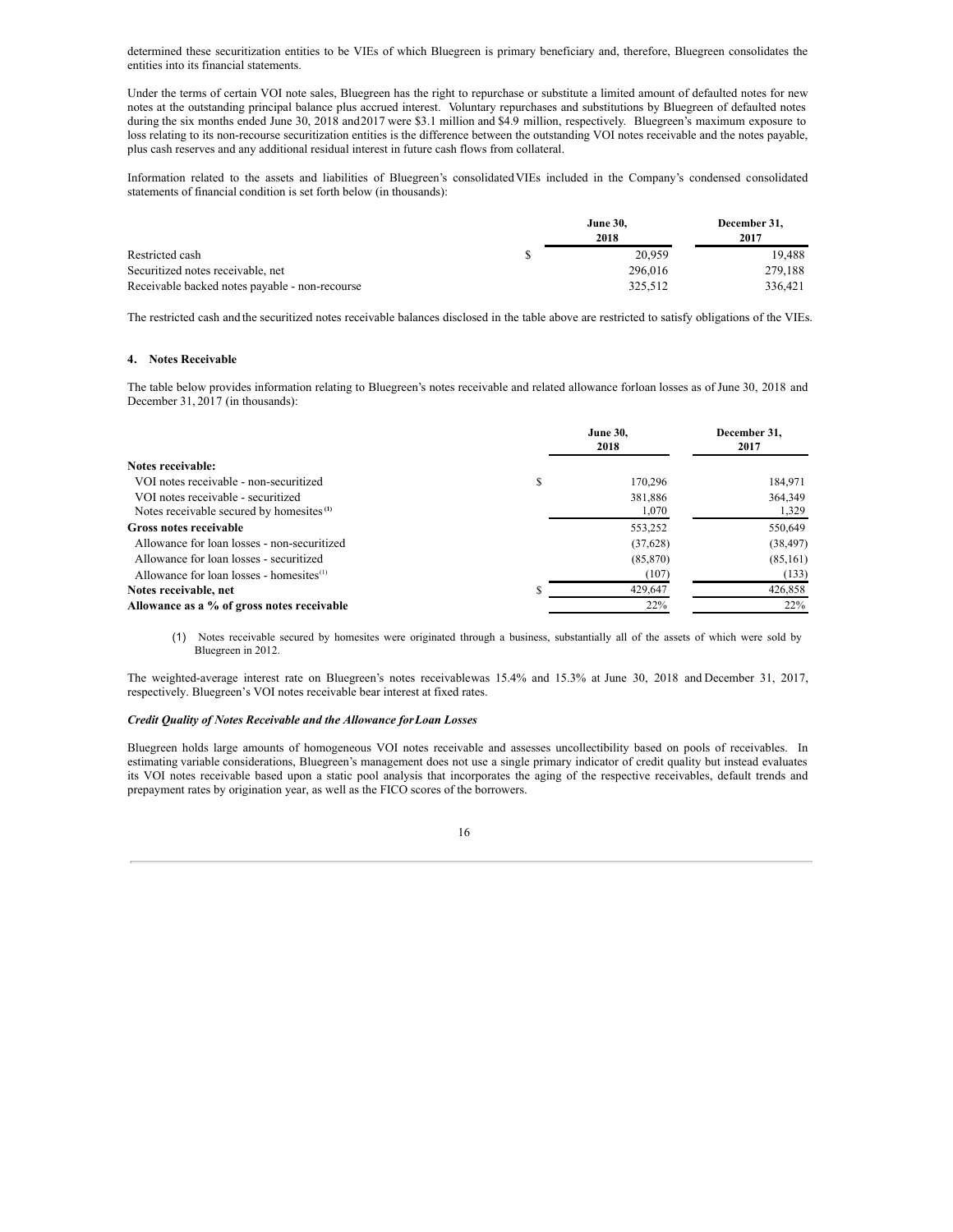The activity in Bluegreen's allowance forloan losses (including notes receivable secured by homesites) was as follows (in thousands):

|                                         | For the Six Months Ended<br><b>June 30,</b> |
|-----------------------------------------|---------------------------------------------|
|                                         | 2018                                        |
| Balance, beginning of period            | 123.791                                     |
| Provision for loan losses               | 21.447                                      |
| Write-offs of uncollectible receivables | (21, 633)                                   |
| Balance, end of period                  | 123.605                                     |

The following table shows the delinquency status of Bluegreen's VOI notes receivable as ofJune 30, 2018 and December 31, 2017 (in thousands):

|                            |   | <b>June 30,</b><br>2018 | December 31,<br>2017 |
|----------------------------|---|-------------------------|----------------------|
| Current                    | P | 527,487                 | 525,482              |
| $31-60$ days               |   | 5,825                   | 6,088                |
| $61-90$ days               |   | 3,368                   | 4,897                |
| $> 90$ days <sup>(1)</sup> |   | 15.502                  | 12,853               |
| <b>Total</b>               |   | 552,182                 | 549,320              |

(1) Includes \$11.0 million and \$7.6 million as of June 30, 2018 and December 31, 2017, respectively, related to VOI notes receivable that, as of such date, had defaulted, but the related VOI note receivable balance had not yet been charged off in accordance with the provisions of certain of Bluegreen's receivable-backed notes payable transactions. These VOI notes receivable have been reflected in the allowance for loan losses.

## **5. Trade Inventory**

Trade inventory consisted of the following (in thousands):

|                                     | <b>June 30,</b><br>2018 | December 31,<br>2017 |  |
|-------------------------------------|-------------------------|----------------------|--|
| Raw materials                       | 3.228                   | 3,320                |  |
| Paper goods and packaging materials | 885                     | 865                  |  |
| Finished goods                      | 17.167                  | 19.717               |  |
| <b>Total trade inventory</b>        | 21.280                  | 23,902               |  |

Trade inventory is measured at the lower of cost or market. Cost includes all costs of conversions, including materials, direct labor, production overhead, depreciation of equipment and shipping costs. Raw materials are stated at the lower of approximate cost, on a first-in, first-out or average cost basis, and market is determined by reference to replacement cost. Raw materials are not written down unless the goods in which they are incorporated are expected to be sold for less than cost, in which case, they are written down by reference to replacement cost of the raw materials. Finished goods and work in progress are stated at the lower of cost or market determined on a first-in, first-out or average cost basis. Shipping and handling fees billed to customers are recorded as trade sales, and shipping and handling fees paid by the Company are recorded as cost of goods sold.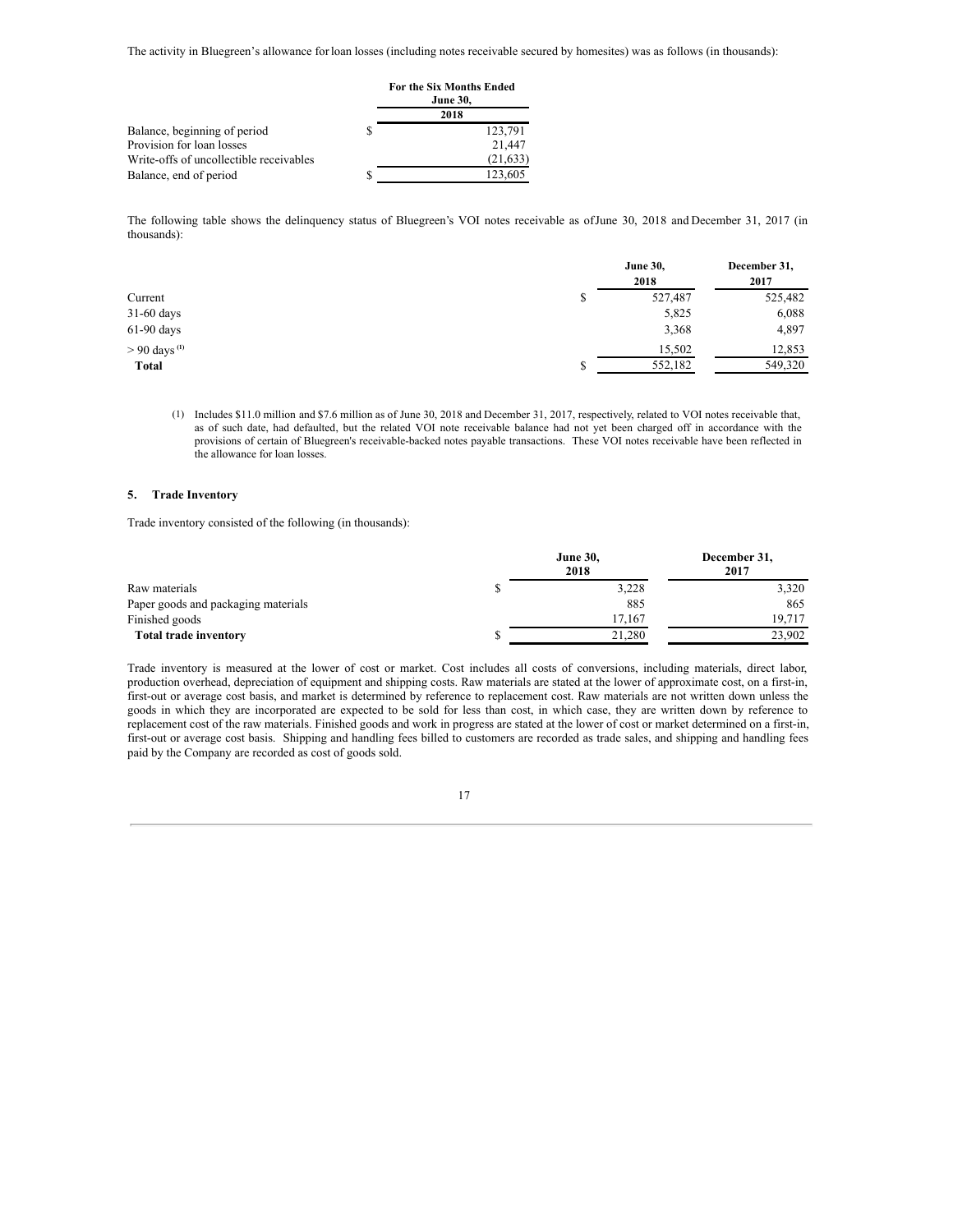# **6. VOI Inventory**

Bluegreen's VOI inventory consisted of the following (in thousands):

|                                             | <b>June 30,</b> | December 31, |
|---------------------------------------------|-----------------|--------------|
|                                             | 2018            | 2017         |
| Completed VOI units                         | 238,839         | 194,503      |
| Construction-in-progress                    | 18.269          | 22,334       |
| Real estate held for future VOI development | 70.789          | 64.454       |
| <b>Total VOI inventory</b>                  | 327,897         | 281.291      |

# **7. Real Estate**

Real estate consisted of the following (in thousands):

|                                       | <b>June 30,</b> |        | December 31, |
|---------------------------------------|-----------------|--------|--------------|
|                                       |                 | 2018   | 2017         |
| Real estate held-for-sale             |                 |        |              |
| Land                                  | \$              | 18,654 | 20,528       |
| Rental properties                     |                 |        | 6,181        |
| Residential single-family             |                 | 1,364  | 1,119        |
| Other                                 |                 | 838    |              |
| Total real estate held-for-sale       |                 | 20,856 | 27,828       |
| Real estate held-for-investment       |                 |        |              |
| Land                                  |                 | 10,884 | 13,066       |
| Other                                 |                 |        | 839          |
| Total real estate held-for-investment |                 | 10,884 | 13,905       |
| Real estate inventory                 |                 | 25,160 | 26,803       |
| <b>Total real estate</b>              | \$              | 56,900 | 68,536       |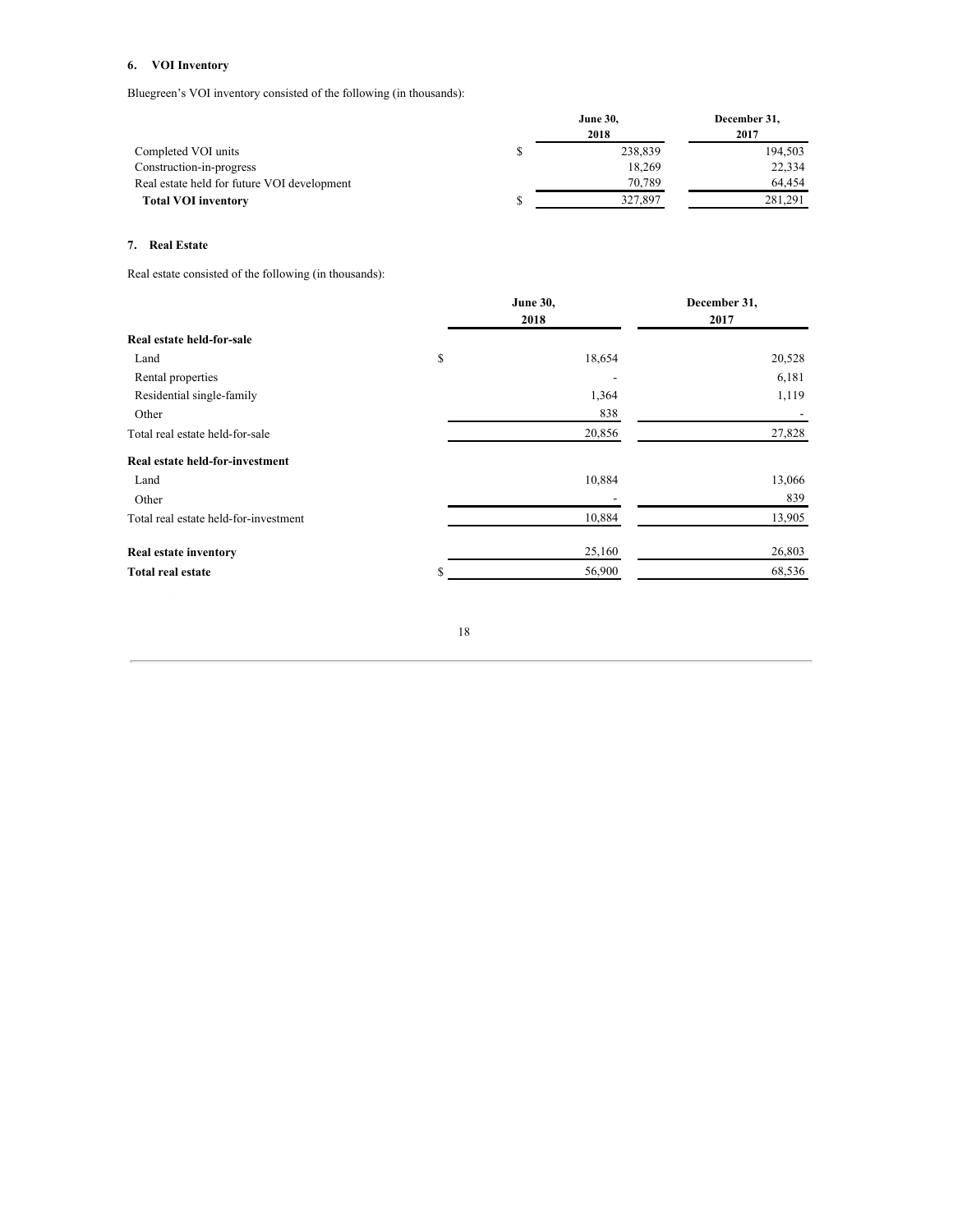## **8. Investments in Unconsolidated Real Estate Joint Ventures**

As of June 30, 2018, the Company had equity interestsin 17 unconsolidated real estate joint ventures involved in the development of single-family master planned communities, multifamily apartment facilities and retail centers. Investments in unconsolidated real estate joint ventures are accounted for as unconsolidated variable interest entities. See Note 3 for information regarding the Company's investments in consolidated variable interest entities.

Investments in unconsolidated real estate joint ventures consisted of the following (in thousands):

|                                                             |               | <b>June 30,</b><br>2018 | December 31,<br>2017 |
|-------------------------------------------------------------|---------------|-------------------------|----------------------|
| Altis at Kendall Square, LLC                                | <sup>\$</sup> | 70                      | 78                   |
| Altis at Lakeline - Austin Investors LLC                    |               | 3,794                   | 4,156                |
| New Urban/BBX Development, LLC                              |               | 446                     | 2,064                |
| Sunrise and Bayview Partners, LLC                           |               | 1,455                   | 1,499                |
| Hialeah Communities, LLC                                    |               | 111                     | 473                  |
| PGA Design Center Holdings, LLC                             |               | 774                     | 1,862                |
| CCB Miramar, LLC                                            |               | 1,225                   | 1,225                |
| Centra Falls, LLC                                           |               | 10                      | 159                  |
| The Addison on Millenia Investment, LLC                     |               | 5,453                   | 5,933                |
| BBX/S Millenia Blvd Investments, LLC                        |               | 147                     | 5,611                |
| Altis at Bonterra - Hialeah, LLC                            |               | 19,405                  | 19,566               |
| Altis at Shingle Creek Manager, LLC                         |               | 359                     | 338                  |
| Altis at Grand Central Capital, LLC                         |               | 1,926                   | 1,872                |
| Centra Falls II, LLC                                        |               | 431                     | 551                  |
| BBX/Label Chapel Trail Development, LLC                     |               | 4,797                   | 4,885                |
| Altis Promenade Capital, LLC                                |               | 983                     | 962                  |
| Altis Ludlam - Miami Investor, LLC                          |               | 415                     |                      |
| Investments in unconsolidated real estate joint<br>ventures | S             | 41,801                  | 51,234               |

During May 2018, the Company invested in a joint venture, Altis Ludlam - Miami Investor, LLC, to acquire land and obtain entitlements for a potential multifamily apartment development project located in Miami, Florida.

See Note 10 to the Company's consolidated financial statements included in the 2017 Annual Report for the Company's accounting policies for analyzing its investments in real estate joint ventures.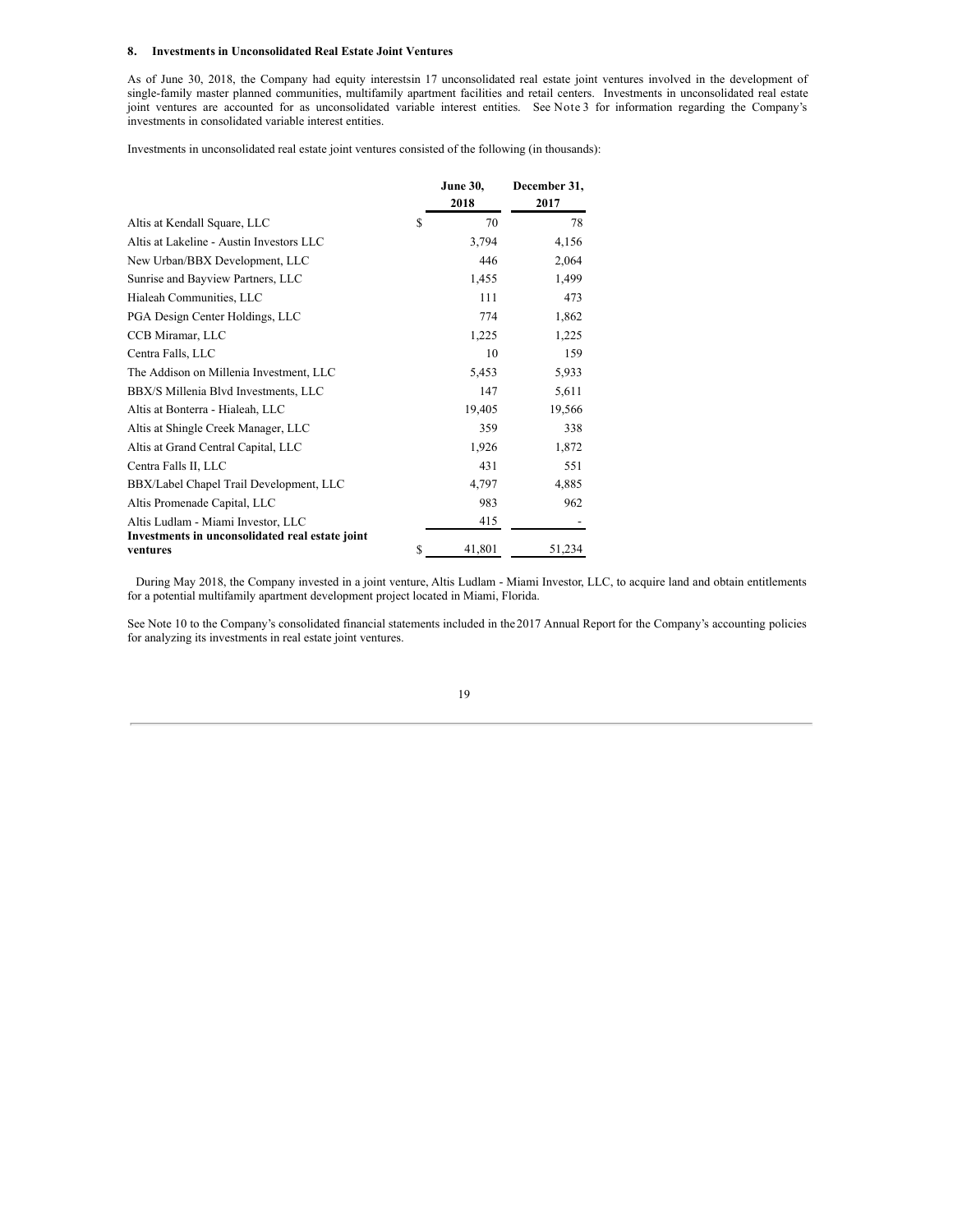## **9. Debt**

# *Notes Payable and Other Borrowings*

The table below sets forthinformation regarding the notes payable and other borrowings (other than receivable-backed notes payable) of the Company (dollars in thousands):

|                                             |    | June 30, 2018          |                         |                                                          | December 31, 2017      |                         |              |                                                          |
|---------------------------------------------|----|------------------------|-------------------------|----------------------------------------------------------|------------------------|-------------------------|--------------|----------------------------------------------------------|
|                                             |    | Debt<br><b>Balance</b> | <b>Interest</b><br>Rate | Carrying<br><b>Amount</b> of<br>Pledged<br><b>Assets</b> | Debt<br><b>Balance</b> | <b>Interest</b><br>Rate |              | Carrying<br><b>Amount of</b><br>Pledged<br><b>Assets</b> |
| <b>Bluegreen:</b>                           |    |                        |                         |                                                          |                        |                         |              |                                                          |
| 2013 Notes Payable                          | \$ | 39,375                 | $\mathbf S$<br>5.50%    | 33,773 \$                                                | 46,500                 | 5.50%                   | \$           | 29,403                                                   |
| Pacific Western Term Loan                   |    | 2,500                  | 7.31%                   | 8,568                                                    | 2,715                  | 6.72%                   |              | 9,884                                                    |
| Fifth Third Bank Note                       |    | 3,957                  | 4.98%                   | 7,981                                                    | 4,080                  | 4.36%                   |              | 8,071                                                    |
| NBA Line of Credit                          |    | 3,547                  | 5.23%                   | 17,853                                                   | 5,089                  | 4.75%                   |              | 15,260                                                   |
| NBA Éilan Loan                              |    | 24,258                 | 5.23%                   | 34,509                                                   |                        |                         |              |                                                          |
| Fifth Third Syndicated                      |    |                        |                         |                                                          |                        |                         |              |                                                          |
| Line of Credit                              |    | 55,000                 | 4.88%                   | 86,907                                                   | 20,000                 | 4.27%                   |              | 75,662                                                   |
| Fifth Third Syndicated                      |    |                        |                         |                                                          |                        |                         |              |                                                          |
| Term Loan                                   |    | 23,125                 | 4.84%                   | 26,796                                                   | 23,750                 | 4.32%                   |              | 23,960                                                   |
| Unamortized debt                            |    |                        |                         |                                                          |                        |                         |              |                                                          |
| issuance costs                              |    | (2,111)                |                         |                                                          | (1,940)                |                         |              |                                                          |
| <b>Total Bluegreen</b>                      | \$ | 149,651                |                         | S                                                        | 100,194                |                         |              |                                                          |
| Other:                                      |    |                        |                         |                                                          |                        |                         |              |                                                          |
| <b>Community Development</b>                |    |                        |                         |                                                          |                        |                         |              |                                                          |
| <b>District Obligations</b>                 | \$ | 16,492                 | $4.50 - 6.00\%$ \$      | 25,160 \$                                                | 21,435                 | 4.50-6.00%              | <sup>S</sup> | 26,803                                                   |
| TD Bank Term Loan and                       |    |                        |                         |                                                          |                        |                         |              |                                                          |
| Line of Credit                              |    | 12,705                 | 5.16%                   | (1)                                                      | 12,890                 | 4.02%                   |              | (1)                                                      |
| Seller's Note                               |    | 1,484                  | 5.00%                   | (1)                                                      | 1,471                  | 5.00%                   |              | (1)                                                      |
| Iberia \$50 million Revolving               |    |                        |                         |                                                          |                        |                         |              |                                                          |
| Line of Credit                              |    | 30,000                 | 4.98%                   | (4)                                                      |                        |                         |              |                                                          |
| Iberia \$5 million                          |    |                        |                         |                                                          |                        |                         |              |                                                          |
| Line of Credit <sup>(3)</sup>               |    | 4,815                  | 4.75%                   | (1)                                                      | 3,820                  | 4.12%                   |              | (1)                                                      |
| <b>Unsecured Note</b>                       |    | 3,400                  | $6.00\%$                | (2)                                                      | 3,400                  | $6.00\%$                |              | (2)                                                      |
| Other                                       |    | 1,525                  | 5.25%                   | 1,968                                                    | 1,544                  | 5.25%                   |              | 1,993                                                    |
| Unamortized debt                            |    |                        |                         |                                                          |                        |                         |              |                                                          |
| issuance costs                              |    | (457)                  |                         |                                                          | (640)                  |                         |              |                                                          |
| <b>Total other</b>                          | S  | 69,964                 |                         | S                                                        | 43,920                 |                         |              |                                                          |
| Total notes payable and<br>other borrowings | S  | 219,615                |                         | S                                                        | 144,114                |                         |              |                                                          |

(1) The collateral is a blanket lien on the respective company's assets.

(2) BBX Capital is guarantor on the promissory note.

(3) In July 2018, the balance of the facility was paid-in-full.

(4) The collateral is units of Woodbridge having a value of not less than \$100.0 million.

See Note 13 to the Company's consolidated financial statements included in the 2017 Annual Report for additional information regarding the above listed notes payable and other borrowings.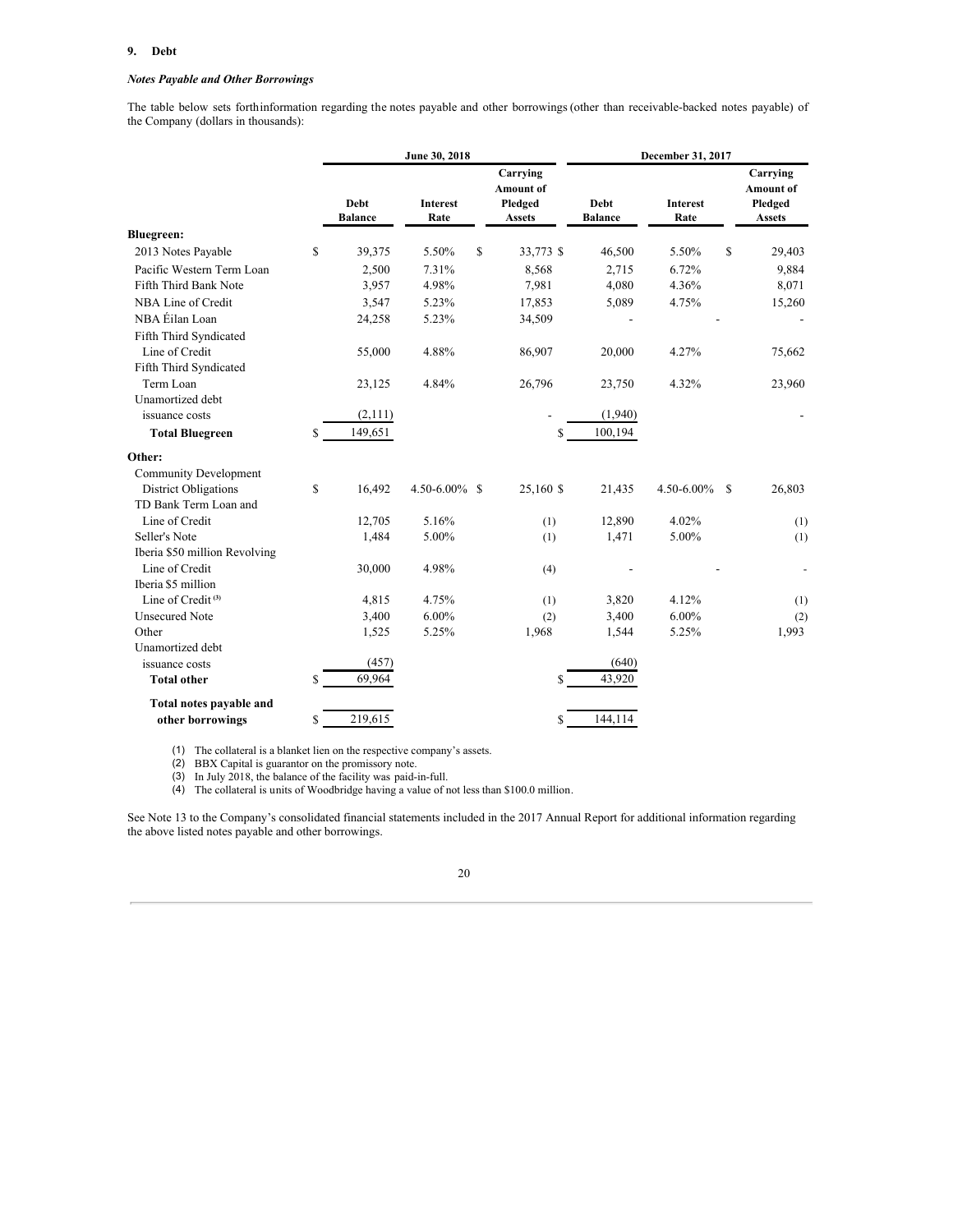New debt issuances and significant changes related to notes payable and other borrowings during the six months ended June 30, 2018 are detailed below.

*Iberia \$50 million Revolving Line of Credit* - In March 2018, BBX Capital, BBX Sweet Holdings, Food for Thought Restaurant Group-Florida, LLC, the former BBX Capital Corporation, ("BCC"), and Woodbridge, entered into a Loan and Security Agreement and related agreements with IberiaBank, as administrative agent and lender, and City National Bank of Florida, as lender, w hich provide for a \$50.0 million revolving line of credit. Amounts borrowed under the facility accrue interest at a floating rate of 30-day LIBOR plus a margin of 3.0% to 3.75% or the Prime Rate plus a margin of 1.50% to 2.25%. The applicable margin is based on BBX Capital's debt to EBITDA ratio. Payments of interest only are payable monthly. The facility matures, and all outstanding principal and interest will be payable, on March 6, 2020, with twelve month renewal options at BBX Capital's request, subject to satisfaction of certain conditions. The facility is secured by a pledge of a percentage of BBX Capital's membership interests in Woodbridge having a value of not less than \$100.0 million. Borrowings under the facility may be used for business acquisitions, real estate investments, stock repurchases, letters of credit and general corporate purposes. Under the terms and conditions of the Loan and Security Agreement, we are required to comply with certain financial covenants, including maintaining minimum unencumbered liquidity and complying with financial ratios related to fixed charge coverage and debt to EBITDA. The Loan and Security Agreement also contains customary affirmative and negative covenants, including those that, among other things, limit the ability of BBX Capital and the other borrowers to incur additional indebtedness and to make certain loans and investments. In April 2018, the Company borrowed \$30.0 million under the IberiaBank \$50 million revolving line-of-credit.

*NBA Éilan Loan* – During April 2018, Bluegreen entered into a non-revolving acquisition loan(the "NBA Éilan Loan") with the National Bank of Arizona ("NBA"). The NBA Éilan Loan provides for advances of up to \$27.5 million, \$24.3 million of which was used to fund the acquisition of the Éilan Hotel & Spa in San Antonio, Texas for approximately \$34.3 million and up to an additional \$3.2 million which may be drawn upon to fund certain future improvement costs over a12-month advance period. Principal payments will be effected through release payments from sales of VOIs at Éilan Hotel & Spa that serve as collateral for the NBAÉilan Loan, subject to a minimum amortization schedule, with the remaining balance due at maturity in April 2023. Borrowings under the NBA Éilan Loan bear interest at an annual rate equal to one month LIBOR plus 3.25%, subject to a floor of 4.75%. As of June 30, 2018, there was \$24.3 million outstanding on the NBA Éilan Loan.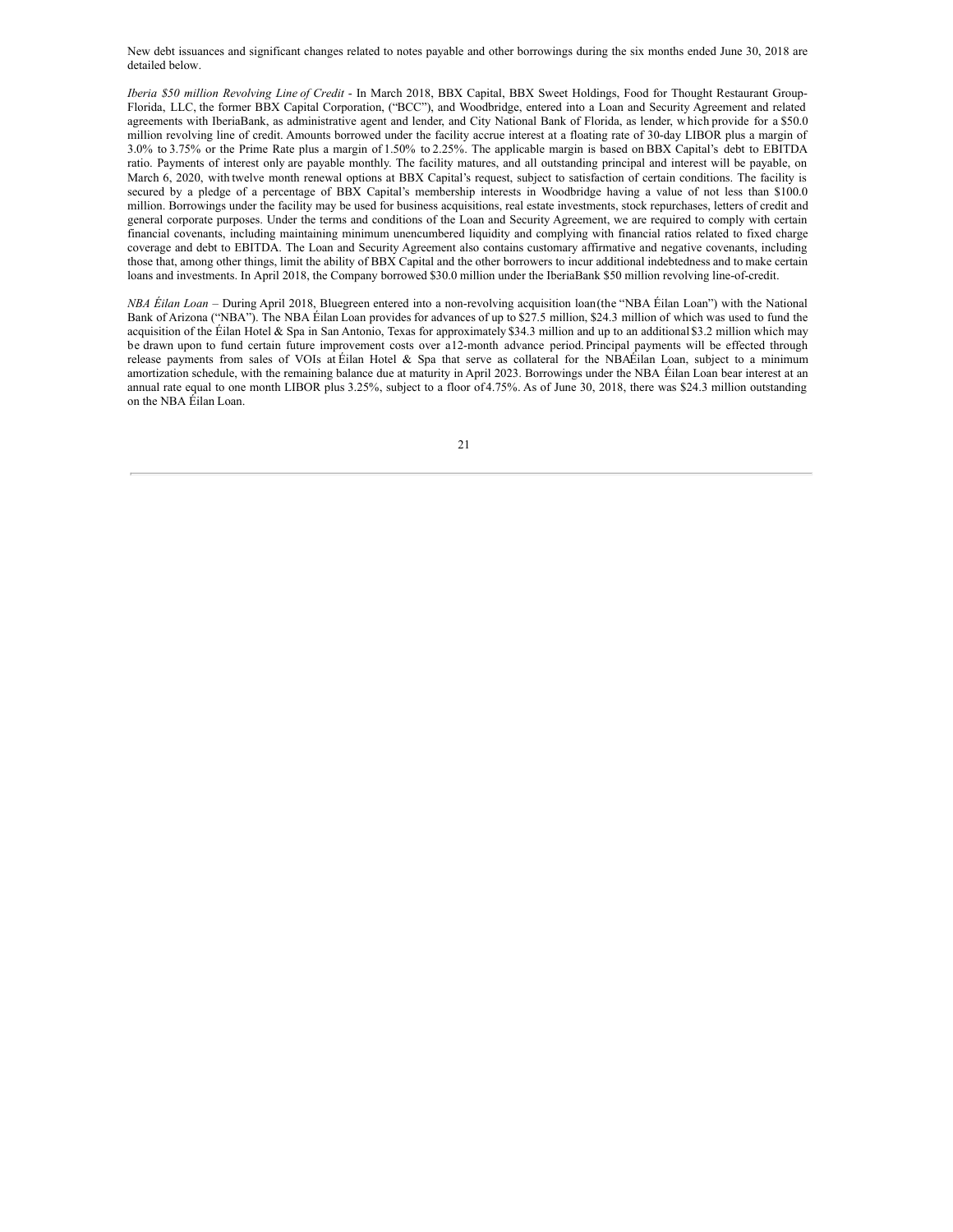## *Receivable-Backed Notes Payable*

The table below sets forthinformation regarding Bluegreen's receivable-backed notes payable facilities (dollars in thousands):

|                                                                |    | June 30, 2018                 |                         |               |                                                                                    | December 31, 2017             |                         |    |                                                                                    |
|----------------------------------------------------------------|----|-------------------------------|-------------------------|---------------|------------------------------------------------------------------------------------|-------------------------------|-------------------------|----|------------------------------------------------------------------------------------|
|                                                                |    | <b>Debt</b><br><b>Balance</b> | <b>Interest</b><br>Rate |               | Principal<br><b>Balance of</b><br>Pledged/<br><b>Secured</b><br><b>Receivables</b> | <b>Debt</b><br><b>Balance</b> | <b>Interest</b><br>Rate |    | Principal<br><b>Balance of</b><br>Pledged/<br><b>Secured</b><br><b>Receivables</b> |
| <b>Recourse Receivable-Backed</b><br><b>Notes Payable:</b>     |    |                               |                         |               |                                                                                    |                               |                         |    |                                                                                    |
| Liberty Bank Facility                                          | S  | 41,529                        | 4.75%                   | \$            | 49,127 \$                                                                          | 24,990                        | 5.00%                   | \$ | 30,472                                                                             |
| <b>NBA Receivables Facility</b>                                |    | 41,623                        | 4.73%                   |               | 53,857                                                                             | 44,414                        | 4.10%                   |    | 53,730                                                                             |
| Pacific Western Facility                                       |    | 18,430                        | $6.24\%$                |               | 23,761                                                                             | 15,293                        | $6.00\%$                |    | 19,516                                                                             |
| <b>Total</b>                                                   | \$ | 101,582                       |                         | \$            | 126,745 \$                                                                         | 84,697                        |                         | S  | 103,718                                                                            |
| <b>Non-Recourse Receivable-Backed</b><br><b>Notes Payable:</b> |    |                               |                         |               |                                                                                    |                               |                         |    |                                                                                    |
| KeyBank/DZ Purchase Facility                                   | S  | 32,160                        | 4.84%                   | <sup>\$</sup> | 39,866 \$                                                                          | 16,144                        | 4.31%                   | S  | 19,866                                                                             |
| Quorum Purchase Facility                                       |    | 29,743                        | 4.75-5.50%              |               | 33,465                                                                             | 16,771                        | 4.75-6.90%              |    | 18,659                                                                             |
| 2012 Term Securitization                                       |    | 18,926                        | 2.94%                   |               | 21,340                                                                             | 23,227                        | 2.94%                   |    | 25,986                                                                             |
| 2013 Term Securitization                                       |    | 32,257                        | 3.20%                   |               | 34,565                                                                             | 37,163                        | 3.20%                   |    | 39,510                                                                             |
| 2015 Term Securitization                                       |    | 50,854                        | 3.02%                   |               | 54,590                                                                             | 58,498                        | 3.02%                   |    | 61,705                                                                             |
| 2016 Term Securitization                                       |    | 72,553                        | 3.35%                   |               | 81,021                                                                             | 83,142                        | 3.35%                   |    | 91,348                                                                             |
| 2017 Term Securitization                                       |    | 94,365                        | 3.12%                   |               | 106,014                                                                            | 107,624                       | 3.12%                   |    | 119,582                                                                            |
| Unamortized debt issuance costs                                |    | (5,346)                       |                         |               |                                                                                    | (6,148)                       |                         |    |                                                                                    |
| Total                                                          | \$ | 325,512                       |                         | S             | 370,861 \$                                                                         | 336,421                       |                         | S  | 376,656                                                                            |
| Total receivable-backed debt                                   |    | 427,094                       |                         | S             | 497,606 \$                                                                         | 421,118                       |                         | S  | 480,374                                                                            |

Except as described below, there were no new debt issuances or significant changes related to the above listed facilities during 2018.

*Liberty Bank Facility -* Since 2008, Bluegreen has maintained a revolvingVOI notes receivable hypothecation facility (the "Liberty Bank Facility") with Liberty Bank which provides for advances on eligible receivables pledged under the Liberty Bank Facility, subject to specified terms and conditions, during a revolving credit period. On March 12, 2018, Bluegreen amended and restated the Liberty Bank Facility to extend the revolving credit period from March 2018 to March 2020, extend the maturity date from November 2020 until March 2023, and amend the interest rate on borrowings as described below. Subject to its terms and conditions, the Liberty Bank Facility provides for advances of (i) 85% of the unpaid principal balance of Qualified Timeshare Loans assigned to agent, and (ii)60% of the unpaid principal balance of Non-Conforming Timeshare Loans assigned to agent, during the revolving credit period of the facility. Maximum permitted outstanding borrowings under the Liberty Bank Facility are \$50.0 million, subject to the terms of the facility. Through March 31, 2018, borrowings under the Liberty Bank Facility bore interest at the Wall Street Journal ("WSJ") Prime Rate plus 0.50% per annum, subject to a 4.00% floor. Pursuant to the March 2018 amendment to the Liberty Bank Facility, effective April 1, 2018, all borrowings outstanding under the facility bear interest at an annual rate equal to the WSJ Prime Rate, subject to a 4.00% floor. Principal and interest due under the Liberty Bank Facility are paid as cash is collected on the pledged receivables, withthe remaining balance being due upon maturity.

*Quorum Purchase Facility -*Bluegreen and Bluegreen/Big Cedar Vacations have a VOI notes receivable purchase facility (the "Quorum Purchase Facility") with Quorum Federal Credit Union ("Quorum"), pursuant to which Quorum has agreed to purchase eligible VOI notes receivable in an amount of up to an aggregate \$50.0 million purchase price, subject to certain conditions precedent and other terms of the facility. On April 6, 2018, the Quorum Purchase Facility was amended to extend the revolving purchase period from June 30, 2018 to June 30, 2020, and provided for a fixed interest rate of 4.95% per annum on advances made through September 30, 2018. The interest rate on advances made after September 30, 2018 will be set at the time of funding based on rates mutually agreed upon by all parties. The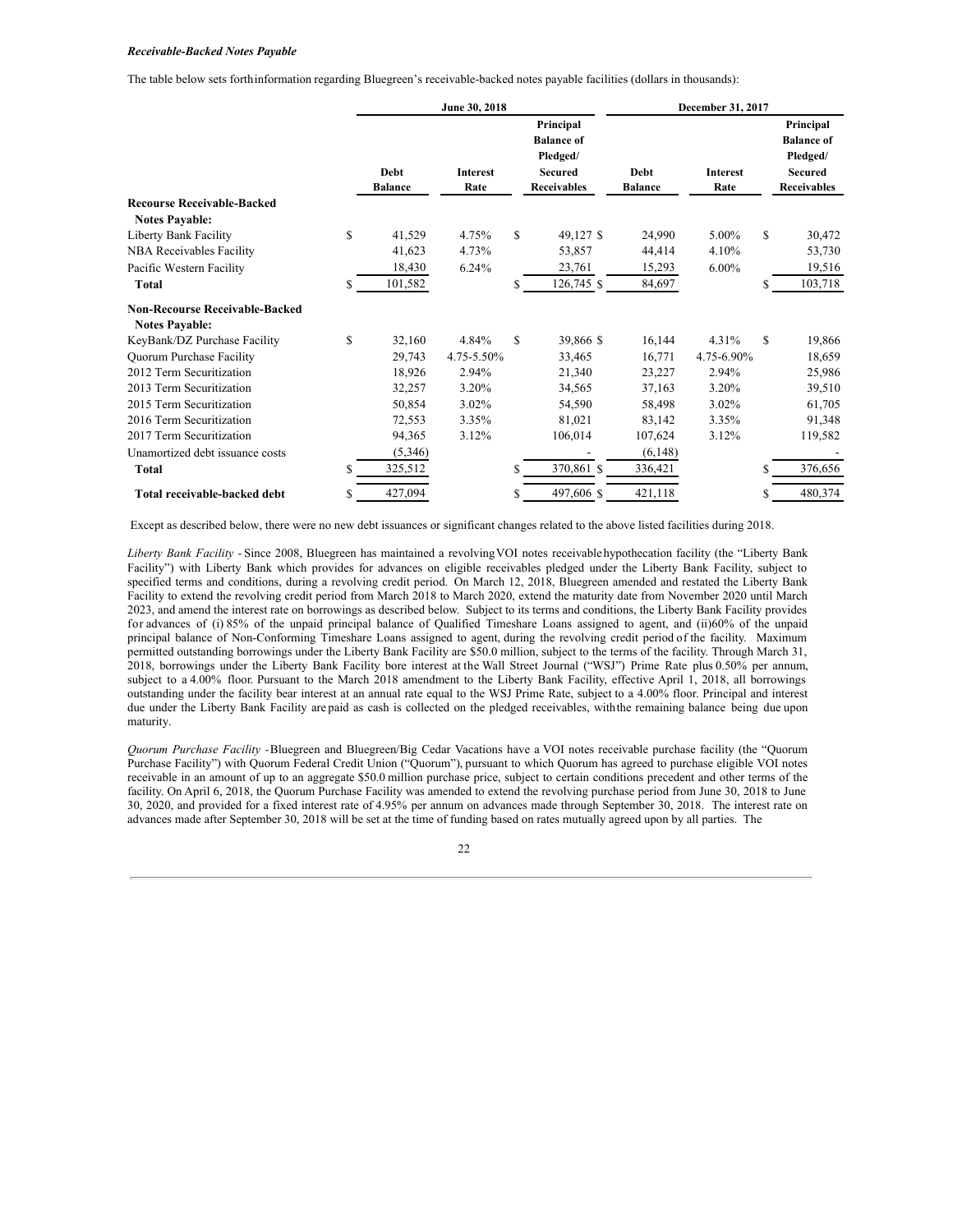amendment also reduced the loan purchase fee applicable to future advances from0.50% to 0.25% and extended the maturity of the Quorum Purchase Facility from December 2030 to December 2032. Of the amounts outstanding under the Quorum Purchase Facility at June 30, 2018, \$2.4 million accrues interest at a rate per annum of5.5%, \$18.9 million accrues interest at a rate per annum of4.95%, \$2.9 million accrues interest at a rate per annum of 5.0%, and \$5.5 million accrues interest at a rate per annum of4.75%. The Quorum Purchase Facility provides for an 85% advance rate on eligible receivables sold under the facility; however, Quorum can modify this advance rate on future purchases subject to the terms and conditions of the Quorum Purchase Facility. Eligibility requirements for VOI notesreceivable sold include, among others, that the obligors under the VOI notes receivable sold be members of Quorum at the time of the note sale. Subject to performance of the collateral, Bluegreen or Bluegreen/Big Cedar Vacations, as applicable, will receive any excess cash flows generated by the VOI notes receivable transferred to Quorum under the facility (excess meaning after payment of customary fees, interest and principal under the facility) on a pro-rata basis as borrowers make payments on their VOI notes receivable. While ownership of the VOI notes receivable included in the Quorum Purchase Facility is transferred and sold for legal purposes, the transfer of these VOI notes receivable is accounted for as a secured borrowing for financial reporting purposes. The facility is nonrecourse.

See Note 13 to the Company's condensed consolidated financial statements included in the 2017 Annual Report for additional information regarding Bluegreen's other receivable-backed notes payable facilities listed above.

## *Junior Subordinated Debentures*

The table below sets forthinformation regarding the junior subordinated debentures of the Company (dollars in thousands):

|                                           |                            | <b>June 30,</b><br>2018                     | December 31,<br>2017 |                            |                                             |                                   |
|-------------------------------------------|----------------------------|---------------------------------------------|----------------------|----------------------------|---------------------------------------------|-----------------------------------|
|                                           | Carrying<br><b>Amounts</b> | <b>Effective</b><br>Interest<br>Rates $(1)$ |                      | Carrying<br><b>Amounts</b> | <b>Effective</b><br>Interest<br>Rates $(1)$ | <b>Maturity</b><br>Years $^{(2)}$ |
| Woodbridge - Levitt Capital Trusts I - IV | \$<br>66.302               | $6.14 - 6.19\%$                             | <sup>\$</sup>        | 66.302                     | $5.14 - 5.19\%$                             | $2035 - 2036$                     |
| Bluegreen Statutory Trusts I - VI         | 110,827                    | $7.16 - 7.21\%$                             |                      | 110.827                    | $6.18 - 6.59\%$                             | $2035 - 2037$                     |
| Unamortized debt issuance costs           | (1,236)                    |                                             |                      | (1,272)                    |                                             |                                   |
| Purchase discount                         | (39,919)                   |                                             |                      | (40,443)                   |                                             |                                   |
| Total junior subordinated debentures      | 135,974                    |                                             | S                    | 135.414                    |                                             |                                   |

(1) Junior subordinated debentures bear interest at 3-month LIBOR plus a spread ranging from 3.80% to 4.90%.

(2) All of the junior subordinated debentures were eligible for redemption by Woodbridge and Bluegreen, as applicable, as of June 30, 2018 and December 31, 2017.

Woodbridge and Bluegreen have each formed statutory business trusts (collectively, the "Trusts"), each of which issued trust preferred securities and invested the proceeds thereof in junior subordinated debentures of Woodbridge and Bluegreen, respectively. The Trusts are VIEs in which Woodbridge and Bluegreen, as applicable, are not the primary beneficiaries. Accordingly, the Company and its subsidiaries do not consolidate the operations of these Trusts; instead, the beneficial interests in the Trusts are accounted for under the equity method of accounting. Included in other assets as of June 30, 2018 and December 31, 2017 was\$5.9 million of equity in the Trusts. Interest on the junior subordinated debentures and distributions on the trust preferred securities are payable quarterly in arrears at the same interest rate.

During January 2017, Woodbridge purchased approximately \$11.1 million of Levitt Capital Trust II ("LCTII") trust preferred securities for \$6.7 million and purchased approximately \$7.7 million of Levitt Capital Trust III ("LCTIII") trust preferred securities for\$4.7 million, and in February 2017, Woodbridge delivered the purchased securities to the respective trusts in exchange for the cancellation of \$11.1 million of Woodbridge's junior subordinated debentures held by LCTII and \$7.7 million of Woodbridge's junior subordinated debentures held by LCTIII. As a result, in February 2017, Woodbridge recognized a \$6.9 million gain associated with the cancellation of the notes, which is included in "Net gains on cancellation of junior subordinated debentures" in the Company's condensed consolidated statements of operations for the six months ended June 30, 2017.

See Note 13 to the Company's consolidated financial statements included in the 2017 Annual Report for additional information regarding the Company's junior subordinated debentures.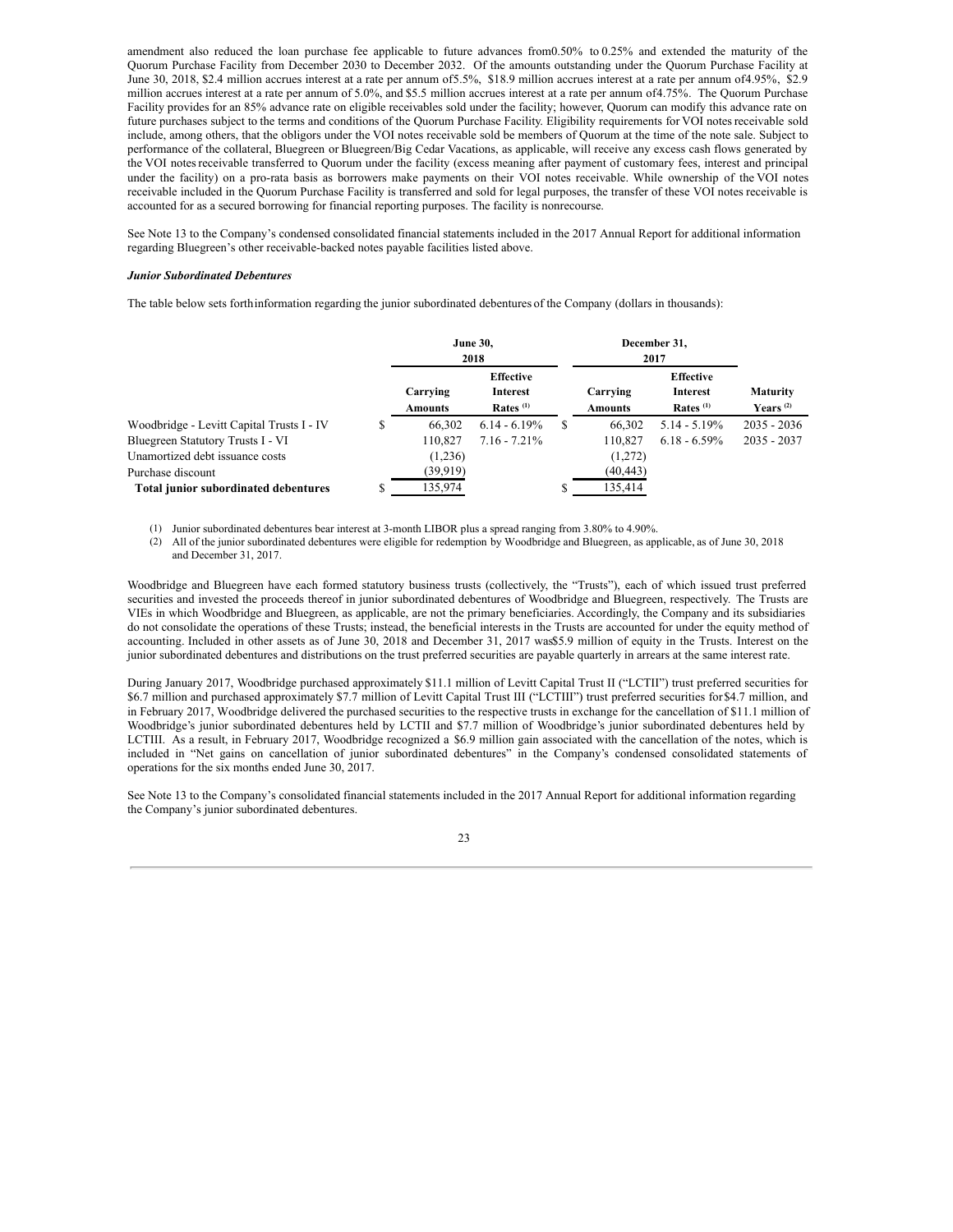As of June 30, 2018, BBX Capital and its subsidiaries were in compliance with all financial debt covenants under its debt instruments.As of June 30, 2018, Bluegreen had availability of approximately \$140.5 million under its receivable-backed purchase and credit facilities, inventory lines of credit and corporate credit line, subject to eligible collateral and the terms of the facilities, as applicable. As of June 30, 2018, availability under other BBX Capital revolving lines of credit was approximately \$21.5 million.

## **10. Income Taxes**

BBX Capital and its subsidiaries file a consolidated federal income tax return and income tax returns in various state and foreign jurisdictions.

On December 22, 2017, the Tax Reform Act was signed into law. In addition to changes or limitations to certain tax deductions, including limitations on the deductibility of interest payable to related and unrelated lenders and further limiting deductible executive compensation, the Tax Reform Act permanently lowers the federal corporate tax rate to 21% from the previous maximum rate of 35%, effective for tax years commencing January 1, 2018. As a result of the Tax Reform Act, SAB 118 and ASU 2018-05 were issued to address the application of ASC 740 in situations in which an entity does not have the necessary information available, prepared, or analyzed in reasonable detail to complete the accounting for certain income tax effects of the Tax Reform Act. Under this guidance, an entity may record provisional amounts for the impact of the Tax Reform Act which may be revised during a one year "measurement period." In accordance with this guidance, the Company remeasured its net deferred tax liabilities in the fourth quarter of 2017 due to the reduction of the corporate tax rate to 21% and recorded a provisional tax benefit of \$45.3 million in its statement of operations for the year ended December 31, 2017. During the three and six months ended June 30, 2018, the Company reduced the provisional tax benefit recognized for the year ended December 31, 2017 by \$2.7 million as a result of its analysis of the impact of the Tax Reform Act on the deductibility of certain compensation to covered employees. The Company continues to analyze the impact of the Tax Reform Act, which may differ, possibility materially, from the provisional amounts recorded by the Company due to, among other things, additional analysis, changes in interpretations and assumptions made by the Company, and additional regulatory guidance that may be issued. Therefore, the Company may recognize additional revisions during the one year measurement period in accordance with the guidance in SAB 118 and ASU 2018-05 and expects to complete its analysis no later than December 22, 2018.

The Company's effective income tax rate for the three and six months ended June 30, 2018 was33%, excluding the discrete income tax expense of \$2.7 million related to the provisional adjustment described above. The Company's effective income tax rate for the three and six months ended June 30, 2017 was 43%. The Company's effective income tax rate for thethree and six months ended June 30, 2018, excluding the impact of the provisional adjustment described above, was favorably impacted by the reduction in the federal corporate tax rate from 35% to 21% commencing on January 1, 2018, partially offset by limitations in the deductibility of compensation to covered employees.

Effective income tax rates for interim periods are based upon the Company's current estimated annual rate, which varies based upon the Company's estimate of taxable earnings and the mix of taxable earnings in the various states in which the Company operates. The Company's effective tax rate was applied to income before income taxes reduced by net income attributable to non-controlling interests in joint ventures taxed as partnerships.

## **11. Commitments and Contingencies**

In the ordinary course of business, BBX Capital and its subsidiaries are parties to lawsuits as plaintiff or defendant involving its operations and activities. Bluegreen is subject to claims or proceedings from time to time relating to the purchase, sale, marketing, or financing of VOIs or other business activities. Additionally, from time to time in the ordinary course of business, the Company is involved in disputes with existing and former employees, vendors, taxing jurisdictions and various other parties, and Bluegreen also receivesindividual consumer complaints, as well as complaints received through regulatory and consumer agencies, including Offices of State Attorneys General. The Company takes these matters seriously and attempts to resolve any such issues as they arise.

Reserves are accrued for matters in which management believes it is probable that a loss will be incurred and the amount of such loss can be reasonably estimated. Management does not believe that the aggregate liability relating to known contingencies in excess of the aggregate amounts accrued will have a material impact on the Company's results of operations or financial condition. However, litigation is inherently uncertain and the actual costs of resolving legal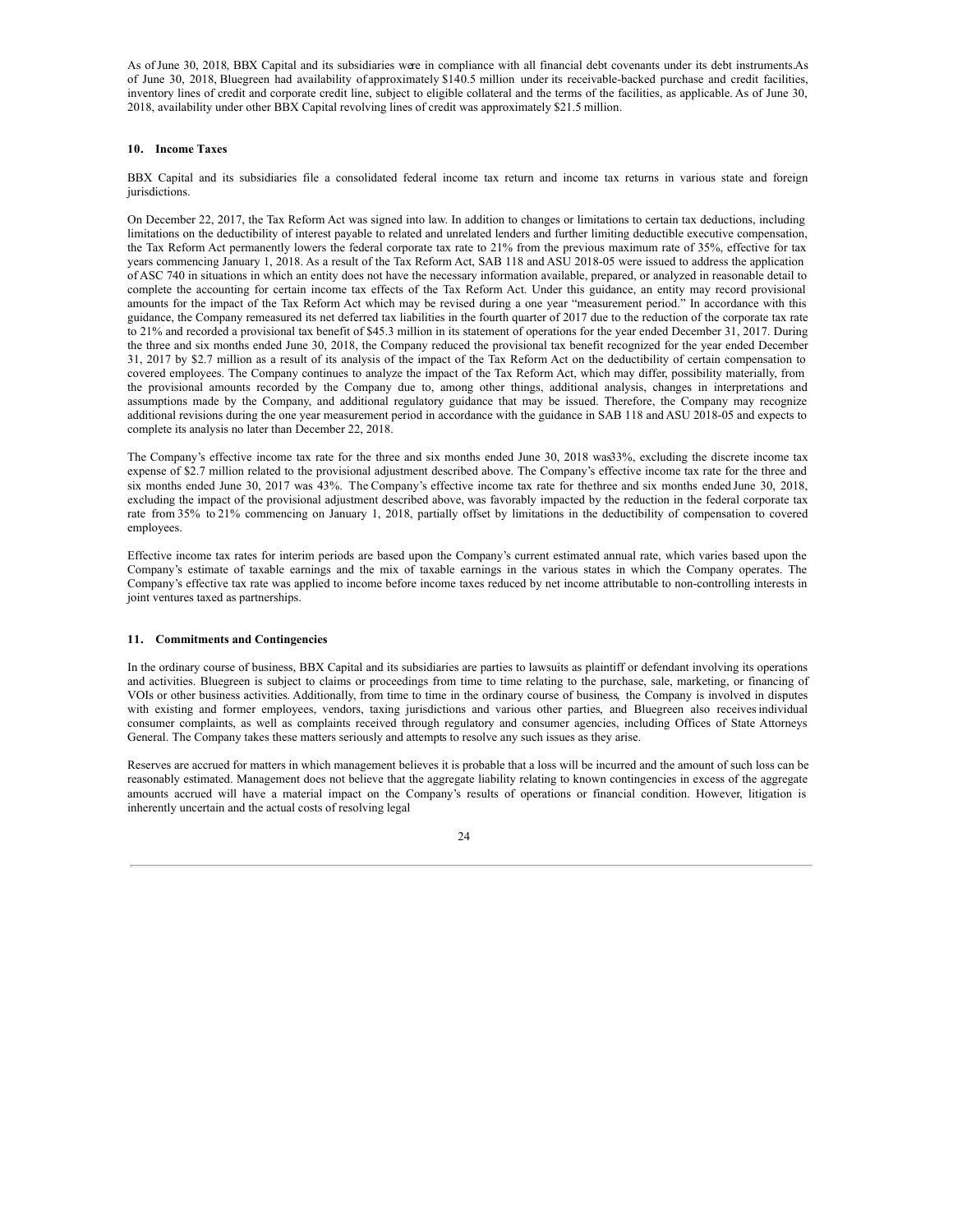claims, including awards of damages, may be substantially higher than the amounts accrued for these claims and may have a material adverse impact on the Company's results of operations or financial condition.

Adverse judgements and the costs of defending or resolving legal claims may be substantial and may have a material adverse impact on the Company's financial statements. Management is not at this time able to estimate a range of reasonably possible losses with respect to matters in which it is reasonably possible that a loss will occur. In certain matters, management is unable to estimate the loss or reasonable range of loss until additional developments provide information sufficient to support an assessment of the loss or reasonable range of loss. Frequently in these matters, the claims are broad, and the plaintiffs have not quantified or factually supported their claim.

## **BBX Capital Litigation**

# *Securities and Exchange Commission Complaint*

In 2012, the SEC brought an action in the United States District Court for the Southern District of Florida against BCCand Alan B. Levan, BCC's Chairman and Chief Executive Officer. Following an initial trial in 2014 and the reversal on appeal of certain judgments of the district court by the Eleventh Circuit Court of Appeals, a second trial was held in 2017, and on May 8, 2017, the jury rendered a verdict in favor of BCC and Mr. Levan and against the SEC on all counts.

In connection with the Eleventh Circuit Court of Appeals' reversal of certain judgments in the first trial, which became final on January 31, 2017, and the resolution of the matter in favor of BCC and Mr. Levan in the second trial, BBX Capital received legal fees and costs reimbursements from its insurance carrier for the six months ended June 30, 2017 of approximately \$5.0 million as well as the release of a \$4.6 million penalty assessed against BCC in the first trial. The legal fees and costs reimbursements and the release of the penaltyare reflected in the Company's condensed consolidated statement of operations in "Reimbursements of litigation costs and penalty" for the six months ended June 30, 2017.

## *In Re BCC Merger Shareholder Litigation*

On August 10, 2016, Shiva Stein filed a lawsuit against the Company, BBX Merger Sub, LLC, BCC and the members of BCC's board of directors, which seeks to establish a class of BCC's shareholders and challenges the Merger. The plaintiff asserts that the Merger consideration undervalues BCC and is unfair to BCC's public shareholders, that the sales process was unfair and that BCC's directors breached their fiduciary duties of care, loyalty and candor owed to the public shareholders of BCC because, among other reasons, they failed to take steps to maximize the value of BCC to its public shareholders and instead diverted consideration to themselves. The lawsuit also alleges that BBX Capital, as the controlling shareholder of BCC, breached its fiduciary duties of care, loyalty and candor owed to the public shareholders of BCC by utilizing confidential, non-public information to formulate the Merger consideration and not acting in the best interests of BCC's public shareholders. In addition, the lawsuit includes a cause of action against BCC, the Company and Merger Sub for aiding and abetting the alleged breaches of fiduciary duties. The lawsuit requested that the court grant an injunction blocking the proposed Merger or, if the proposed Merger is completed, rescind the transaction or award damages as determined by the court. On September 15, 2016, Defendants filed a Motion to Dismiss the amended complaint. On November 21, 2016, the Court issued an order granting the Motion to Dismiss with prejudice. Plaintiff appealed the Court's order dismissing the amended complaint to the Fourth District Court of Appeals, and on March 21, 2018, the Fourth District Court of Appeals issued an opinion affirming the dismissal of the action. The time period for plaintiff to appeal the Fourth District Court of Appeals ruling has lapsed.

The following is a description of certain ongoing litigation matters:

#### **Bluegreen Litigation**

Commencing in 2015, it came to Bluegreen's attention that its collection efforts with respect to its VOI notes receivable were being impacted by a then emerging industry-wide trend involving the receipt of "cease and desist" letters from attorneys purporting to represent certain VOI owners. Following receipt of these letters, Bluegreen is unable to contact the owners unless allowed by law. Bluegreen believes these attorneys have encouraged such owners to become delinquent and ultimately default on their obligations and that such actions and Bluegreen's inability to contact the owners are a primary contributor to the increase in its annual default rates. Bluegreen's average annual default rates have increased from 6.9% in 2015 to 8.4% in 2018. Bluegreen also estimates that approximately15.4% of the total delinquencies on its VOI notes receivable as of June 30, 2018 related to VOI notes receivable subject to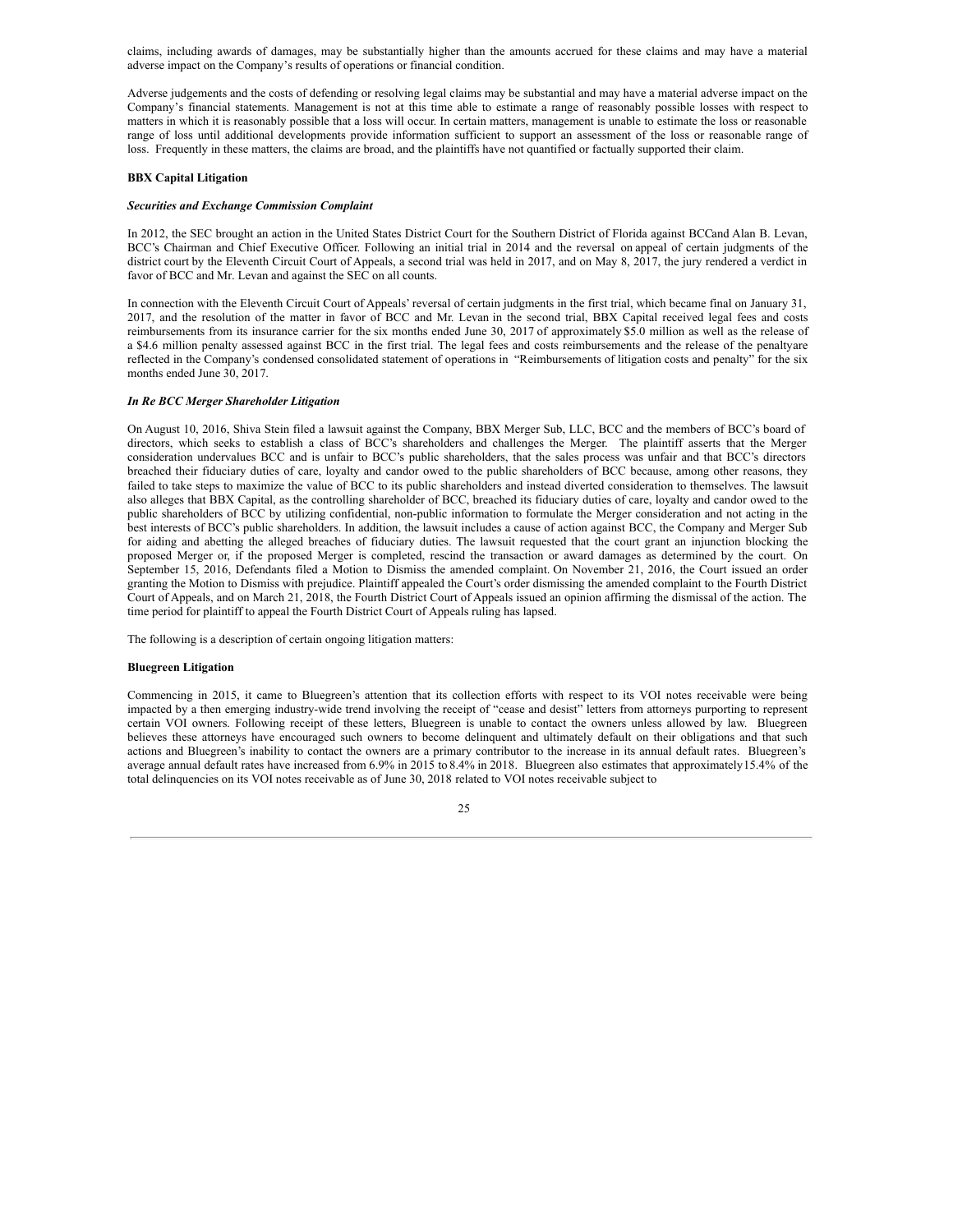these letters. Bluegreen has in a number of cases pursued, and may in the futurepursue, legal action against the VOI owners.

On August 24, 2016, Whitney Paxton and Jeff Reeser filed a lawsuit against Bluegreen Vacations Unlimited, Inc. ("BVU"), a whollyowned subsidiary of Bluegreen, and certain of its employees, seeking to establish a class action of former and current employees of BVU and alleging violations of plaintiffs' rights under the Fair Labor Standards Act of 1938 (the "FLSA") and breach of contract. The lawsuit also claims that the defendants terminated plaintiff Whitney Paxton as retaliation for her complaints about alleged violations of the FLSA. The lawsuit seeks damages in the amount of the unpaid compensation owed to the plaintiffs. During July 2017, a magistrate judge entered a report and recommendation that the plaintiffs' motion to conditionally certify collective action and facilitate notice to potential class members be granted with respect to certain employees and denied as to others. During September 2017, the judge accepted the recommendation and granted preliminary approval of class certification. Based on that conditional class certification, all potential class members were provided Consent Forms to opt-in to the lawsuit, which opt-in period has since expired, and a set number of opt-ins has been determined. Class-wide discovery was subsequently served and plaintiffs filed a Motion for Protective Order which is pending. Bluegreen intends to seek to compel 59 of the currently named opt-in plaintiffs to submit their respective claims to arbitration on an individual basis. Bluegreen believes that the lawsuit is without merit and intends to vigorously defend the action.

On September 22, 2017, Stephen Potje, Tamela Potje, Sharon Davis, Beafus Davis, Matthew Baldwin, Tammy Baldwin, Arnor Lee, Angela Lee, Gretchen Brown, Paul Brown, Jeremy Estrada, Emily Estrada, Guillermo Astorga Jr., Michael Oliver, Carrie Oliver, Russell Walters, Elaine Walters, and Mike Ericson, individually and on behalf of all other similarly situated , filed a purported class action lawsuit against Bluegreen which asserted claims for alleged violations of the Florida Deceptive and Unfair Trade Practices Act and the Florida False Advertising Law. In the complaint, the plaintiffs alleged the making of false representations in connection with Bluegreen's sales of VOIs, including representations regarding the ability to use points for stays or other experiences with other vacation providers, the ability to cancel VOI purchases and receive a refund of the purchase price and the ability to roll over unused points and that annual maintenance fees would not increase. The complaint sought to establish a class of consumers who, since the beginning of the applicable statute of limitations, purchased VOIs from Bluegreen, had their annual maintenance fees relating to Bluegreen VOIs increased, or were unable to roll over their unused points to the next calendar year. The plaintiffs sought damages in the amount alleged to have been improperly obtained by Bluegreen, as well as any statutory enhanced damages, attorneys' fees and costs, and equitable and injunctive relief. On November 20, 2017, Bluegreen moved to dismiss the complaint and, in response, the plaintiffs filed an amended complaint dropping the claims relating to the Florida Deceptive and Unfair Trade Practices Act and adding claims for fraud in the inducement and violation of the Florida Vacation Plan and Timesharing Act. On March 20, 2018, the plaintiffs withdrew their motion for class action certification and on March 23, 2018, the court ordered dismissal of the suit. On April 24, 2018, the plaintiffs filed a new lawsuit against BVU, for substantially the same claims, but only on behalf of the 18 named individuals and not as a class action. Bluegreen believes that the lawsuit is without merit and intends to vigorously defend the action.

On January 4, 2018, Gordon Siu, individually and on behalf of all others similarly situated, filed a lawsuit against BVU and others, Choice Hotels International, Inc. which asserted claims for alleged violations of California law that relates to the recording of telephone conversations with consumers. Plaintiff alleges that after staying at a Choice Hotels resort, defendants placed a telemarketing call to plaintiff to sell the Choice Hotels customer loyalty program and a vacation package at a Choice hotel via the Bluegreen Getaways vacation package program. Plaintiff alleges that he was not timely informed that the phone conversation was being recorded and is seeking certification of a class comprised of other persons recorded on calls without their consent within one year before the filing of the original complaint. After BVU moved to dismiss the complaint, plaintiff amended his complaint to dismiss one of the two causes of action in the original complaint on the basis that that particular statute only concerns land line phones. Plaintiff and Choice agreed to a confidential settlement and Choice has been dismissed from this lawsuit. Plaintiff seeks money damages and injunctive relief.Bluegreen believes the lawsuit is without merit and intends to vigorously defend the action.

On May 3, 2018, Katja Anderson and George Galloway, individually and on behalf of all other persons similarly situated, filed a lawsuit against Bluegreen which asserted violations of the Telephone Consumer Practices Act. The plaintiffs claim that they received multiple telemarketing calls in the spring of 2015 despite their requests not to be called. Plaintiffs seek certification of a class of individuals in the United States who received more than one telephone call made by Bluegreen or on its behalf within a 12-month period; to a telephone number that has been registered with the National Do Not Call Registry for at least 30 days. Plaintiffs seek money damages, attorneys' fees and a court order requiring Bluegreen to cease all unsolicited telephone calling activities. Bluegreen has moved to dismiss the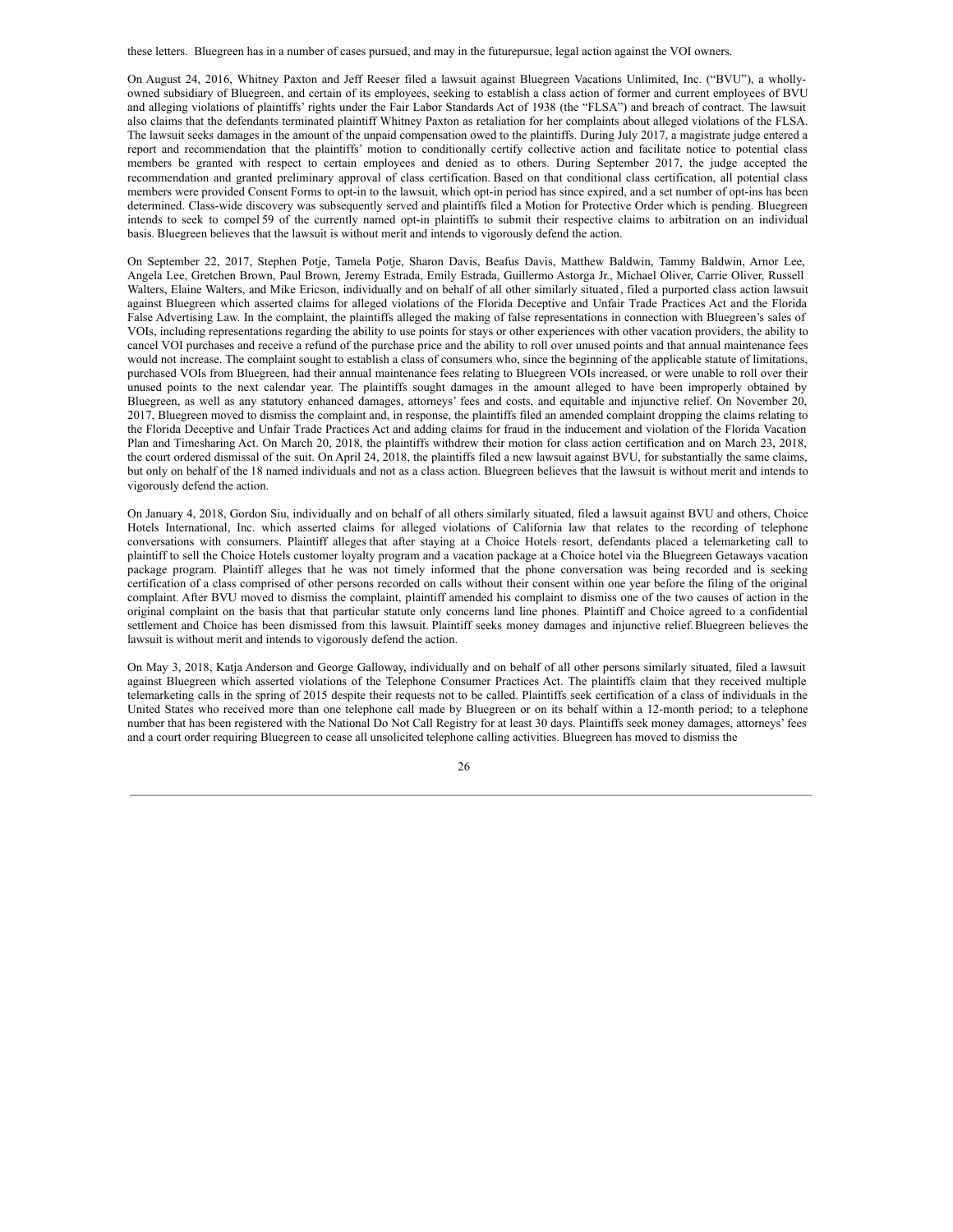lawsuit, and the motion is pending. Bluegreen believes the lawsuit is without merit and intend to vigorously defend the action.

On June 28, 2018, Melissa S. Landon, Edward P. Landon, Shane Auxier and Mu Hpare, individually and on behalf of all others similarly situated, filed a purported class action lawsuit against Bluegreen and BVU asserting claims for alleged violations of the Wisconsin Timeshare Act, Wisconsin law prohibiting illegal referral selling, and Wisconsin law prohibiting illegal attorney's fee provisions. Plaintiffs allegations include that Bluegreen failed to disclose the identity of the seller of real property at the beginning of its initial contact with the purchaser; that Bluegreen misrepresented who the seller of the real property was; that Bluegreen misrepresented the buyer's right to cancel; that Bluegreen included an illegal attorney's fee provision in its sales document(s); that Bluegreen offered an illegal "today only" incentive to purchase; and that Bluegreen utilizes an illegal referral selling program to induce the sale of VOIs. Plaintiffs seek certification of a class consisting of all persons who, in Wisconsin, purchased from Bluegreen one or more VOIs within six years prior to the filing of this lawsuit. Plaintiffs seek statutory damages, attorneys' fees and injunctive relief. Bluegreen believes the lawsuit is without merit and intend to vigorously defend the action.

### **The following is a description of certain commitments, contingencies, and guarantees:**

In lieu of paying maintenance fees for unsold VOI inventory, Bluegreen provides subsidies to certainHOAs to provide funds to operate and maintain vacation ownership properties in excess of assessments collected from owners of the VOIs. During the six months ended June 30, 2018 and 2017, Bluegreen made payments related to such subsidies of \$0.6 million and \$0.1 million, respectively. As of June 30, 2018 and December 31, 2017, Bluegreen had \$4.6 million and \$0, respectively, accrued for such subsidies included in other liabilities in the Company's condensed consolidated statements of financial condition. As of June 30, 2018, Bluegreen was providing subsidiesto ten HOAs.

In October 2013, Bluegreen entered into an agreement to purchase from an unaffiliated third party completed VOI inventory at the Lake Eve Resort in Orlando, Florida over a five-year period. The total purchase commitment was\$35.1 million. During the six months ended June 30, 2018, Bluegreen paid the final\$4.6 million under this agreement.

In August 2016, BBX Capital entered into a severance arrangement with a former executive pursuant to which the executive is entitled to receive \$3.7 million in cash payments over a three year period ending in August 2019.As of June 30, 2018, the Company had a\$1.2 million liability remaining under this arrangement.

In September 2017, Bluegreen entered into an agreement with a former executive in connection with his retirement pursuant to which the executive is entitled to receive \$2.9 million in cash payments through March 2019. As of June 30, 2018, Bluegreen had a\$1.6 million liability remaining under this arrangement. During the second half of 2017, Bluegreen also commenced an initiative designed to streamline their operations in certain areas to facilitate future growth. Such initiative resulted in \$5.8 million of severance accrued as of December 31, 2017 and \$0.6 million accrued as of June 30, 2018, included inother liabilities in the Company's condensed consolidated statement of financial condition.

In March 2018, Bluegreen approved in principle the material terms of an Executive Leadership Incentive Plan (the "ELIP"), which provides for the grant of cash-settled performance units ("Performance Units") and cash-settled stock appreciation rights ("SARs") to participants in the ELIP. It is contemplated that each participant will be granted award opportunities representing a percentage of his or her base salary (the "Target LTI"). In the case of certain of Bluegreen's executive officers, the award will be allocated 30% to SARs and 70% to Performance Units. For other participants, including Bluegreen's senior vice presidents, certain vice presidents and certain other employees, the award will be 100% in Performance Units. Performance Units will represent the right of the recipient to receive a cash payment based on the achievement of levels of EBITDA and return on invested capital ("ROIC") during a two-year period. SARs granted under the ELIP, upon exercise after vesting, will entitle the holder to a cash payment in an amount equal to the excess of the market price of Bluegreen's common stock on the date of exercise over the exercise price of the SAR. The SARs will vest in equal annual installments on the first, second and third anniversary of the date of grant and have a five-year term. In March 2018, Bluegreen's compensation committee approved grants of 639,643 SARs at an exercise price of \$19.72 per share to certain members of Bluegreen's management pursuant to this plan. As of June 30, 2018, Bluegreen had \$2.1 million accrued for the ELIP included in other liabilities in the Company's condensed consolidated statement of financial condition.

Bluegreen has an exclusive marketing agreement with Bass Pro, a nationally-recognized retailer of fishing, marine, hunting, camping and sports gear, that provides Bluegreen with the right to market and sell vacation packages at kiosks in each of Bass Pro's retail locations and through certain other means. As of June 30, 2018, Bluegreen was selling vacation packages in 68 of Bass Pro's stores. Bluegreen compensates Bass Pro based on VOI sales generated through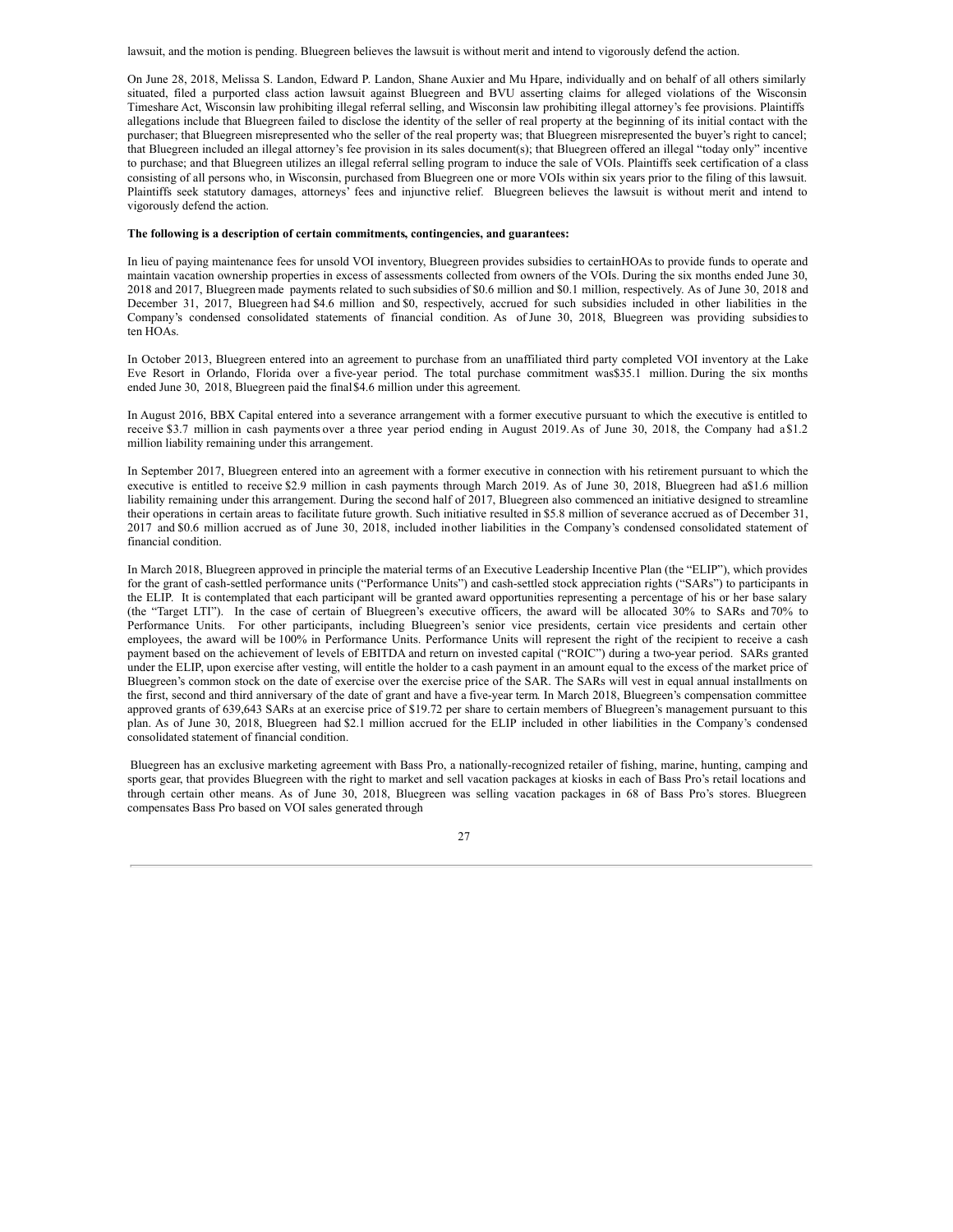the program. No compensation is paid to Bass Pro under the agreement on sales made at Bluegreen/Big Cedar Vacations' resorts. During the six months ended June 30, 2018 and 2017, VOI sales to prospects and leads generated by the agreement with Bass Pro accounted for approximately 14% and 15%, respectively, of Bluegreen's VOI sales volume. On October 9, 2017, Bass Pro advised Bluegreen that it believed the amounts paid to it as VOI sales commissions should not have been adjusted for certain purchaser defaults. Bluegreen previously had informed Bass Pro that the aggregate amount of such adjustments for defaults charged back to Bass Pro between January 2008 and June 2017 totaled approximately \$4.8 million. While Bluegreen believed and continues to believe that these adjustments were appropriate and consistent with both the terms and the intent of the agreements with Bass Pro, in October 2017, in order to demonstrate its good faith, Bluegreen paid the amount at issue to Bass Pro pending future resolution of the matter. Bluegreen has continued to make payments to Bass Pro as it believes appropriate and consistent with the agreements, which continue to be adjusted for defaults, and Bass Pro has accepted these payments as historically calculated. On July 23, 2018, Bass Pro again raised the issue regarding adjustments for defaults and requested additional information regarding the calculation of commissions payable to Bass Pro and other amounts payable under the agreements, including reimbursements paid to Bluegreen. The issues raised by Bass Pro have not impacted current operations under the marketing agreement or relative to Bluegreen/Big Cedar Vacations. Bluegreen intends to formally respond to Bass Pro with its view on these matters and intends to provide Bass Pro with all appropriately requested information. Bluegreen's agreements with Bass Pro provide that, in the event of any dispute or disagreement between the parties, either party may give notice and thereafter the CEOs of the parties are required to communicate promptly with each other with a view to resolving the dispute or disagreement. Accordingly, it is anticipated that such process will be followed in good faith and that the parties will appropriately resolve any issues. While Bluegreen does not believe that any material additional amounts are due to Bass Pro as a result of these matters, any change in the calculations utilized in connection with payments or reimbursements required under the agreements could impact future results.

The Company guarantees certain obligations of its wholly-owned subsidiaries and unconsolidated real estate joint ventures as follows:

- BBX Capital is a guarantor of 50% of the outstanding balance of a third party loan to the Sunrise and Bayview Partners, LLC real estate joint venture, which had an outstanding balance of \$5.0 million as of June 30, 2018.
- BBX Capital is a guarantor on a \$1.5 million note payable Anastasia, a wholly-owned subsidiary of BBX Sweet Holdings, owes to the former owner of Anastasia. The note payable is collateralized by the common stock of Anastasia.
- · BBX Capital and BBX Sweet Holdings are guarantors of a \$1.5 million note payable Hoffman's Chocolates, a wholly-owned subsidiary of BBX Sweet Holdings, owes to Centennial Bank. The note payable is collateralized by property and equipment with a carrying amount of approximately \$2.0 million.
- · In October 2017, a wholly-owned subsidiary of the Company issued a\$3.4 million unsecured note to the seller of real estate to the Chapel Trail joint venture in which the subsidiary has a46.75% equity interest. The unsecured note was part of the subsidiary's initial capital contribution to the Chapel Trail real estate joint venture. The note is not secured by the joint venture property, and BBX Capital guarantees the repayment of the unsecured note.
- · BBX Capital was a guarantor on a \$5.0 million revolving line of credit of BBX Sweet Holdings with IberiaBank. The facility was collateralized by the assets of BBX Sweet Holdings and its subsidiaries. In July 2018, the balance of the facility was paid in full, and the facility is no longer outstanding.
- · The Company's wholly-owned subsidiary, Food for Thought Restaurant Group, LLC, enters into lease agreements forMOD Super-Fast Pizza ("MOD Pizza") restaurant locations. As of June 30, 2018, the Company is a guarantor on five of the lease agreements with estimated future minimum rental payments of \$4.9 million.
- BBX Capital and BBX Sweet Holdings are guarantors on the lease of a manufacturing facility in Utah. The Company exited the manufacturing facility during 2018 and recognized a lease liability of \$1.0 million on the cease-use date.

#### **12. Common Stock and Redeemable 5% Cumulative Preferred Stock**

In April 2018, BBX Capital completed a cash tender offer pursuant to which it purchasedand retired 6,486,486 shares of its Class A Common Stock at a purchase price of \$9.25 per share for an aggregate purchase price of approximately \$60.1 million inclusive of acquisition costs. As of April 19, 2018, the shares purchased in the tender offer represented approximately 7.6% of the total number of outstanding shares of BBX Capital's Class A Common Stock and 6.3% of BBX Capital's total issued and outstanding equity (which includes the issued and outstanding shares of BBX Capital's Class B Common Stock).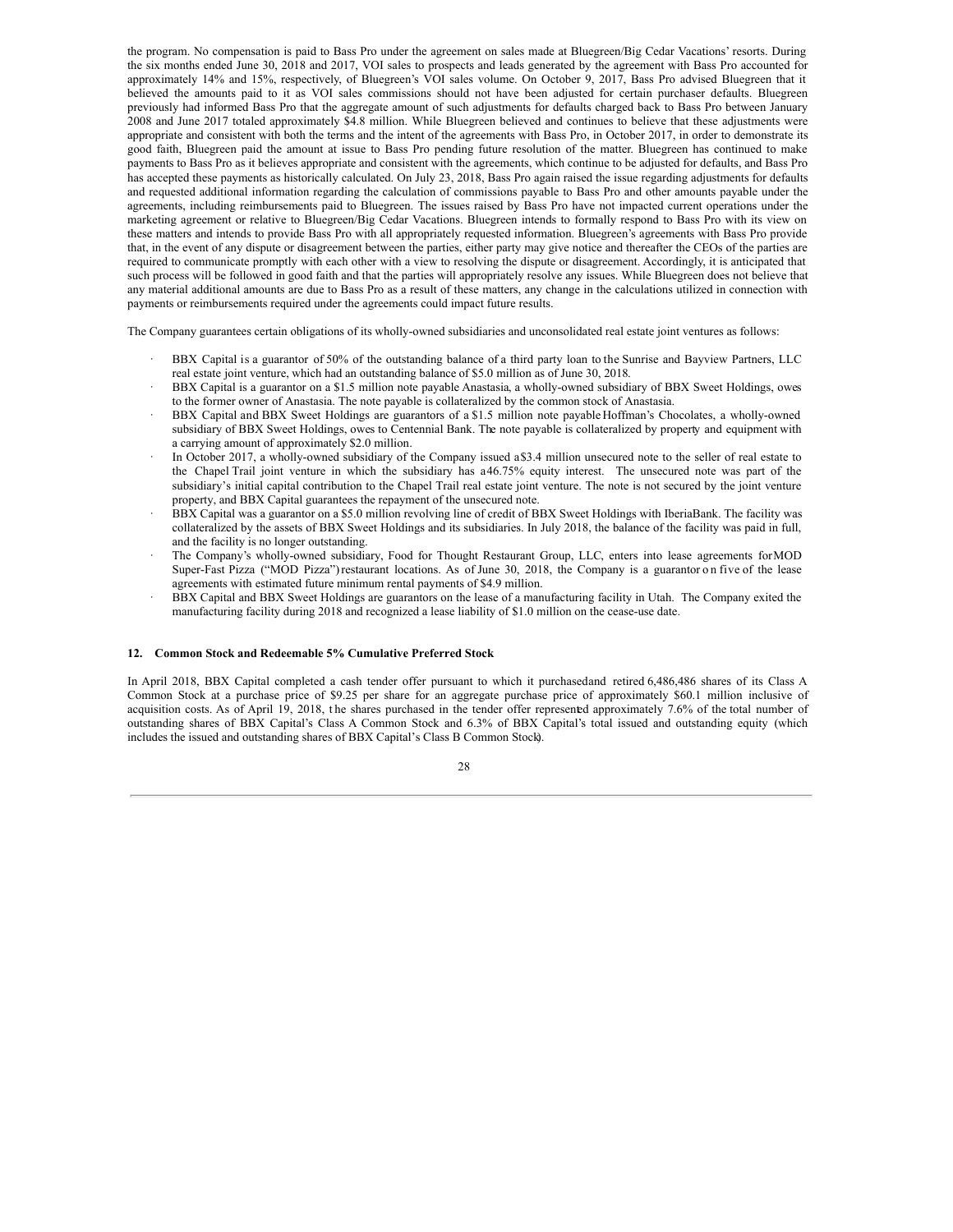As of December 31, 2017, the Company had outstanding15,000 shares of 5% Cumulative Preferred Stock with a stated value of\$1,000 per share. During December 2013, the Company made a \$5.0 million loan to the holders of the 5% Cumulative Preferred Stock. The loan was secured by 5,000 shares of the 5% Cumulative Preferred Stock, had a term offive years, accrued interest at a rate of 5% per annum, and provided for payments of interest on a quarterly basis during the term of the loan, with all outstanding amounts being due and payable at maturity in December 2018.

On March 31, 2018, the Company redeemed 5,000 shares of the 5% Cumulative Preferred Stock in exchange for the cancellation of the \$5.0 million loan to the holders of the 5% Cumulative Preferred Stock.

As of June 30, 2018, the Company had outstanding 10,000 shares of 5% Cumulative Preferred Stock.

## **13. Noncontrolling Interests and Redeemable Noncontrolling Interest**

Noncontrolling interests in theCompany's consolidated subsidiaries consisted of the following (in thousands):

|                                                | <b>June 30,</b><br>2018 | December 31,<br>2017 |
|------------------------------------------------|-------------------------|----------------------|
| Bluegreen $(1)$                                | 41,798                  | 39,271               |
|                                                |                         |                      |
| Bluegreen / Big Cedar Vacations <sup>(2)</sup> | 48,945                  | 43,021               |
| Joint ventures and other                       | 886                     | (238)                |
| <b>Total noncontrolling interests</b>          | 91.629                  | 82,054               |

The redeemable noncontrolling interest included in the Company's condensed consolidated statements of financial condition is comprised of a redeemable noncontrolling interest associated with IT'SUGAR. The Company owns 90.4% of IT'SUGAR's Class B Units, while the remaining 9.6% of such units are held by a noncontrolling interest and may be redeemed for cash at the holder's option upon a contingent event outside of the Company's control.

Income (loss) attributable to noncontrolling interests, including redeemable noncontrolling interests, consisted of the following (in thousands):

|                                                     |   | For the Three Months Ended |       | <b>For the Six Months Ended</b><br><b>June 30.</b> |       |  |
|-----------------------------------------------------|---|----------------------------|-------|----------------------------------------------------|-------|--|
|                                                     |   | <b>June 30.</b>            |       |                                                    |       |  |
|                                                     |   | 2018                       | 2017  | 2018                                               | 2017  |  |
| Bluegreen <sup>(1)</sup>                            | S | 2.671                      |       | 4.769                                              |       |  |
| Bluegreen / Big Cedar Vacations <sup>(2)</sup>      |   | 3.317                      | 3.519 | 5.924                                              | 6.166 |  |
| Joint ventures and other                            |   | (30)                       | (66)  | (175)                                              | (76)  |  |
| Net income attributable to noncontrolling interests |   | 5.958                      | 3.453 | 10.518                                             | 6.090 |  |

(1) Subsequent to Bluegreen's IPO in November 2017, the Company owns 90% of Bluegreen.

(2) Bluegreen has a joint venture arrangement pursuant to whichit owns 51% of Bluegreen/Big Cedar Vacations.

## **14. Fair Value Measurement**

Fair value is defined as the price that would be received on the sale of an asset or paid to transfer a liability in an orderly transaction between market participants at the measurement date. The accounting literature defines an input fair value hierarchy that has three broad levels and gives the highest priority to quoted prices (unadjusted) in active markets for identical assets or liabilities (Level 1) and the lowest priority to unobservable inputs (Level 3).

The input fair value hierarchy is summarized below:

Level 1: Unadjusted quoted prices in active markets for identical assets or liabilities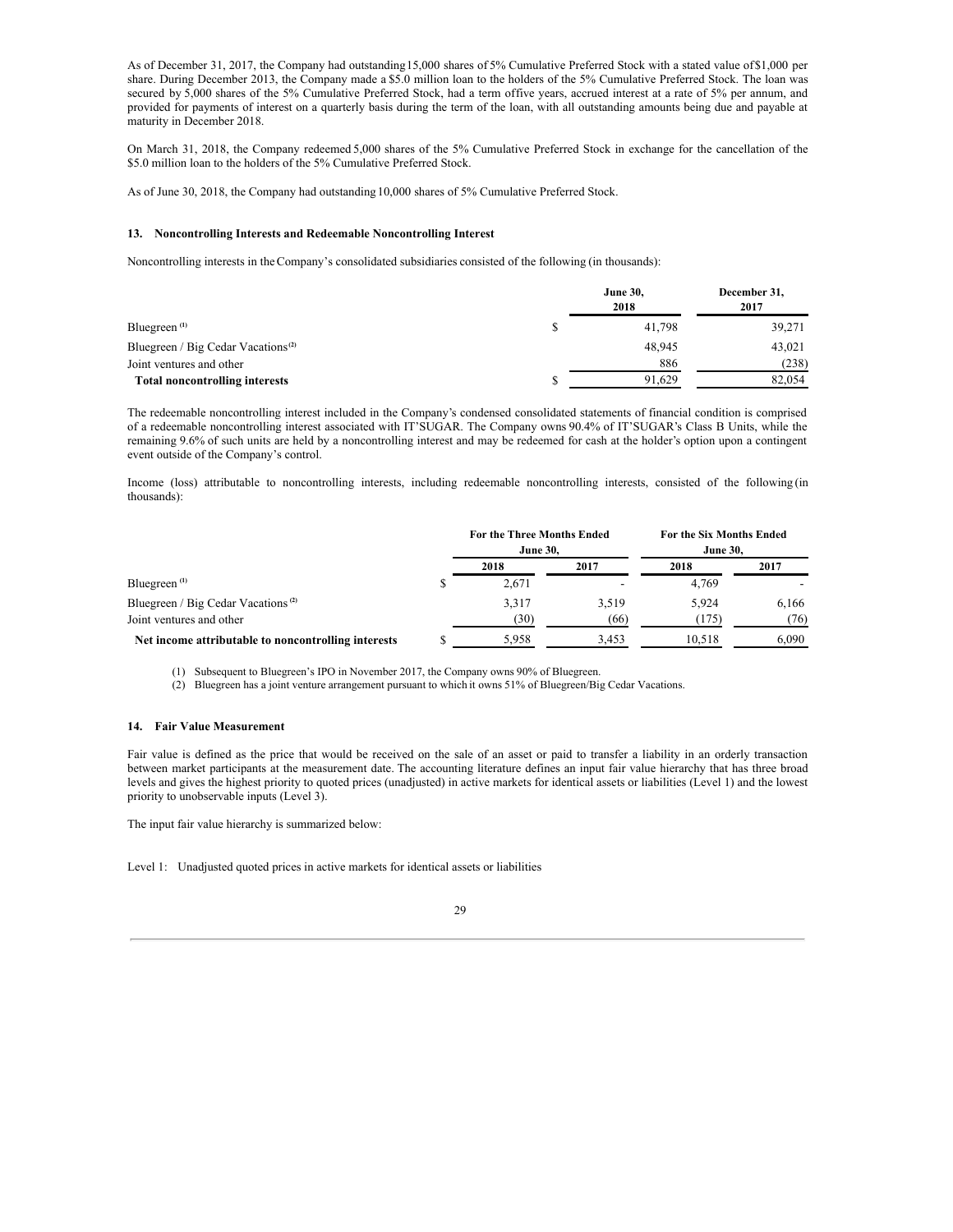Level 2: Unadjusted quoted prices in active markets for similar assets or liabilities, or unadjusted quoted prices for identical or similar assets or liabilities in markets that are not active, or inputs other than quoted prices that are observable for the asset or liability

Level 3: Unobservable inputs for the asset or liability

## *Financial Disclosures about Fair Value of Financial Instruments*

The following tables present information for consolidated financial instruments atJune 30, 2018 and December 31, 2017(in thousands):

|                                          |                                                        |                                                       | <b>Fair Value Measurements Using</b>                                                               |                                                                  |                                                    |  |
|------------------------------------------|--------------------------------------------------------|-------------------------------------------------------|----------------------------------------------------------------------------------------------------|------------------------------------------------------------------|----------------------------------------------------|--|
|                                          | Carrying<br>Amount<br>As of<br><b>June 30,</b><br>2018 | <b>Fair Value</b><br>As of<br><b>June 30,</b><br>2018 | <b>Quoted prices</b><br>in Active<br><b>Markets</b><br>for Identical<br><b>Assets</b><br>(Level 1) | Significant<br>Other<br><b>Observable</b><br>Inputs<br>(Level 2) | Significant<br>Unobservable<br>Inputs<br>(Level 3) |  |
| <b>Financial assets:</b>                 |                                                        |                                                       |                                                                                                    |                                                                  |                                                    |  |
| Cash and cash equivalents                | \$<br>380,447                                          | 380,447                                               | 380,447                                                                                            |                                                                  |                                                    |  |
| Restricted cash                          | 54,471                                                 | 54,471                                                | 54,471                                                                                             |                                                                  |                                                    |  |
| Loans receivable <sup>(1)</sup>          | 6,413                                                  | 7,576                                                 |                                                                                                    |                                                                  | 7,576                                              |  |
| Notes receivable, net                    | 429,647                                                | 520,000                                               |                                                                                                    | ۰                                                                | 520,000                                            |  |
| <b>Financial liabilities:</b>            |                                                        |                                                       |                                                                                                    |                                                                  |                                                    |  |
| Receivable-backed notes payable          | \$<br>427,094                                          | 424,200                                               |                                                                                                    | $\qquad \qquad \blacksquare$                                     | 424,200                                            |  |
| Notes payable and other borrowings       | 219,615                                                | 223,296                                               |                                                                                                    | ۰                                                                | 223,296                                            |  |
| Junior subordinated debentures           | 135,974                                                | 138,000                                               |                                                                                                    | $\overline{\phantom{a}}$                                         | 138,000                                            |  |
| Redeemable 5% cumulative preferred stock | 9,310                                                  | 9,053                                                 |                                                                                                    |                                                                  | 9,053                                              |  |

|                                                          |    |                                                     |                                                    | <b>Fair Value Measurements Using</b>                                                               |                                                           |                                                    |  |
|----------------------------------------------------------|----|-----------------------------------------------------|----------------------------------------------------|----------------------------------------------------------------------------------------------------|-----------------------------------------------------------|----------------------------------------------------|--|
|                                                          |    | Carrying<br>Amount<br>As of<br>December 31,<br>2017 | <b>Fair Value</b><br>As of<br>December 31,<br>2017 | <b>Quoted prices</b><br>in Active<br><b>Markets</b><br>for Identical<br><b>Assets</b><br>(Level 1) | Significant<br>Other<br>Observable<br>Inputs<br>(Level 2) | Significant<br>Unobservable<br>Inputs<br>(Level 3) |  |
| <b>Financial assets:</b>                                 |    |                                                     |                                                    |                                                                                                    |                                                           |                                                    |  |
| Cash and cash equivalents                                | S  | 362,526                                             | 362,526                                            | 362,526                                                                                            |                                                           |                                                    |  |
| Restricted cash                                          |    | 46,721                                              | 46,721                                             | 46,721                                                                                             |                                                           |                                                    |  |
| Loans receivable <sup>(1)</sup>                          |    | 19,454                                              | 21,125                                             |                                                                                                    |                                                           | 21,125                                             |  |
| Notes receivable, net                                    |    | 426,858                                             | 525,000                                            |                                                                                                    |                                                           | 525,000                                            |  |
| Notes receivable from preferred<br>shareholders $^{(2)}$ |    | 5,000                                               | 5,000                                              |                                                                                                    |                                                           | 5,000                                              |  |
| <b>Financial liabilities:</b>                            |    |                                                     |                                                    |                                                                                                    |                                                           |                                                    |  |
| Receivable-backed notes payable                          | \$ | 421,118                                             | 425,900                                            |                                                                                                    |                                                           | 425,900                                            |  |
| Notes payable and other borrowings                       |    | 144,114                                             | 149,438                                            |                                                                                                    |                                                           | 149,438                                            |  |
| Junior subordinated debentures                           |    | 135,414                                             | 132,000                                            |                                                                                                    |                                                           | 132,000                                            |  |
| Redeemable 5% cumulative preferred stock                 |    | 13,974                                              | 13,977                                             |                                                                                                    |                                                           | 13,977                                             |  |

(1) Included in other assets in the Company's condensed consolidated statements of financial condition as of June 30, 2018 and December 31, 2017.

(2) Included in other assets in the Company's condensed consolidated statements of financial condition as of December 31, 2017.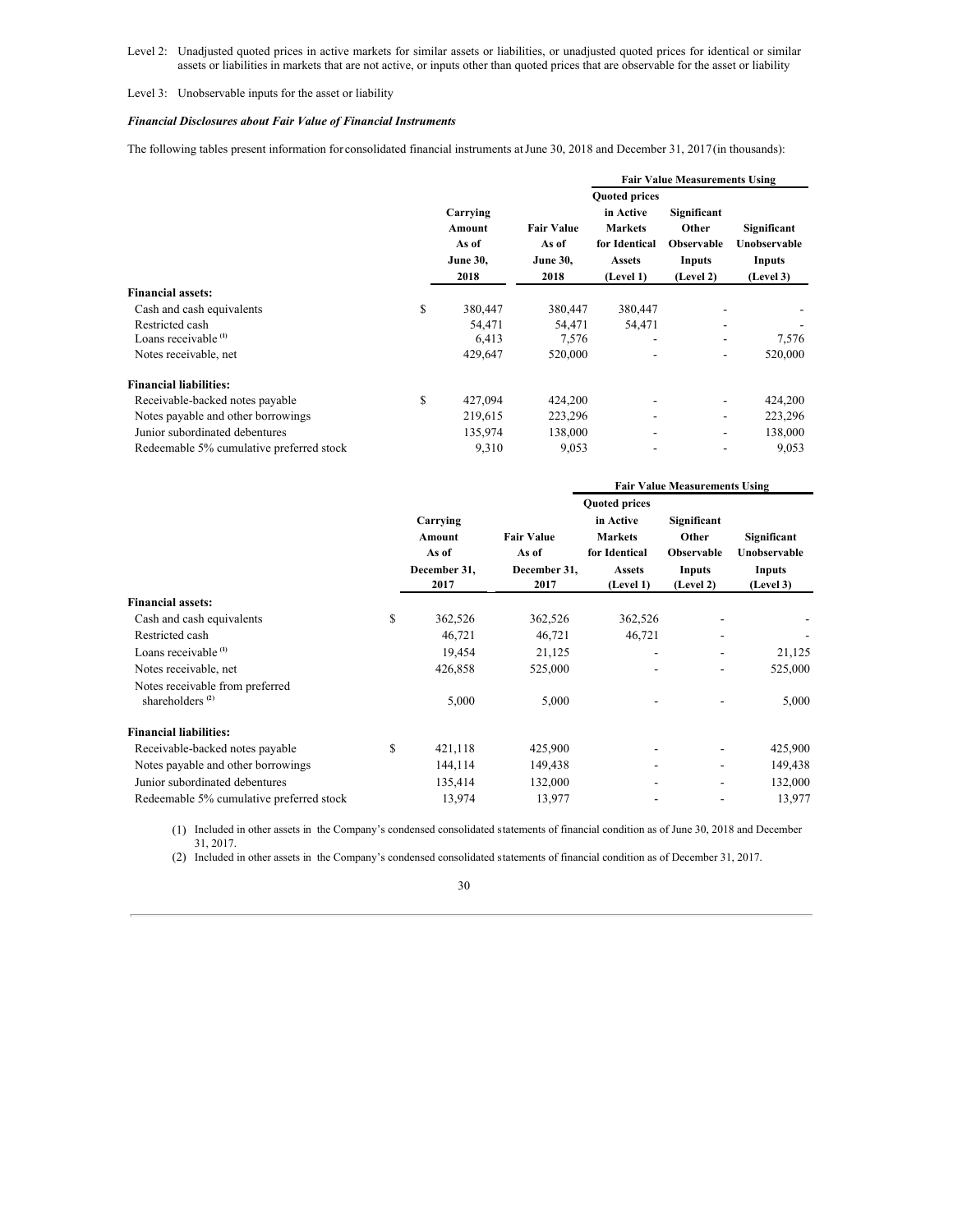Management has made estimates of fair value that it believes to be reasonable. However, because there is no active market for many of these financial instruments, the fair value of these financial instruments has been derived using the income approach technique with Level 3 unobservable inputs. Estimates used in net present value financial models rely on assumptions and judgments regarding issues where the outcome is unknown, and actual results or values may differ significantly from these estimates. These fair value estimates do not consider the tax effect that would be associated with the disposition of the assets or liabilities at their fair value estimates. As such, the estimated value upon sale or disposition of the asset may not be received, and the estimated value upon disposition of the liability in advance of its scheduled maturity may not be paid.

The amounts reported in the consolidated statements of financial condition for cash and cash equivalents and restricted cash approximate fair value.

The fair value ofthe Company's accruing loans is calculated using an income approach with Level 3 inputs by discounting forecasted cash flows using estimated market discount rates. The fair value of non-accruing collateral dependent loans is estimated using an income approach with Level 3 inputs utilizing the fair value of the collateral adjusted for operating and selling expenses and discounted over the estimated holding period based on the market risk inherent in the property.

The fair values of notes receivable and note receivable from preferred shareholders are estimated using Level 3 inputs andare based on estimated future cash flows considering contractual payments and estimates of prepayments and defaults, discounted at a market rate.

The fair value ofthe 5% Cumulative Preferred Stock, which issubject to mandatory redemption, is calculated using the income approach with Level 3 inputs by discounting the estimated cash flows at a market discount rate.

The amounts reported in the consolidated statements of financial condition relating to Bluegreen's notes payable and other borrowings, including receivable-backed notes payable, approximate fair value for indebtedness that provides for variable interest rates. The fair value of Bluegreen's fixed rate , receivable-backed notes payable was determined using Level 3 inputs by discounting the net cash outflows estimated to be used to repay the debt. These obligations are to be satisfied using the proceeds from the consumer loans that secure the obligations.

The fair value of Community Development Bonds is measured using the market approach with Level 3 inputs obtained based on estimated market prices of similar financial instruments. Community Development Bonds are included in notes payable and other borrowings in the above table.

The fair value of other borrowings (other than Bluegreen's notes payable and other borrowings and Community Development Bonds above) is measured using the income approach with Level 3 inputs obtained by discounting the forecasted cash flows based on estimated market rates.

The fair value of junior subordinated debentures is estimated using Level 3 inputs based on the contractual cash flows discounted at a market rate or based on market price quotes from the over-the-counter bond market.

# **15. Certain Relationships and Related Party Transactions**

The Company may be deemed to be controlled by Alan B. Levan, the Company's Chairman and Chief Executive Officer, and John E. Abdo, the Company's Vice Chairman. Together, Mr. Alan B. Levan and Mr. Abdo may be deemed to beneficially own shares of the Company's Class A Common Stock and Class B Common Stock representing approximately 77% of the Company's total voting power. Mr. Alan B. Levan and Mr. Abdo serve as Chairman and Vice Chairman, respectively, of Bluegreen's Board of Directors. Jarett S. Levan, the Company's President and son of Alan B. Levan, and Seth M. Wise, the Company's Executive Vice President, also serve as directors of the Company and Bluegreen.

Woodbridge is a wholly-owned subsidiary of the Company and owns90% of Bluegreen as of June 30, 2018.

Bluegreen paid or reimbursed theCompany \$0.3 million and \$0.6 million during the three and six months ended June 30, 2018, respectively, and \$0.4 million and \$0.8 million during the three and six months ended June 30, 2017, respectively, for management advisory, risk management, administrative and other services.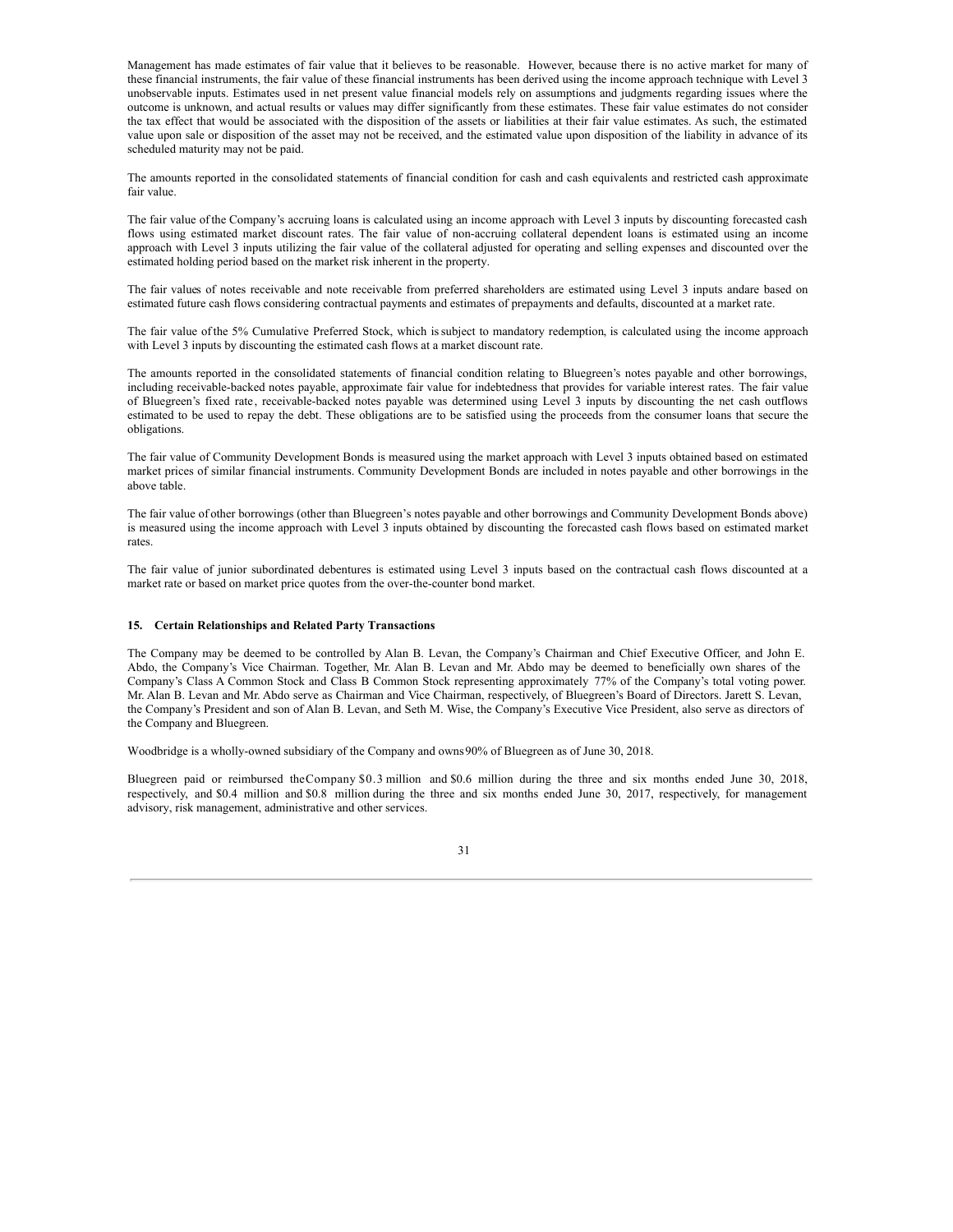The Company received \$10.1 million and \$20.2 million of dividends from Bluegreen during the three and six months ended June 30, 2018, respectively. The Company received \$20.0 million of dividends during the three months ended June 30, 2017,and no dividends were paid by Bluegreen during the first quarter of 2017.

During the three and six months ended June 30, 2018, Bluegreenpaid \$0.2 million and \$0.4 million for the acquisition of VOI inventory from a company whose President is the son of David L. Pontius, Bluegreen's Executive Vice President and Chief Operating Officer.

In April 2015, pursuant to a Loan Agreement and Promissory Note, a wholly owned subsidiary of Bluegreen provided an\$80.0 million loan to BBX Capital. Amounts outstanding on the loan bore interest at a rate of 10% per annum until July 2017 when the interest rate was reduced to 6% per annum. Payments of interest are required on a quarterly basis, with the entire \$80.0 million principal balance and accrued interest being due and payable in April 2020. BBX Capital is permitted to prepay the loan in whole or in part at any time, and prepayments will be required, to the extent necessary, in order for Bluegreen or its subsidiaries to remain in compliance with covenants under outstanding indebtedness. During the three and six months ended June 30, 2018, BBX Capital recognized \$1.2 million and \$2.4 million, respectively, of interest expense on the loan to Bluegreen. During the three and six months ended June 30, 2017, BBX Capital recognized \$2.0 million and \$4.0 million, respectively, of interest expense on the loan to Bluegreen. The interest expense was eliminated in consolidation in the Company's condensed consolidated financial statements.

In May 2015, the Company, BCC, Woodbridge, Bluegreen and their respective subsidiaries entered into an Agreement to Allocate Consolidated Income Tax Liability and Benefits pursuant to which, among other customary terms and conditions, the parties agreed to file consolidated federal tax returns. Under the agreement, the parties calculate their respective income tax liabilities and attributes as if each of them were a separate filer. If any tax attributes are used by another party to the agreement to offset its tax liability, the party providing the benefit will receive an amount for the tax benefits realized. During the three and six months ended June 30, 2018,Bluegreen paid the Company \$9.9 million and \$13.8 million, respectively, pursuant to this agreement. During the three and six months ended June 30, 2017, Bluegreen paid theCompany \$14.9 million and \$25.4 million, respectively, pursuant to this agreement.

During each of the three and six months ended June 30, 2018 and 2017, the Company paid Abdo Companies, Inc. approximately\$76,000 and \$153,000, respectively, in exchange for certain management services. John E. Abdo, the Company's Vice Chairman, is the principal shareholder and Chief Executive Officer of Abdo Companies, Inc.

Certain of the Company's affiliates, including its executive officers, have independently made investments with their own funds in investments that the Company has sponsored or in which the Company holds investments.

## **16. Segment Reporting**

Operating segments are defined as components of an enterprise about which separate financial information is available that is regularly reviewed by the chief operating decision maker in assessing performance and deciding how to allocate resources. Reportable segments consist of one or more operating segments with similar economic characteristics, products and services, production processes, type of customer, distribution system or regulatory environment.

The information provided for segment reporting is obtained from internal reports utilized by management of the Company, and the presentation and allocation of assets and results of operations may not reflect the actual economic costs of the segments as standalone businesses. If a different basis of allocation were utilized, the relative contributions of the segments might differ, but the relative trends in the segments' operating results would, in management's view, likely not be impacted.

In the table for the three and six months ended June 30, 2018 and 2017, amounts set forth in the column entitled "Corporate Expenses & Other" include interest expense associated with Woodbridge's trust preferred securities, corporate overhead, the Company's pizza restaurant operations as a franchisee of MOD Pizza, and a controlling financial interest in a restaurant acquired in connection with a loan receivable default. The Company opened two MOD Pizza restaurant locations during the fourth quarter of 2017and two locations during the six months ended June 30, 2018. As of June 30, 2018, management determined that the restaurant operations did not warrant separate presentation as a reportable segment.

The Company evaluates segment performance based on segmentincome before income taxes.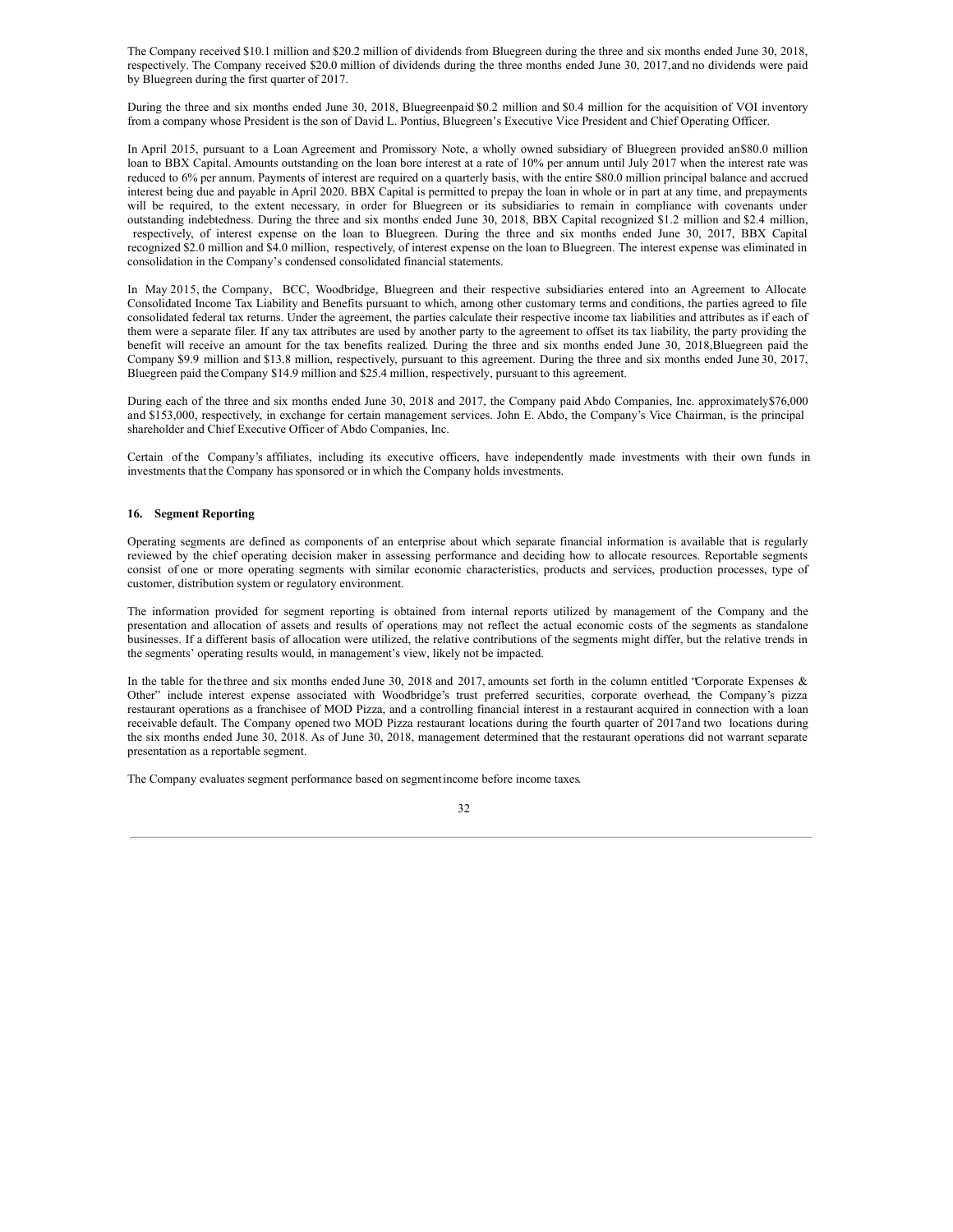Set forth below is summary information regarding the Company's reportable segments:

### *Bluegreen*

Bluegreen markets, sells and manages real estate-based VOIs in resorts generally located in popular, high-volume, "drive-to" vacation destinations, which were developed or acquired by Bluegreen or are owned by others in which case Bluegreen earns fees for providing these services. Bluegreen earns fees by providing VOI title services, club and homeowners' association management services, mortgage servicing, reservation services, services related to the Traveler-Plus program, food and beverage and other retail operations,and construction design and development services. In addition, Bluegreen provides financing to qualified individual purchasers of VOIs, which provides significant interest income.

## *BBX Capital Real Estate*

BBX Capital Real Estate activities include the acquisition, ownership, and management of real estate, real estate development projects, and investments in real estate joint ventures.BBX Capital Real Estate also manages the legacy assets acquired in connection with the sale of BankAtlantic to BB&T Corporation in July 2012. The legacy assets include portfolios of loans receivable, real estate properties, and previously charged-off BankAtlantic loans.

#### *Renin*

Renin manufactures interior closet doors, wall décor, hardware and fabricated glass products and operates through its headquarters in Canada and two manufacturing, assembly and distribution facilities in Canada and the United States. During the three months ended June 30, 2018 and 2017, total revenues for the Renin reportable segment include \$8.3 million and \$8.4 million, respectively, of trade sales to two major customers and their affiliates. During the three months ended June 30, 2018 and 2017, Renin's revenues generated outside the United States totaled \$5.3 million and \$4.5 million, respectively. During the six months ended June 30, 2018 and 2017, total revenues for the Renin reportable segment include \$16.8 million and \$16.6 million, respectively, of trade sales to two major customers and their affiliates. During the six months ended June 30, 2018 and 2017, Renin's revenues generated outside the United States totaled \$9.9 million and \$10.8 million, respectively. As of June 30, 2018 and 2017, Renin's properties and equipment located outside the United States totaled\$2.2 million and \$2.3 million, respectively.

## *BBX Sweet Holdings*

BBX Sweet Holdings consists of IT'SUGAR, Hoffman's Chocolates, and manufacturing facilities in the chocolate and confection industries serving customers such as boutique retailers, big box chains, department stores, national resort properties, corporate customers, and private label brands. IT'SUGAR is a specialty candy retailer currently with 96 locations in 26 states and Washington, D.C. and Hoffman's Chocolates is a manufacturer of gourmet chocolates with retail locations in South Florida. BBX Sweet Holdings acquired IT'SUGAR on June 16, 2017.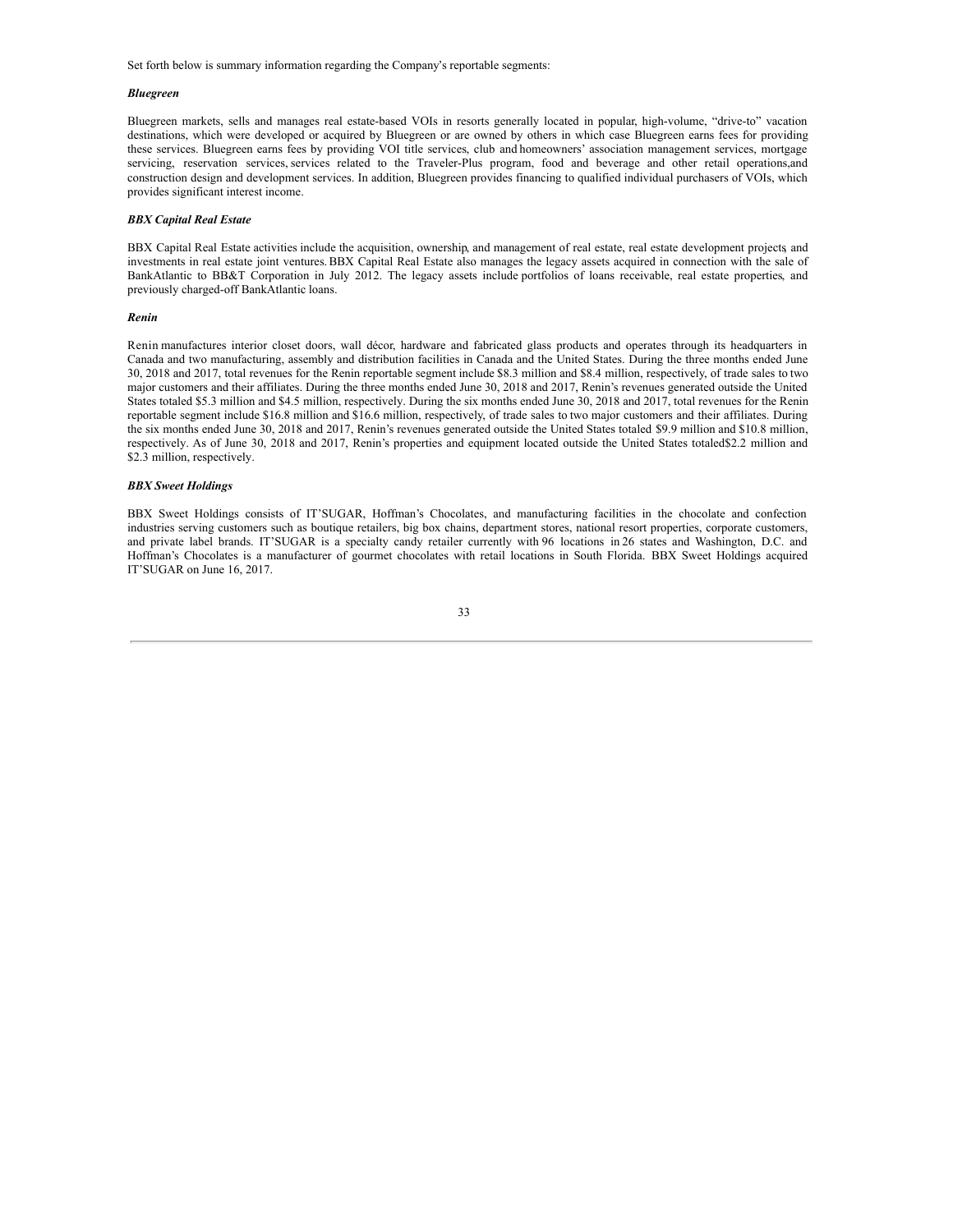The table below sets forth the Company's segment information as of and for thethree months ended June 30, 2018 (in thousands):

| <b>BBX</b> Capital<br>Corporate<br>Real<br><b>Expenses &amp;</b><br>Segment<br><b>BBX</b> Sweet<br>Total<br><b>Estate</b><br>Renin<br>Other<br><b>Eliminations</b><br><b>Bluegreen</b><br><b>Holdings</b><br><b>Revenues:</b><br>\$<br>Sales of VOIs<br>68,573<br>68,573<br>60,086<br>60,086<br>Fee-based sales commissions<br>30,391<br>Other fee-based services<br>30,391<br>Cost reimbursements<br>14,059<br>14,059<br>Trade sales<br>16,890<br>24,374<br>43,908<br>2,649<br>(5)<br>Sales of real estate inventory<br>3,250<br>3,250<br>301<br>15<br>(1,200)<br>Interest income<br>21,118<br>430<br>20,664<br>Net gains on sales of<br>733<br>733<br>real estate assets<br>710<br>Other revenue<br>710<br>32<br>245<br>(135)<br>1,562<br>194,937<br>4,994<br>16,890<br>3,324<br>24,421<br>(1,340)<br>243,226<br><b>Total revenues</b><br><b>Costs and Expenses:</b><br>Cost of VOIs sold<br>6.789<br>6.789<br>Cost of other fee-based services<br>16,634<br>16,634<br>14,059<br>Cost reimbursements<br>14,059<br>13,998<br>16,484<br>1,178<br>Cost of trade sales<br>31,655<br>(5)<br>2,381<br>2,381<br>Cost of real estate inventory sold<br>$\overline{a}$<br>8,495<br>174<br>99<br>(1,200)<br>2,835<br>10,403<br>Interest expense<br>(1,981)<br>Recoveries from loan losses, net<br>(1,981)<br>104<br>104<br>Asset impairments, net<br>Selling, general and<br>109,580<br>2,639<br>15,330<br>141,563<br>administrative expenses<br>2,377<br>11,772<br>(135)<br>155,557<br>2,881<br>16,811<br>28.355<br>19,343<br>(1,340)<br>221,607<br><b>Total costs and expenses</b><br>Equity in net losses of<br>unconsolidated real<br>(488)<br>estate joint ventures<br>(488)<br>Foreign exchange loss<br>(37)<br>(37)<br>1,625<br>42<br>(3,934)<br>(16, 019)<br>39,380<br>21,094<br>\$<br>Income (loss) before income taxes<br>137,193<br>30,841<br>(82,000)<br>\$<br>1,325,317<br>86,387<br>166,710<br>1,664,448<br><b>Total assets</b><br>Expenditures for property<br>9,643<br>894<br>11,998<br>144<br>241<br>1,076<br>\$<br>and equipment<br>296<br>2,989<br>101<br>1,342<br>285<br>5,013<br>Ŝ<br>Depreciation and amortization<br>$\overline{c}$<br>663<br>$\overline{4}$<br>54<br>116<br>839<br>Debt accretion and amortization<br>\$<br>÷,<br>205,745<br>18,824<br>5,133<br>150,745<br>380,447<br>\$<br>Cash and cash equivalents<br>41,801<br>41,801<br>\$<br>Equity method investments<br>$\overline{a}$<br>$\sim$<br>÷.<br>39,482<br>39,482<br>Goodwill<br>\$<br>÷,<br>427,094<br>427,094<br>Receivable-backed notes payable<br>\$<br>Notes payable and other<br>149,651<br>19,453<br>12,705<br>7,806<br>110,000<br>(80,000)<br>219,615<br>\$<br>borrowings<br>70,908<br>65,066<br>135,974<br>Junior subordinated debentures<br>\$ |  |  | <b>Reportable Segments</b> |  |  |  |  |
|-------------------------------------------------------------------------------------------------------------------------------------------------------------------------------------------------------------------------------------------------------------------------------------------------------------------------------------------------------------------------------------------------------------------------------------------------------------------------------------------------------------------------------------------------------------------------------------------------------------------------------------------------------------------------------------------------------------------------------------------------------------------------------------------------------------------------------------------------------------------------------------------------------------------------------------------------------------------------------------------------------------------------------------------------------------------------------------------------------------------------------------------------------------------------------------------------------------------------------------------------------------------------------------------------------------------------------------------------------------------------------------------------------------------------------------------------------------------------------------------------------------------------------------------------------------------------------------------------------------------------------------------------------------------------------------------------------------------------------------------------------------------------------------------------------------------------------------------------------------------------------------------------------------------------------------------------------------------------------------------------------------------------------------------------------------------------------------------------------------------------------------------------------------------------------------------------------------------------------------------------------------------------------------------------------------------------------------------------------------------------------------------------------------------------------------------------------------------------------------------------------------------------------------------------------------------------------------------------------------------------------------------------------------------------------------------------------------------------------------------|--|--|----------------------------|--|--|--|--|
|                                                                                                                                                                                                                                                                                                                                                                                                                                                                                                                                                                                                                                                                                                                                                                                                                                                                                                                                                                                                                                                                                                                                                                                                                                                                                                                                                                                                                                                                                                                                                                                                                                                                                                                                                                                                                                                                                                                                                                                                                                                                                                                                                                                                                                                                                                                                                                                                                                                                                                                                                                                                                                                                                                                                           |  |  |                            |  |  |  |  |
|                                                                                                                                                                                                                                                                                                                                                                                                                                                                                                                                                                                                                                                                                                                                                                                                                                                                                                                                                                                                                                                                                                                                                                                                                                                                                                                                                                                                                                                                                                                                                                                                                                                                                                                                                                                                                                                                                                                                                                                                                                                                                                                                                                                                                                                                                                                                                                                                                                                                                                                                                                                                                                                                                                                                           |  |  |                            |  |  |  |  |
|                                                                                                                                                                                                                                                                                                                                                                                                                                                                                                                                                                                                                                                                                                                                                                                                                                                                                                                                                                                                                                                                                                                                                                                                                                                                                                                                                                                                                                                                                                                                                                                                                                                                                                                                                                                                                                                                                                                                                                                                                                                                                                                                                                                                                                                                                                                                                                                                                                                                                                                                                                                                                                                                                                                                           |  |  |                            |  |  |  |  |
|                                                                                                                                                                                                                                                                                                                                                                                                                                                                                                                                                                                                                                                                                                                                                                                                                                                                                                                                                                                                                                                                                                                                                                                                                                                                                                                                                                                                                                                                                                                                                                                                                                                                                                                                                                                                                                                                                                                                                                                                                                                                                                                                                                                                                                                                                                                                                                                                                                                                                                                                                                                                                                                                                                                                           |  |  |                            |  |  |  |  |
|                                                                                                                                                                                                                                                                                                                                                                                                                                                                                                                                                                                                                                                                                                                                                                                                                                                                                                                                                                                                                                                                                                                                                                                                                                                                                                                                                                                                                                                                                                                                                                                                                                                                                                                                                                                                                                                                                                                                                                                                                                                                                                                                                                                                                                                                                                                                                                                                                                                                                                                                                                                                                                                                                                                                           |  |  |                            |  |  |  |  |
|                                                                                                                                                                                                                                                                                                                                                                                                                                                                                                                                                                                                                                                                                                                                                                                                                                                                                                                                                                                                                                                                                                                                                                                                                                                                                                                                                                                                                                                                                                                                                                                                                                                                                                                                                                                                                                                                                                                                                                                                                                                                                                                                                                                                                                                                                                                                                                                                                                                                                                                                                                                                                                                                                                                                           |  |  |                            |  |  |  |  |
|                                                                                                                                                                                                                                                                                                                                                                                                                                                                                                                                                                                                                                                                                                                                                                                                                                                                                                                                                                                                                                                                                                                                                                                                                                                                                                                                                                                                                                                                                                                                                                                                                                                                                                                                                                                                                                                                                                                                                                                                                                                                                                                                                                                                                                                                                                                                                                                                                                                                                                                                                                                                                                                                                                                                           |  |  |                            |  |  |  |  |
|                                                                                                                                                                                                                                                                                                                                                                                                                                                                                                                                                                                                                                                                                                                                                                                                                                                                                                                                                                                                                                                                                                                                                                                                                                                                                                                                                                                                                                                                                                                                                                                                                                                                                                                                                                                                                                                                                                                                                                                                                                                                                                                                                                                                                                                                                                                                                                                                                                                                                                                                                                                                                                                                                                                                           |  |  |                            |  |  |  |  |
|                                                                                                                                                                                                                                                                                                                                                                                                                                                                                                                                                                                                                                                                                                                                                                                                                                                                                                                                                                                                                                                                                                                                                                                                                                                                                                                                                                                                                                                                                                                                                                                                                                                                                                                                                                                                                                                                                                                                                                                                                                                                                                                                                                                                                                                                                                                                                                                                                                                                                                                                                                                                                                                                                                                                           |  |  |                            |  |  |  |  |
|                                                                                                                                                                                                                                                                                                                                                                                                                                                                                                                                                                                                                                                                                                                                                                                                                                                                                                                                                                                                                                                                                                                                                                                                                                                                                                                                                                                                                                                                                                                                                                                                                                                                                                                                                                                                                                                                                                                                                                                                                                                                                                                                                                                                                                                                                                                                                                                                                                                                                                                                                                                                                                                                                                                                           |  |  |                            |  |  |  |  |
|                                                                                                                                                                                                                                                                                                                                                                                                                                                                                                                                                                                                                                                                                                                                                                                                                                                                                                                                                                                                                                                                                                                                                                                                                                                                                                                                                                                                                                                                                                                                                                                                                                                                                                                                                                                                                                                                                                                                                                                                                                                                                                                                                                                                                                                                                                                                                                                                                                                                                                                                                                                                                                                                                                                                           |  |  |                            |  |  |  |  |
|                                                                                                                                                                                                                                                                                                                                                                                                                                                                                                                                                                                                                                                                                                                                                                                                                                                                                                                                                                                                                                                                                                                                                                                                                                                                                                                                                                                                                                                                                                                                                                                                                                                                                                                                                                                                                                                                                                                                                                                                                                                                                                                                                                                                                                                                                                                                                                                                                                                                                                                                                                                                                                                                                                                                           |  |  |                            |  |  |  |  |
|                                                                                                                                                                                                                                                                                                                                                                                                                                                                                                                                                                                                                                                                                                                                                                                                                                                                                                                                                                                                                                                                                                                                                                                                                                                                                                                                                                                                                                                                                                                                                                                                                                                                                                                                                                                                                                                                                                                                                                                                                                                                                                                                                                                                                                                                                                                                                                                                                                                                                                                                                                                                                                                                                                                                           |  |  |                            |  |  |  |  |
|                                                                                                                                                                                                                                                                                                                                                                                                                                                                                                                                                                                                                                                                                                                                                                                                                                                                                                                                                                                                                                                                                                                                                                                                                                                                                                                                                                                                                                                                                                                                                                                                                                                                                                                                                                                                                                                                                                                                                                                                                                                                                                                                                                                                                                                                                                                                                                                                                                                                                                                                                                                                                                                                                                                                           |  |  |                            |  |  |  |  |
|                                                                                                                                                                                                                                                                                                                                                                                                                                                                                                                                                                                                                                                                                                                                                                                                                                                                                                                                                                                                                                                                                                                                                                                                                                                                                                                                                                                                                                                                                                                                                                                                                                                                                                                                                                                                                                                                                                                                                                                                                                                                                                                                                                                                                                                                                                                                                                                                                                                                                                                                                                                                                                                                                                                                           |  |  |                            |  |  |  |  |
|                                                                                                                                                                                                                                                                                                                                                                                                                                                                                                                                                                                                                                                                                                                                                                                                                                                                                                                                                                                                                                                                                                                                                                                                                                                                                                                                                                                                                                                                                                                                                                                                                                                                                                                                                                                                                                                                                                                                                                                                                                                                                                                                                                                                                                                                                                                                                                                                                                                                                                                                                                                                                                                                                                                                           |  |  |                            |  |  |  |  |
|                                                                                                                                                                                                                                                                                                                                                                                                                                                                                                                                                                                                                                                                                                                                                                                                                                                                                                                                                                                                                                                                                                                                                                                                                                                                                                                                                                                                                                                                                                                                                                                                                                                                                                                                                                                                                                                                                                                                                                                                                                                                                                                                                                                                                                                                                                                                                                                                                                                                                                                                                                                                                                                                                                                                           |  |  |                            |  |  |  |  |
|                                                                                                                                                                                                                                                                                                                                                                                                                                                                                                                                                                                                                                                                                                                                                                                                                                                                                                                                                                                                                                                                                                                                                                                                                                                                                                                                                                                                                                                                                                                                                                                                                                                                                                                                                                                                                                                                                                                                                                                                                                                                                                                                                                                                                                                                                                                                                                                                                                                                                                                                                                                                                                                                                                                                           |  |  |                            |  |  |  |  |
|                                                                                                                                                                                                                                                                                                                                                                                                                                                                                                                                                                                                                                                                                                                                                                                                                                                                                                                                                                                                                                                                                                                                                                                                                                                                                                                                                                                                                                                                                                                                                                                                                                                                                                                                                                                                                                                                                                                                                                                                                                                                                                                                                                                                                                                                                                                                                                                                                                                                                                                                                                                                                                                                                                                                           |  |  |                            |  |  |  |  |
|                                                                                                                                                                                                                                                                                                                                                                                                                                                                                                                                                                                                                                                                                                                                                                                                                                                                                                                                                                                                                                                                                                                                                                                                                                                                                                                                                                                                                                                                                                                                                                                                                                                                                                                                                                                                                                                                                                                                                                                                                                                                                                                                                                                                                                                                                                                                                                                                                                                                                                                                                                                                                                                                                                                                           |  |  |                            |  |  |  |  |
|                                                                                                                                                                                                                                                                                                                                                                                                                                                                                                                                                                                                                                                                                                                                                                                                                                                                                                                                                                                                                                                                                                                                                                                                                                                                                                                                                                                                                                                                                                                                                                                                                                                                                                                                                                                                                                                                                                                                                                                                                                                                                                                                                                                                                                                                                                                                                                                                                                                                                                                                                                                                                                                                                                                                           |  |  |                            |  |  |  |  |
|                                                                                                                                                                                                                                                                                                                                                                                                                                                                                                                                                                                                                                                                                                                                                                                                                                                                                                                                                                                                                                                                                                                                                                                                                                                                                                                                                                                                                                                                                                                                                                                                                                                                                                                                                                                                                                                                                                                                                                                                                                                                                                                                                                                                                                                                                                                                                                                                                                                                                                                                                                                                                                                                                                                                           |  |  |                            |  |  |  |  |
|                                                                                                                                                                                                                                                                                                                                                                                                                                                                                                                                                                                                                                                                                                                                                                                                                                                                                                                                                                                                                                                                                                                                                                                                                                                                                                                                                                                                                                                                                                                                                                                                                                                                                                                                                                                                                                                                                                                                                                                                                                                                                                                                                                                                                                                                                                                                                                                                                                                                                                                                                                                                                                                                                                                                           |  |  |                            |  |  |  |  |
|                                                                                                                                                                                                                                                                                                                                                                                                                                                                                                                                                                                                                                                                                                                                                                                                                                                                                                                                                                                                                                                                                                                                                                                                                                                                                                                                                                                                                                                                                                                                                                                                                                                                                                                                                                                                                                                                                                                                                                                                                                                                                                                                                                                                                                                                                                                                                                                                                                                                                                                                                                                                                                                                                                                                           |  |  |                            |  |  |  |  |
|                                                                                                                                                                                                                                                                                                                                                                                                                                                                                                                                                                                                                                                                                                                                                                                                                                                                                                                                                                                                                                                                                                                                                                                                                                                                                                                                                                                                                                                                                                                                                                                                                                                                                                                                                                                                                                                                                                                                                                                                                                                                                                                                                                                                                                                                                                                                                                                                                                                                                                                                                                                                                                                                                                                                           |  |  |                            |  |  |  |  |
|                                                                                                                                                                                                                                                                                                                                                                                                                                                                                                                                                                                                                                                                                                                                                                                                                                                                                                                                                                                                                                                                                                                                                                                                                                                                                                                                                                                                                                                                                                                                                                                                                                                                                                                                                                                                                                                                                                                                                                                                                                                                                                                                                                                                                                                                                                                                                                                                                                                                                                                                                                                                                                                                                                                                           |  |  |                            |  |  |  |  |
|                                                                                                                                                                                                                                                                                                                                                                                                                                                                                                                                                                                                                                                                                                                                                                                                                                                                                                                                                                                                                                                                                                                                                                                                                                                                                                                                                                                                                                                                                                                                                                                                                                                                                                                                                                                                                                                                                                                                                                                                                                                                                                                                                                                                                                                                                                                                                                                                                                                                                                                                                                                                                                                                                                                                           |  |  |                            |  |  |  |  |
|                                                                                                                                                                                                                                                                                                                                                                                                                                                                                                                                                                                                                                                                                                                                                                                                                                                                                                                                                                                                                                                                                                                                                                                                                                                                                                                                                                                                                                                                                                                                                                                                                                                                                                                                                                                                                                                                                                                                                                                                                                                                                                                                                                                                                                                                                                                                                                                                                                                                                                                                                                                                                                                                                                                                           |  |  |                            |  |  |  |  |
|                                                                                                                                                                                                                                                                                                                                                                                                                                                                                                                                                                                                                                                                                                                                                                                                                                                                                                                                                                                                                                                                                                                                                                                                                                                                                                                                                                                                                                                                                                                                                                                                                                                                                                                                                                                                                                                                                                                                                                                                                                                                                                                                                                                                                                                                                                                                                                                                                                                                                                                                                                                                                                                                                                                                           |  |  |                            |  |  |  |  |
|                                                                                                                                                                                                                                                                                                                                                                                                                                                                                                                                                                                                                                                                                                                                                                                                                                                                                                                                                                                                                                                                                                                                                                                                                                                                                                                                                                                                                                                                                                                                                                                                                                                                                                                                                                                                                                                                                                                                                                                                                                                                                                                                                                                                                                                                                                                                                                                                                                                                                                                                                                                                                                                                                                                                           |  |  |                            |  |  |  |  |
|                                                                                                                                                                                                                                                                                                                                                                                                                                                                                                                                                                                                                                                                                                                                                                                                                                                                                                                                                                                                                                                                                                                                                                                                                                                                                                                                                                                                                                                                                                                                                                                                                                                                                                                                                                                                                                                                                                                                                                                                                                                                                                                                                                                                                                                                                                                                                                                                                                                                                                                                                                                                                                                                                                                                           |  |  |                            |  |  |  |  |
|                                                                                                                                                                                                                                                                                                                                                                                                                                                                                                                                                                                                                                                                                                                                                                                                                                                                                                                                                                                                                                                                                                                                                                                                                                                                                                                                                                                                                                                                                                                                                                                                                                                                                                                                                                                                                                                                                                                                                                                                                                                                                                                                                                                                                                                                                                                                                                                                                                                                                                                                                                                                                                                                                                                                           |  |  |                            |  |  |  |  |
|                                                                                                                                                                                                                                                                                                                                                                                                                                                                                                                                                                                                                                                                                                                                                                                                                                                                                                                                                                                                                                                                                                                                                                                                                                                                                                                                                                                                                                                                                                                                                                                                                                                                                                                                                                                                                                                                                                                                                                                                                                                                                                                                                                                                                                                                                                                                                                                                                                                                                                                                                                                                                                                                                                                                           |  |  |                            |  |  |  |  |
|                                                                                                                                                                                                                                                                                                                                                                                                                                                                                                                                                                                                                                                                                                                                                                                                                                                                                                                                                                                                                                                                                                                                                                                                                                                                                                                                                                                                                                                                                                                                                                                                                                                                                                                                                                                                                                                                                                                                                                                                                                                                                                                                                                                                                                                                                                                                                                                                                                                                                                                                                                                                                                                                                                                                           |  |  |                            |  |  |  |  |
|                                                                                                                                                                                                                                                                                                                                                                                                                                                                                                                                                                                                                                                                                                                                                                                                                                                                                                                                                                                                                                                                                                                                                                                                                                                                                                                                                                                                                                                                                                                                                                                                                                                                                                                                                                                                                                                                                                                                                                                                                                                                                                                                                                                                                                                                                                                                                                                                                                                                                                                                                                                                                                                                                                                                           |  |  |                            |  |  |  |  |
|                                                                                                                                                                                                                                                                                                                                                                                                                                                                                                                                                                                                                                                                                                                                                                                                                                                                                                                                                                                                                                                                                                                                                                                                                                                                                                                                                                                                                                                                                                                                                                                                                                                                                                                                                                                                                                                                                                                                                                                                                                                                                                                                                                                                                                                                                                                                                                                                                                                                                                                                                                                                                                                                                                                                           |  |  |                            |  |  |  |  |
|                                                                                                                                                                                                                                                                                                                                                                                                                                                                                                                                                                                                                                                                                                                                                                                                                                                                                                                                                                                                                                                                                                                                                                                                                                                                                                                                                                                                                                                                                                                                                                                                                                                                                                                                                                                                                                                                                                                                                                                                                                                                                                                                                                                                                                                                                                                                                                                                                                                                                                                                                                                                                                                                                                                                           |  |  |                            |  |  |  |  |
|                                                                                                                                                                                                                                                                                                                                                                                                                                                                                                                                                                                                                                                                                                                                                                                                                                                                                                                                                                                                                                                                                                                                                                                                                                                                                                                                                                                                                                                                                                                                                                                                                                                                                                                                                                                                                                                                                                                                                                                                                                                                                                                                                                                                                                                                                                                                                                                                                                                                                                                                                                                                                                                                                                                                           |  |  |                            |  |  |  |  |
|                                                                                                                                                                                                                                                                                                                                                                                                                                                                                                                                                                                                                                                                                                                                                                                                                                                                                                                                                                                                                                                                                                                                                                                                                                                                                                                                                                                                                                                                                                                                                                                                                                                                                                                                                                                                                                                                                                                                                                                                                                                                                                                                                                                                                                                                                                                                                                                                                                                                                                                                                                                                                                                                                                                                           |  |  |                            |  |  |  |  |
|                                                                                                                                                                                                                                                                                                                                                                                                                                                                                                                                                                                                                                                                                                                                                                                                                                                                                                                                                                                                                                                                                                                                                                                                                                                                                                                                                                                                                                                                                                                                                                                                                                                                                                                                                                                                                                                                                                                                                                                                                                                                                                                                                                                                                                                                                                                                                                                                                                                                                                                                                                                                                                                                                                                                           |  |  |                            |  |  |  |  |
|                                                                                                                                                                                                                                                                                                                                                                                                                                                                                                                                                                                                                                                                                                                                                                                                                                                                                                                                                                                                                                                                                                                                                                                                                                                                                                                                                                                                                                                                                                                                                                                                                                                                                                                                                                                                                                                                                                                                                                                                                                                                                                                                                                                                                                                                                                                                                                                                                                                                                                                                                                                                                                                                                                                                           |  |  |                            |  |  |  |  |
|                                                                                                                                                                                                                                                                                                                                                                                                                                                                                                                                                                                                                                                                                                                                                                                                                                                                                                                                                                                                                                                                                                                                                                                                                                                                                                                                                                                                                                                                                                                                                                                                                                                                                                                                                                                                                                                                                                                                                                                                                                                                                                                                                                                                                                                                                                                                                                                                                                                                                                                                                                                                                                                                                                                                           |  |  |                            |  |  |  |  |
|                                                                                                                                                                                                                                                                                                                                                                                                                                                                                                                                                                                                                                                                                                                                                                                                                                                                                                                                                                                                                                                                                                                                                                                                                                                                                                                                                                                                                                                                                                                                                                                                                                                                                                                                                                                                                                                                                                                                                                                                                                                                                                                                                                                                                                                                                                                                                                                                                                                                                                                                                                                                                                                                                                                                           |  |  |                            |  |  |  |  |
|                                                                                                                                                                                                                                                                                                                                                                                                                                                                                                                                                                                                                                                                                                                                                                                                                                                                                                                                                                                                                                                                                                                                                                                                                                                                                                                                                                                                                                                                                                                                                                                                                                                                                                                                                                                                                                                                                                                                                                                                                                                                                                                                                                                                                                                                                                                                                                                                                                                                                                                                                                                                                                                                                                                                           |  |  |                            |  |  |  |  |
|                                                                                                                                                                                                                                                                                                                                                                                                                                                                                                                                                                                                                                                                                                                                                                                                                                                                                                                                                                                                                                                                                                                                                                                                                                                                                                                                                                                                                                                                                                                                                                                                                                                                                                                                                                                                                                                                                                                                                                                                                                                                                                                                                                                                                                                                                                                                                                                                                                                                                                                                                                                                                                                                                                                                           |  |  |                            |  |  |  |  |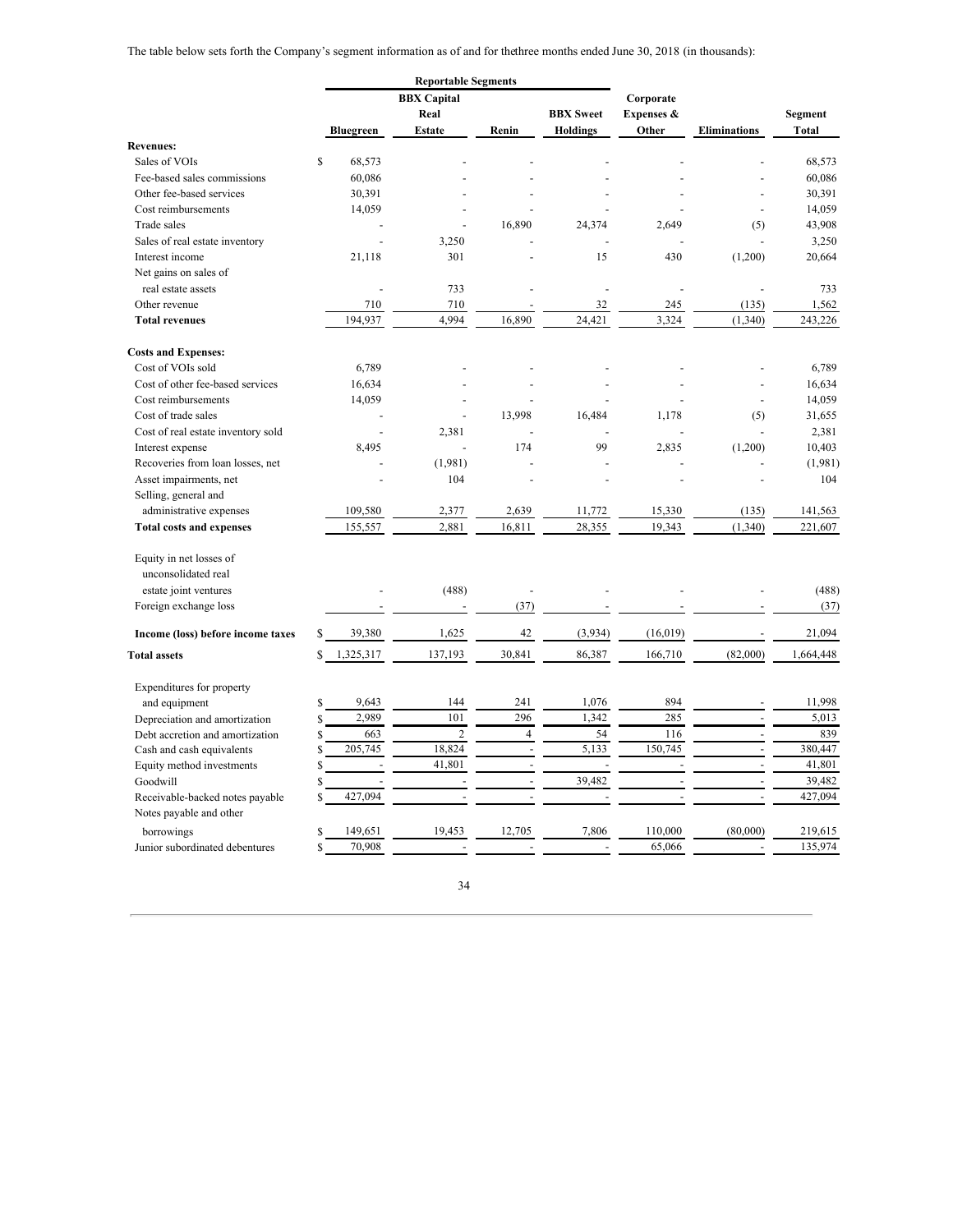The table below sets forth the Company's segment information as of and for thethree months ended June 30, 2017 (in thousands):

|                                   |              |                  | <b>Reportable Segments</b> |        |                  |            |                     |              |
|-----------------------------------|--------------|------------------|----------------------------|--------|------------------|------------|---------------------|--------------|
|                                   |              |                  | <b>BBX</b> Capital         |        |                  | Corporate  |                     | Segment      |
|                                   |              |                  | Real                       |        | <b>BBX</b> Sweet | Expenses & |                     | Total        |
|                                   |              | <b>Bluegreen</b> | <b>Estate</b>              | Renin  | <b>Holdings</b>  | Other      | <b>Eliminations</b> | *As Adjusted |
| <b>Revenues:</b>                  |              |                  |                            |        |                  |            |                     |              |
| Sales of VOIs                     | $\mathbb{S}$ | 59,405           |                            |        |                  |            |                     | 59,405       |
| Fee-based sales commissions       |              | 63,915           |                            |        |                  |            |                     | 63,915       |
| Other fee-based services          |              | 29,935           |                            |        |                  |            |                     | 29,935       |
| Cost reimbursements               |              | 11,893           |                            |        |                  |            |                     | 11,893       |
| Trade sales                       |              |                  |                            | 17,766 | 10,547           |            |                     | 28,313       |
| Interest income                   |              | 21,991           | 636                        |        | $\mathbf{1}$     | 247        | (2,000)             | 20,875       |
| Net gains on sales of             |              |                  |                            |        |                  |            |                     |              |
| real estate assets                |              |                  | 1,884                      |        |                  |            |                     | 1,884        |
| Other revenue                     |              | 244              | 968                        |        | 3                | 329        | (98)                | 1,446        |
| <b>Total revenues</b>             |              | 187,383          | 3,488                      | 17,766 | 10,551           | 576        | (2,098)             | 217,666      |
|                                   |              |                  |                            |        |                  |            |                     |              |
| <b>Costs and Expenses:</b>        |              |                  |                            |        |                  |            |                     |              |
| Cost of VOIs sold                 |              | 1,749            |                            |        |                  |            |                     | 1,749        |
| Cost of other fee-based services  |              | 15,374           |                            |        |                  |            |                     | 15,374       |
| Cost reimbursements               |              | 11,893           |                            |        |                  |            |                     | 11,893       |
| Cost of trade sales               |              |                  |                            | 13,967 | 8,332            |            |                     | 22,299       |
| Interest expense                  |              | 8,077            |                            | 102    | 86               | 3,008      | (2,000)             | 9,273        |
| Recoveries from loan losses, net  |              |                  | (999)                      |        |                  |            |                     | (999)        |
| Asset impairments, net            |              |                  | 58                         |        |                  |            |                     | 58           |
| Selling, general and              |              |                  |                            |        |                  |            |                     |              |
| administrative expenses           |              | 107,488          | 2,372                      | 3,024  | 6,437            | 16,187     | (98)                | 135,410      |
| <b>Total costs and expenses</b>   |              | 144,581          | 1,431                      | 17,093 | 14,855           | 19,195     | (2,098)             | 195,057      |
|                                   |              |                  |                            |        |                  |            |                     |              |
| Equity in net earnings of         |              |                  |                            |        |                  |            |                     |              |
| unconsolidated real               |              |                  |                            |        |                  |            |                     |              |
| estate joint ventures             |              |                  | 3,087                      |        |                  |            |                     | 3,087        |
| Foreign exchange loss             |              |                  |                            | (398)  |                  |            |                     | (398)        |
| Income (loss) before income taxes | \$           | 42,802           | 5,144                      | 275    | (4,304)          | (18, 619)  |                     | 25,298       |
|                                   |              |                  |                            |        |                  |            |                     |              |
| <b>Total assets</b>               |              | \$1,184,712      | 177,298                    | 37,643 | 98,582           | 97,507     | (82, 180)           | 1,513,562    |
| Expenditures for property         |              |                  |                            |        |                  |            |                     |              |
| and equipment                     | \$           | 2,379            | 84                         | 1,252  | 551              | 213        |                     | 4,479        |
| Depreciation and amortization     | S            | 2,309            | 172                        | 242    | 721              | 173        |                     | 3,617        |
| Debt accretion and amortization   | \$           | 1,281            |                            | 18     | (32)             | 38         |                     | 1,305        |
| Cash and cash equivalents         | \$           | 145,468          | 14,565                     | 249    | 9,034            | 84,752     |                     | 254,068      |
| Equity method investments         | \$           | $\sim$           | 49,381                     | $\sim$ |                  |            | L.                  | 49,381       |
| Goodwill                          | \$           |                  |                            |        | 39,714           |            |                     | 39,714       |
| Receivable-backed notes payable   | \$           | 428,434          |                            |        |                  |            |                     | 428,434      |
| Notes payable and other           |              |                  |                            |        |                  |            |                     |              |
| borrowings                        | \$           | 112,466          | 20,742                     | 15,171 | 4,987            | 80,000     | (80,000)            | 153,366      |
| Junior subordinated debentures    | S            | 69,756           |                            |        |                  | 64.994     |                     | 134,750      |

\* See Note 1 for a summary of adjustments.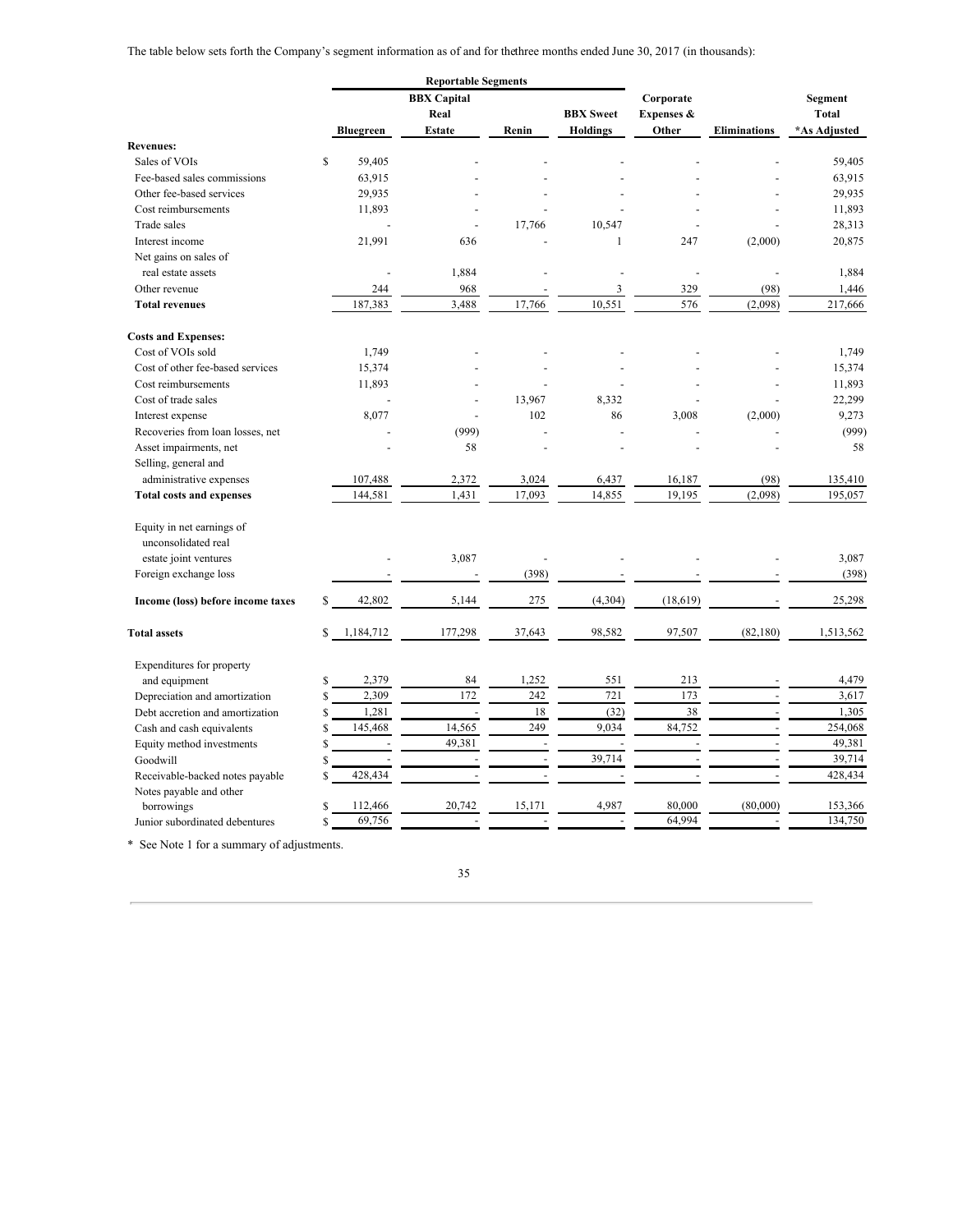The table below sets forth the Company's segment information as of and for thesix months ended June 30, 2018 (in thousands):

|                                                  |                  | <b>Reportable Segments</b> |        |                  |            |                     |                |
|--------------------------------------------------|------------------|----------------------------|--------|------------------|------------|---------------------|----------------|
|                                                  |                  | <b>BBX</b> Capital         |        |                  | Corporate  |                     |                |
|                                                  |                  | Real                       |        | <b>BBX</b> Sweet | Expenses & |                     | <b>Segment</b> |
|                                                  | <b>Bluegreen</b> | <b>Estate</b>              | Renin  | <b>Holdings</b>  | Other      | <b>Eliminations</b> | Total          |
| <b>Revenues:</b>                                 |                  |                            |        |                  |            |                     |                |
| Sales of VOIs                                    | \$<br>124,714    |                            |        |                  |            |                     | 124,714        |
| Fee-based sales commissions                      | 105,940          |                            |        |                  |            |                     | 105,940        |
| Other fee-based services                         | 58,415           |                            |        |                  |            |                     | 58,415         |
| Cost reimbursements                              | 30,260           |                            |        |                  |            | $\sim$              | 30,260         |
| Trade sales                                      |                  |                            | 31,875 | 46,236           | 4,182      | (7)                 | 82,286         |
| Sales of real estate inventory                   |                  | 9,659                      |        |                  |            |                     | 9,659          |
| Interest income                                  | 42,240           | 1,834                      |        | 31               | 876        | (2,400)             | 42,581         |
| Net gains on sales of                            |                  |                            |        |                  |            |                     |                |
| real estate assets                               |                  | 4,802                      |        |                  |            |                     | 4,802          |
| Other revenue                                    | 891              | 1,449                      |        | 54               | 521        | (304)               | 2,611          |
| <b>Total revenues</b>                            | 362,460          | 17,744                     | 31,875 | 46,321           | 5,579      | (2,711)             | 461,268        |
| <b>Costs and Expenses:</b>                       |                  |                            |        |                  |            |                     |                |
| Cost of VOIs sold                                | 8,601            |                            |        |                  |            |                     | 8,601          |
| Cost of other fee-based services                 | 34,045           |                            |        |                  |            |                     | 34,045         |
| Cost reimbursements                              | 30,260           |                            |        |                  |            | L.                  | 30,260         |
| Cost of trade sales                              |                  |                            | 26.148 | 31,165           | 1,785      | (7)                 | 59,091         |
| Cost of real estate inventory sold               |                  | 6,628                      |        |                  |            |                     | 6,628          |
| Interest expense                                 | 16,262           |                            | 332    | 188              | 5,212      | (2,400)             | 19,594         |
| Recoveries from loan losses, net                 |                  | (6, 794)                   |        |                  |            | L.                  | (6,794)        |
| Asset impairments, net                           |                  | 149                        |        | 187              |            |                     | 336            |
| Selling, general and                             |                  |                            |        |                  |            |                     |                |
| administrative expenses                          | 203,129          | 4,861                      | 5,398  | 23,408           | 30,426     | (304)               | 266,918        |
| <b>Total costs and expenses</b>                  | 292,297          | 4,844                      | 31,878 | 54,948           | 37,423     | (2,711)             | 418,679        |
| Equity in net earnings of<br>unconsolidated real |                  |                            |        |                  |            |                     |                |
| estate joint ventures                            |                  | 792                        |        |                  |            |                     | 792            |
| Foreign exchange gain                            |                  |                            | 15     |                  |            |                     | 15             |
| Income (loss) before income taxes                | \$<br>70,163     | 13,692                     | 12     | (8,627)          | (31, 844)  |                     | 43,396         |
| Expenditures for property                        |                  |                            |        |                  |            |                     |                |
| and equipment                                    | \$<br>15,105     | 167                        | 348    | 2,288            | 2,165      |                     | 20,073         |
| Depreciation and amortization                    | \$<br>5,917      | 192                        | 585    | 2,736            | 512        |                     | 9.942          |
| Debt accretion and amortization                  | \$<br>1,680      | $\sqrt{2}$                 | 8      | 106              | 131        |                     | 1,927          |
|                                                  |                  |                            |        |                  |            |                     |                |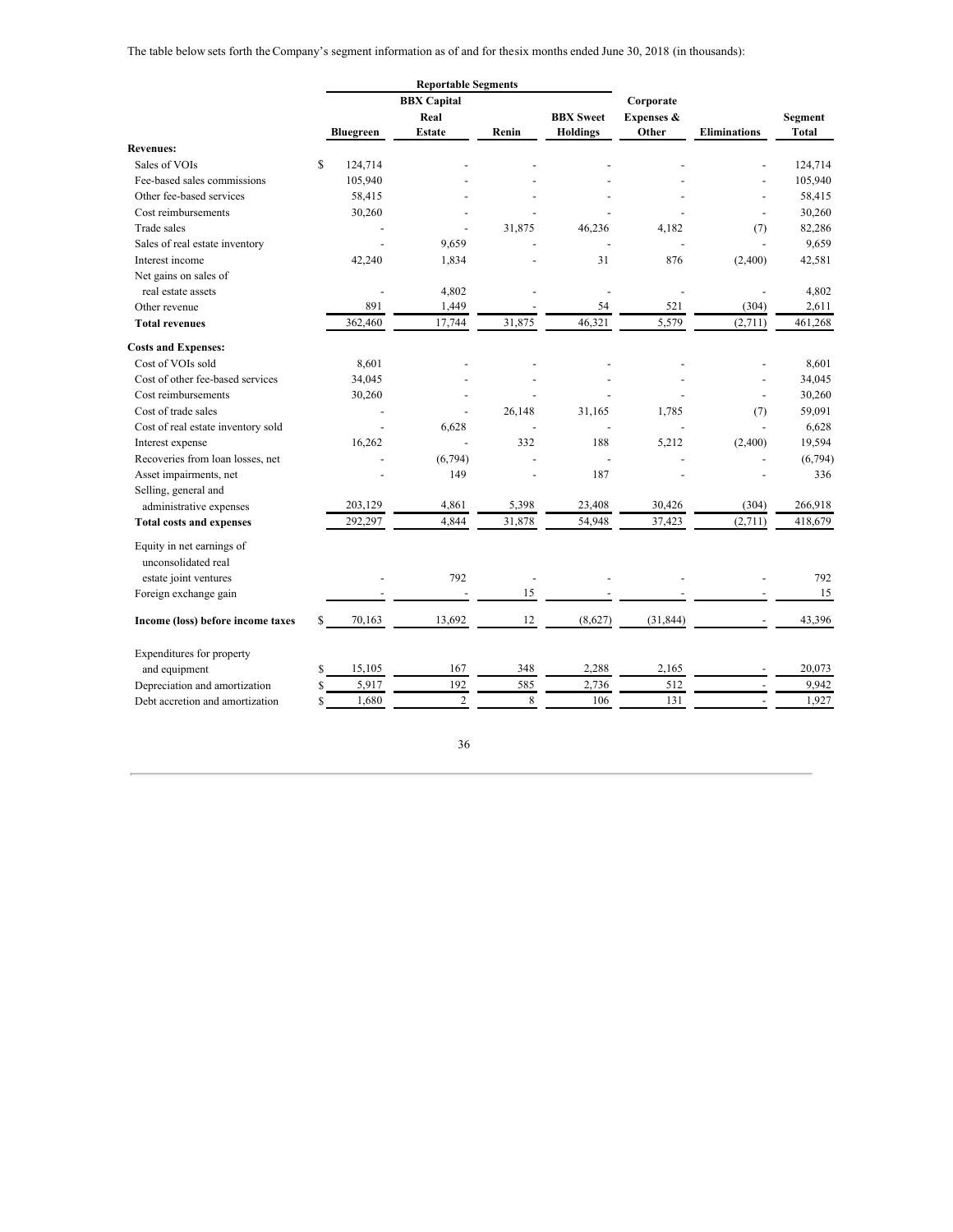The table below sets forth the Company's segment information as of and for thesix months ended June 30, 2017 (in thousands):

| <b>BBX</b> Capital<br>Corporate<br>Segment<br>Real<br><b>BBX</b> Sweet<br><b>Expenses &amp;</b><br><b>Total</b><br><b>Estate</b><br>Renin<br><b>Holdings</b><br>Other<br><b>Eliminations</b><br>*As Adjusted<br><b>Bluegreen</b><br><b>Revenues:</b><br>\$<br>Sales of VOIs<br>113,641<br>Fee-based sales commissions<br>109,069<br>Other fee-based services<br>56,056<br>Cost reimbursements<br>26,563<br>Trade sales<br>34,983<br>16,669<br>Interest income<br>$\overline{c}$<br>(4,000)<br>44,377<br>1,218<br>433<br>Net gains on sales of<br>real estate assets<br>1,686<br>2,059<br>573<br>(239)<br>(1)<br>11<br>Other revenue<br>349,705<br>34,983<br>16,682<br>1,006<br>4,963<br>(4,239)<br><b>Total revenues</b> |         |
|--------------------------------------------------------------------------------------------------------------------------------------------------------------------------------------------------------------------------------------------------------------------------------------------------------------------------------------------------------------------------------------------------------------------------------------------------------------------------------------------------------------------------------------------------------------------------------------------------------------------------------------------------------------------------------------------------------------------------|---------|
|                                                                                                                                                                                                                                                                                                                                                                                                                                                                                                                                                                                                                                                                                                                          |         |
|                                                                                                                                                                                                                                                                                                                                                                                                                                                                                                                                                                                                                                                                                                                          |         |
|                                                                                                                                                                                                                                                                                                                                                                                                                                                                                                                                                                                                                                                                                                                          | 113,641 |
|                                                                                                                                                                                                                                                                                                                                                                                                                                                                                                                                                                                                                                                                                                                          | 109,069 |
|                                                                                                                                                                                                                                                                                                                                                                                                                                                                                                                                                                                                                                                                                                                          | 56,056  |
|                                                                                                                                                                                                                                                                                                                                                                                                                                                                                                                                                                                                                                                                                                                          | 26,563  |
|                                                                                                                                                                                                                                                                                                                                                                                                                                                                                                                                                                                                                                                                                                                          | 51,652  |
|                                                                                                                                                                                                                                                                                                                                                                                                                                                                                                                                                                                                                                                                                                                          | 42,030  |
|                                                                                                                                                                                                                                                                                                                                                                                                                                                                                                                                                                                                                                                                                                                          |         |
|                                                                                                                                                                                                                                                                                                                                                                                                                                                                                                                                                                                                                                                                                                                          | 1,686   |
|                                                                                                                                                                                                                                                                                                                                                                                                                                                                                                                                                                                                                                                                                                                          | 2,403   |
|                                                                                                                                                                                                                                                                                                                                                                                                                                                                                                                                                                                                                                                                                                                          | 403,100 |
| <b>Costs and Expenses:</b>                                                                                                                                                                                                                                                                                                                                                                                                                                                                                                                                                                                                                                                                                               |         |
| Cost of VOIs sold<br>4,908                                                                                                                                                                                                                                                                                                                                                                                                                                                                                                                                                                                                                                                                                               | 4,908   |
| Cost of other fee-based services<br>31,481                                                                                                                                                                                                                                                                                                                                                                                                                                                                                                                                                                                                                                                                               | 31,481  |
| Cost reimbursements<br>26,563                                                                                                                                                                                                                                                                                                                                                                                                                                                                                                                                                                                                                                                                                            | 26,563  |
| Cost of trade sales<br>27,822<br>14,073                                                                                                                                                                                                                                                                                                                                                                                                                                                                                                                                                                                                                                                                                  | 41,895  |
| 15,721<br>181<br>171<br>(4,000)<br>6,024<br>Interest expense<br>L.                                                                                                                                                                                                                                                                                                                                                                                                                                                                                                                                                                                                                                                       | 18,097  |
| Recoveries from loan losses, net<br>(4,093)                                                                                                                                                                                                                                                                                                                                                                                                                                                                                                                                                                                                                                                                              | (4,093) |
| Asset impairments, net<br>45                                                                                                                                                                                                                                                                                                                                                                                                                                                                                                                                                                                                                                                                                             | 45      |
| Net gains on cancellation of                                                                                                                                                                                                                                                                                                                                                                                                                                                                                                                                                                                                                                                                                             |         |
| junior subordinated debentures<br>(6,929)                                                                                                                                                                                                                                                                                                                                                                                                                                                                                                                                                                                                                                                                                | (6,929) |
| Reimbursement of litigation                                                                                                                                                                                                                                                                                                                                                                                                                                                                                                                                                                                                                                                                                              |         |
| costs and penalty<br>(9,606)                                                                                                                                                                                                                                                                                                                                                                                                                                                                                                                                                                                                                                                                                             | (9,606) |
| Selling, general and                                                                                                                                                                                                                                                                                                                                                                                                                                                                                                                                                                                                                                                                                                     |         |
| 197,323<br>4,902<br>5,805<br>9,826<br>31,099<br>(239)<br>administrative expenses                                                                                                                                                                                                                                                                                                                                                                                                                                                                                                                                                                                                                                         | 248,716 |
| 275,996<br>854<br>33,808<br>24,070<br>20,588<br>(4,239)<br><b>Total costs and expenses</b>                                                                                                                                                                                                                                                                                                                                                                                                                                                                                                                                                                                                                               | 351,077 |
| Equity in net earnings of<br>unconsolidated real                                                                                                                                                                                                                                                                                                                                                                                                                                                                                                                                                                                                                                                                         |         |
| 6,323<br>estate joint ventures                                                                                                                                                                                                                                                                                                                                                                                                                                                                                                                                                                                                                                                                                           | 6,323   |
| (207)<br>Foreign exchange loss                                                                                                                                                                                                                                                                                                                                                                                                                                                                                                                                                                                                                                                                                           | (207)   |
| 73,709<br>968<br>(7, 388)<br>(19, 582)<br>Income (loss) before income taxes<br>S<br>10,432                                                                                                                                                                                                                                                                                                                                                                                                                                                                                                                                                                                                                               | 58,139  |
| Expenditures for segment                                                                                                                                                                                                                                                                                                                                                                                                                                                                                                                                                                                                                                                                                                 |         |
| 5,407<br>199<br>1,839<br>622<br>311<br>fixed assets<br>\$                                                                                                                                                                                                                                                                                                                                                                                                                                                                                                                                                                                                                                                                | 8,378   |
| 319<br>389<br>1,182<br>368<br>4,669<br>Depreciation and amortization<br>S                                                                                                                                                                                                                                                                                                                                                                                                                                                                                                                                                                                                                                                | 6,927   |
| 30<br>38<br>\$<br>2,343<br>18<br>Debt accretion and amortization                                                                                                                                                                                                                                                                                                                                                                                                                                                                                                                                                                                                                                                         | 2,429   |

\* See Note 1 for a summary of adjustments.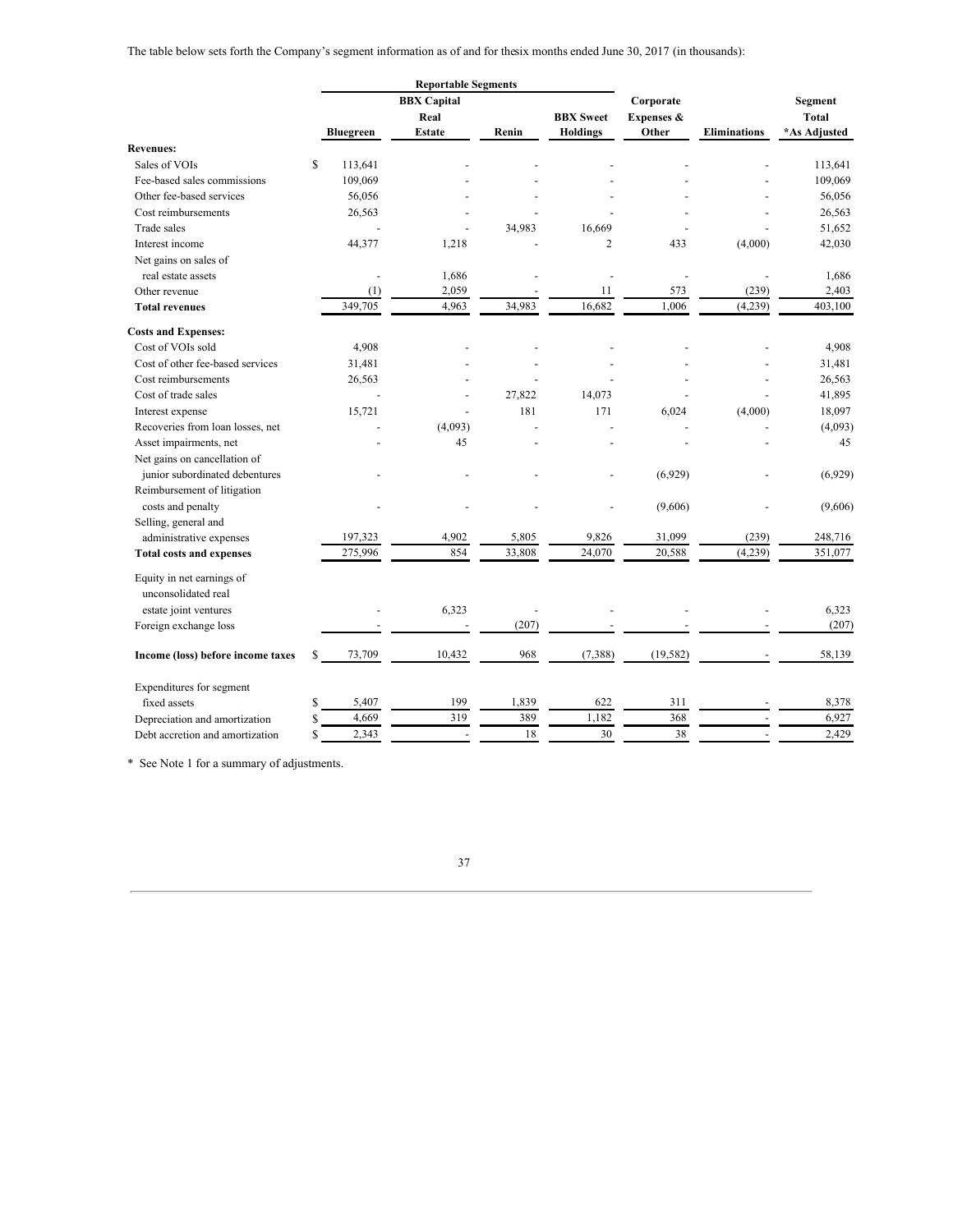## **Item 2. Management's Discussion and Analysis of Financial Condition and Results of Operations**

## **Forward -Looking Statements**

This document contains forward-looking statements based largely on current expectations of BBX Capital Corporation (referred to together with its subsidiaries as the "Company," "we," "us," or "our," and without its subsidiaries as "BBX Capital") that involve a number of risks and uncertainties. All opinions, forecasts, projections, future plans or other statements, other than statements of historical fact, are forwardlooking statements and can be identified by the use of words or phrases such as "plans," "believes," "will," "expects," "anticipates," "intends," "estimates," "our view," "we see," "would" and words and phrases of similar import. The forward-looking statements in this document are also forward-looking statements within the meaning of Section 27A of the Securities Act of 1933, as amended (the "Securities Act"), and Section 21E of the Securities Exchange Act of 1934, as amended (the "Exchange Act"), and involve substantial risks and uncertainties. We can give no assurance that such expectations will prove to be correct. Actual results, performance, or achievements could differ materially from those contemplated, expressed, or implied by the forward-looking statements contained herein. Forward-looking statements are based largely on our expectations and are subject to a number of risks and uncertainties that are subject to change based on factors which are, in many instances, beyond our control. When considering forward-looking statements, the reader should keep in mind the risks, uncertainties and other cautionary statements made in this report. The reader should not place undue reliance on any forward-looking statement, which speaks only as of the date made. This document also contains information regarding the past performance of the Company and its respective investments and operations, and the reader should note that prior or current performance is not a guarantee or indication of future performance. Future results could differ materially as a result of a variety of risks and uncertainties.

Some factors which may affect the accuracy of the forward-looking statements apply generally to the industries in which the Company operates, including the resort development and vacation ownership industries in which Bluegreen Vacations Corporation ("Bluegreen") operates, the real estate development and construction industry in which BBX Capital Real Estate operates, the home improvement industry in which Renin Holdings, LLC ("Renin") operates, and the confectionery industry in which BBX Sweet Holdings, LLC ("BBX Sweet Holdings") operates.

These risks and uncertainties include, but are not limited to:

- BBX Capital has limited sources of cash and is dependent upon dividends from Bluegreen to fund its operations; Bluegreen may not be in a position to pay dividends or its board of directors may determine not to pay dividends; and dividend payments may be subject to restrictions, including restrictions contained in debt instruments;
- Risks associated with the Company's indebtedness, including that the Company will be required to utilize cash flow to service its indebtedness, that indebtedness may make the Company more vulnerable to economic downturns, that indebtedness may subject the Company to covenants or restrictions on its operations and activities or on its ability to pay dividends, and, with respect to the \$80 million loan that BBX Capital received from a subsidiary of Bluegreen during April 2015, that BBX Capital may be required to prepay the loan to the extent necessary for Bluegreen or its subsidiaries to remain in compliance with covenants under their outstanding indebtedness;
- · Risks associated with the Company's current business strategy, including the risk that the Company will not be in a position to provide strategic support to or make additional investments in its subsidiaries or in joint ventures, or that the Company may not achieve or maintain in the future the benefits anticipated to be realized from such support or additional investments, and the risk that the Company will not be in a position to make new investments or that any investments made will not be advantageous;
- The risks and uncertainties affecting the Company and its results, operations, markets, products, services and business strategies, and the risks and uncertainties associated with its ability to successfully implement its currently anticipated plans, and its ability to generate earnings under the current business strategy;
- Risks associated with acquisitions, asset or subsidiary dispositions or debt or equity financings which the Company may consider or pursue from time to time;
- The risk that creditors of the Company's subsidiaries or other third-parties may seek to recover distributions or dividends made by such subsidiaries to the Company or other amounts owed by such subsidiaries to such creditors or third-parties;
- Adverse conditions in the stock market, the public debt market and other capital markets and the impact of such conditions on the activities of the Company;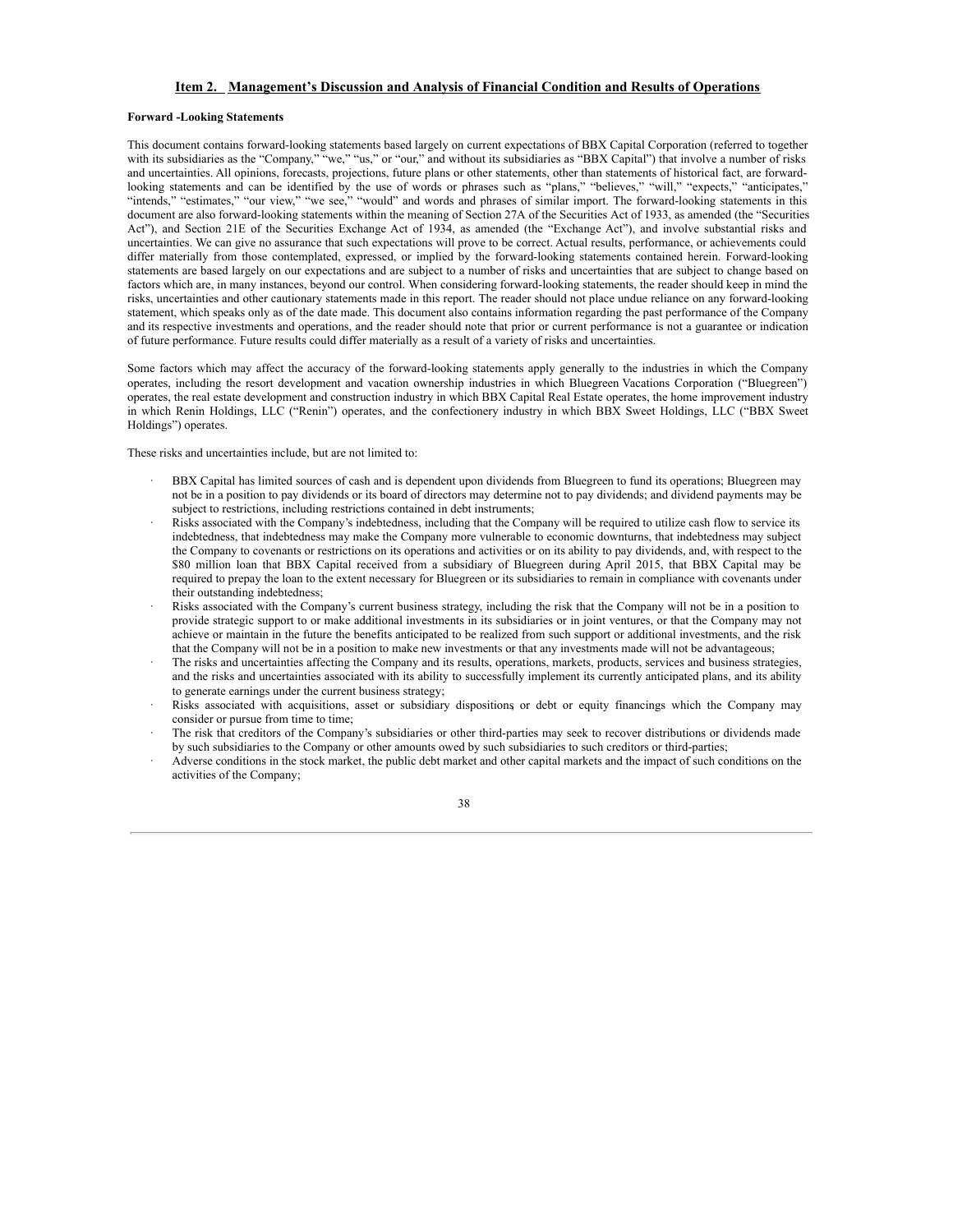- · BBX Capital's shareholders' interests will be diluted if additional shares of its common stock are issued;
- The risk that BBX Capital may not pay dividends on its Class A Common Stock or Class B Common Stock in the amount anticipated, when anticipated, or at all;
- The impact of economic conditions on the Company, the price and liquidity of BBX Capital's Class A Common Stock and Class B Common Stock and the Company's ability to obtain additional capital, including the risk that if the Company needs or otherwise believes it is advisable to issue debt or equity securities or to incur indebtedness in order to fund its operations or investments, it may not be possible to issue any such securities or obtain such indebtedness on favorable terms, if at all;
- The impact on liquidity of BBX Capital's Class A Common Stock of not maintaining compliance with the listing requirements of the NYSE, which includes, among other things, a minimum average closing price, share volume and market capitalization;
- The performance of entities in which the Company has made investments may not be profitable or achieve anticipated results;
- Uncertainty associated with the Tax Cuts and Jobs Act and the impact it may have on the Company's future results;and
- The preparation of financial statements in accordance with U.S. generally accepted accounting principles ("GAAP") involves making estimates, judgments and assumptions, and any changes in estimates, judgments and assumptions used could have a material adverse impact on the financial condition and operating results of the Company or its subsidiaries.

With respect to Bluegreen, the risks and uncertainties include, but are not limited to:

- Adverse trends or disruptions in economic conditions generally or in the vacation ownership, vacation rental and travel industries;
- · Adverse changes to, or interruptions in, business relationships, including the expiration or termination of Bluegreen's management contracts, exchange networks or other strategic alliances;
- The risks of the real estate market and the risks associated with real estate development, including a decline in real estate values and a deterioration of other conditions relating to the real estate market and real estate development;
- · Bluegreen's ability to maintain an optimallevel of inventory of vacation ownership interests ("VOIs") for sale;
- The availability of financing and Bluegreen's ability to sell, securitize or borrow against its consumer loans;
- Decreased demand from prospective purchasers of VOIs;
- · Adverse events or trends in vacation destinations and regions where the resorts in Bluegreen's network are located, including weather related events;
- · Bluegreen's indebtedness may impact the Company's financial condition and results of operations, and the terms of Bluegreen's indebtedness may limit, among other things, its activities and ability to pay dividends, and Bluegreen may not comply with the terms of its indebtedness;
- Changes in Bluegreen's senior management;
- Ability to comply with regulations applicable to the vacation ownership industry;
- · Bluegreen's ability to successfully implement its growth strategy or maintain or expand its capital light business relationships or activities;
- Bluegreen's ability to compete effectively in the highly competitive vacation ownership industry;
- · Risks associated with, and the impact of, regulatory examinations or audits of Bluegreen's operations, and the costs associated with regulatory compliance;
- Bluegreen's customers' compliance with their payment obligations under financing provided by Bluegreen, and the impact of defaults on Bluegreen's operating results and liquidity position;
- The ratings of third-party rating agencies, including the impact of any downgrade on Bluegreen's ability to obtain, renew or extend credit facilities, or otherwise raise funds;
- · Changes in Bluegreen's business model and marketing efforts, plans or strategies, which may cause marketing expenses to increase or adversely impact Bluegreen's revenue, operating results and financial condition;
- The impact of the resale market for VOIs on Bluegreen's business, operating results and financial condition;
- Risks associated with Bluegreen's relationships with third-party developers, including that third-party developers who provide VOIs to be sold by Bluegreen pursuant to fee-based services or just-in-time arrangements may not provide VOIs when planned and that third-party developers may not fulfill their obligations to Bluegreen or to the homeowners associations that maintain the resorts they developed;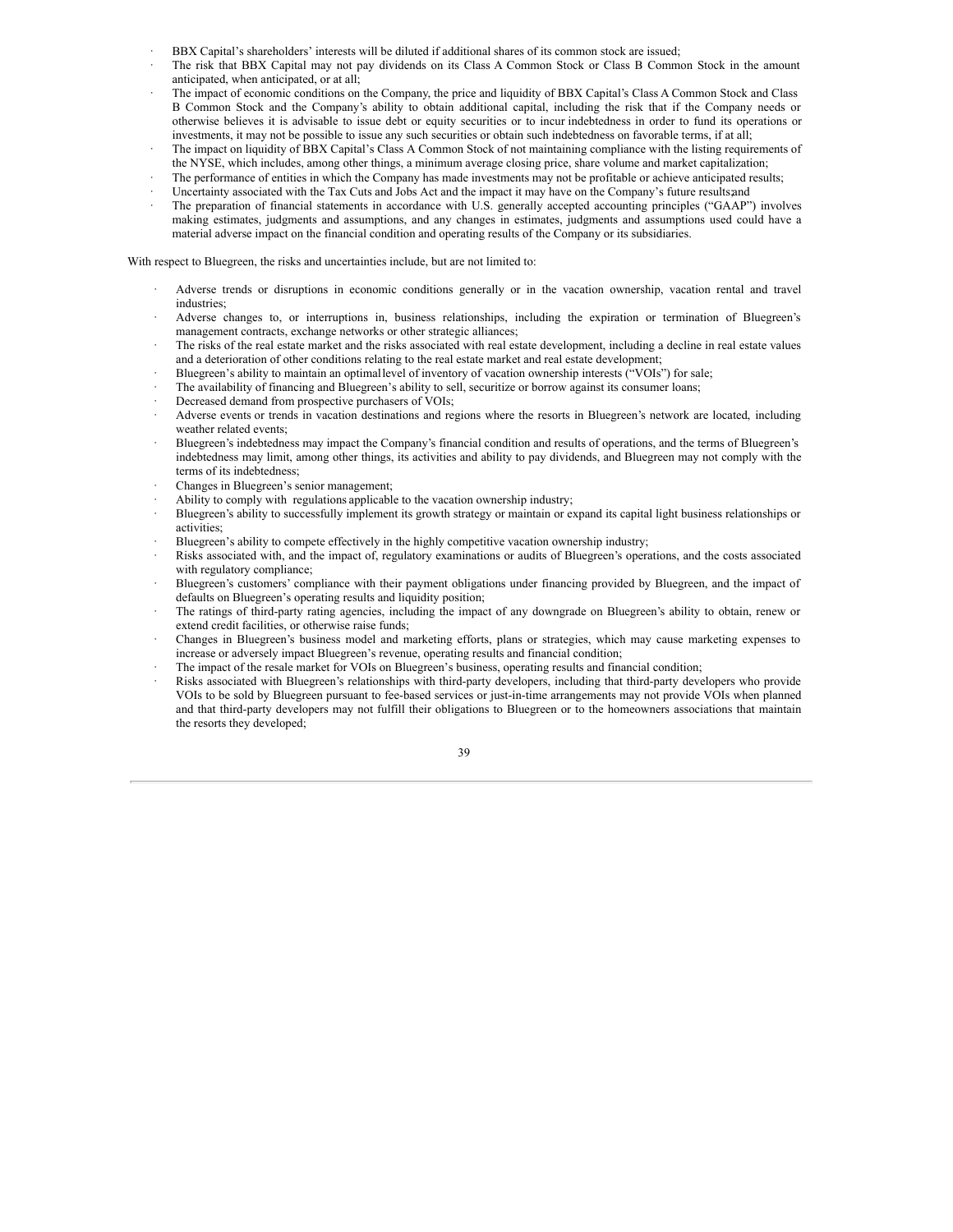- · Risks associated with legal and other regulatory proceedings, including claims of noncompliance with applicable regulations or for development related defects, and the impact they may have on the Company's financial condition and operating results;
- · Audits of Bluegreen's or its subsidiaries' tax returns, including that they may result in the imposition of additional taxes;
- Environmental liabilities, including claims with respect to mold or hazardous or toxic substances, and their impact on our financial condition and operating results;
- · Bluegreen's ability to maintain the integrity of internal or customer data, the failure of which could result in damage to our reputation and/or subject us to costs, fines or lawsuits;
- Risks associated with the management of Bluegreen's resorts;
- Risks related to potential business expansion that Bluegreen may pursue, including that Bluegreen may not pursue such expansion when or to the extent anticipated or at all, and any such expansion may involve significant costs and the incurrence of significant indebtedness and may not be successful; and
- The updating of, and developments with respect to, technology, including the cost involved in updating Bluegreen's technology and the impact that any failure to keep pace with developments in technology could have on Bluegreen's operations or competitive position.

With respect to BBX Capital Real Estate, the risks and uncertainties include, but are not limited to:

- The impact of economic, competitive and other factors affecting BBX Capital Real Estate and its assets, including the impact of a decline in real estate values on BBX Capital Real Estate's business and the value of its assets;
- The risks associated with investments in real estate developments and joint ventures include:
	- o exposure to downturns in the real estate and housing markets;
	- o exposure to risks associated with real estate development activities, including severe weather conditions increasing costs, delaying construction, causing uninsured losses or reducing demand for homes;
	- o risks associated with obtaining necessary zoning and entitlements;
	- o risks that joint venture partners may not fulfill their obligations and concentration risks associated with entering into numerous joint ventures with the same joint venture partner;
	- o risks relating to reliance on third-party developers or joint venture partners to complete real estate projects;
	- o risk that the projects will not be developed as anticipated or be profitable; and
	- o risk associated with customers not performing on their contractual obligations.

With respect to the Company's investment activities in middle market operating businesses, the risks and uncertainties include, but are not limited to:

- Risks that investments in operating businesses and franchises may not achieve the returns anticipated or may not be profitable, including the risks associated with the operations and activities of Renin, BBX Sweet Holdings, and the Company's pizza restaurant operations as a franchisee of MOD Super-Fast Pizza, LLC ("MOD Pizza");
- · Risks that the integration of IT'SUGAR, LLC ("IT'SUGAR"), which was acquired by BBX Sweet Holdings in June 2017, may not be completed on a timely basis, or as anticipated, and that the acquisition may not be advantageous and the Company may not realize the anticipated benefits of the acquisition;
- Risks that the reorganization of certain BBX Sweet Holdings' business entities and operations may not achieve anticipated operating efficiencies and that the implementation of strategic alternatives, including the sale or disposal of certain subsidiaries, will result in losses;
- The amount and terms of indebtedness associated with acquisitions and operations may impact the Company's financial condition and results of operations and limit the Company's activities;
- Continued operating losses and the failure of the acquired businesses to meet financial covenants may result in the Company making further capital contributions or advances to the acquired businesses;
- The risk of impairment losses associated with declines in the value of the Company's investments in operating businesses or the Company's inability to recover its investments;
- The risk of losses associated with excess and obsolete inventory and the risks of additional required reserves for lower of cost or market value losses in inventory;
- The risk of trade receivable losses and the risks of charge-offs and required increases in the allowance for bad debts;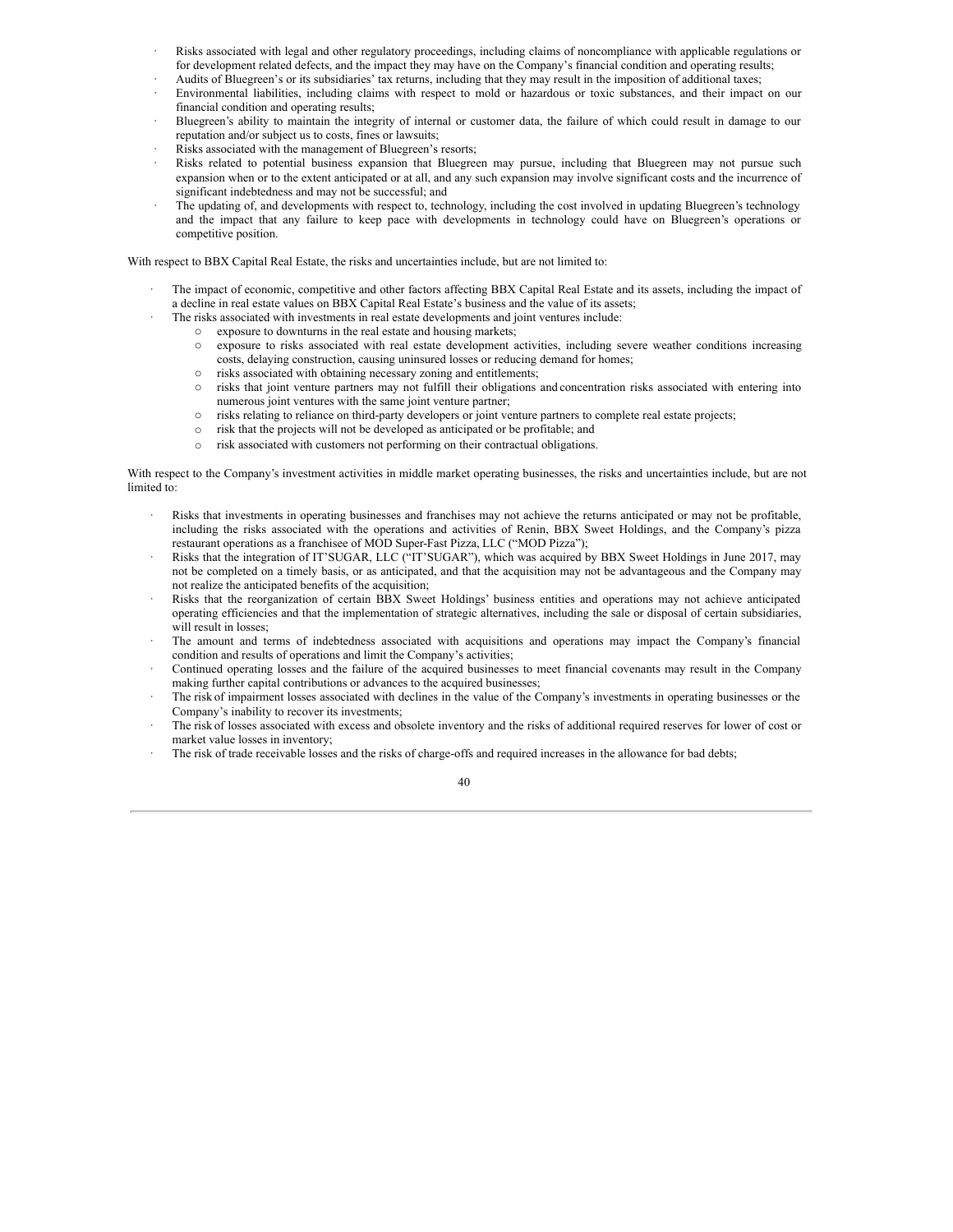- Risks associated with commodity price volatility and the impact of tariffs on goods imported from Canada and Asia and
- Renin's operations expose the Company to foreign currency exchange risk of the U.S. dollar compared to the Canadian dollar.

In addition to the risks and factors identified above, reference is also made to the other risks and factors detailed in this report and the other reports filed by the Company with the SEC, including those disclosed in the "Risk Factors" section of the Company's Annual Report on Form 10-K for the year ended December 31, 2017 (the "2017 Annual Report"). The Company cautions that the foregoing factors are not exclusive.

### **Critical Accounting Policies**

For a discussion of critical accounting policies, see Note 2 to the Company's condensed consolidated financial statements included in Item 1 of this report and "Critical Accounting Policies" in the Company's 2017 Annual Report.

#### **New Accounting Pronouncements**

See Note 1 to the Company's condensed consolidated financial statementsincluded under Item 1 of this report for a discussion of new accounting pronouncements applicable to the Company.

## **Overview**

BBX Capital is a Florida-based diversified holding company with investments in Bluegreen, real estate and real estate joint ventures, and middle market operating businesses. Bluegreen is a sales, marketing and management company focused on the vacation ownership industry. The Company's real estate investments include real estate joint ventures and the acquisition, development, ownership, financing, and management of real estate. The Company's investments in middle market operating businesses include Renin, a company that manufactures products for the home improvement industry, investments in confectionery businesses through its wholly-owned subsidiary, BBX Sweet Holdings, and more recently, its activities as a franchisee of MOD Pizza.

The Company's strategy is to build long-term shareholder value. Since many of the Company's assets do not generate income on a regular or predictable basis, our objective continues to be long-term growth as measured by increases in book value and intrinsic value over time.

As of June 30, 2018, the Company had total consolidated assets of approximately \$1.7 billion and shareholders' equity of approximately \$547.6 million. Net income attributable to shareholders for the threeand six months ended June 30, 2018 was approximately \$6.5 million and \$17.6 million, respectively. Net income attributable to shareholders for the three and six months ended June 30, 2017 was approximately \$12.7 million and \$30.2 million, respectively.

#### **Summary of Consolidated Results of Operations**

#### *Consolidated Results*

The following summarizes key financial highlights for the three months endedJune 30, 2018 compared to the same 2017 period:

- · Total consolidated revenues were \$243.2 million, an 11.7% increase compared to the same period in 2017.
- Income before income taxes was \$21.1 million, a 16.6% decrease compared to the same period in 2017.
- · Net income attributable to common shareholders was \$6.5 million, a 49.0% decrease compared to the same period in 2017.
- · Diluted earnings per share were \$0.07 per diluted share, a \$0.05 per share decrease compared to the same period in 2017.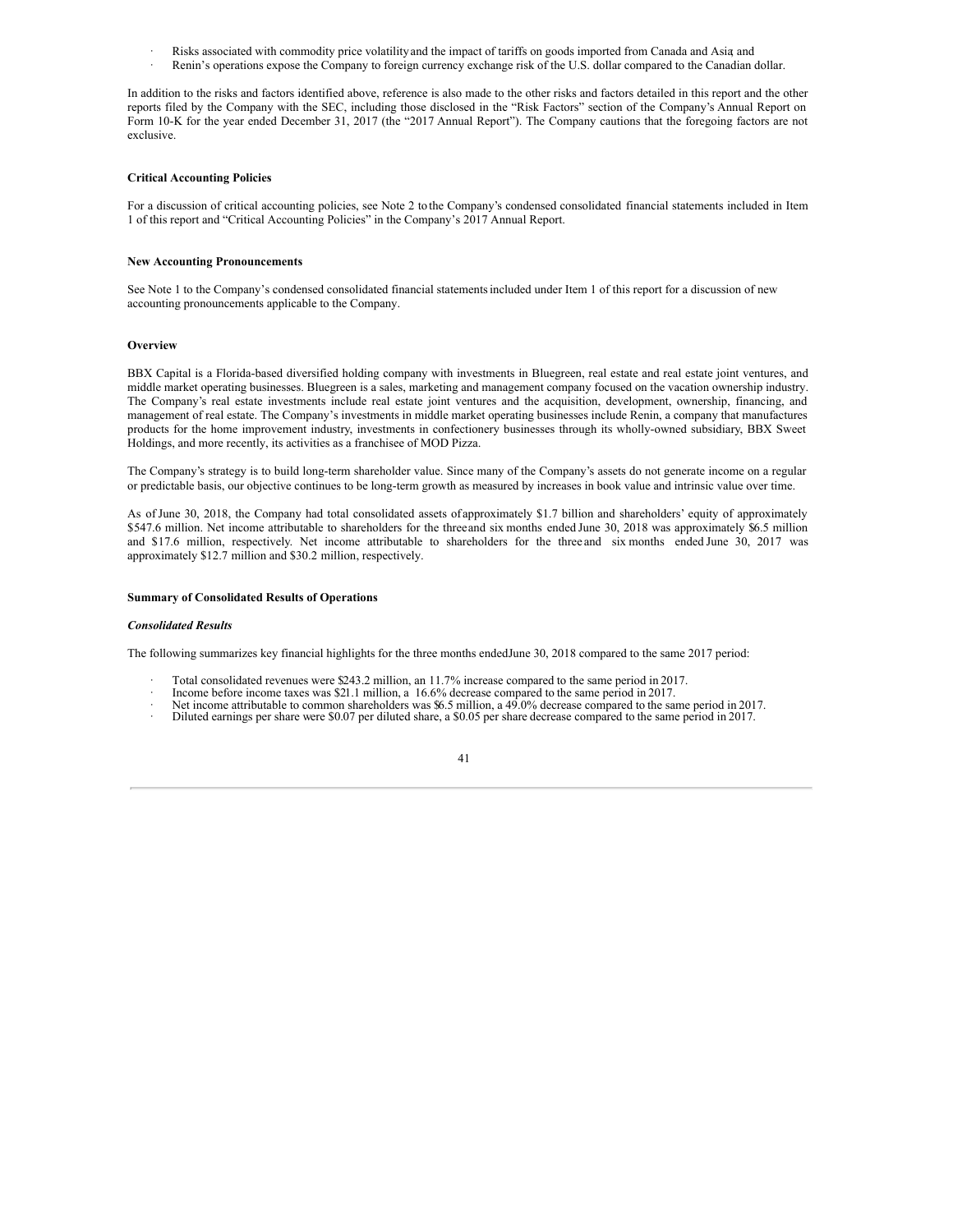The following summarizes key financial highlights for thesix months ended June 30, 2018 compared to the same 2017 period:

- 
- · Total consolidated revenues were \$461.3 million, a 14.4% increase compared to the same period in 2017. · Income before income taxes was \$43.4 million, a 25.4% decrease compared to the same period in 2017.
- · Net income attributable to common shareholders was \$17.6 million, a 41.6% decrease compared to the same period in 2017.
- · Diluted earnings per share were \$0.18 per diluted share, a \$0.10 per share decrease compared to the same period in 2017.

The Company's consolidated results for the three and six months ended June 30, 2018 were significantly impacted by the following events:

- In June 2017, BBX Sweet Holdings acquired IT'SUGAR, a specialty candy retailer with 96 locations in 26 states and Washington, DC, for a purchase price of \$58.4 million, net of cash acquired. During the three and six months ended June 30, 2018, IT'SUGAR contributed revenues of \$19.6 million and \$36.3 million, respectively, and a net loss before taxes of \$0.1
- million and \$2.0 million, respectively, with the net loss reflecting the seasonal nature of IT'SUGAR's trade sales.<br>During the fourth quarter of 2017, Bluegreen completed an initial public offering ("IPO") of its common st attributed to noncontrolling interests.
- As result of its analysis of the impact of the U.S. Tax Cuts and Jobs Act (the "Tax Reform Act") on the deductibility of certain compensation to covered employees, the Company recognized a provisional adjustment which increased the provision for income taxes by \$2.7 million for the three and six months ended June 30, 2018.
- BBX Sweet Holdings exited its manufacturing facilities in Utah and downsized elements of its wholesale operations. As a result, during the three and six months ended June 30, 2018, the Company recognized employee severance and lease termination costs of \$1.4 million and \$2.1 million, respectively.
- · During the three and six months ended June 30, 2018, BBX Capital Real Estate recognized \$2.7 million and \$11.6 million, respectively, in net gains on sales of real estate assets and recoveries from loan losses associated with its legacy assets and \$0.9 million and \$3.0 million, respectively, in pre-tax profits from the sale of developed lots at its Beacon Lake Community development in St. Johns County, Florida.
- The reduction in the corporate income tax rate from 35% to 21% associated with the enactment of the Tax Reform Act effective January 1, 2018.

The Company's consolidated results for the three and six months ended June 30, 2017 were significantly impacted by the following events:

- · During the six months ended June 30, 2017, Woodbridge purchased and cancelled \$18.8 million of its junior subordinated debentures, which resulted in the recognition of a \$6.9 million net gain on cancellation of debt.
- During the six months ended June 30, 2017, BBX Capital received reimbursements of legal fees and costs from its insurance carrier and the release of a penalty held in escrow associated with the resolution of the Securities and Exchange Commission civil litigation, which resulted in a \$9.6 million reduction to total costs and expenses for the period.
- During the three and six months ended June 30, 2017, BBX Capital Real Estate recognized \$2.9 million and \$5.8 million, respectively, in net gains on the sales of real estate assets and recoveries from loan losses associate \$2.9 million and \$6.2 million, respectively, in equity earnings from the CC Homes Bonterra joint venture, which completed sales in its 394 single-family home community development in 2017.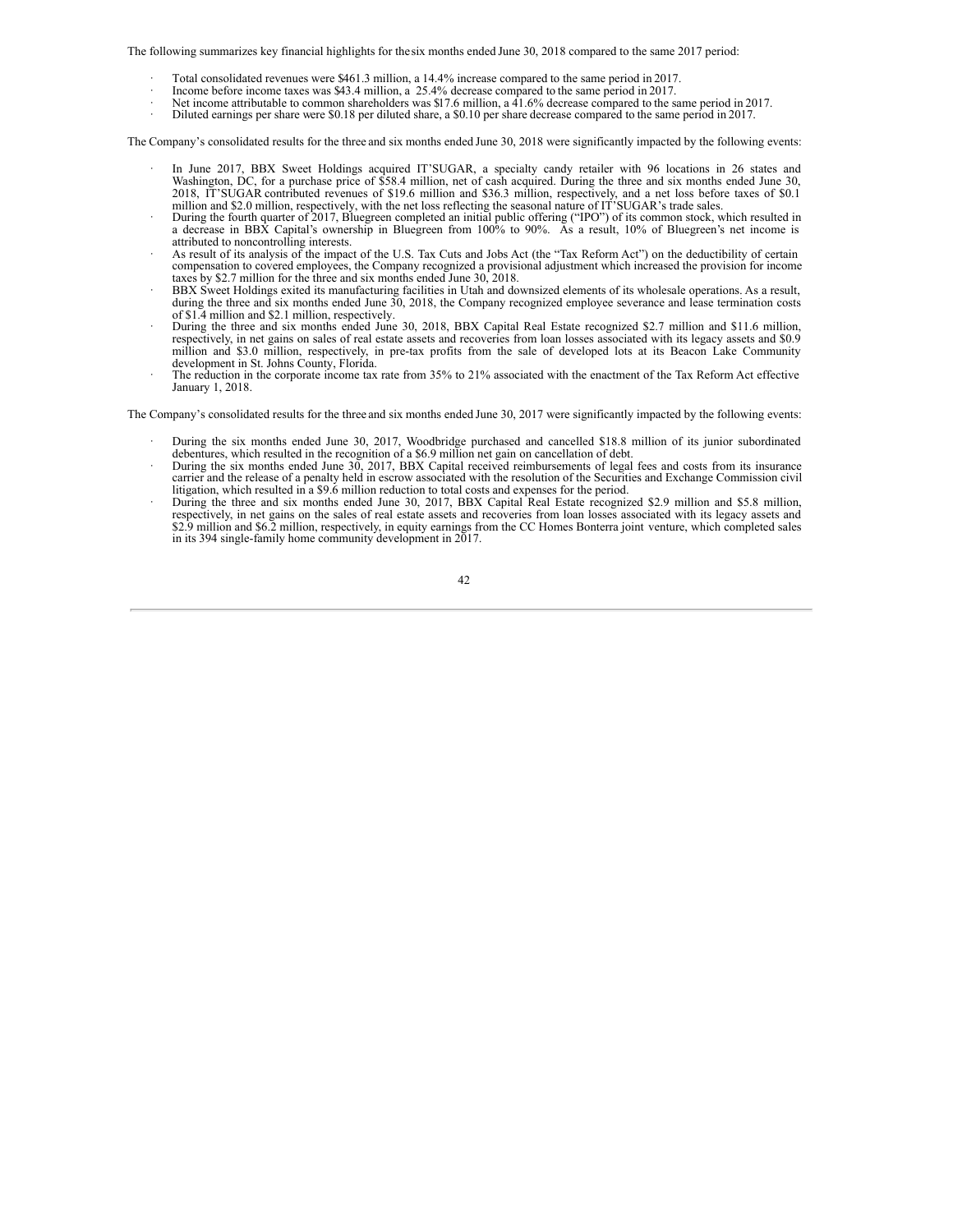#### *Segment Results*

We currently report the results of our business activities through the following reportable segments: Bluegreen, BBX Capital Real Estate, Renin and BBX Sweet Holdings.

Information regarding income (loss) before income taxes by reportable segment for the threeand six months ended June 30, 2018 and 2017 is set forth in the table below (in thousands):

|                                                 |    |           | For the Three Months Ended June 30. |          | For the Six Months Ended June 30, |           |           |  |
|-------------------------------------------------|----|-----------|-------------------------------------|----------|-----------------------------------|-----------|-----------|--|
|                                                 |    | 2018      | 2017                                | Change   | 2018                              | 2017      | Change    |  |
| Bluegreen                                       | \$ | 39,380    | 42,802                              | (3, 422) | 70.163                            | 73.709    | (3, 546)  |  |
| <b>BBX Capital Real Estate</b>                  |    | 1,625     | 5,144                               | (3,519)  | 13,692                            | 10.432    | 3,260     |  |
| Renin                                           |    | 42        | 275                                 | (233)    | 12                                | 968       | (956)     |  |
| <b>BBX</b> Sweet Holdings                       |    | (3,934)   | (4,304)                             | 370      | (8,627)                           | (7,388)   | (1,239)   |  |
| Corporate Expenses & Other                      |    | (16, 019) | (18,619)                            | 2,600    | (31, 844)                         | (19, 582) | (12, 262) |  |
| Income before income taxes                      |    | 21,094    | 25,298                              | (4,204)  | 43,396                            | 58,139    | (14,743)  |  |
| Provision for income taxes                      |    | (8,655)   | (9,131)                             | 476      | (15,255)                          | (21,895)  | 6,640     |  |
| Net income                                      |    | 12.439    | 16,167                              | (3, 728) | 28.141                            | 36.244    | (8,103)   |  |
| Less: Net income attributable to noncontrolling |    |           |                                     |          |                                   |           |           |  |
| interests                                       |    | 5,958     | 3,453                               | 2,505    | 10,518                            | 6,090     | 4,428     |  |
| Net income attributable to shareholders         | S  | 6,481     | 12,714                              | (6,233)  | 17,623                            | 30,154    | (12, 531) |  |

### **Bluegreen Reportable Segment**

## *Segment Description*

Bluegreen is a leading vacation ownership company that markets and sells VOIs and manages resorts in popular leisure and urban destinations. Bluegreen's resort network includes 45 Club Resorts (resorts in which owners in its Vacation Club have the right to use most of the units in connection with their VOI ownership) and 24 Club Associate Resorts (resorts in which owners in its Vacation Club have the right to use a limited number of units in connection with their VOI ownership). Bluegreen's Club Resorts and Club Associate Resorts are primarily located in popular, high-volume, "drive-to" vacation locations, including Orlando, Las Vegas, Myrtle Beach and Charleston, among others. Through its points-based system, the approximately 215,000 owners in its Vacation Club have the flexibility to stay at units available at any of its resorts and have access to approximately 11,100 other hotels and resorts through partnerships and exchange networks. Bluegreen has a robust sales and marketing platform supported by exclusive marketing relationships with nationally-recognized consumer brands, Bass Pro and Choice Hotels. These marketing relationships drive sales within its core demographic.

## *VOI Sales and Financing*

Bluegreen's primary business is the marketing and selling of deeded VOIs, developed either by Bluegreen or third parties. Customers who purchase these VOIs receive an annual allotment of points, which can be redeemed for stays at one of its resorts or at approximately 11,100 other hotels and resorts available through partnerships and exchange networks. Historically, VOI companies have funded the majority of the capital investment in connection with resort development with internal resources and acquisition and development financing. In 2009, Bluegreen began selling VOIs on behalf of third-party developers and has successfully diversified from a business focused on capitalintensive resort development to a more flexible model with a balanced mix of developed and capital-light inventory. Bluegreen's relationships with third-party developers enable it to generate fees from the sales and marketing of their VOIs without incurring the significant upfront capital investment generally associated with resort acquisition or development. While sales of acquired or developed inventory typically result in greater Adjusted EBITDA contribution, fee-based sales typically require no initial investment or development financing risk. Both acquired or developed VOI sales and fee-based VOI sales drive recurring, incremental and long-term fee streams by adding owners to Bluegreen's Vacation Club and new resort management contracts. In conjunction with its VOI sales, Bluegreen also generates interest income by originating loans to qualified purchasers. Collateralized by the underlying VOIs, Bluegreen's loans are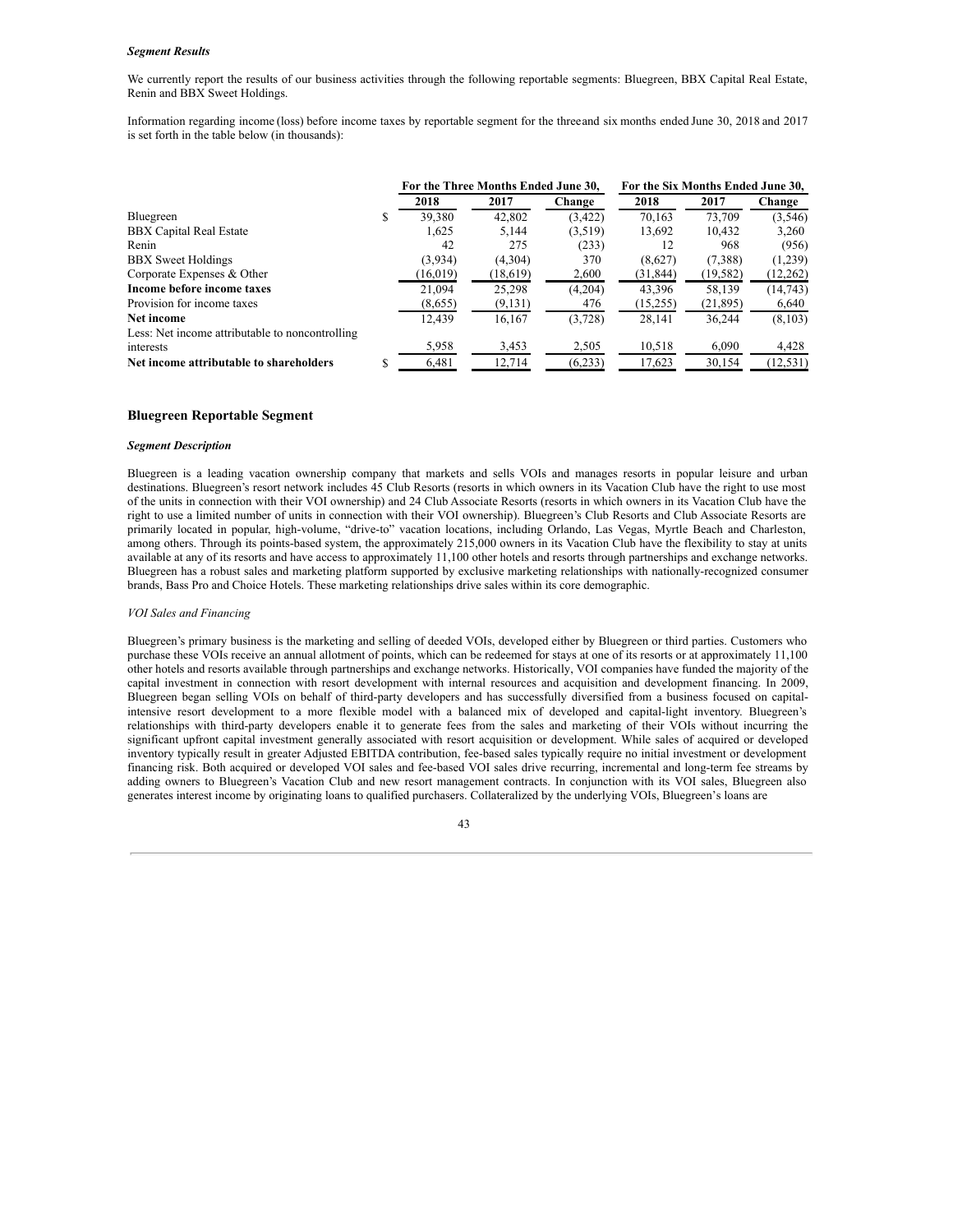generally structured as 10-year, fully-amortizing loans with a fixed interest rate ranging from approximately 12% to 18% per annum. As of June 30, 2018, the weighted-average interest rate on its VOI notes receivable was 15.4%. In addition, Bluegreen earns fees for various other services including title and escrow services in connection with the closing of VOI sales, and for mortgage servicing.

#### *Resort Operations and Club Management*

Bluegreen enters into management agreements with the homeowner associations ("HOAs") that maintain most of the resorts in its Vacation Club and earns fees for providing management services to those HOAs and Bluegreen's approximately 215,000 Vacation Club owners. These resort management services include oversight of housekeeping services, maintenance, and certain accounting and administration functions. Bluegreen's management contracts yield highly predictable, recurring cash flows and do not have the traditional risks associated with hotel management contracts that are linked to daily rate or occupancy. Bluegreen's management contracts are typically structured as "cost-plus," with an initial term of three years and automatic one-year renewals. In connection with the management services provided to the Vacation Club, Bluegreen manages the reservation system and provides owner, billing and collection services. Bluegreen has not lost any of the 45 Club Resort management contracts. In addition to resort and club management services, Bluegreen earns fees for various other services that produce recurring, predictable and long term-revenue, including construction management services for third-party developers.

#### *Principal Components Af ecting Bluegreen's Results of Operations*

#### *Principal Components of Revenues*

*Fee-Based Sales.* Represent sales of third-party VOIs where Bluegreen is paid a commission.

*JIT Sales.* Represent sales of VOIs acquired from third parties in close proximity to when Bluegreen intends to sell such VOIs.

*Secondary Market Sales.* Represent sales of VOIs acquired from HOAs or other owners, typically in connection with maintenance fee defaults. This inventory is generally purchased at a greater discount to retail price compared to developed VOI sales and JIT sales.

*Developed VOI Sales.* Represent sales of VOIs in resorts that Bluegreen has developed or acquired (not including inventory acquired through JIT and secondary market arrangements).

*Financing Revenue.* Represents revenue from the financing of VOI sales, which includes interest income and loan servicing fees. Bluegreen also earns fees from providing mortgage servicing to certain third-party developers relating to VOIs sold by them.

*Other Fee-Based Services.* Represents resort operation and club management recurring fees from managing the Vacation Club and transaction fees for certain resort amenities and certain member exchanges. Bluegreen also earns recurring management fees under its management agreements with HOAs for day-to-day management services, including oversight of housekeeping services, maintenance, and certain accounting and administrative functions. Bluegreen also includes in other fee-based services revenue earned from various other services that produce recurring, predictable and long-term revenue, such as title services.

#### *Principal Components of Expenses*

*Cost of VOIs Sold.* Represents the cost at which Bluegreen's owned VOIs sold during the period were relieved from inventory. In addition to inventory from its developed VOI business, Bluegreen's owned VOIs also include those that were acquired by Bluegreen under JIT and secondary market arrangements. Compared to the cost of Bluegreen's developed VOI inventory, VOIs acquired in connection with JIT arrangements typically have a relatively higher associated cost of sales as a percentage of sales while those acquired in connection with secondary market arrangements typically have a lower cost of sales as a percentage of sales, as secondary market inventory is generally obtained from HOAs at a significant discount to retail price. Cost of VOIs sold as a percentage of sales of VOIs varies between periods based on the relative costs of the specific VOIs sold in each period and the size of the point packages of the VOIs sold (primarily due to offered volume discounts, and taking into account consideration of cumulative sales to existing owners). Additionally, the effect of changes in estimates under the relative sales value method, including estimates of projected sales, future defaults, upgrades and incremental revenue from the resale of repossessed VOI inventory, are reflected on a retrospective basis in the period the change occurs. Cost of sales will typically be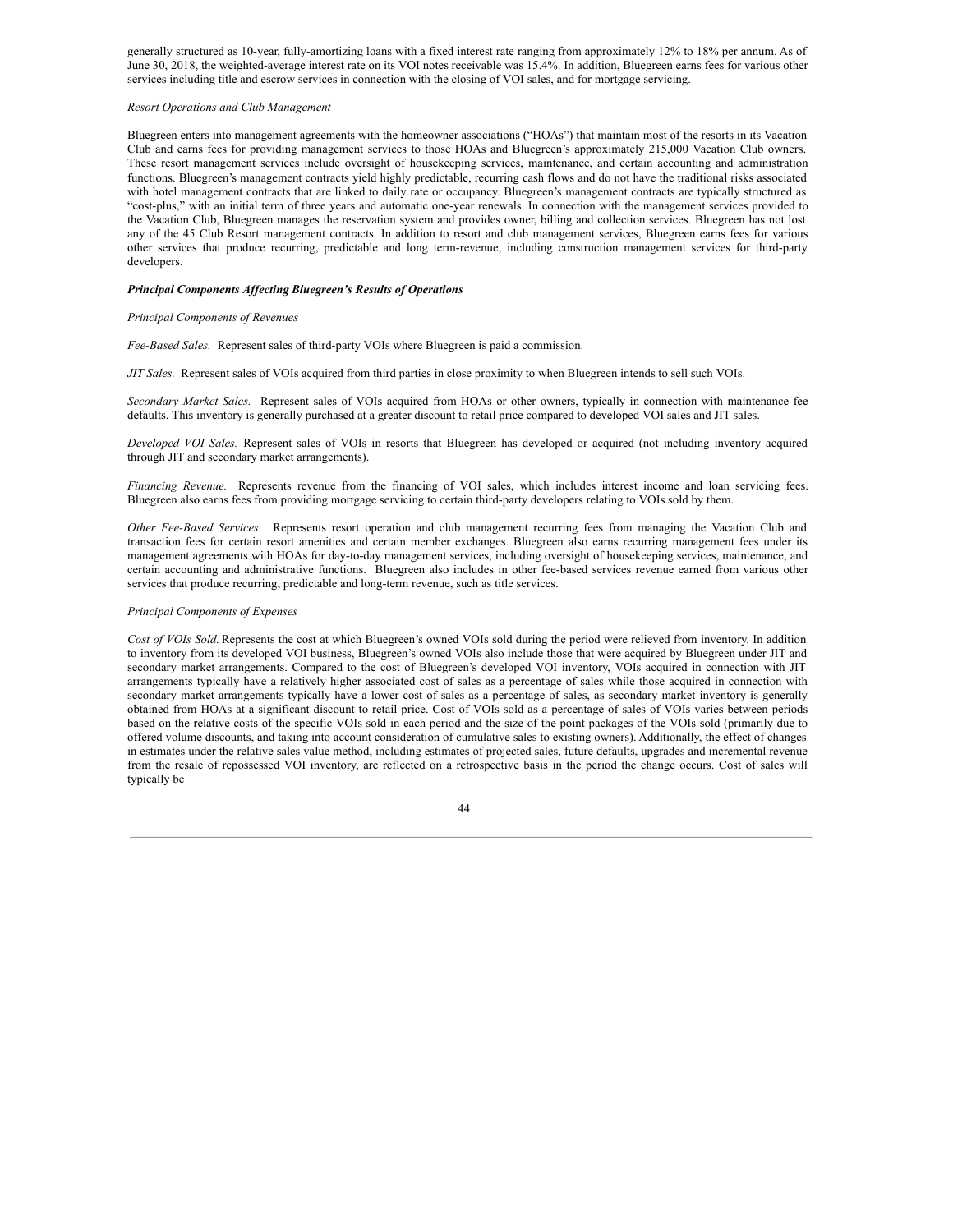favorably impacted in periods where a significant amount of secondary market VOI inventory is acquired or actual defaults and equity trades are higher and the resulting change in estimate is recognized. While Bluegreen believes that additional inventory will be available through the secondary market at favorable prices in the future, there can be no assurance that such inventory will be available as expected.

*Net Carrying Cost of VOI Inventory.* Represents the maintenance fees and developer subsidies for unsold VOI inventory paid or accrued to the HOAs that maintain the resorts. Bluegreen attempts to offset this expense, to the extent possible, by generating revenue from renting its VOIs and through utilizing them in its sampler programs. Bluegreen nets such revenue from this expense item.

*Selling and Marketing Expense.* Represents costs incurred to sell and market VOIs, including costs relating to marketing and incentive programs, tours, and related wages and sales commissions. Revenues from vacation package sales are netted against selling and marketing expenses.

*Financing Expense.* Represents financing interest expense related to Bluegreen's receivable-backed debt, amortization of the related debt issuance costs and expenses incurred in providing financing and servicing loans, including administrative costs associated with mortgage servicing activities for Bluegreen's loans and the loans of certain third-party developers. Mortgage servicing activities include, among other things, payment processing, reporting and collections services.

*Cost of Other Fee-Based Services.* Represents costs incurred to manage resorts and the Vacation Club, including payroll and related costs and other administrative costs to the extent not reimbursed by the Vacation Club or HOAs.

*General and Administrative Expense.* Primarily represents compensation expense for personnel supporting Bluegreen's business and operations, professional fees (including consulting, audit and legal fees), and administrative and related expenses.

## *Key Business and Financial Metrics and Terms Used by Management*

*Sales of VOIs.* Represent sales of Bluegreen's owned VOIs, including developed VOIs, and those acquired through JIT and secondary market arrangements, reduced by equity trade allowances and its provision for loan losses. In addition to the factors impacting system-wide sales of VOIs (as described below), sales of VOIs are impacted by the proportion of system-wide sales of VOIs sold on behalf of thirdparties on a commission basis, which are not included in sales of VOIs.

*System-wide Sales of VOIs.* Represents all sales of VOIs, whether owned by Bluegreen or a third party immediately prior to the sale. Sales of VOIs owned by third parties are transacted as sales of VOIs in Bluegreen's Vacation Club through the same selling and marketing process used to sell Bluegreen's VOI inventory. Bluegreen considers system-wide sales of VOIs to be an important operating measure because it reflects all sales of VOIs by Bluegreen's sales and marketing operations without regard to whether Bluegreen or a third party owned such VOI inventory at the time of sale. System-wide sales of VOIs is not a recognized term under GAAP and should not be considered as an alternative to sales of VOIs or any other measure of financial performance derived in accordance with GAAP or to any other method of analyzing Bluegreen's results as reported under GAAP.

*Guest Tours.* Represents the number of sales presentations given at Bluegreen's sales centers during the period.

*Sale to Tour Conversion Ratio.* Represents the rate at which guest tours are converted to sales of VOIs and is calculated by dividing the number of sales transactions by the number of guest tours.

*Average Sales Volume Per Guest ("VPG").* Represents the sales attributable to tours at Bluegreen's sales locations and is calculated by dividing VOI sales by guest tours. Bluegreen considers VPG to be an important operating measure because it measures the effectiveness of Bluegreen's sales process, combining the average transaction price with the sale-to-tour conversion ratio.

*EBITDA.* Bluegreen defines EBITDA as earnings, or net income, before taking into account interest income (excluding interest earned on VOI notes receivable), interest expense (excluding interest expense incurred on debt secured by VOI notes receivable), income and franchise taxes, and depreciation and amortization. For the purposes of the EBITDA calculation, no adjustments are made for interest income earned on VOI notes receivable or the interest expense incurred on debt that is secured by such notes receivable because they are both considered to be part of the operations of Bluegreen's business.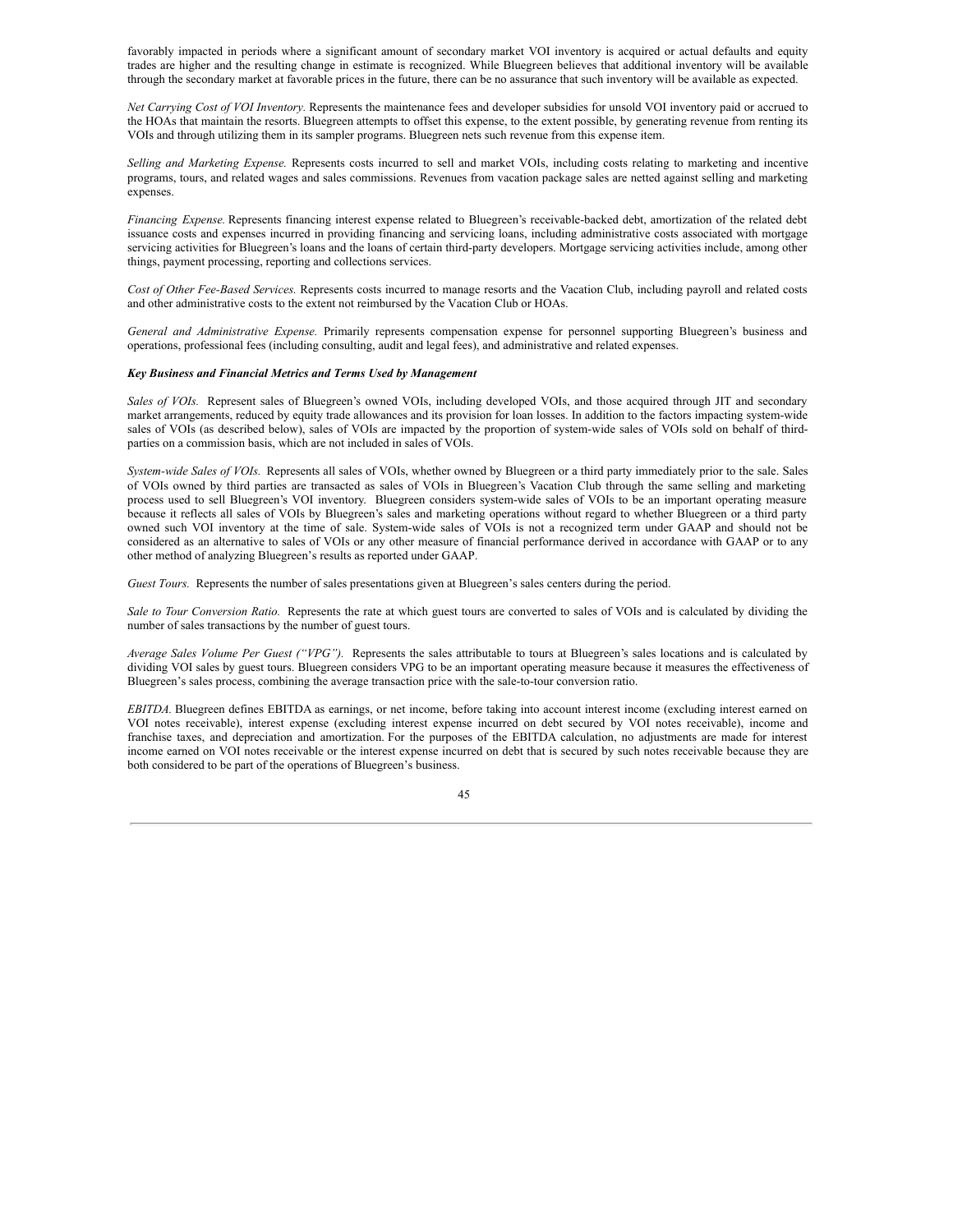*Adjusted EBITDA.* Bluegreen defines Adjusted EBITDA as EBITDA adjusted for EBITDA attributable to the non-controlling interest in Bluegreen/Big Cedar Vacations (in which Bluegreen owns a 51% interest) and items that Bluegreen believes are not representative of ongoing operating results.

Bluegreen considers EBITDA and Adjusted EBITDA to be an indicator of its operating performance, and they are used by Bluegreen to measure its ability to service debt, fund capital expenditures and expand its business. EBITDA is also used by companies, lenders, investors and others because it excludes certain items that can vary widely across different industries or among companies within the same industry. For example, interest expense can be dependent on a company's capital structure, debt levels and credit ratings. Accordingly, the impact of interest expense on earnings can vary significantly among companies. The tax positions of companies can also vary because of their differing abilities to take advantage of tax benefits and because of the tax policies of the jurisdictions in which they operate. As a result, effective tax rates and provision for income taxes can vary considerably among companies. EBITDA also excludes depreciation and amortization because companies utilize productive assets of different ages and use different methods of both acquiring and depreciating productive assets. These differences can result in considerable variability in the relative costs of productive assets and the depreciation and amortization expense among companies.

Bluegreen considers Adjusted EBITDA to be a useful supplemental measure of Bluegreen's operating performance that facilitates the comparability of historical financial periods.

EBITDA and Adjusted EBITDA are not recognized terms under GAAP and should not be considered as an alternative to net income (loss) or any other measure of financial performance or liquidity, including cash flow, derived in accordance with GAAP, or to any other method or analyzing Bluegreen's results as reported under GAAP. The limitations of using EBITDA or Adjusted EBITDA as an analytical tool include, without limitation, that EBITDA or Adjusted EBITDA does not reflect (i) changes in, or cash requirements for, working capital needs; (ii) interest expense, or the cash requirements necessary to service interest or principal payments on indebtedness (other than as noted above); (iii) tax expense or the cash requirements to pay taxes; (iv) historical cash expenditures or future requirements for capital expenditures or contractual commitments; or (v) the effect on earnings or changes resulting from matters that Bluegreen considers not to be indicative of its future operations or performance. Further, although depreciation and amortization are non-cash charges, the assets being depreciated and amortized will often have to be replaced in the future, and EBITDA and Adjusted EBITDA do not reflect any cash requirements for such replacements. In addition, Bluegreen's definition of Adjusted EBITDA may not be comparable to definitions of Adjusted EBITDA or other similarly titled measures used by other companies.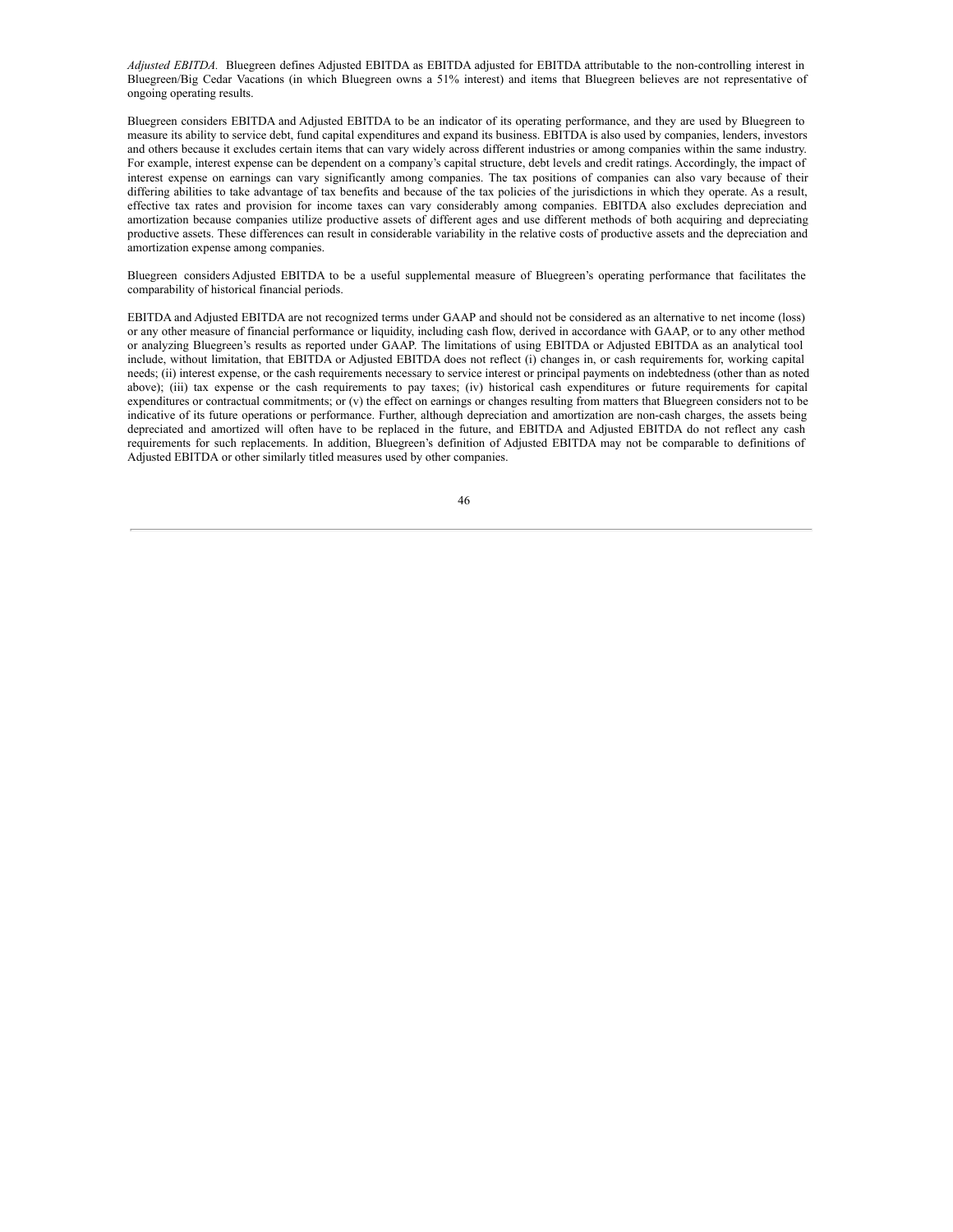# *Results of Operations*

Information regarding the results of operations for Bluegreen for the three and six months ended June 30, 2018 and 2017 is set forth below (dollars in thousands):

|                                                                              | For the Three Months Ended June 30, |                                                  |    |           |                                                  |  |  |
|------------------------------------------------------------------------------|-------------------------------------|--------------------------------------------------|----|-----------|--------------------------------------------------|--|--|
|                                                                              |                                     | 2018                                             |    |           | 2017                                             |  |  |
|                                                                              | Amount                              | % of System-wide<br>sales of VOIs <sup>(5)</sup> |    | Amount    | % of System-wide<br>sales of VOIs <sup>(5)</sup> |  |  |
| Developed VOI sales <sup>(1)</sup>                                           | \$<br>80,715                        | 47%                                              | \$ | 65,214    | 39%                                              |  |  |
| Secondary market sales                                                       | 55,258                              | 32%                                              |    | 40,316    | 24%                                              |  |  |
| Fee-based sales                                                              | 89,934                              | 52%                                              |    | 93,612    | 56%                                              |  |  |
| <b>JIT</b> sales                                                             | 15,314                              | 9%                                               |    | 17,490    | 11%                                              |  |  |
| Less: Equity trade allowances <sup>(6)</sup>                                 | (69,260)                            | $-40%$                                           |    | (50, 282) | $-30%$                                           |  |  |
| System-wide sales of VOIs                                                    | 171,961                             | 100%                                             |    | 166,350   | 100%                                             |  |  |
| Less: Fee-based sales                                                        | (89, 934)                           | $-52%$                                           |    | (93, 612) | $-56%$                                           |  |  |
| Gross sales of VOIs                                                          | 82,027                              | 48%                                              |    | 72,738    | 44%                                              |  |  |
| Provision for loan losses <sup>(2)</sup>                                     | (13, 454)                           | $-16%$                                           |    | (13, 333) | $-18%$                                           |  |  |
| Sales of VOIs                                                                | 68,573                              | 40%                                              |    | 59,405    | 36%                                              |  |  |
| Cost of VOIs sold $(3)$                                                      | (6,789)                             | $-10%$                                           |    | (1,749)   | $-3%$                                            |  |  |
| Gross profit <sup>(3)</sup>                                                  | 61,784                              | 90%                                              |    | 57,656    | 97%                                              |  |  |
| Fee-based sales commissions <sup>(4)</sup><br>Financing revenue, net of      | 60,086                              | 67%                                              |    | 63,915    | 68%                                              |  |  |
| financing expense                                                            | 12,623                              | 7%                                               |    | 13,914    | 8%                                               |  |  |
| Other fee-based services                                                     | 44,450                              | 26%                                              |    | 41,828    | 25%                                              |  |  |
| Cost of other fee-based services                                             | (29, 043)                           | $-17%$                                           |    | (26, 560) | $-16%$                                           |  |  |
| Net carrying cost of VOI inventory                                           | (1,650)                             | $-1\%$                                           |    | (707)     | 0%                                               |  |  |
| Selling and marketing expenses                                               | (83, 323)                           | $-48%$                                           |    | (86, 672) | $-52%$                                           |  |  |
| General and administrative expenses                                          | (26, 257)                           | $-15%$                                           |    | (20, 816) | $-13%$                                           |  |  |
| Operating profit                                                             | 38,670                              | 22%                                              |    | 42,558    | 26%                                              |  |  |
| Other income                                                                 | 710                                 |                                                  |    | 244       |                                                  |  |  |
| Provision for income taxes                                                   | (9, 353)                            |                                                  |    | (15,292)  |                                                  |  |  |
| Net income                                                                   | \$<br>30,027                        |                                                  | \$ | 27,510    |                                                  |  |  |
| Adjustments for EBITDA:                                                      |                                     |                                                  |    |           |                                                  |  |  |
| Provision for income taxes                                                   | 9,353                               |                                                  |    | 15,292    |                                                  |  |  |
| Income before taxes                                                          | 39,380                              |                                                  |    | 42.802    |                                                  |  |  |
| Depreciation and amortization                                                | 2,989                               |                                                  |    | 2,309     |                                                  |  |  |
| Franchise taxes                                                              | 43                                  |                                                  |    | 28        |                                                  |  |  |
| Interest expense (other than interest<br>incurred on debt that is secured by |                                     |                                                  |    |           |                                                  |  |  |
| VOI notes receivable)                                                        | 3,873                               |                                                  |    | 3,533     |                                                  |  |  |
| Interest income (other than interest                                         |                                     |                                                  |    |           |                                                  |  |  |
| earned on VOI notes receivable)                                              | (1,381)                             |                                                  |    | (2,091)   |                                                  |  |  |
| <b>EBITDA</b><br>Adjustments for Adjusted EBITDA:                            | 44,904                              |                                                  |    | 46,581    |                                                  |  |  |
|                                                                              |                                     |                                                  |    |           |                                                  |  |  |
| Corporate realignment costs                                                  | 275                                 |                                                  |    |           |                                                  |  |  |
| Loss on assets held for sale<br>EBITDA attributable to                       | 11                                  |                                                  |    | 18        |                                                  |  |  |
| non-controlling interest in                                                  |                                     |                                                  |    |           |                                                  |  |  |
| Bluegreen/Big Cedar Vacations                                                | (3,292)                             |                                                  |    | (3, 413)  |                                                  |  |  |
| <b>Adjusted EBITDA</b>                                                       | \$<br>41,898                        |                                                  |    | 43,186    |                                                  |  |  |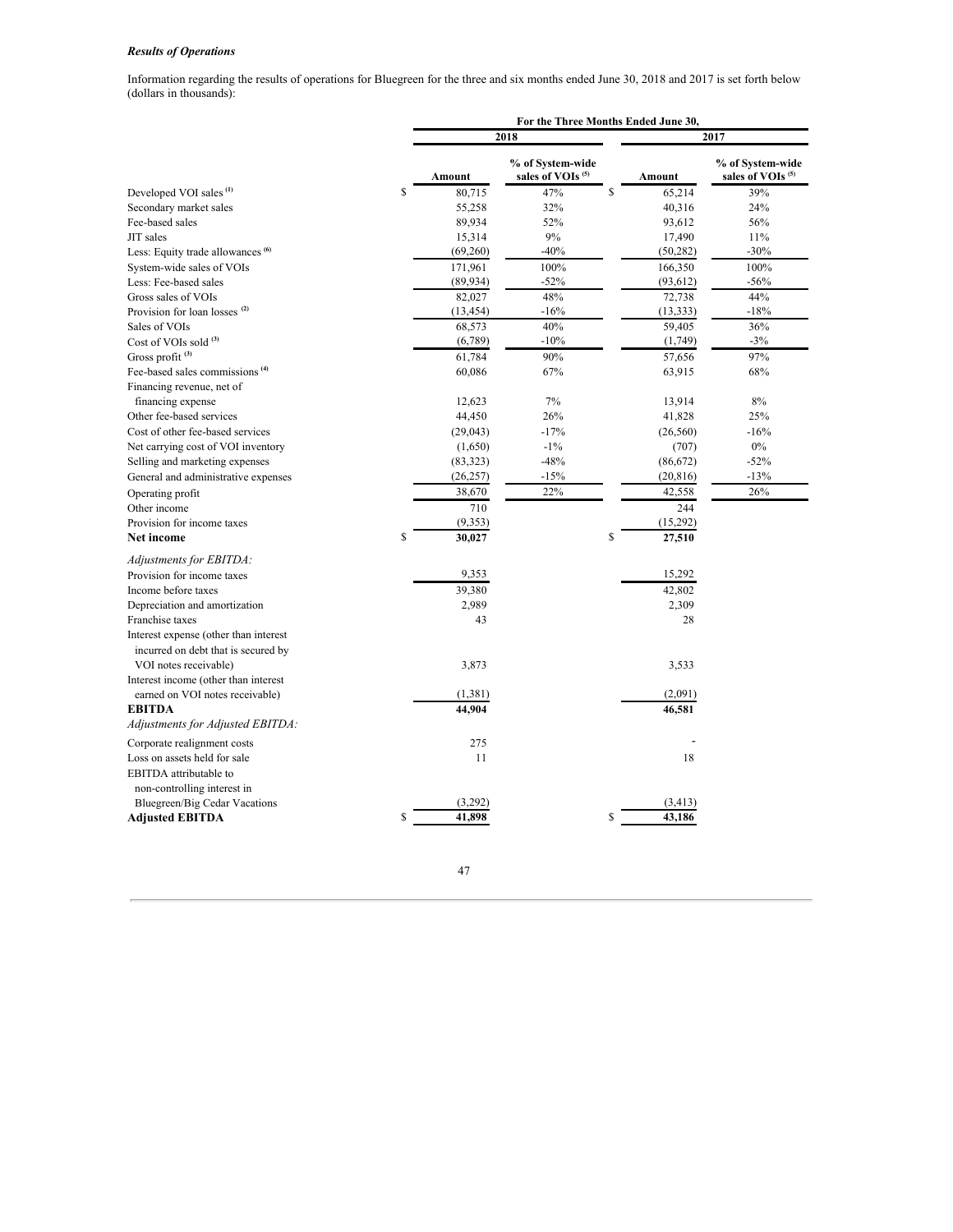|                                             |               |                                                  | For the Six Months Ended June 30, |                                                  |  |  |
|---------------------------------------------|---------------|--------------------------------------------------|-----------------------------------|--------------------------------------------------|--|--|
|                                             |               | 2018                                             | 2017                              |                                                  |  |  |
|                                             | Amount        | % of System-wide<br>sales of VOIs <sup>(5)</sup> | Amount                            | % of System-wide<br>sales of VOIs <sup>(5)</sup> |  |  |
| Developed VOI sales <sup>(1)</sup>          | \$<br>128,246 | 42%                                              | \$<br>138,544                     | 47%                                              |  |  |
| Secondary market sales                      | 131,547       | 43%                                              | 78,979                            | 26%                                              |  |  |
| Fee-based sales                             | 158,618       | 52%                                              | 159,793                           | 54%                                              |  |  |
| JIT sales                                   | 18,683        | 6%                                               | 23,068                            | 8%                                               |  |  |
| Less: Equity trade allowances <sup>60</sup> | (132, 289)    | $-43%$                                           | (104, 408)                        | $-35%$                                           |  |  |
| System-wide sales of VOIs                   | 304,805       | 100%                                             | 295,976                           | 100%                                             |  |  |
| Less: Fee-based sales                       | (158, 618)    | $-52%$                                           | (159,793)                         | $-54%$                                           |  |  |
| Gross sales of VOIs                         | 146,187       | 48%                                              | 136,183                           | 46%                                              |  |  |
| Provision for loan losses <sup>(2)</sup>    | (21, 473)     | $-15%$                                           | (22, 542)                         | $-17%$                                           |  |  |
| Sales of VOIs                               | 124,714       | 41%                                              | 113,641                           | 38%                                              |  |  |
| Cost of VOIs sold (3)                       | (8,601)       | $-7\%$                                           | (4,908)                           | $-4%$                                            |  |  |
| Gross profit <sup>(3)</sup>                 | 116,113       | 93%                                              | 108,733                           | 96%                                              |  |  |
| Fee-based sales commissions <sup>(4)</sup>  | 105,940       | 67%                                              | 109,069                           | 68%                                              |  |  |
| Financing revenue, net of                   |               |                                                  |                                   |                                                  |  |  |
| financing expense                           | 25,978        | 9%                                               | 28,656                            | 10%                                              |  |  |
| Other fee-based services                    | 88,675        | 29%                                              | 82,619                            | 28%                                              |  |  |
| Cost of other fee-based services            | (60, 138)     | $-20%$                                           | (55,663)                          | $-19%$                                           |  |  |
| Net carrying cost of VOI inventory          | (4,167)       | $-1\%$                                           | (2,381)                           | $-1\%$                                           |  |  |
| Selling and marketing expenses              | (149,006)     | $-49%$                                           | (153, 925)                        | $-52%$                                           |  |  |
| General and administrative expenses         | (54, 123)     | $-18%$                                           | (43,398)                          | $-15%$                                           |  |  |
| Operating profit                            | 69,272        | 23%                                              | 73,710                            | 25%                                              |  |  |
| Other income                                | 891           |                                                  | (1)                               |                                                  |  |  |
| Provision for income taxes                  | (16, 554)     |                                                  | (25,903)                          |                                                  |  |  |
| Net income                                  | \$<br>53,609  |                                                  | \$<br>47,806                      |                                                  |  |  |
| Adjustments for EBITDA:                     |               |                                                  |                                   |                                                  |  |  |
| Provision for income taxes                  | 16,554        |                                                  | 25,903                            |                                                  |  |  |
| Income before taxes                         | 70,163        |                                                  | 73,709                            |                                                  |  |  |
| Depreciation and amortization               | 5,917         |                                                  | 4,669                             |                                                  |  |  |
| Franchise taxes                             | 124           |                                                  | 55                                |                                                  |  |  |
| Interest expense (other than interest       |               |                                                  |                                   |                                                  |  |  |
| incurred on debt that is secured by         |               |                                                  |                                   |                                                  |  |  |
| VOI notes receivable)                       | 6,930         |                                                  | 6,871                             |                                                  |  |  |
| Interest income (other than interest        |               |                                                  |                                   |                                                  |  |  |
| earned on VOI notes receivable)             | (2,816)       |                                                  | (4,195)                           |                                                  |  |  |
| <b>EBITDA</b>                               | 80,318        |                                                  | 81,109                            |                                                  |  |  |
| Adjustments for Adjusted EBITDA:            |               |                                                  |                                   |                                                  |  |  |
| Corporate realignment costs                 | 751           |                                                  |                                   |                                                  |  |  |
| (Gain) loss on assets held for sale         | (9)           |                                                  | 40                                |                                                  |  |  |
| EBITDA attributable to                      |               |                                                  |                                   |                                                  |  |  |
| non-controlling interest in                 |               |                                                  |                                   |                                                  |  |  |
| Bluegreen/Big Cedar Vacations               | (5,884)       |                                                  | (5,973)                           |                                                  |  |  |
| <b>Adjusted EBITDA</b>                      | \$<br>75,176  |                                                  | \$<br>75,176                      |                                                  |  |  |

(1) Developed VOI sales represent sales of VOIs acquired or developed by Bluegreen as part of its developed VOI business. Developed VOI sales do<br>not include secondary market sales, fee-based sales or JIT sales.<br>(2) Percent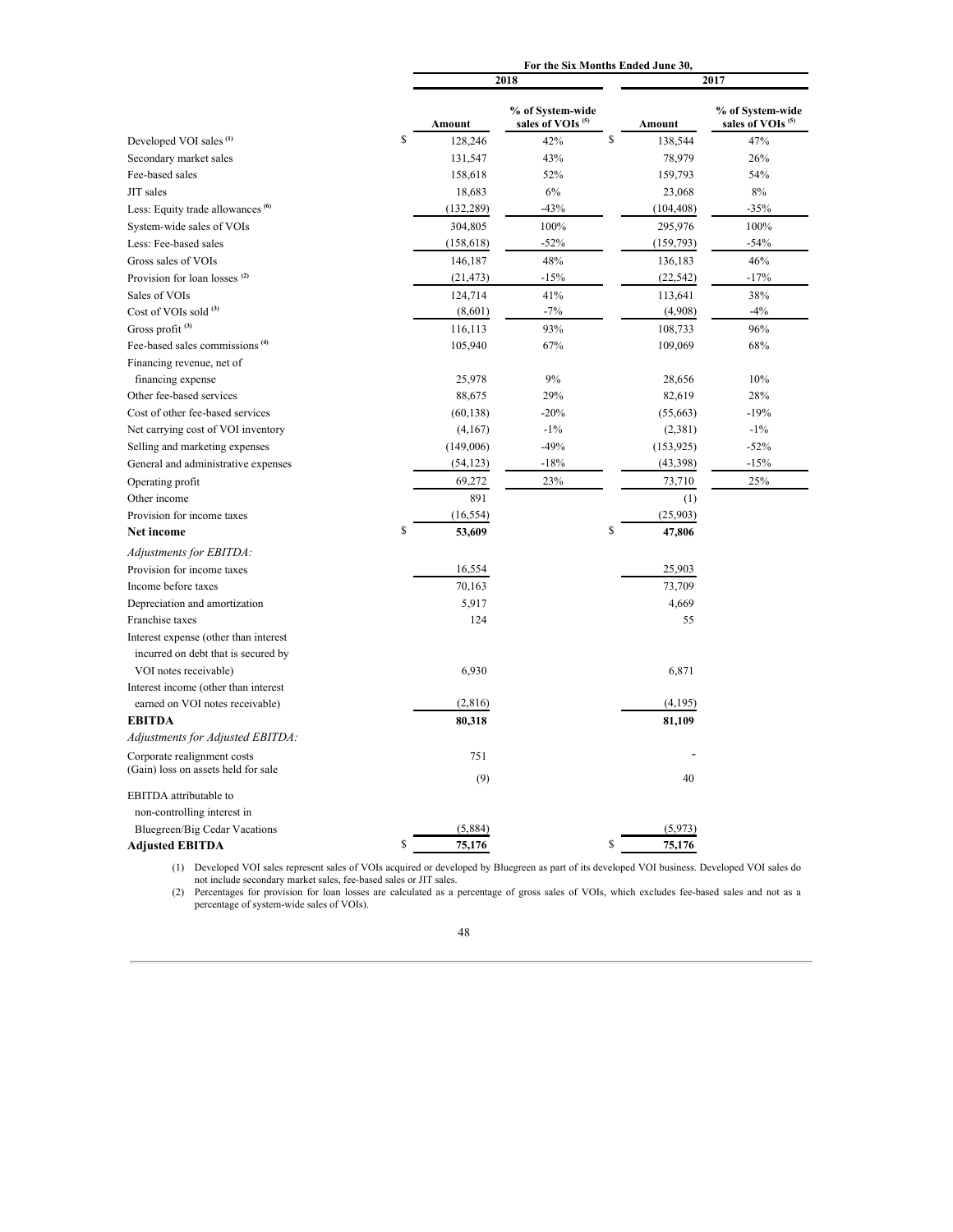- (3) Percentages for costs of VOIs sold and gross profit are calculated as a percentage of sales of VOIs (and not as a percentage of system-wide sales of VOIs).
- (4) Percentages for fee-based sales commissions are calculated as a percentage of fee-based sales (and not as a percentage of system-wide sales of VOIs).
- (5) Represents the applicable line item, calculated as a percentage of system-wide sales of VOIs, unless otherwise indicated in the above footnotes.
- (6) Equity trade allowances are amounts granted to customers upon trading in their existing VOIs in connection with the purchase of additional VOIs.

*Sales of VOIs*. Sales of VOIs were \$68.6 million and \$124.7 million during the three and six months ended June 30, 2018, respectively, and \$59.4 million and \$113.6 million during the three and six months ended June 30, 2017, respectively. Gross sales of VOIs were reduced by \$13.5 million and \$21.5 million during the three and six months ended June 30, 2018, respectively, and \$13.3 million and \$22.5 million during the three and six months ended June 30, 2017, respectively, for the provision for loan losses. The provision for loan losses varies based on the amount of financed, non-fee based sales during the period and changes in Bluegreen's estimates of future notes receivable performance for existing and newly originated loans. Bluegreen's provision for loan losses as a percentage of gross sales of VOIs was 16% and 15% during the three and six months ended June 30, 2018, respectively, and 18% and 17% during the three and six months ended June 30, 2017, respectively. The percentage of Bluegreen's sales which were realized in cash within 30 days from sale decreased to 44% during the three months ended June 30, 2018 from 45% during the three months ended June 30, 2017, and decreased to 43% during the six month ended June 30, 2018 from 44% during the six months ended June 30, 2017. The decrease in the provision for loan loss is due primarily to the impact of additional reserves on prior years' originations taken in the second quarter of 2017, as well as the impact of an increase in Bluegreen's weighted average FICO score in 2018 compared to prior years. Bluegreen has in recent years experienced an increase in its default rates. Bluegreen believes that a significant portion of the default increase in recent years is due to the receipt of letters from attorneys who purport to represent certain VOI owners and who have encouraged owners to become delinquent and ultimately default on their obligations. See Note 11 – Commitments and Contingencies to the Company's condensed consolidated financial statements included in Item 1 of this report for additional information regarding such letters and actions taken by Bluegreen in connection with these letters. While Bluegreen believes its notes receivable are adequately reserved at this time, actual defaults may differ from the estimates, and the reserve may not be adequate. In addition to the factors described below impacting system-wide sales of VOIs, sales of VOIs are impacted by the proportion of system-wide sales of VOIs sold on behalf of third parties on a commission basis, which are not included in sales of VOIs.

The average default rates and delinquency rates (more than 30 days past due) on Bluegreen's VOI notes receivable were as follows:

|                              | For the Twelve Months Ended June 30, |       |  |  |  |
|------------------------------|--------------------------------------|-------|--|--|--|
|                              | 2018                                 | 2017  |  |  |  |
| Average annual default rates | 8.43%                                | 7.96% |  |  |  |
|                              | As of June 30,                       |       |  |  |  |
|                              | 2018                                 | 2017  |  |  |  |
| Delinquency rates            | $2.53\%$                             | 2.59% |  |  |  |

*System-wide sales of VOIs.* System-wide sales of VOIs were \$172.0 million and \$304.8 million during the three and six months ended June 30, 2018, respectively, and \$166.4 million and \$296.0 million during the three and six months ended June 30, 2017, respectively. This growth reflected an increase in the sale-to-tour conversion ratio, partially offset by a decrease in the average sales price per transaction and the number of guest tours. The sale-to-tour conversion ratio increased by 12% and 13%, respectively, for the three and six months ended June 30, 2018 compared to the three and six months ended June 30, 2017. During 2017, Bluegreen began several initiatives to screen the credit qualifications of potential marketing guests, resulting in a higher VPG and a lower number of tours. Bluegreen believes its screening of marketing guests has resulted in improved efficiencies in its sales process; however, there is no assurance that such efficiencies will continue. Bluegreen's sales increases are substantially all due to "same store" sales increases, as it only added one small sales office primarily focused on sales to existing owners since June 30, 2017.

Included in system-wide sales are Fee-Based Sales, JIT Sales, Secondary Market Sales and developed VOI sales. Sales by category are tracked based on which deeded VOI is conveyed in each transaction. Bluegreen manages which VOIs are sold based on several factors, including the needs of fee-based clients, Bluegreen's debt service requirements and default resale requirements under term securitization and similar transactions. These factors contribute to fluctuations in the amount of sales by category from period to period.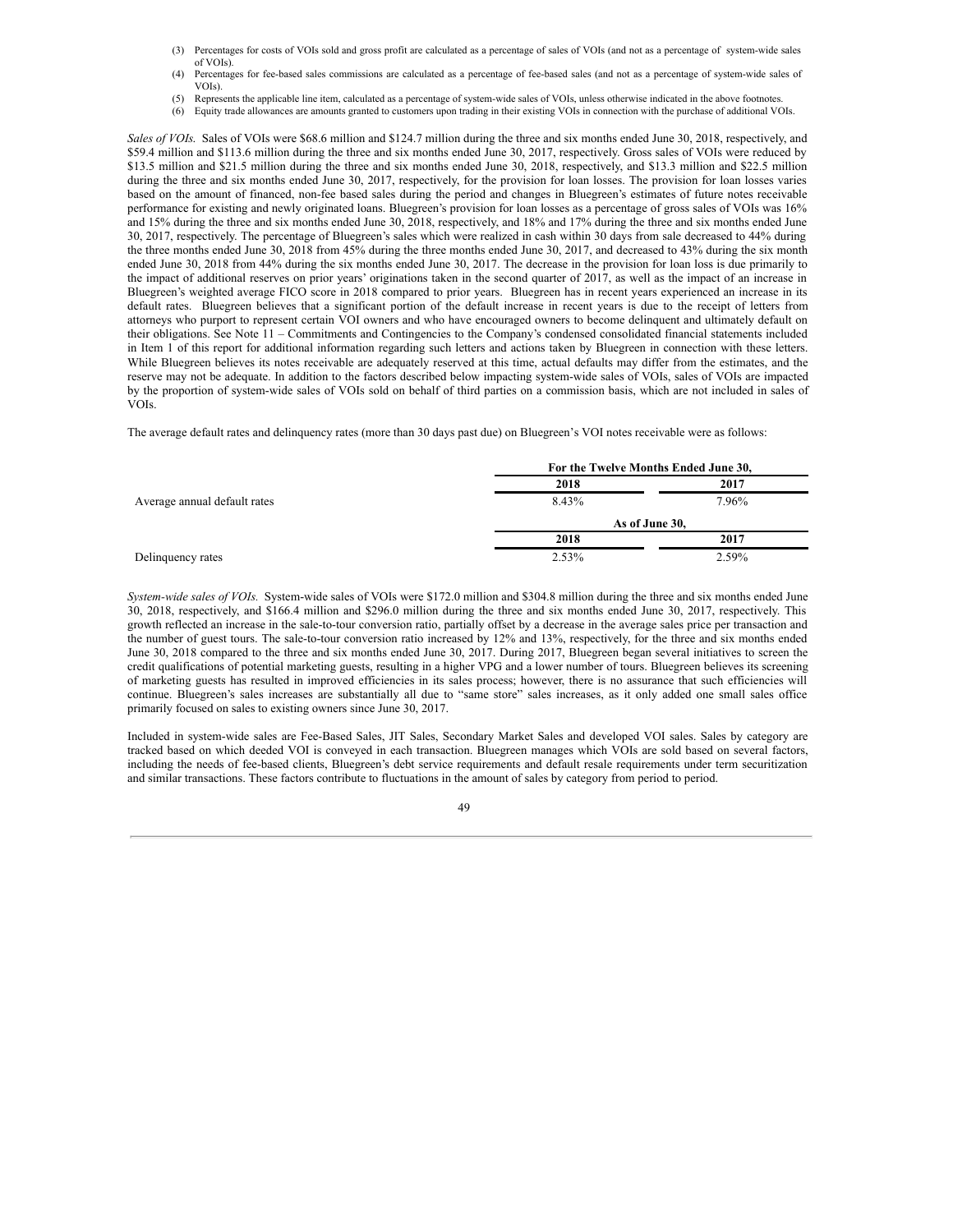The following table sets forth certain information for system-wide sales of VOIs for the three and six months ended June 30, 2018 and 2017:

|                                                                               | For the Three Months Ended June 30, |        |          |     | For the Six Months Ended<br><b>June 30,</b> |         |          |
|-------------------------------------------------------------------------------|-------------------------------------|--------|----------|-----|---------------------------------------------|---------|----------|
|                                                                               | 2018                                | 2017   | % Change |     | 2018                                        | 2017    | % Change |
| Number of sales offices at period-end                                         | 24                                  | 23     | $4\%$    |     | 24                                          | 23      | $4\%$    |
| Number of active sales arrangements with<br>third-party clients at period-end | 14                                  | 13     | 8%       |     | 14                                          | 13      | 8%       |
| Total number of VOI sales transactions                                        | 11,235                              | 10,851 | $4\%$    |     | 20,004                                      | 19,040  | $5\%$    |
| Average sales price per transaction                                           | \$<br>15,442 \$                     | 15,475 | $0\%$    | \$. | 15,351 \$                                   | 15,675  | $-2\%$   |
| Number of total guest tours                                                   | 65,570                              | 70,972 | $-8\%$   |     | 115,767                                     | 124,208 | $-7\%$   |
| Sale-to-tour conversion ratio – total                                         |                                     |        |          |     |                                             |         |          |
| marketing guests                                                              | 17.1%                               | 15.3%  | 12%      |     | 17.3%                                       | 15.3%   | 13%      |
| Number of new guest tours                                                     | 41,628                              | 47,197 | $-12%$   |     | 71,507                                      | 80,613  | $-11%$   |
| Sale-to-tour conversion ratio – new                                           |                                     |        |          |     |                                             |         |          |
| marketing guests                                                              | 14.8%                               | 12.5%  | 18%      |     | 14.8%                                       | 12.6%   | 17%      |
| Percentage of sales to existing owners                                        | 49.0%                               | 47.4%  | 3%       |     | 51.2%                                       | 49.2%   | $4\%$    |
| Average sales volume per guest                                                | \$<br>$2,646$ \$                    | 2,366  | 12%      | \$  | $2,653$ \$                                  | 2,403   | 10%      |

*Cost of VOIs Sold.* During the three months ended June 30, 2018 and 2017, cost of VOIs sold was \$6.8 million and \$1.7 million, respectively, and represented 10% and 3%, respectively, of sales of VOIs. During the six months ended June 30, 2018 and 2017, cost of VOIs sold was \$8.6 million and \$4.9 million, respectively, and represented 7% and 4%, respectively, of sales of VOIs. Cost of VOIs sold as a percentage of sales of VOIs varies between periods based on the relative costs of the specific VOIs sold in each period and the size of the point packages of the VOIs sold (due to offered volume discounts, including consideration of cumulative sales to existing owners). Additionally, the effect of changes in estimates under the relative sales value method, including estimates of project sales, future defaults, upgrades and incremental revenue from the resale of repossessed VOI inventory, are reflected on a retrospective basis in the period the change occurs. Therefore, cost of sales will typically be favorably impacted in periods where a significant amount of Secondary Market VOI inventory is acquired or actual defaults and equity trades are higher than originally estimated and the resulting change in estimate is recognized. During the three months ended June 30, 2017 Bluegreen implemented a revised VOI matrix. These changes increased the average selling price of VOIs by approximately 4%. As a result of this pricing change, Bluegreen also increased its estimate of total gross margin that will be generated on the sale of its VOI inventory under the relative sales value method. Accordingly, during the second quarter of 2017, Bluegreen recognized a benefit to cost of VOI sold of \$5.1 million with no such price increase and cost of sales benefit in 2018.

*Fee-Based Sales Commissions.* During the three months ended June 30, 2018 and 2017, Bluegreen sold \$89.9 million and \$93.6 million, respectively, of third-party VOI inventory under commission arrangements and earned sales and marketing commissions of \$60.1 million and \$63.9 million, respectively, in connection with those sales. During the six months ended June 30, 2018 and 2017, Bluegreen sold \$158.6 million and \$159.8 million, respectively, of third-party VOI inventory under commission arrangements and earned sales and marketing commissions of \$105.9 million and \$109.1 million, respectively, in connection with those sales. Bluegreen earned an average sales and marketing commission of 67% and 68% during the three and six months ended June 30, 2018 and 2017, respectively, which is net of a reserve for commission refunds in connection with early defaults and cancellations, pursuant to the terms of certain of its fee-based service arrangements. The decrease in sales and marketing commissions as a percentage of fee-based sales for the three and six months ended June 30, 2018 is primarily related to the mix of developer sales at higher commission rates in the 2017 periods, as well as higher commission refunds associated with defaults and cancellations.

*Financing Revenue, Net of Financing Expense*. During the three months ended June 30, 2018 and 2017, financing revenue, net of financing expense was \$12.6 million and \$13.9 million, respectively, and during the six months ended June 30, 2018 and 2017, was \$26.0 million and \$28.7 million, respectively. The decrease in finance revenue, net of finance expense is a result of Bluegreen's higher cost of borrowing and lower weighted average interest rates on VOI notes receivable, in connection with the introduction of "risk-based pricing" pursuant to which buyer's interest rates are determined based on their FICO score at the point of sale, partially offset by an increase in Bluegreen's VOI notes receivable portfolio.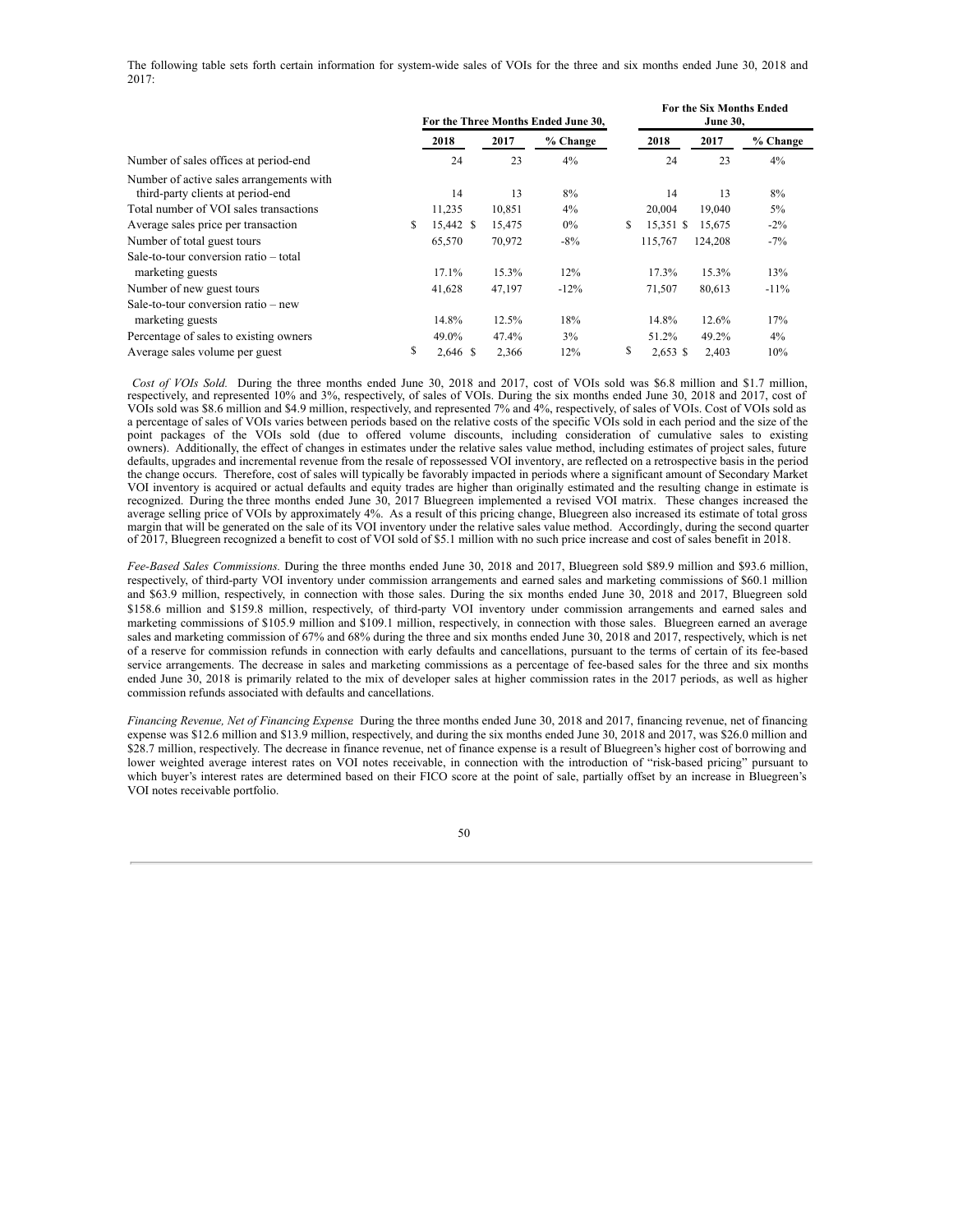*Other Fee-Based Services*. During the three months ended June 30, 2018 and 2017, revenue from Bluegreen's resort operations, club management and title operations was \$44.5 million and \$41.8 million, respectively, which was partially offset by expenses directly related to these operations of \$29.0 million and \$26.6 million, respectively. During the six months ended June 30, 2018 and 2017, revenue from Bluegreen's resort operations, club management and title operations was \$88.7 million and \$82.6 million, respectively, which was partially offset by expenses directly related to these operations of \$60.1 million and \$55.7 million, respectively.

Other fee-based services increased 6% and 7% during the three and six months ended June 30, 2018 as compared to the same periods in 2017. Bluegreen provides management services to the Vacation Club and to a majority of the HOAs of the resorts within the Vacation Club. In connection with its management services, Bluegreen also manages the Vacation Club reservation system, provides services to owners and performs billing and collection services to the Vacation Club and certain HOAs. The resort properties Bluegreen manages increased from 47 as of June 30, 2017 to 49 as of June 30, 2018 due to new resorts under management in New Orleans, Louisiana, and Banner Elk, North Carolina. Resort operations and club management revenues increased during the 2018 period compared to the 2017 period primarily as a result of such increase in the number of managed resorts. Additionally, Bluegreen generates revenues from its Traveler Plus program, food and beverage operations at the resorts, and other retail operations. Bluegreen also earns commissions from providing rental services to third parties and fees from managing the construction activities of certain of its fee based third-party developer clients.

During the three and six months ended June 30, 2018, cost of other fee-based services increased 9% and 8% as compared to the three and six months ended June 30, 2017. This increase is primarily due to the higher costs associated with programs provided to VOI owners and increased costs of providing management services as a result of the increase in the number of managed resorts.

*Net Carrying Cost of VOI Inventory.* The carrying cost of Bluegreen's VOI inventory was \$7.2 million and \$4.3 million during the three months ended June 30, 2018 and 2017, respectively, which was partly offset by rental and sampler revenues of \$5.5 million and \$3.5 million, respectively. The carrying cost of Bluegreen's inventory was \$12.9 million and \$8.4 million during the six months ended June 30, 2018 and 2017, respectively, which was partly offset by rental and sampler revenues of \$8.7 million and \$6.0 million, respectively. The increase in carrying costs during the six months ended June 30, 2018 is primarily due to Bluegreen's acquisition of the Éilan Hotel & Spa during April 2018, which added \$1.2 million to the carrying costs of Bluegreen's VOI inventory, and increased maintenance fees and developer subsidies associated with its increase in VOI inventory.

*Selling and Marketing Expenses.* Selling and marketing expenses were \$83.3 million and \$149.0 million during the three and six months ended June 30, 2018, respectively, and \$86.7 million and \$153.9 million during the three and six months ended June 30, 2017, respectively. As a percentage of system-wide sales of VOIs, selling and marketing expenses decreased to 48% during the three months ended June 30, 2018 and from 52% during the three months ended June 30, 2017 and decreased to 49% during the six months ended June 30, 2018 from 52% during the six months ended June 30, 2017. Selling and marketing expenses vary as a percentage of sales from period to period based in part on the relative proportion of marketing methods utilized during such periods, most notably the percentage of sales to Bluegreen's existing owners, which has a relatively lower cost compared to other methods. Existing owner sales increased to 49% of system-wide sales during the three months ended June 30, 2018 from 47% during the three months ended June 30, 2017 and increased to 51% during the six months ended June 30, 2018 from 49% during the six months ended June 30, 2017. In addition, Bluegreen's corporate realignment initiative commenced during the fourth quarter of 2017, as described in further detail in the Company's 2017 Annual Report, reduced certain selling and marketing expenses. See also "Commitments" below for additional information regarding Bluegreen's corporate realignment initiative.

*General and Administrative Expenses.* General and administrative expenses were \$26.3 million and \$20.8 million during the three months ended June 30, 2018 and 2017, respectively, and \$54.1 million and \$43.4 million during the six months ended June 30, 2018 and 2017, respectively. As a percentage of system-wide sales of VOIs, general and administrative expenses were 15% and 13% during the three months ended June 30, 2018 and 2017, respectively, and 18% and 15% during the six months ended June 30, 2018 and 2017, respectively. The increase in the six months ended June 30, 2018 as compared to the comparable prior year period was primarily due to higher executive leadership and long-term incentive compensation expense, higher outside legal expenses in connection with a new focus on defending litigation which Bluegreen believes to be frivolous, higher self-insured health care costs, depreciation expense, branding and licensing fees paid to Bass Pro, executive severance expense, including those related to corporate realignment activities commenced in December 2017, and expenses related to investor and public relations associated with being a public company.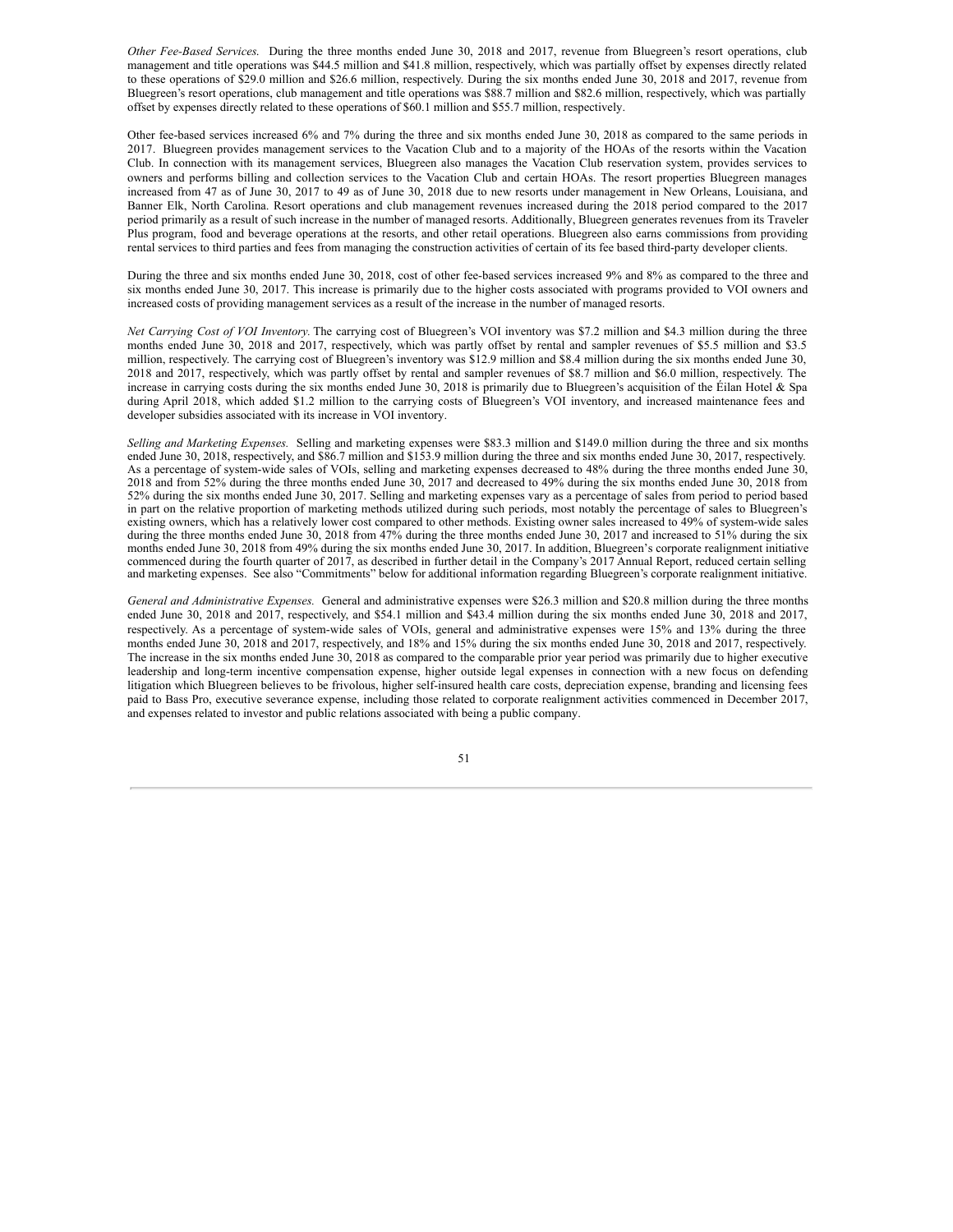## **BBX Capital Real Estate Reportable Segment**

#### *Segment Description*

BBX Capital Real Estate's primary activities include the acquisition, development, ownership, and management of real estate and investments in real estate joint ventures. BBX Capital Real Estate also manages the legacy assets acquired in connection with the Company's sale of BankAtlantic in July 2012. The legacy assets include portfolios of loans receivable, real estate properties, and loans previously charged-off by BankAtlantic.

## *Current Trends and Developments*

During the six months ended June 30, 2018, BBX Capital Real Estate invested in a real estate joint venture to potentially develop a multifamily apartments community in Miami, Florida and continued its development of the Beacon Lake Community in St. Johns County, Florida with the closing of 122 developed lots to homebuilders. In addition, the projects associated with its unconsolidated joint venture investments continued to progress, including the sale of retail buildings at the PGA Design Center and BBX/S Millenia Blvd joint ventures during the six month period. BBX Capital Real Estate remains focused on identifying additional investment opportunities and expanding its development pipeline.

While revenues and recoveries from loan losses associated with the legacy asset portfolio have generally been decreasing as a result of an overall decline in the outstanding balance of the portfolio, BBX Capital Real Estate generated significant activity in the portfolio during the six months ended June 30, 2018, including the repayment and settlement of commercial nonaccrual loans and the sale of a student housing complex previously acquired through foreclosure, resulting in increased revenues during the six month period.

#### *Results of Operations*

Information regarding the results of operations for BBX Capital Real Estate for the three and six months ended June 30, 2018 and 2017 is set forth below (dollars in thousands):

|                                          |             | For the Three Months Ended June 30, |         | For the Six Months Ended June 30, |         |          |  |
|------------------------------------------|-------------|-------------------------------------|---------|-----------------------------------|---------|----------|--|
|                                          | 2018        | 2017                                | Change  | 2018                              | 2017    | Change   |  |
| Sales of real estate inventory           | \$<br>3,250 |                                     | 3,250   | 9,659                             |         | 9,659    |  |
| Interest income                          | 301         | 636                                 | (335)   | 1,834                             | 1,218   | 616      |  |
| Net gains on sales of real estate assets | 733         | 1,884                               | (1,151) | 4,802                             | 1,686   | 3,116    |  |
| Other                                    | 710         | 968                                 | (258)   | 1,449                             | 2,059   | (610)    |  |
| Total revenues                           | 4,994       | 3,488                               | 1,506   | 17,744                            | 4,963   | 12,781   |  |
| Cost of real estate inventory sold       | 2,381       |                                     | 2,381   | 6,628                             |         | 6,628    |  |
| Recoveries from loan losses, net         | (1,981)     | (999)                               | (982)   | (6, 794)                          | (4,093) | (2,701)  |  |
| Asset impairments, net                   | 104         | 58                                  | 46      | 149                               | 45      | 104      |  |
| Selling, general and                     |             |                                     |         |                                   |         |          |  |
| administrative expenses                  | 2,377       | 2,372                               |         | 4,861                             | 4,902   | (41)     |  |
| Total costs and expenses                 | 2,881       | 1,431                               | 1,450   | 4,844                             | 854     | 3,990    |  |
| Equity in net (losses) earnings of       |             |                                     |         |                                   |         |          |  |
| unconsolidated joint ventures            | (488)       | 3,087                               | (3,575) | 792                               | 6,323   | (5, 531) |  |
| Income before income taxes               | 1,625       | 5,144                               | (3,519) | 13,692                            | 10,432  | 3,260    |  |

BBX Capital Real Estate's income before income taxes for the three months ended June 30, 2018 compared to the same 2017 period decreased by \$3.5 million primarily due to the following:

· A net decrease in equity in earnings of unconsolidated joint ventures primarily due to the CC Homes Bonterra joint venture's

completion of sales in its 394 single-family home community development during late 2017; and<br>A net decrease in gains on the sales of real estate assets resulting primarily from a significant gain recognized upon the sale legacy commercial land parcel during the 2017 period; partially offset by

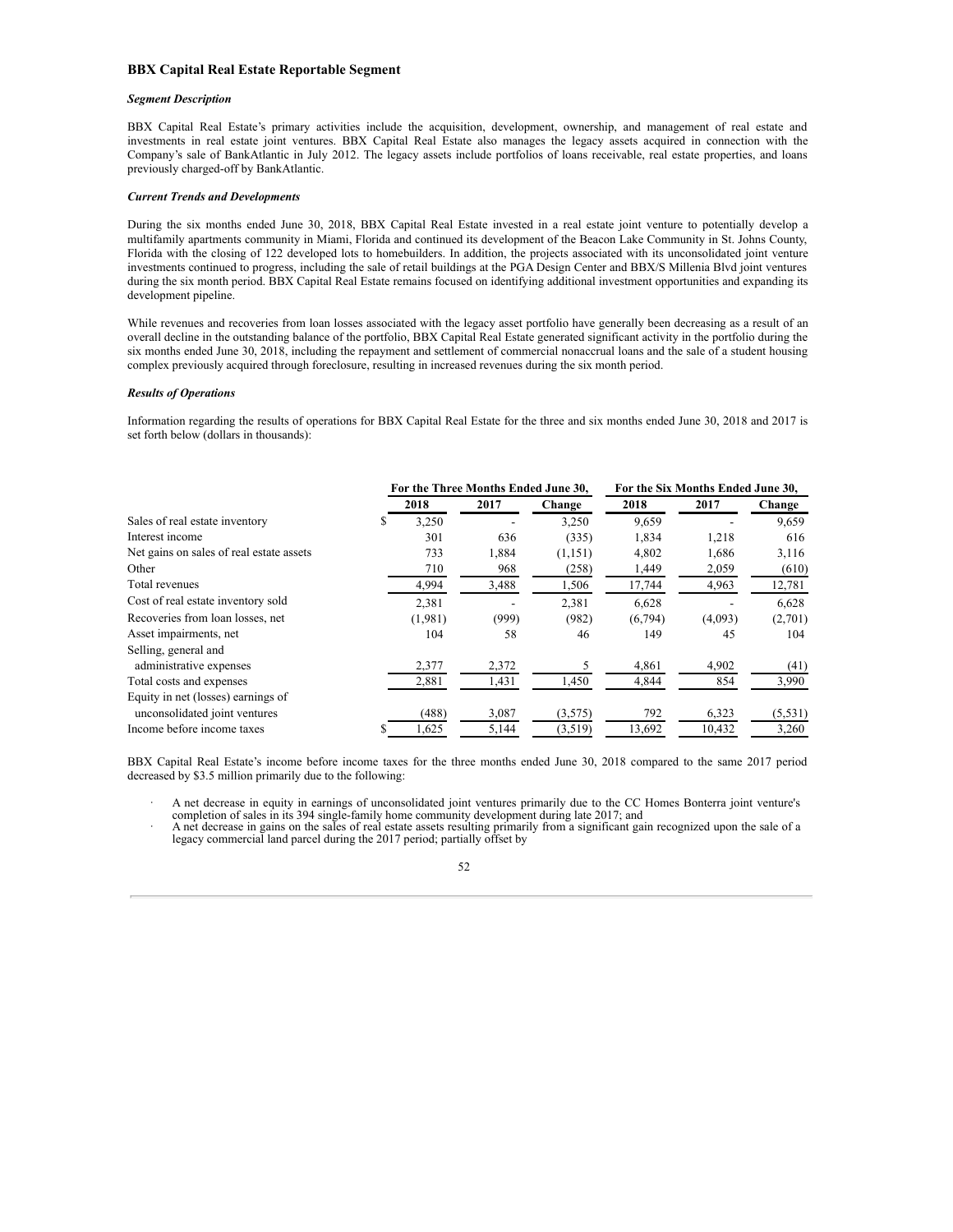- Net profits from the sale of 39 developed lots to homebuilders at the Beacon Lake Community development during the 2018 period; and
- · An increase in recoveries from loan lossesduring the 2018 period associated with the repayment or settlement of various charged off loans.

BBX Capital Real Estate's income before taxes for the six months ended June 30, 2018 compared to the same 2017 period increased by \$3.3 million primarily due to the following:

- Net profits from the sale of 122 developed lots to homebuilders at the Beacon Lake Community development during the 2018 period;
- · A net increase in gains on the sales of real estate assets primarily due to the recognition of a \$3.1 million net gain upon the sale of a student housing complex during the first quarter of 2018; and
- An increase in recoveries from loan losses during the 2018 period associated with the repayment or settlement of various charged off loans; partially offset by
- · A net decrease in equity in earnings of unconsolidated joint ventures primarily due to the CC Homes Bonterra joint venture's completion of sales in its development during late 2017, partially offset by the impact of joint venture sales of retail buildings and single family homes during 2018.

## **Renin Reportable Segment**

## *Segment Description*

Renin is engaged in the design, manufacture, and distribution of specialty doors, systems and hardware, and home décor products in the United States and Canada and operates through its headquarters in Canada and two manufacturing and distribution facilities in the United States and Canada.

## *Current Trends and Developments*

In 2018, Renin has continued to experience a shift in its customer mix toward retail customers, while its barn door product hasincreased as a percentage of its overall product mix. In particular, during the six months ended June 30, 2018, retail, commercial and direct installation trade sales as a percentage of total gross trade sales were 66%, 24%, and 10%, respectively, as compared to 58%, 29%, and 13% during the same 2017 period, which reflects a decrease in commercial and direct installation trade sales and an increase in sales to e-commerce retail customers. During the six months ended June 30, 2018, Renin's barn door sales as a percentage of total gross sales increased to 26% from 15% during the same 2017 period, which reflects an overall increase in barn door sales and a decrease in sales across various other product types, including closet doors and hardware and direct installation sales.

Although they did not have a significant impact on Renin's results of operations for the six months ended June 30, 2018, tariffs on goods imported from Canada and Asia could have a material impact on Renin's operations. However, the ultimate impact of such tariffs is uncertain at this time.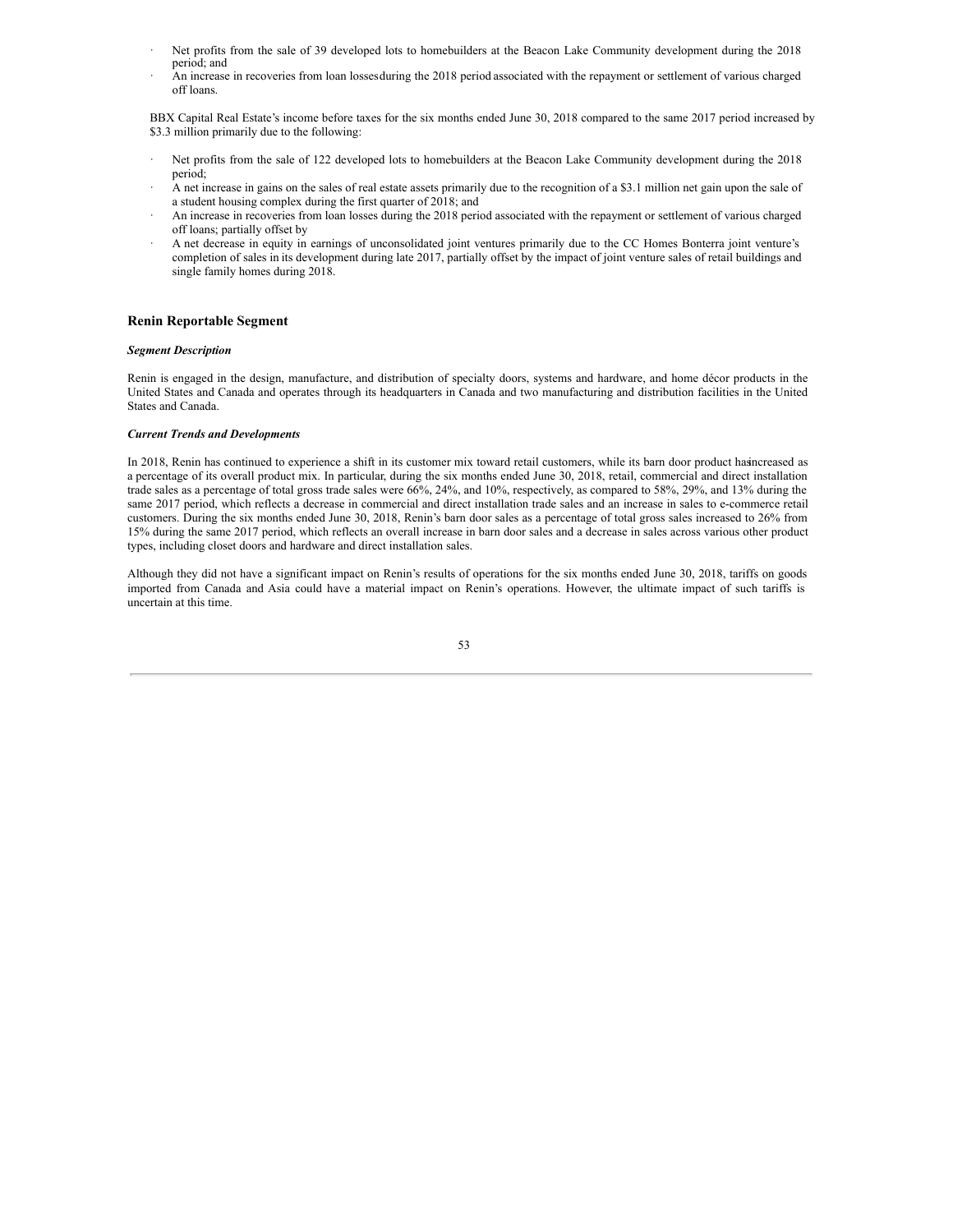#### *Results of Operations*

Information regarding the results of operations for Renin for the three and six months ended June 30, 2018 and 2017 is set forth below (dollars in thousands):

|                                  |               |          | For the Three Months Ended June 30. |        | For the Six Months Ended June 30. |           |          |  |
|----------------------------------|---------------|----------|-------------------------------------|--------|-----------------------------------|-----------|----------|--|
|                                  |               | 2018     | 2017                                | Change | 2018                              | 2017      | Change   |  |
| Trade sales                      | ъ             | 16.890   | 17.766                              | (876)  | 31,875                            | 34,983    | (3,108)  |  |
| Cost of trade sales              |               | (13,998) | (13, 967)                           | (31)   | (26, 148)                         | (27, 822) | 1,674    |  |
| Gross margin                     |               | 2,892    | 3,799                               | (907)  | 5,727                             | 7,161     | (1, 434) |  |
| Interest expense                 |               | 174      | 102                                 | 72     | 332                               | 181       | 151      |  |
| Selling, general and             |               |          |                                     |        |                                   |           |          |  |
| administrative expenses          |               | 2,639    | 3.024                               | (385)  | 5,398                             | 5,805     | (407)    |  |
| Foreign exchange loss (gain)     |               | 37       | 398                                 | (361)  | (15)                              | 207       | (222)    |  |
| Total costs and expenses         |               | 2,850    | 3,524                               | (674)  | 5,715                             | 6,193     | (478)    |  |
| Income before income taxes       |               | 42       | 275                                 | (233)  | 12                                | 968       | (956)    |  |
| Gross margin percentage          | $\frac{0}{0}$ | 17.12    | 21.38                               | (4.26) | 17.97                             | 20.47     | (2.50)   |  |
| SG&A as a percent of trade sales | $\frac{0}{0}$ | 15.62    | 17.02                               | (1.40) | 16.93                             | 16.59     | 0.34     |  |

Renin's income before income taxes for the three and six months ended June 30, 2018 compared to the comparable 2017 periods decreased by \$0.2 million and \$1.0 million, respectively, primarily due to the following:

- · A decrease in trade sales primarily due to the impact of lower sales to customers in its commercial and direct installation channels and higher rebates and promotional discounts, partially offset by an increase in sales to retail customers;
- · A decrease in gross margin percentages primarily due to promotional discounts provided to a customer to sell excess barn door inventory; and
- An increase in interest expense associated with higher outstanding balances on Renin's credit facilities as a result of higher working capital requirements in connection with inventory held for anticipated trade sales to retail channel customers; partially offset by
- · A decrease in selling, general and administrative expenses primarily due to a reduction in headcount, lower commissions associated with the decline in trade sales, and lower consulting expenses; and A decrease in foreign currency losses.
- 

## **BBX Sweet Holdings Reportable Segment**

## *Segment Description*

BBX Sweet Holdings is engaged in the acquisition and management of businesses in the confectionery industry, including manufacturers, wholesalers, and retailers of chocolate, hard candy, and confectionery products.

#### *Current Trends and Developments*

In June 2017, BBX Sweet Holdings acquired IT'SUGAR, a specialty candy retailer which currently has 96 retail locations in 26 states and Washington, DC. IT'SUGAR's products include bulk candy, giant candy packaging, and novelty items that are sold at its retail locations, which include a mix of high-traffic resort and entertainment, lifestyle, mall/outlet, and urban locations. As a result of its plans to further expand IT'SUGAR's retail footprint, BBX Sweet Holdings expects to open four to six new retail locations during 2018, with two locations opened during the first six months of 2018.

During 2018, BBX Sweet Holdings exited its manufacturing facility in Utah and reduced the headcount at its corporate office, which resulted in the recognition of various costs, including severance costs for certain employees, lease obligations, and impairments of property and equipment.

In addition, the Company is continuing to evaluate the remaining operations ofBBX Sweet Holdings' wholesale business. To the extent that the Company decides to divest of or otherwise exit these wholesale operations, BBX Sweet

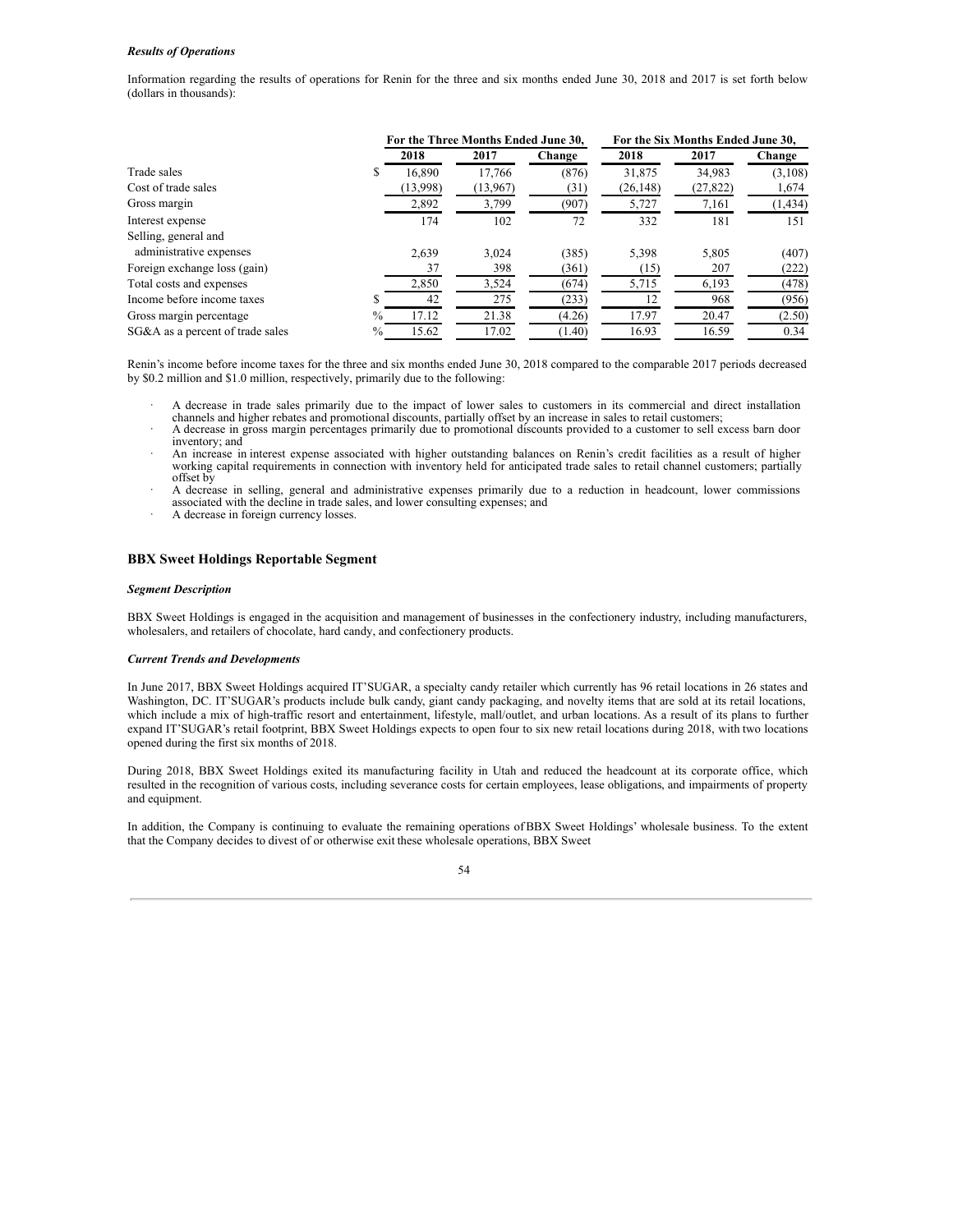Holdings may recognize additional impairment charges and incur additional costs in 2018 or in future periods. As of June 30, 2018, the net book value of the operations under evaluation was \$8.9 million, and the total estimated future minimum rental payments for operating leases was \$0.8 million.

## *Results of Operations*

Information regarding the results of operations for BBX Sweet Holdings for the three and six months ended June 30, 2018 and 2017 is set forth below (dollars in thousands):

|                                  |      |         | For the Three Months Ended June 30, |         | For the Six Months Ended June 30, |         |         |  |
|----------------------------------|------|---------|-------------------------------------|---------|-----------------------------------|---------|---------|--|
|                                  |      | 2018    | 2017                                | Change  | 2018                              | 2017    | Change  |  |
| Trade sales                      | S.   | 24.374  | 10.547                              | 13,827  | 46,236                            | 16.669  | 29,567  |  |
| Interest income                  |      | 15      |                                     | 14      | 31                                |         | 29      |  |
| Other revenue                    |      | 32      |                                     | 29      | 54                                | 11      | 43      |  |
| Total revenues                   |      | 24,421  | 10,551                              | 13,870  | 46,321                            | 16,682  | 29,639  |  |
| Cost of trade sales              |      | 16,484  | 8,332                               | 8,152   | 31,165                            | 14,073  | 17,092  |  |
| Interest expense                 |      | 99      | 86                                  | 13      | 188                               | 171     | 17      |  |
| Assets impairments, net          |      |         |                                     |         | 187                               |         | 187     |  |
| Selling, general and             |      |         |                                     |         |                                   |         |         |  |
| administrative expenses          |      | 11,772  | 6,437                               | 5,335   | 23,408                            | 9,826   | 13,582  |  |
| Total costs and expenses         |      | 28,355  | 14,855                              | 13,500  | 54,948                            | 24,070  | 30,878  |  |
| Loss before income taxes         |      | (3,934) | (4,304)                             | 370     | (8,627)                           | (7,388) | (1,239) |  |
| Gross margin percentage          | $\%$ | 32.37   | 21.00                               | 11.37   | 32.60                             | 15.57   | 17.03   |  |
| SG&A as a percent of trade sales | $\%$ | 48.30   | 61.03                               | (12.73) | 50.63                             | 58.95   | (8.32)  |  |

Information regarding the results of operations of IT'SUGAR that are included in BBX's Sweet Holdings' results of operations for the three and six months ended June 30, 2018 and 2017 is set forth below (dollars in thousands):

|                                   |               |        | For the Three Months Ended June 30, | For the Six Months Ended June 30, |         |       |         |
|-----------------------------------|---------------|--------|-------------------------------------|-----------------------------------|---------|-------|---------|
|                                   |               | 2018   | 2017                                | Change                            | 2018    | 2017  | Change  |
| Trade sales                       | S             | 19,619 | 4,286                               | 15,333                            | 36,279  | 4,286 | 31,993  |
| Other revenue                     |               | 20     |                                     | 18                                | 35      |       | 33      |
| Total revenues                    |               | 19,639 | 4,288                               | 15,351                            | 36,314  | 4,288 | 32,026  |
| Cost of trade sales               |               | 11,630 | 2.108                               | 9,522                             | 21,783  | 2,108 | 19,675  |
| Selling, general and              |               |        |                                     |                                   |         |       |         |
| administrative expenses           |               | 8,114  | 1,504                               | 6,610                             | 16,571  | 1,504 | 15,067  |
| Total costs and expenses          |               | 19,744 | 3,612                               | 16,132                            | 38,354  | 3,612 | 34,742  |
| (Loss) income before income taxes | \$            | (105)  | 676                                 | (781)                             | (2,040) | 676   | (2,716) |
| Gross margin percentage           | $\%$          | 40.72  | 50.82                               | (10.10)                           | 39.96   | 50.82 | (10.86) |
| SG&A as a percent of trade sales  | $\frac{0}{0}$ | 41.36  | 35.09                               | 6.27                              | 45.68   | 35.09 | 10.59   |

BBX Sweet Holdings' loss before income taxes for the three months ended June 30, 2018 compared to the same 2017 period decreased by \$0.4 million primarily due to the following:

- Lower losses from the consolidation of manufacturing facilities in Orlando; partially offset by
- The recognition of \$1.4 million in costs, including severance costs and lease obligations, inthe 2018 period in connection with the exit of a manufacturing facility in Utah and the reduction in headcount at BBX Sweet Holdings' corporate office; and
- · A loss before income taxes from IT'SUGAR of \$0.1 million for the 2018 period as compared to \$0.7 million of income before income taxes for the 2017 period, as the 2017 period does not reflect IT'SUGAR's seasonal decrease in trade sales during the first half of the second quarter due to the timing of the acquisition in June 2017.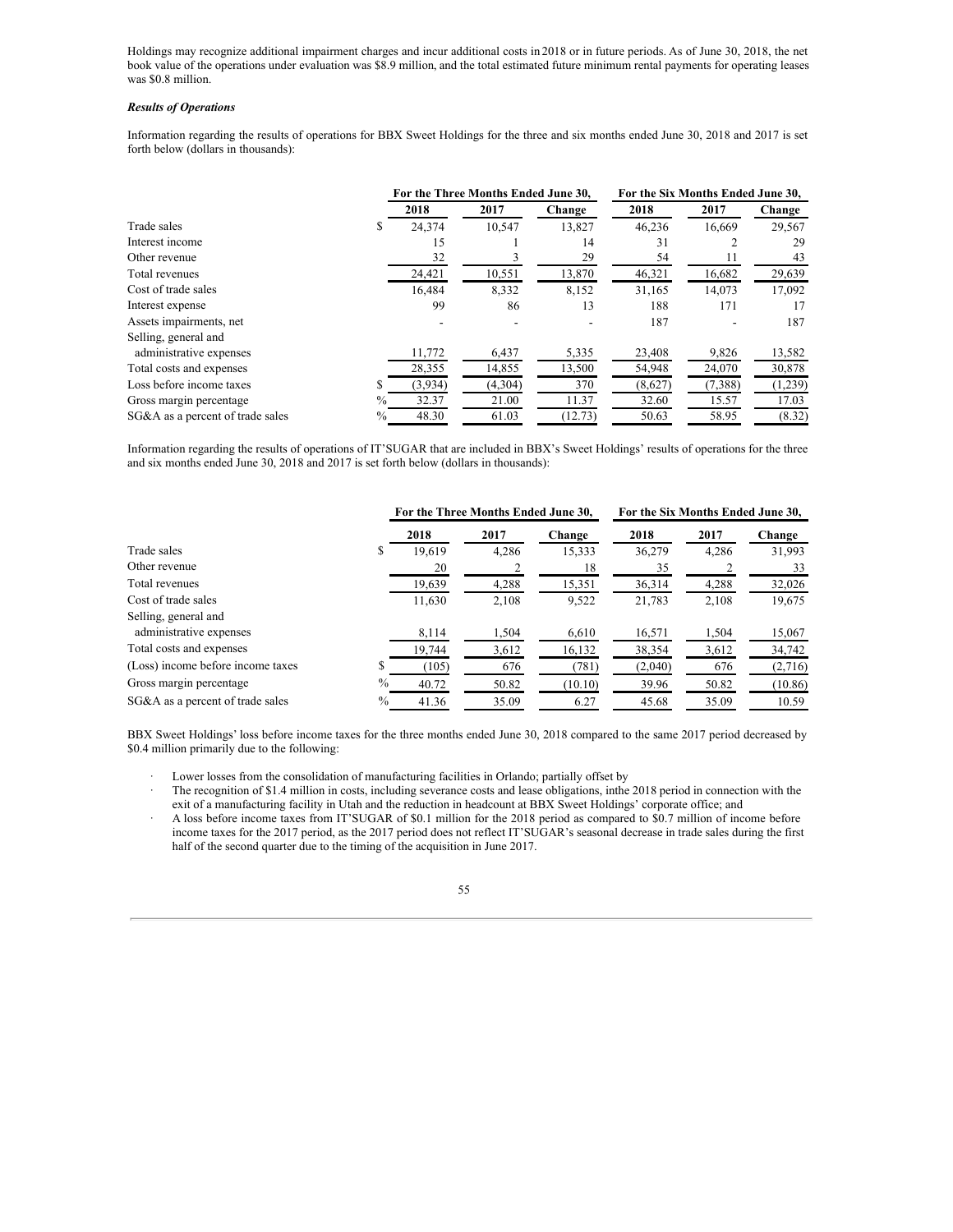BBX Sweet Holdings' loss before income taxes for the six months ended June 30, 2018 compared to the same 2017 period increased by \$1.2 million primarily due to the following:

- · A loss before income taxes from IT'SUGAR's operations, which reflects the seasonal nature of its trade sales; and
- The recognition of \$2.1 million in costs, including severance costs, lease obligations, and impairments of property and equipment in 2018, in connection with the exit of a manufacturing facility in Utah and the reduction in headcount at BBX Sweet Holdings' corporate office; partially offset by
- An overall decrease in costs associated with BBX Sweet Holdings' manufacturing business as a result of the above mentioned closure of the manufacturing facility in Utah and costs incurred in 2017 in connection with the consolidation of manufacturing facilities in Florida; and
- A decrease of \$0.7 million in the operating losses associated with Hoffman's Chocolates.

We anticipate that BBX Sweet Holdings will continue to generate losses during the year ended December 31, 2018. Additionally, if BBX Sweet Holdings' operations do not meet expectations, the Company decides to exit certain of its operations, or there is a downturn in the confectionery industry, BBX Sweet Holdings may recognize additional costs, including goodwill and other intangible assets impairment charges, in future periods.

## **Corporate Expenses & Other**

Information regarding Corporate Expense & Other for the three and six months ended June 30, 2018 and 2017 is set forth below (dollars in thousands):

|                                                                | <b>For the Three Months Ended</b><br><b>June 30.</b> |        | <b>For the Six Months Ended</b><br><b>June 30.</b> |         |
|----------------------------------------------------------------|------------------------------------------------------|--------|----------------------------------------------------|---------|
|                                                                | 2018                                                 | 2017   | 2018                                               | 2017    |
| Corporate selling, general and administrative expenses \$      | 15,330                                               | 16,187 | 30.426                                             | 31,099  |
| Interest expense                                               | 2,835                                                | 3.008  | 5.212                                              | 6.024   |
| Net gains on cancellation of junior<br>subordinated debentures |                                                      |        |                                                    | (6,929) |
| Reimbursements of litigation costs and penalty                 |                                                      |        |                                                    | (9,606) |
| Other income, net                                              | (2,146)                                              | (576)  | (3,794)                                            | (1,006) |
| <b>Total Corporate Expenses and Other</b>                      | 16,019                                               | 18,619 | 31,844                                             | 19,582  |

Corporate Expenses & Other in the Company's segment information consists of the following:

- BBX Capital's corporate selling, general and administrative expenses;
- · Woodbridge's interest expense associated with its junior subordinated debentures;
- · BBX Capital's interest expense associated with its \$80.0 million note payable to Bluegreen, the Iberia \$50.0 million revolving line-of-credit, and its redeemable 5% cumulative preferred stock; and
- The Company's activities related to its MODPizza franchise operations.

Corporate Expenses & Other for the six months ended June 30, 2017 also included \$6.9 million of net gains on the cancellation of Woodbridge's junior subordinated debentures, \$5.0 million of insurance carrier reimbursements from litigation costs, and the reimbursement of a \$4.6 million fine previously paid in connection with the SEC civil litigation against BCC.

## *Corporate Selling, General, and Administrative Expenses*

BBX Capital's corporate selling, general and administrative expenses consist primarily of expenses associated with administering the various support functions at its corporate headquarters, including executive compensation, accounting, legal, human resources, risk management, investor relations and executive offices as well as operating and start-up expenses for the Company's MOD Pizza franchise restaurants.

BBX Capital's corporate selling, general, and administrative expenses for the three and six months ended June 30, 2018 compared to the comparable 2017 periods decreased by \$0.9 million and \$0.7 million, respectively, primarily due to the following:

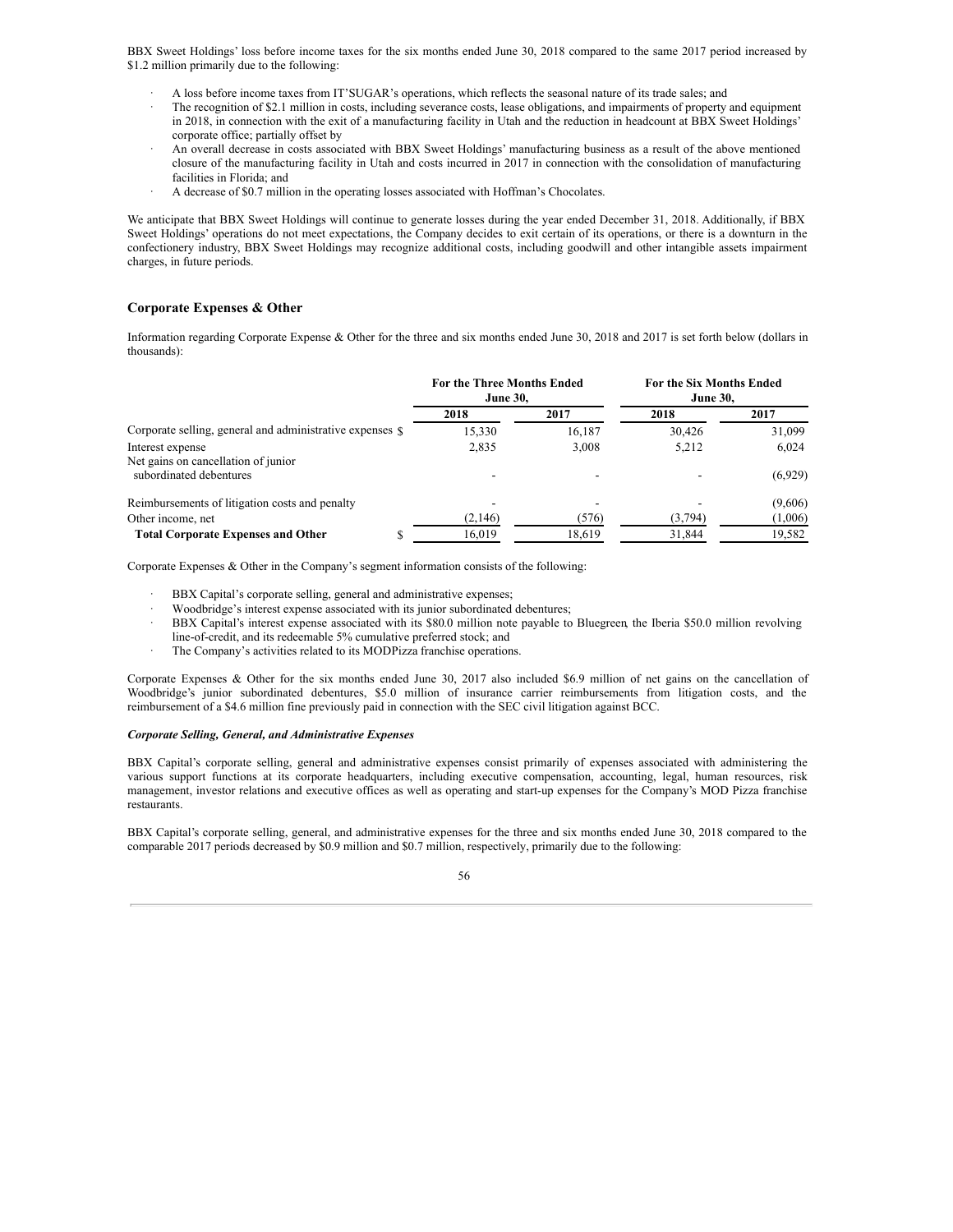- · \$2.7 million of transaction costs incurred in 2017 in connection with the acquisition of IT'SUGAR; and
- Legal costs incurred in 2017 associated with the resolution of the SEC civil action; partially offset by
- · Higher costs associated with the Company's MOD Pizza franchise operations, including the expenses of operating four restaurant locations.

### *Interest Expense*

Woodbridge's interest expense on its junior subordinated debentures was \$1.0 million and \$1.9 million during the three and six months ended June 30, 2018, respectively, compared to \$0.7 million and \$1.6 million, respectively, during the same periods in 2017, as higher LIBOR interest rates during 2018 were partially offset by the impact of lower average outstanding principal balances resulting from the cancellation of \$18.8 million of the debentures in February 2017.

BBX Capital's interest expense on the \$80.0 million note payable to Bluegreen was \$1.2 million and \$2.4 million for the three and six months ended June 30, 2018, respectively, compared to \$2.0 million and \$4.0 million during the same periods in 2017, respectively, and is eliminated in the Company's condensed consolidated statements of operations. Effective July 1, 2017, the interest rate on the note payable was reduced from 10% per annum to 6% per annum.

BBX Capital's interest expense on the Iberia \$50.0 million revolving line-of-credit issued in March 2018 was \$0.4 million for the three and six months ended June 30, 2018. BBX Capital also incurred \$0.2 million and \$0.5 million of interest expense associated with its redeemable 5% cumulative preferred stock for the three and six months ended June 30, 2018, respectively. BBX Capital incurred \$0.3 million and \$0.6 million of interest expense associated with its redeemable 5% cumulative preferred stock for the three and six months ended June 30, 2017, respectively.

#### *Other Income, net*

Other income, net consists of investment interest income, other fee revenue, and the gross profits earned on restaurant operations, which includes total revenues and costs of trade sales associated with the Company's MOD Pizza franchise operations and a restaurant acquired in connection with a loan receivable default and excludes selling, general and administrative expenses associated with such operations. For the three and six months ended June 30, 2018, gross profits from restaurant operations were \$1.5 million and \$2.4 million, respectively.

#### *MOD Pizza Franchise Operations*

In 2016, the Company entered into area development agreements with MOD Pizza with a goal of developing approximately 60 MOD Pizza franchised restaurant locations throughout Florida over six years. As of June 30, 2018, the Company has opened four restaurant locations and anticipates opening an additional two to four locations during the remainder of 2018.

During the three and six months ended June 30, 2018, the Company's MOD Pizza franchise operations generated net losses before taxes of \$1.0 million and \$1.8 million, respectively, compared to \$0.4 million and \$0.9 million for the same periods in 2017, respectively. The higher net losses in the 2018 periods were primarily attributable to selling, general, and administrative expenses, including compensation costs associated with operations, human resource, marketing, and finance personnel that were hired to establish initial restaurant operations, as well as costs associated with store openings and the review of potential restaurant sites. During the three and six months ended June 30, 2018, the selling, general and administrative expenses were partially offset by sales generated from the four restaurant locations that were opened as of June 30, 2018. On average, for each of the four restaurant locations opened, the Company incurred approximately \$0.8 million in capital expenditures, net of anticipated tenant improvement allowances, and approximately \$0.2 million in store opening costs.

As the Company develops the portfolio of MOD Pizzarestaurant locations over the next several years, it expects to continue to incur net losses and capital expenditures due to the expected costs of opening new locations.

## **Provision for Income Taxes**

The Company's effective income tax rate during the three and six months ended June 30, 2018 was 33%, excluding a discrete income tax expense of \$2.7 million related to an adjustment to the provisional tax benefit recognized during

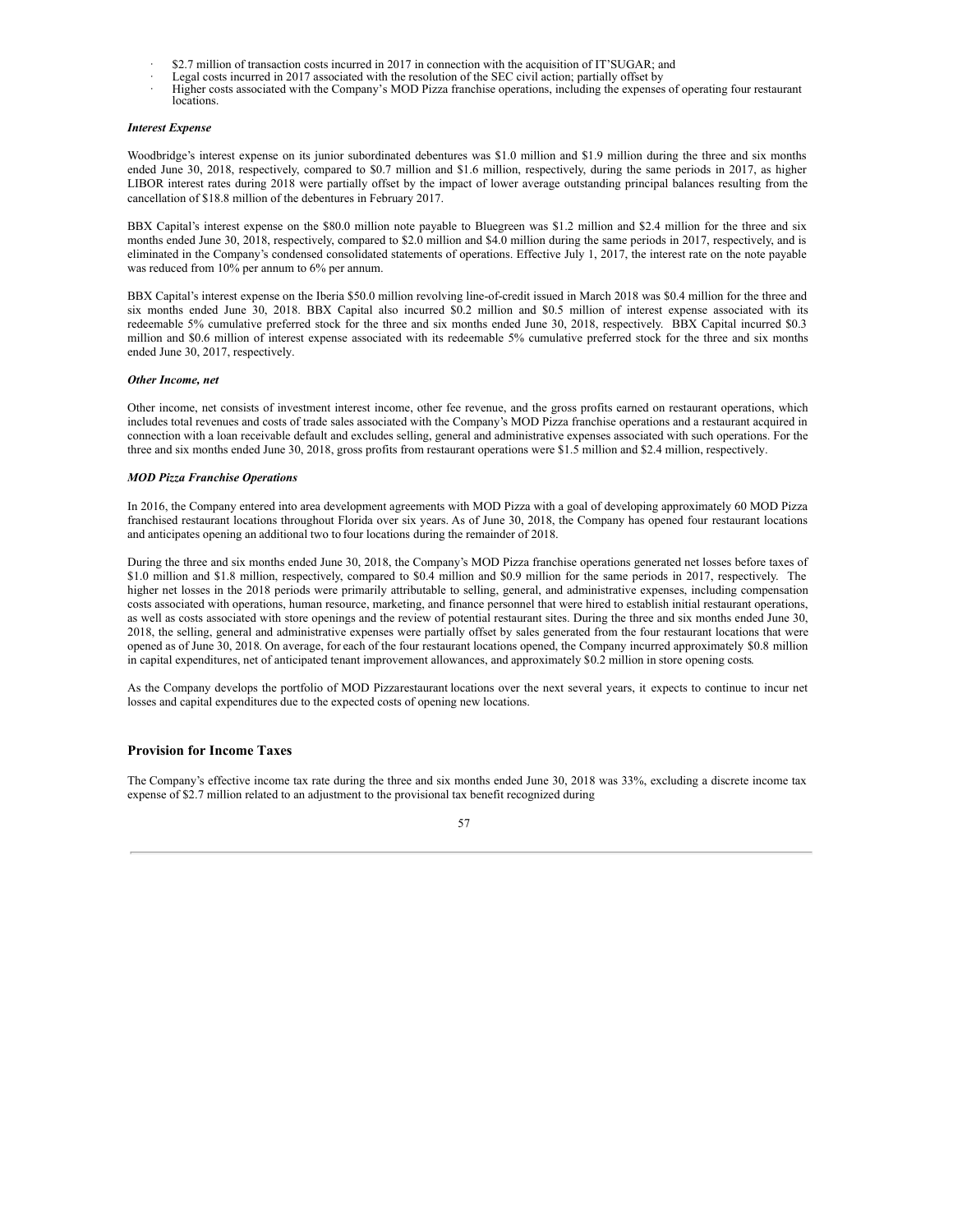the year ended December 31, 2017 associated with the Tax Reform Act. The Company's effective income tax rate during the three and six months ended June 30, 2017 was 43%.

The Company's effective income tax rate, excluding the impact of the provisional adjustment described above, was higher than the expected federal income tax rate of 21% for the 2018 periods due to nondeductible covered employee compensation and state income taxes.

The Company's effective tax rates were higher than the expected federal income tax rate of 35% for the 2017 periods due to nondeductible covered employee compensation and state income taxes.

See Note 10 – Income Taxes under Item 1 included in this report for additional information with respect tothe Company's effective income tax rate and the provisional tax benefit recognized during the year ended December 31, 2017 in connection with the enactment of the Tax Reform Act in December 2017.

## **Net Income Attributable to Noncontrolling Interests**

BBX Capital includes in its consolidated financial statements the results of operations and financial position of various partially-owned subsidiaries in which it holds a controlling financial interest, including Bluegreen, Bluegreen/Big Cedar Vacations, and IT'SUGAR. As a result, the Company is required to attribute net income to the noncontrolling interests in these subsidiaries.

Net income attributable to noncontrolling interests was \$5.9 million and \$3.5 million during the three months ended June 30, 2018 and 2017, respectively, and \$10.5 million and \$6.1 million during the six months ended June 30, 2018 and 2017, respectively. The increase in net income attributable to noncontrolling interests for the three and six months ended June 30, 2018 compared to the same 2017 periods was primarily due to Bluegreen's IPO, which resulted in a decrease of BBX Capital's ownership in Bluegreen from 100% to 90%.

### **Consolidated Financial Condition**

## *Consolidated Assets and Liabilities*

Total assets at June 30, 2018 and December 31, 2017 were \$1.7 billion and \$1.6 billion, respectively. The primary changes in the components of total assets are summarized below:

- Increase in cash was primarily from real estate sales proceeds, legacy loan recoveries and borrowings partially offset by inventory and property and equipment purchases as well as the repurchase of 6,486,486 shares of BBX Capital's Class A Common Stock;
- · Increase in VOI inventory was primarily from Bluegreen purchasing \$46.6 million of VOI inventory during 2018;
- Decrease in real estate was primarily related to the sale of a student housing complex, sales of land parcels and closings on developed lots to homebuilders at the Beacon Lake Community development;
- · Decrease in investment in unconsolidated real estate joint ventures reflects \$10.8 million of distributions received partially offset by \$0.8 million in equity in earnings;
- Increase in property and equipment resulted primarily from purchases of property and equipment by Bluegreen and leasehold improvements and equipment purchases in connection with the opening of MOD Pizza restaurant locations; and
- Decrease in other assets resulted primarily from the repayment and settlement of loans receivable.

Total liabilities at June 30, 2018 and December 31, 2017 were \$1.0 billion and \$935.4 million, respectively. The primary changes in components of total liabilities are summarized below:

- · Increase in notes payable and other borrowings was primarily due to borrowings at Bluegreen to acquire inventory and property and equipment as well as \$30.0 million of borrowings to partially fund the repurchase of 6,486,486 shares of BBX Capital's Class A Common Stock;
- Decrease in redeemable 5% cumulative preferred stock was due to the redemption of 5,000 shares of preferred stock in exchange for the cancellation of a \$5 million note receivable from the holders of the preferred stock; and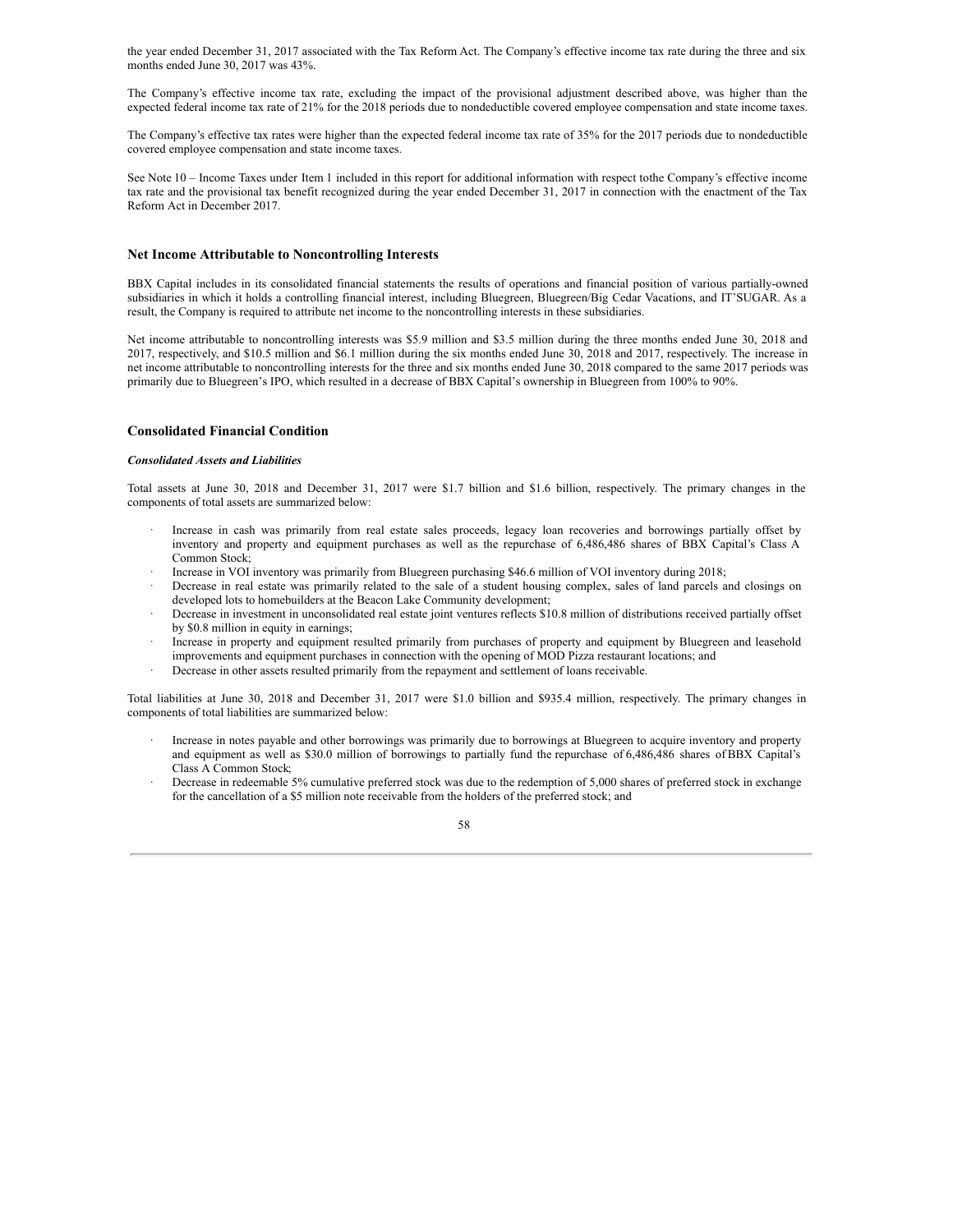· Decrease in other liabilities resulting primarily from the payment of accrued executive and employee bonuses during the six months ended June 30, 2018.

## **Consolidated Cash Flows**

A summary of our consolidated cash flows is set forth below (in thousands):

|                                                                       |   | For the Six Months Ended<br><b>June 30.</b> |           |  |
|-----------------------------------------------------------------------|---|---------------------------------------------|-----------|--|
|                                                                       |   | 2018                                        | 2017      |  |
| Cash flows provided by operating activities                           | S | 12.629                                      | 17.420    |  |
| Cash flows provided by (used in) investing activities                 |   | 19.168                                      | (52, 108) |  |
| Cash flows (used in) provided by financing activities                 |   | (6,126)                                     | 12.415    |  |
| Net increase (decrease) in cash, cash equivalents and restricted cash | Œ | 25.671                                      | (22, 273) |  |
| Cash, cash equivalents and restricted cash at beginning of period     |   | 409,247                                     | 346,317   |  |
| Cash, cash equivalents and restricted cash at end of period           |   | 434,918                                     | 324,044   |  |

## *Cash Flows provided by/used in Operating Activities*

The Company's operating cash flows decreased \$4.8 million during the six months ended June 30, 2018 compared to same 2017 period. The decrease was primarily due to increased spending on the acquisition and development of inventory by Bluegreen.

### *Cash Flows provided by/used in Investing Activities*

The Company's investing cash flows increased by \$71.3 million during the six months ended June 30, 2018 compared to the same period in 2017. The increase reflects the \$58.5 million of cash paid for the acquisition of IT'SUGAR in June 2017 as well as an increase in cash distributions from unconsolidated real estate joint ventures and proceeds received from the sale of real estate held-for-sale and the repayment and settlement of loans receivable in 2018, partially offset by increased purchases of property and equipment at Bluegreen and for MOD Pizza restaurant locations.

## *Cash Flows provided by/used in Financing Activities*

The Company's financing cash flows decreased by \$18.5 million during the six months ended June 30, 2018 compared to the same period in 2017. The decrease was primarily the result of \$60.1 million paid for the purchase of 6,486,486 shares of BBX Capital's Class A Common Stock partially offset by borrowings for the purchase of VOI inventory and property and equipment.

## **Commitments**

The Company's material commitments as of June 30, 2018 included the required payments due on its receivable-backed debt, notes payable and other borrowings, junior subordinated debentures, commitments to complete certain projects based on its sales contracts with customers, subsidy advances to certain HOAs, inventory purchase commitments under JIT arrangements, and commitments under noncancelable operating leases.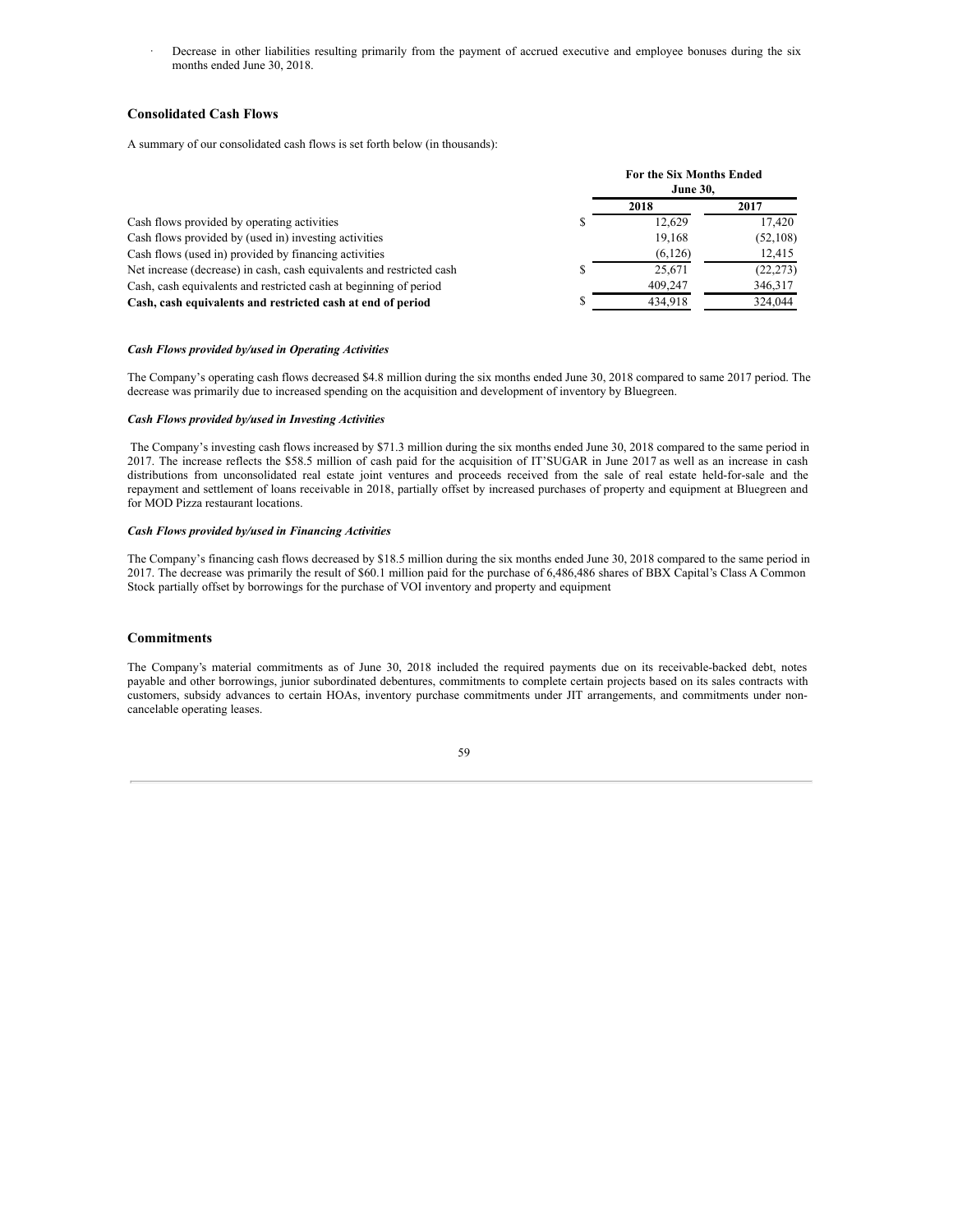The following table summarizes the contractual minimum principal and interest payments, required on all of the Company's outstanding debt, non-cancelable operating leases and inventory purchase commitments by period due date, as of June 30, 2018 (in thousands):

|                                      |    | <b>Payments Due by Period</b> |                  |                  |                  |                                                               |              |  |
|--------------------------------------|----|-------------------------------|------------------|------------------|------------------|---------------------------------------------------------------|--------------|--|
| <b>Contractual Obligations</b>       |    | Less than<br>1 year           | $1 - 3$<br>Years | $4 - 5$<br>Years | After 5<br>Years | <b>Unamortized</b><br>Debt<br><b>Issuance</b><br><b>Costs</b> | <b>Total</b> |  |
| Receivable-backed notes payable      | \$ |                               |                  | 108,976          | 323,464          | (5,346)                                                       | 427,094      |  |
| Notes payable and other borrowings   |    | 47,120                        | 65,068           | 92,743           | 17,252           | (2,568)                                                       | 219,615      |  |
| Jr. subordinated debentures          |    |                               |                  |                  | 177,129          | (41, 155)                                                     | 135,974      |  |
| Noncancelable operating leases       |    | 26,766                        | 45,303           | 39,051           | 37,460           | -                                                             | 148,580      |  |
| <b>Total contractual obligations</b> |    | 73,886                        | 110,371          | 240,770          | 555,305          | (49,069)                                                      | 931,263      |  |
| Interest Obligations <sup>(1)</sup>  |    |                               |                  |                  |                  |                                                               |              |  |
| Receivable-backed notes payable      |    | 16,633                        | 33,266           | 29,131           | 81,291           |                                                               | 160,321      |  |
| Notes payable and other borrowings   |    | 10,405                        | 14,281           | 4,710            | 7,668            |                                                               | 37,064       |  |
| Jr. subordinated debentures          |    | 12,038                        | 24,075           | 24,075           | 152,512          | $\qquad \qquad \blacksquare$                                  | 212,700      |  |
| <b>Total contractual interest</b>    |    | 39,076                        | 71,622           | 57,916           | 241,471          | $\overline{a}$                                                | 410,085      |  |
| <b>Total contractual obligations</b> | S  | 112,962                       | 181,993          | 298,686          | 796,776          | (49,069)                                                      | 1,341,348    |  |

(1) Assumes that the scheduled minimum principal payments are made in accordance with the table above and the interest rate on variable rate debt remains the same as the rate at June 30, 2018.

In lieu of paying maintenance fees for unsold VOI inventory, Bluegreen may enter into subsidy agreements with certain HOAs. During the six months ended June 30, 2018 and 2017, Bluegreen made payments related to such subsidies of \$0.6 million and \$0.1 million, respectively. As of June 30, 2018, Bluegreen had \$4.6 million accrued for such subsidies, which is included in other liabilities in the Company's condensed consolidated statements of financial condition as of such date. As of December 31, 2017, Bluegreen had no accrued liabilities for such subsidies.

In September 2017, Bluegreen entered into an agreement with a former executive in connection with his retirement. Pursuant to the terms of the agreement, Bluegreen agreed to make payments totaling approximately \$2.9 million through March 2019. As of June 30, 2018, \$1.6 million remained payable under this agreement. In addition, during the second half of 2017, Bluegreen implemented an initiative designed to streamline its operations in certain areas to facilitate future growth. Such initiative resulted in \$5.8 million of severance accrued as of December 31, 2017 and \$0.6 million accrued as of June 30, 2018 which amounts are included in other liabilities in the Company condensed consolidated statement of financial condition as of such dates.

During 2016, the Company entered into a severance arrangement with an executive. Under the terms of the arrangement, the executive will receive \$3.7 million over a three year period ending in August 2019. As of June 30, 2018, \$1.2 million remained to be paid under this agreement.

A wholly-owned subsidiary of BBX Capital has opened, and will continue to open, MOD Pizza restaurant locations, which involves entering into lease agreements for such locations. BBX Capital guarantees performance on certain lease agreements for these locations and may be required to guarantee performance on additional lease agreements for new locations.

The Company believes that its existing cash, anticipated cash generated from operations, anticipated future permitted borrowings under existing or future credit facilities, and anticipated future sales of notes receivable under existing, future or replacement purchase facilities will be sufficient to meet its debt service requirements, including the contractual payment of the obligations set forth above, for the foreseeable future, subject to the success of the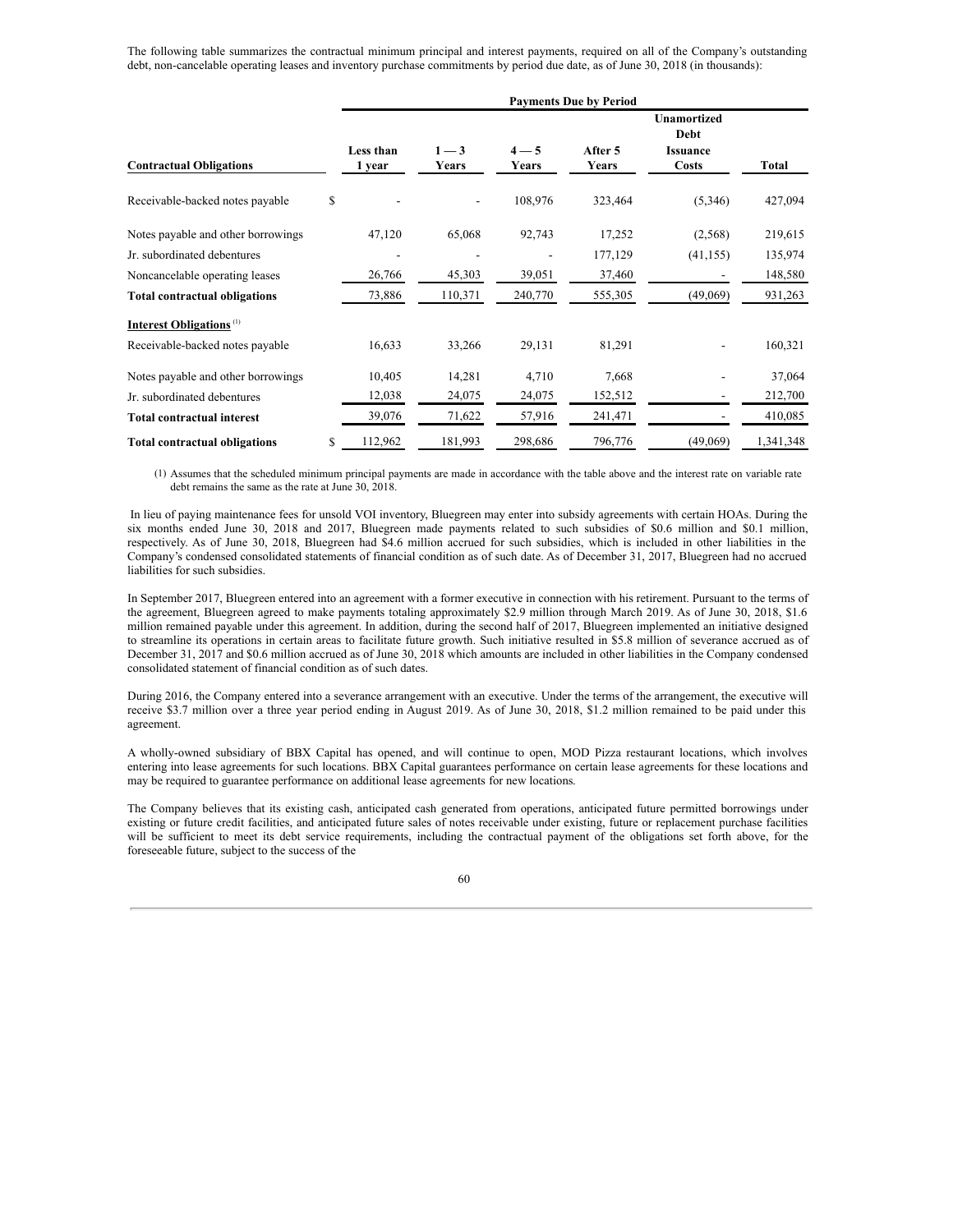Company's ongoing business strategy and the ongoing availability of credit. The Company will continue its efforts to renew, extend or replace any credit and receivables purchase facilities that have expired or that will expire in the near term. The Company may, in the future, also obtain additional credit facilities and may issue corporate debt or equity securities. Any debt incurred or issued may be secured or unsecured, bear interest at fixed or variable rates and may be subject to such terms as the lender may require. In addition, the Company's efforts to renew or replace credit facilities or receivables purchase facilities which have expired or which are scheduled to expire in the near term may not be successful, and sufficient funds may not be available from operations or under existing, proposed or future revolving credit or other borrowing arrangements or receivables purchase facilities to meet cash needs, including debt service obligations. To the extent the Company is unable to sell notes receivable or borrow under such facilities, the Company's ability to satisfy its obligations would be materially adversely affected.

Bluegreen's receivables purchase facilities and its credit facilities, indentures and other outstanding debt instruments include what Bluegreen believes to be customary conditions to funding, eligibility requirements for collateral, cross-default and other acceleration provisions and certain financial and other affirmative and negative covenants, including, among others, limits on the incurrence of indebtedness, payment of dividends, investments in joint ventures and other restricted payments, the incurrence of liens, and transactions with affiliates, as well as covenants concerning net worth, fixed charge coverage requirements, debt-to-equity ratios, portfolio performance requirements and cash balances, and events of default or termination. In the future, Bluegreen may be required to seek waivers of such covenants, but may not be successful in obtaining waivers, and such covenants may limit Bluegreen's ability to pay dividends, raise funds, sell receivables, or satisfy or refinance its obligations, or otherwise adversely affect the Company's financial condition and results of operations. In addition, the Company's future operating performance and ability to meet its financial obligations will be subject to future economic conditions and to financial, business and other factors, many of which may be beyond the Company's control.

Bluegreen has an exclusive marketing agreement with Bass Pro, a nationally-recognized retailer of fishing, marine, hunting, camping and sports gear, that provides Bluegreen with the right to market and sell vacation packages at kiosks in each of Bass Pro's retail locations and through certain other means. As of June 30, 2018, Bluegreen was selling vacation packages in 68 of Bass Pro's stores. Bluegreen compensates Bass Pro based on VOI sales generated through the program. No compensation is paid to Bass Pro under the agreement on sales made at Bluegreen/Big Cedar Vacations' resorts. During the six months ended June 30, 2018 and 2017, VOI sales to prospects and leads generated by the agreement with Bass Pro accounted for approximately 14% and 15%, respectively, of Bluegreen's VOI sales volume. On October 9, 2017, Bass Pro advised Bluegreen that it believed the amounts paid to it as VOI sales commissions should not have been adjusted for certain purchaser defaults. Bluegreen previously had informed Bass Pro that the aggregate amount of such adjustments for defaults charged back to Bass Pro between January 2008 and June 2017 totaled approximately \$4.8 million. While Bluegreen believed and continues to believe that these adjustments were appropriate and consistent with both the terms and the intent of the agreements with Bass Pro, in October 2017, in order to demonstrate its good faith, Bluegreen paid the amount at issue to Bass Pro pending future resolution of the matter. Bluegreen has continued to make payments to Bass Pro as it believes appropriate and consistent with the agreements, which continue to be adjusted for defaults, and Bass Pro has accepted these payments as historically calculated. On July 23, 2018, Bass Pro again raised the issue regarding adjustments for defaults and requested additional information regarding the calculation of commissions payable to Bass Pro and other amounts payable under the agreements, including reimbursements paid to Bluegreen. The issues raised by Bass Pro have not impacted current operations under the marketing agreement or relative to Bluegreen/Big Cedar Vacations. Bluegreen intends to formally respond to Bass Pro with its view on these matters and intends to provide Bass Pro with all appropriately requested information. Bluegreen's agreements with Bass Pro provide that, in the event of any dispute or disagreement between the parties, either party may give notice and thereafter the CEOs of the parties are required to communicate promptly with each other with a view to resolving the dispute or disagreement. Accordingly, it is anticipated that such process will be followed in good faith and that the parties will appropriately resolve any issues. While Bluegreen does not believe that any material additional amounts are due to Bass Pro as a result of these matters, any change in the calculations utilized in connection with payments or reimbursements required under the agreements could impact future results.

## *Of -balance-sheet Arrangements*

BBX Capital guarantees certain obligations of its wholly-owned subsidiaries and unconsolidated real estate joint ventures, which are not included in the contractual obligations table above, and also guarantees certain of the obligations in the above table as described in further detail in Item 1 – Note 11 of this report.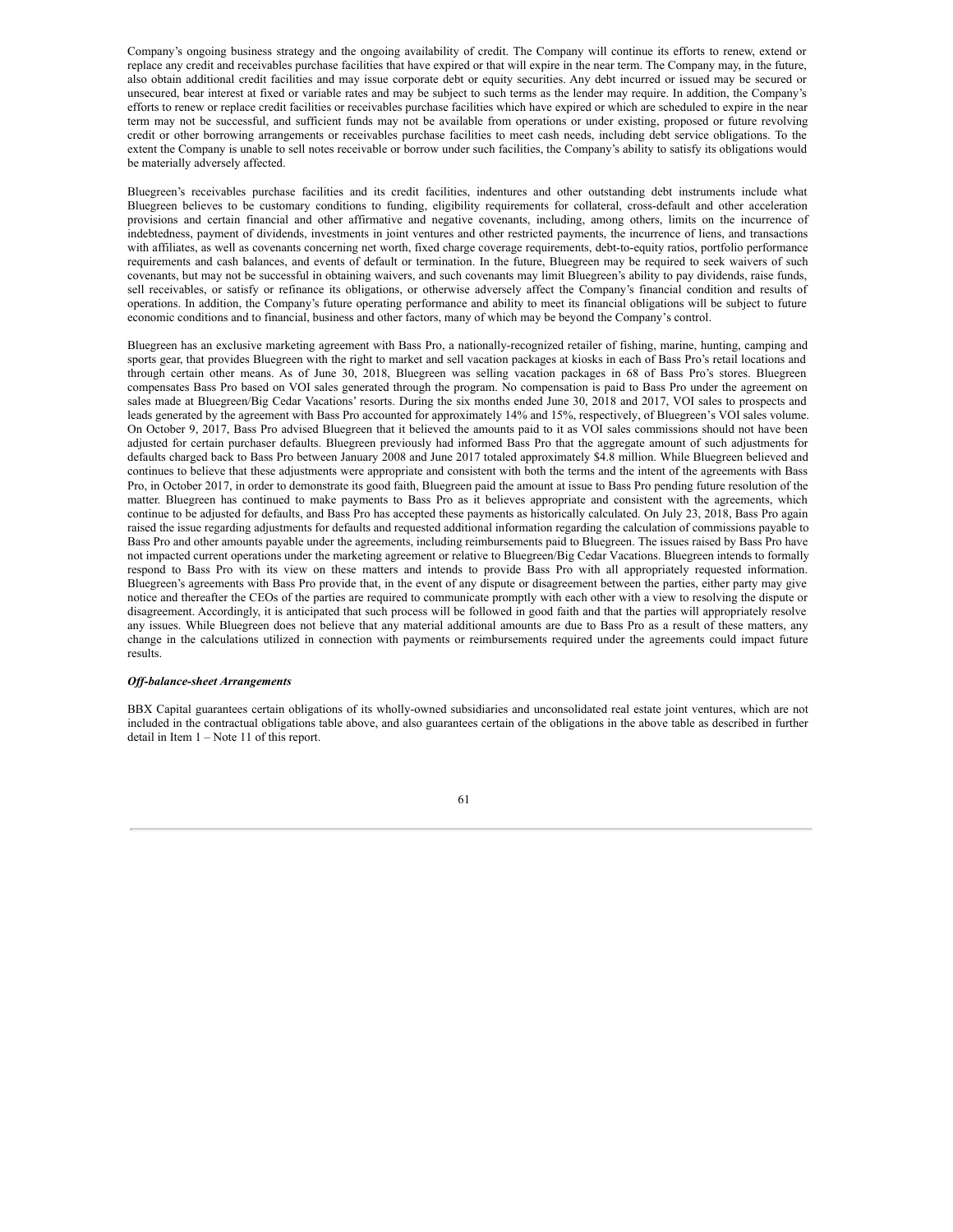## **Liquidity and Capital Resources**

#### *BBX Capital*

As of June 30, 2018 and December 31, 2017, the Company, excluding Bluegreen, had cash, cash equivalents and short-term investments of approximately \$174.7 million and \$165.2 million, respectively. Management believes that BBX Capital has sufficient liquidity from the sources described below to fund operations, including its anticipated working capital, capital expenditure, and debt service requirements, for the foreseeable future, subject to the success of the Company's ongoing business strategy and the ongoing availability of credit.

BBX Capital's principal sources of liquidity are its available cash and short-term investments, distributions received from Bluegreen, borrowings from its \$50.0 million IberiaBank revolving line of credit, distributions from unconsolidated real estate joint ventures, funds obtained from loan recoveries and, sales of real estate, and income from income producing real estate. BBX Capital expects to use its available funds for general corporate purposes, to make additional investments in real estate opportunities, middle market operating businesses, or other opportunities, or to repurchase shares of its common stock pursuant to its share repurchase program.

In June 2017, the Company acquired IT'SUGAR, a specialty candy retailer with 96 retail locations in 26 states and Washington, DC, for a purchase price of \$58.4 million, net of cash acquired. In connection with plans to further expand IT'SUGAR's retail footprint, IT'SUGAR opened two locations during the first six months of 2018 andexpects to open two to four new retail locations during the remaining six months of 2018. In connection with the anticipated two to four store openings through the end of 2018, as well as the renovation of various existing stores, IT'SUGAR expects to incur approximately \$4.0 million to \$6.0 million of capital expenditures, net of tenant allowance reimbursements. In addition, the Company expects to open up to 60 MOD Pizza restaurant locations throughout Florida over the next six years. The Company has opened four locations as of June 30, 2017 and expects to open an additional two to four new locations during the remainder of 2018. The Company expects to incur an aggregate of \$1.5 million to \$3.5 million of capital expenditures, net of tenant allowance reimbursements, to open these two to four new locations during the remainder of 2018.

BBX Capital believes that its current financial condition and credit relationships, together with anticipated cash flows, including potential dividends from Bluegreen (which, as described below, are subject to certain limitations), and, to the extent determined to be advisable, proceeds from the disposition of properties or investments, including its investments in middle market operating companies, will allow it to meet its anticipated near-term liquidity needs. BBX Capital may also seek additional liquidity from outside sources, including traditional bank financing, secured or unsecured indebtedness, or the issuance of equity and/or debt securities. However, these alternatives may not be available to BBX Capital on attractive terms, or at all. The inability to raise funds through the sources discussed above would have a material adverse effect on the Company's business, results of operations and financial condition.

BBX Capital expects that it will receive dividends from time to time from Bluegreen.During the three and six months ended June 30, 2018, BBX Capital received \$10.1 million and \$20.2 million, respectively, of dividends from Bluegreen. Bluegreen paid dividends totaling \$20.0 million during the three and six months ended June 30, 2017. Bluegreen has indicated that it intends to pay regular quarterly dividends on its common stock subject to the discretion of its board of directors. The ultimate payment of such dividends will be based upon factors that the Bluegreen board deems to be appropriate, including Bluegreen's operating results, financial condition, cash position, and operating and capital needs. Dividends from Bluegreen are also dependent on restrictions contained in Bluegreen's debt facilities.Except as otherwise noted, the debts and obligations of Bluegreen are not direct obligations of the Company and generally are non-recourse to the Company. Similarly, the assets of Bluegreen are not available to BBX Capital, absent a dividend or distribution. Furthermore, certain of Bluegreen's credit facilities contain terms which could limit the payment of cash dividends without the lender's consent or waiver and Bluegreen may only pay dividends subject to such restrictions as well as the declaration of dividends by its board of directors. As a consequence, BBX Capital may not receive dividends from Bluegreen consistent with prior periods, in the time frames or amounts anticipated, or at all.

BBX Capital may also receive funds from Bluegreen in connection with its tax sharing agreement to the extent Bluegreen utilizes BBX Capital's tax benefits in BBX Capital's consolidated tax return. During the three and six months ended June 30, 2018, BBX Capital received \$9.9 million and \$13.8 million, respectively, of tax sharing payments from Bluegreen compared to \$15.0 million and \$25.4 million, respectively, during the same periods in 2017.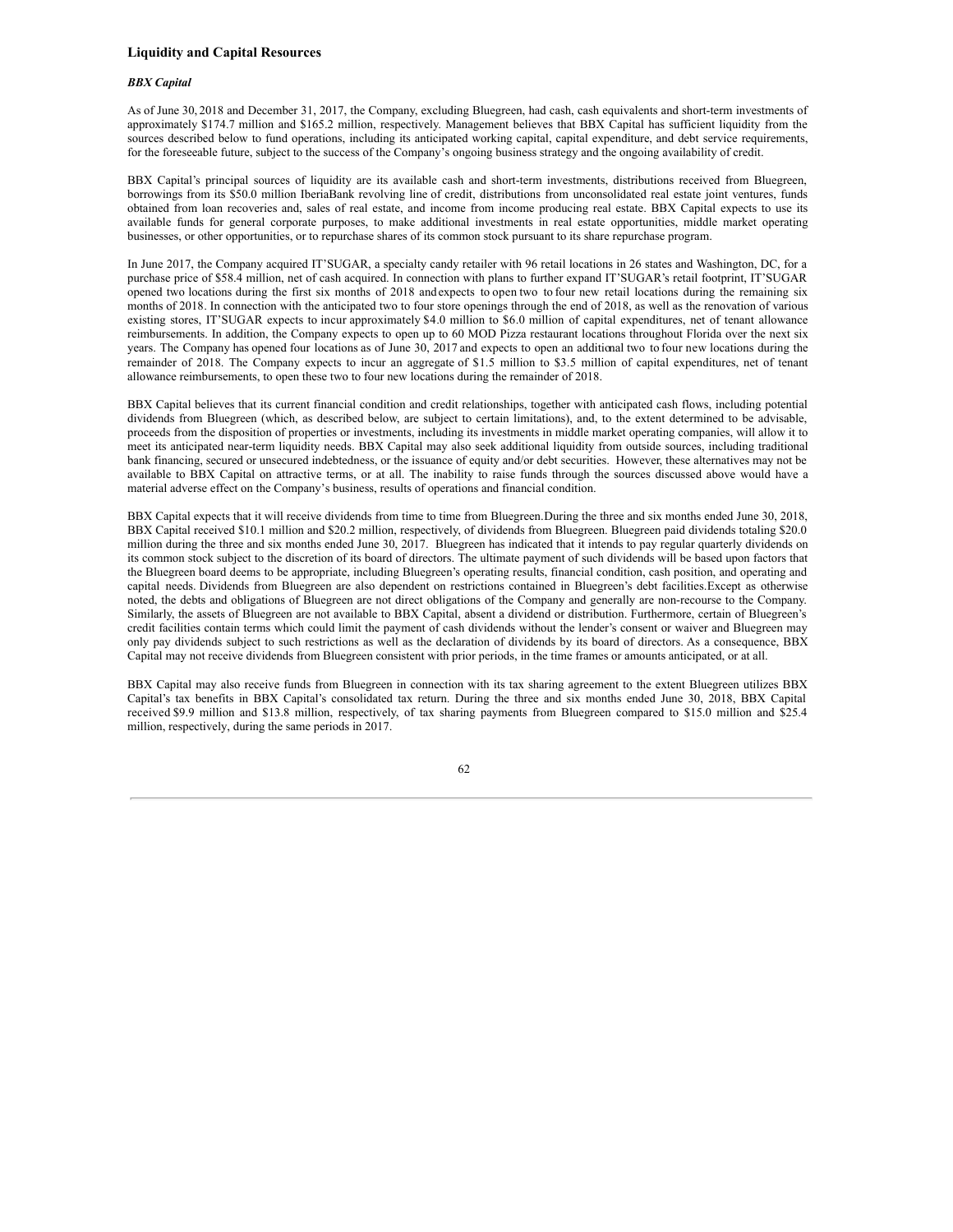During the six months ended June 30, 2018 and 2017, the Company paid cash dividends of \$0.02 and \$0.015 per share on its common stock or \$2.0 million and \$1.6 million in the aggregate, respectively. Future declaration and payment of cash dividends with respect to the Company's common stock, if any, will be determined in light of the then-current financial condition of the Company and other factors deemed relevant by the board of directors.

In April 2018, BBX Capital completed a cash tender offerpursuant to which it purchased 6,486,486 shares of its Class A Common Stock at a purchase price of \$9.25 per share for an aggregate purchase price of approximately \$60.0 million. The shares purchased in the tender offer represented approximately 7.6% of the total number of outstanding shares of BBX Capital's Class A Common Stock and 6.3% of BBX Capital's total issued and outstanding equity, (which includes the issued and outstanding shares of BBX Capital's Class B Common Stock) as of April 19, 2018.

In April 2015, BBX Capital borrowed \$80.0 million from a wholly-owned subsidiary of Bluegreen to finance in part the purchase of 4,771,221 shares of BCC's Class A Common Stock. Payments of interest are required on a quarterly basis, with the entire \$80.0 million principal balance and accrued interest being due and payable in April 2020. This debt currently accrues interest at a per annum rate of 6% with quarterly interest payments to Bluegreen of \$1.2 million, and BBX Capital may be required to repay all or a portion of the \$80.0 million borrowed from Bluegreen if Bluegreen is not in compliance with debt covenants under its debt instruments.

The Company's indebtedness, including any future debt incurred by the Company, may make us more vulnerable to downturns in the economy and may subject the Company to covenants or restrictions on its operations and activities.

On June 13, 2017, the Company's board of directors approved a share repurchase program which authorizes the repurchase of a total of up to 5,000,000 shares of the Company' Class A Common Stock and Class B Common Stock at an aggregate cost of no more than \$35.0 million. This program replaces the Company's prior repurchase program and authorizes management, at its discretion, to repurchase shares from time to time subject to market conditions and other factors. During November 2017, the Company repurchased 321,593 shares of its Class A Common Stock under this share repurchase program for approximately \$2.4 million. The April 2018 tender offer discussed above was not conducted under this share repurchase program.

As of December 31, 2017, the Company had outstanding 15,000 shares of its 5% Cumulative Preferred Stock with a stated value of \$1,000 per share. During December 2013, the Company made a \$5.0 million loan to the holders of the 5% Cumulative Preferred Stock. On March 31, 2018, the Company redeemed 5,000 shares of its 5% Cumulative Preferred Stock in exchange for the cancellation of a \$5.0 million loan that was previously issued to the holders of the 5% Cumulative Preferred Stock in December 2013. As a result, the Company currently has outstanding 10,000 shares of 5% Cumulative Preferred Stock.

#### *Credit Facilities for BBX Capital with Future Availability*

*Iberia \$50.0 million Revolving Line of Credit*. In March 2018, BBX Capital, BBX Sweet Holdings, Food for Thought Restaurant Group-Florida, LLC, BCC and Woodbridge, entered into a Loan and Security Agreement and related agreements with IberiaBank, as administrative agent and lender, and City National Bank of Florida, as lender, w hich provide for a \$50.0 million revolving line of credit. Amounts borrowed under the facility will accrue interest at a floating rate of 30-day LIBOR plus a margin of 3.0% to 3.75% or the Prime Rate plus a margin of 1.50% to 2.25%. The applicable margin is based on BBX Capital's debt to EBITDA ratio. Payments of interest only will be payable monthly. The facility matures, and all outstanding principal and interest will be payable, on March 6, 2020, with twelve month renewal options at BBX Capital's request, subject to satisfaction of certain conditions. The facility is secured by a pledge of a percentage of BBX Capital's membership interests in Woodbridge having a value of not less than \$100.0 million. Borrowings under the facility may be used for business acquisitions, real estate investments, stock repurchases, letters of credit and general corporate purposes. Under the terms and conditions of the Loan and Security Agreement, we are required to comply with certain financial covenants, including maintaining minimum unencumbered liquidity and complying with financial ratios related to fixed charge coverage and debt to EBITDA. The Loan and Security Agreement also contains customary affirmative and negative covenants, including those that, among other things, limit the ability of BBX Capital and the other borrowers to incur additional indebtedness and to make certain loans and investments. In April 2018, the Company borrowed \$30.0 million under the IberiaBank \$50 million revolving line-of-credit to repurchase its Class A Common Stock under the tender offer described above. As of June 30, 2018, \$30.0 million was outstanding under the facility bearing interest at an effective rate of 4.98%.

*Toronto-Dominion Commercial Bank.* In May 2017, Renin entered into a credit facility with TD Bank. Under the terms and conditions of the credit facility, TD Bank agreed to provide term loans for up to \$1.7 million and loans under a revolving credit facility for up to approximately \$16.3 million subject to certain terms and conditions. As of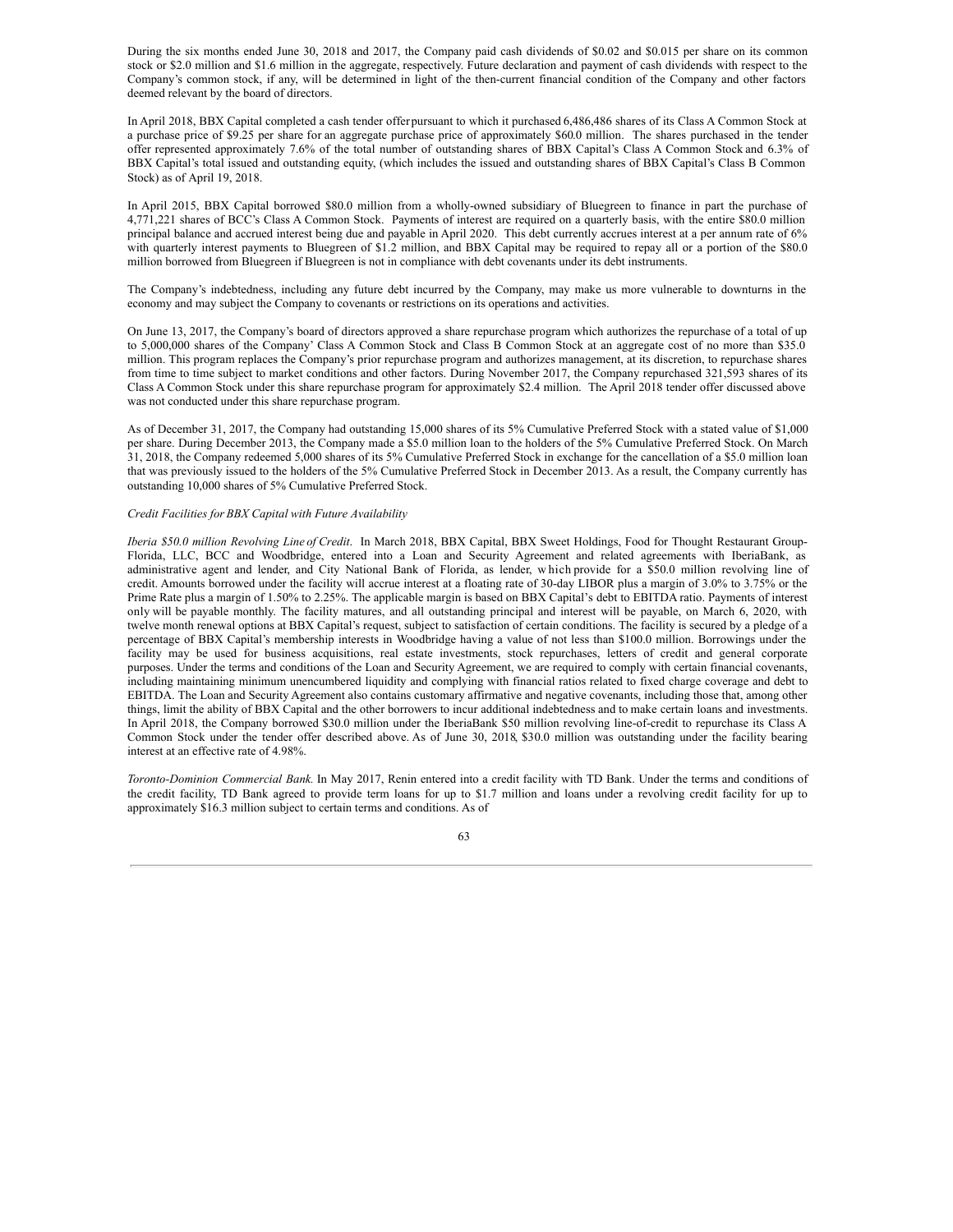June 30, 2018, outstanding amounts under the term loan andrevolving credit facility were \$1.4 million and \$11.3 million, respectively, and were bearing interest at an effective rate of 4.57% and 5.29%, respectively.

#### *Bluegreen*

Bluegreen believes that it has sufficient liquidity from the sources described below to fund operations, including its anticipated working capital, capital expenditure, and debt service requirements, for the foreseeable future, subject to the success of the ongoing business strategy and the ongoing availability of credit.

Bluegreen's primary sources of funds from internal operations are: (i) cash sales, (ii) down paymentson VOI sales which are financed; (iii) proceeds from the sale of, or borrowings collateralized by, notes receivable, (iv) cash from finance operations, including mortgage servicing fees and principal and interest payments received on the purchase money mortgage loans arising from sales of VOIs, and (v) net cash generated from sales and marketing fee-based services and other fee-based services, including resort management operations.

While the vacation ownership business has historically been capital intensive and Bluegreen may from time to time pursue transactions or activities which may require significant capital investment and adversely impact cash flows, Bluegreen has generally sought to focus on the generation of "free cash flow" (defined as cash flow from operating activities, less capital expenditures) by: (i) incentivizing sales associates and creating programs with third-party credit card companies to generate a higher percentage of sales in cash; (ii) maintaining sales volumes that focus on efficient marketing channels; (iii) limiting capital and inventory expenditures; (iv) utilizing sales and marketing, mortgage servicing, resort management services, title and construction expertise to pursue fee-based-service business relationships that generally require minimal up-front capital investment and have the potential to produce incremental cash flows; and (v) more recently, by selling VOIs obtained through secondary market or JIT arrangements. In 2018, Bluegreen has invested more of its free-cash flow in additional sales offices and sales office expansions as well as information technology expenditures which Bluegreen expects to drive and support growth in future years. In addition, during April 2018, Bluegreen acquired the Éilan Hotel & Spa in San Antonio, Texas for \$34.3 million, and borrowed \$24.3 million to help fund the acquisition.

VOI sales are generally dependent upon providing financing to buyers. The ability to sell and/or borrow against notes receivable from VOI buyers has been a critical factor in Bluegreen's continued liquidity. A financed VOI buyer is generally only required to pay a minimum of 10% of the purchase price in cash at the time of sale; however, selling, marketing and administrative expenses attributable to the sale are primarily cash expenses that generally exceed a buyer's minimum required down payment. Accordingly, having financing facilities available for the hypothecation, sale or transfer of VOI notes receivable has been a critical factor in Bluegreen's ability to meet its short and long-term cash needs. Bluegreen has attempted to maintain a number of diverse financing facilities. Historically, Bluegreen has relied on its ability to sell receivables in the term securitization market in order to generate liquidity and create capacity in its receivable facilities. In addition, maintaining adequate VOI inventory to sell and pursue growth into new markets has historically required Bluegreen to incur debt for the acquisition, construction and development of new resorts. Development expenditures during 2018 are expected to be in a range of \$20.0 million to \$30.0 million, which primarily relate to Bluegreen/Big Cedar Vacations' resorts and development at the Fountains resort in Orlando, Florida.

Bluegreen expects to seek to acquire or develop additional VOI inventory, which may increase acquisition and development expenditures as compared to prior periods and may involve or require the incurrence of additional debt.

In connection with our capital-light business activities, Bluegreen has entered into agreements with third-party developers that allow Bluegreen to buy VOI inventory, typically on a non-committed basis, prior to when Bluegreen intends to sell such VOIs. Bluegreen's capital-light business strategy also includes secondary market sales, pursuant to which Bluegreen enters into secondary market arrangements with certain HOAs and others on a non-committed basis, which allows Bluegreen to acquire VOIs generally at a significant discount, as such VOIs are typically obtained by the HOAs through foreclosure in connection with maintenance fee defaults. Acquisition of JIT and secondary market inventory in 2018 is expected to range from \$10.0 million to \$20.0 million.

In addition, capital expenditures in connection with sales and marketing facilities as well as for information technology capital expenditures are expected to be in a range of \$30.0 million to \$40.0 million in 2018.

Available funds may also be used to acquire other businesses or assets, invest in other real estate based opportunities, or to fund loans to affiliates or others.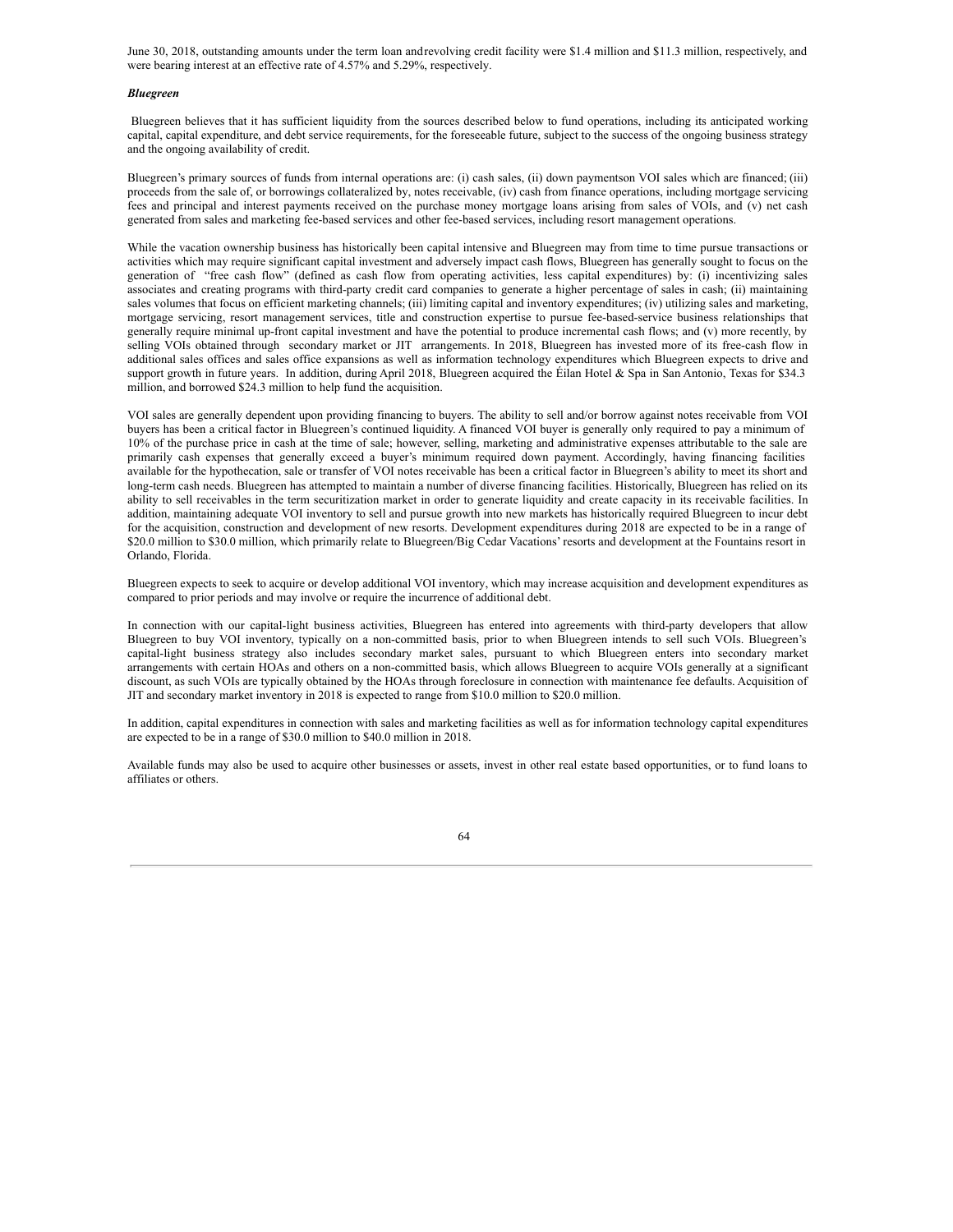Bluegreen's level of debt and debt service requirements have several important effects on Bluegreen's operations, including the following: (i) significant debt service cash requirements reduce the funds available for operations and future business opportunities and increase Bluegreen's vulnerability to adverse economic and industry conditions, as well as conditions in the credit markets, generally; (ii) Bluegreen's leverage position increases its vulnerability to economic and competitive pressures; (iii) the financial covenants and other restrictions contained in indentures, credit agreements and other agreements relating to Bluegreen's indebtedness require Bluegreen to meet certain financial tests and may restrict Bluegreen's ability to, among other things, pay dividends, borrow additional funds, dispose of assets or make investments; and (iv) Bluegreen's leverage position may limit funds available for acquisitions, working capital, capital expenditures, dividends, and other general corporate purposes. Certain of Bluegreen's competitors operate on a less leveraged basis and have greater operating and financial flexibility than Bluegreen does.

See Note 9 – Debt under Item 1 included in this report for additional information with respect to Bluegreen's receivable-backed notes payable facilities.

#### *Credit Facilities for Bluegreen Receivables with Future Availability*

Bluegreen maintains various credit facilities with financial institutions which allow Bluegreen to borrow against or sell its VOI notes receivable. As of June 30, 2018,Bluegreen had the following credit facilities with future availability, all of which are subject to revolving availability terms during the advance period and therefore provide for additional availability as the facility is paid down, subject in each case to compliance with covenants, eligible collateral and applicable terms and conditions during the advance period(dollars in thousands):

|                                         |   | <b>Borrowing</b><br>Limit as of<br><b>June 30,</b><br>2018 | Outstanding<br><b>Balance as of</b><br>June 30, 2018 | Availability as of<br>June 30, 2018 | <b>Advance Period</b><br><b>Expiration;</b><br><b>Borrowing Maturity</b><br>as of June 30, 2018 | Borrowing Rate; Rate as of<br>June 30, 2018               |
|-----------------------------------------|---|------------------------------------------------------------|------------------------------------------------------|-------------------------------------|-------------------------------------------------------------------------------------------------|-----------------------------------------------------------|
| Liberty Bank Facility                   | S | $50,000$ \$                                                | 41,529 \$                                            | 8,471                               | March<br>2020; March 2023                                                                       | Prime Rate; floor of 4.00%;<br>4.75%                      |
| NBA Receivables Facility <sup>(1)</sup> |   | 50,000                                                     | 41,623                                               | 8,377                               | September 2020;<br>March 2025                                                                   | 30 day LIBOR $+ 2.75\%$ ;<br>floor of $3.50\%$ ; $4.73\%$ |
| Pacific Western Facility                |   | 40,000                                                     | $20,930$ (2)                                         |                                     | September 2018;<br>19,070 (2) September 2021                                                    | 30 day LIBOR $+3.50\%$ to<br>$4.50\%$ ; 6.24%             |
| KeyBank/DZ Purchase Facility            |   | 80,000                                                     | 32,160                                               | 47.840                              | December 2019;<br>December 2022                                                                 | 30 day LIBOR+2.75%;<br>$4.84\%^{(3)}$                     |
| <b>Ouorum Purchase Facility</b>         | S | 50,000<br>$270,000 \text{ s}$                              | 29,743<br>$165,985$ \$                               | 20,257<br>104.015                   | June 2020;<br>December 2032                                                                     | (4)                                                       |

(1) The borrowing limit excludes the \$20.0 million borrowing limit under the NBA Line of Credit.

(2) The outstanding balance includes \$2.5 million outstanding as of June 30, 2018 under the Pacific Western Term Loan.

(3) Borrowings accrue interest at a rate equal to either LIBOR, a "Cost of Funds" rate or commercial paper rates plus 2.75%. The interest rate will increase to the applicable rate plus 4.75% upon the expiration of the advance period.

(4) Of the amounts outstanding as of June 30, 2018, \$2.4 million bears interest at a fixed rate of 5.5%, \$18.9 million bears interest at a fixed rate of 4.95%, \$2.9 million bears interest at a fixed rate of 5.00%, and \$5.5 million bears interest at a fixed rate of 4.75%. The interest rate on future borrowings will be set at the time of funding based on rates mutually agreed upon by all parties; however advances made between April 2018 and September 2018 will bear interest at a fixed rate of 4.95%.

#### *Other Credit Facilities and Outstanding Notes Payable*

*Fifth Third Syndicated Line-of-Credit and Fifth Third Syndicated Term Loan.* In December 2016, Bluegreen entered into a \$100.0 million syndicated credit facility with Fifth Third Bank, as administrative agent and lead arranger, and certain other bank participants as lenders. The facility includes a \$25.0 million term loan (the "Fifth Third Syndicated Term Loan") with quarterly amortization requirements and a \$75.0 million revolving line of credit (the "Fifth Third Syndicated Line-of-Credit"). Amounts borrowed under the facility generally bear interest at LIBOR plus 2.75% - 3.75% depending on Bluegreen's leverage ratio, are collateralized by certain of Bluegreen's VOI inventory, sales center buildings, management fees and short-term receivables, and will mature in December 2021. As of June 30,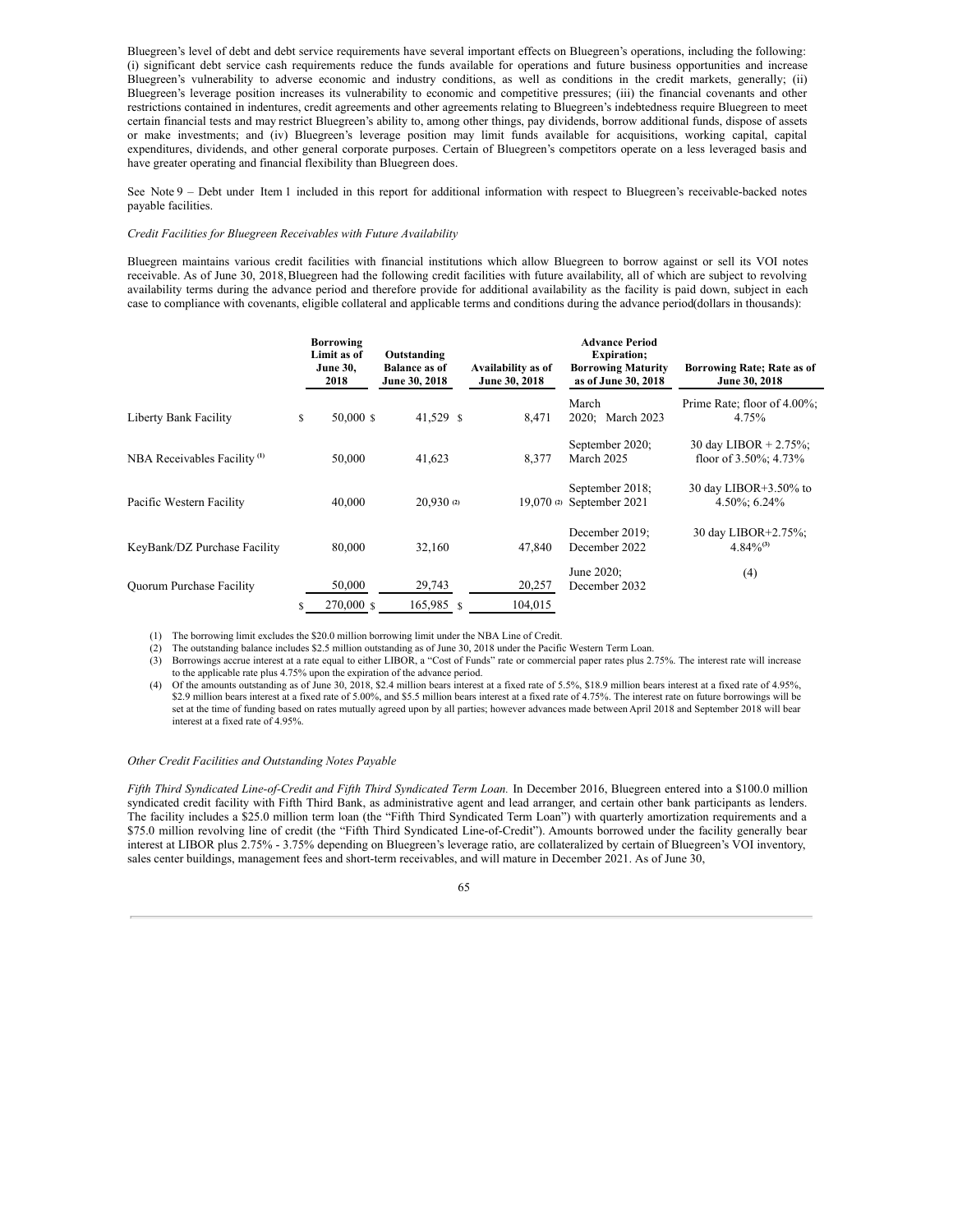2018, outstanding borrowings under the facility totaled \$78.1 million, including \$23.1 million under the Fifth Third Syndicated Term Loan with an interest rate of 4.84%, and \$55.0 million under the Fifth Third Syndicated Line of Credit with an interest rate of 4.88%.

Bluegreen also has outstanding obligations under various credit facilities and securitizations that have no remaining future availability as the advance periods have expired.

See Note 9 – Debt under Item 1 included in this report for additional information with respect to credit facilities terms and covenants.

## **Item 3. Quantitative and Qualitative Disclosures About Market Risk.**

The Company is exposed to market risks in the ordinary course of our business. These risks primarily include interest rate risk and equity price risk. The Company's exposure to market risk has not materially changed from what was previously disclosed in our 2017 Annual Report.

## **Item 4. Controls and Procedures**

## **Evaluation of Disclosure Controls and Procedures**

As of the end of the period covered by this report, our management evaluated, with the participation of our principal executive officer and principal financial officer, the effectiveness of our disclosure controls and procedures (as defined in Rule 13a-15(e) under the Exchange Act). Based upon that evaluation, our principal executive officer and principal financial officer concluded that our disclosure controls and procedures were effective as of June 30, 2018 to ensure that information required to be disclosed by us in the reports that we file or submit under the Exchange Act (i) is recorded, processed, summarized and reported within the time periods specified in the SEC's rules and forms and (ii) is accumulated and communicated to our management, including our principal executive officer and principal financial officer, as appropriate, to allow for timely decisions regarding required disclosure.

#### **Changes in Internal Control over Financial Reporting**

There were no changes in our internal control over financial reporting that occurred during the quarter ended June 30, 2018 that have materially affected, or are reasonably likely to materially affect, our internal control over financial reporting.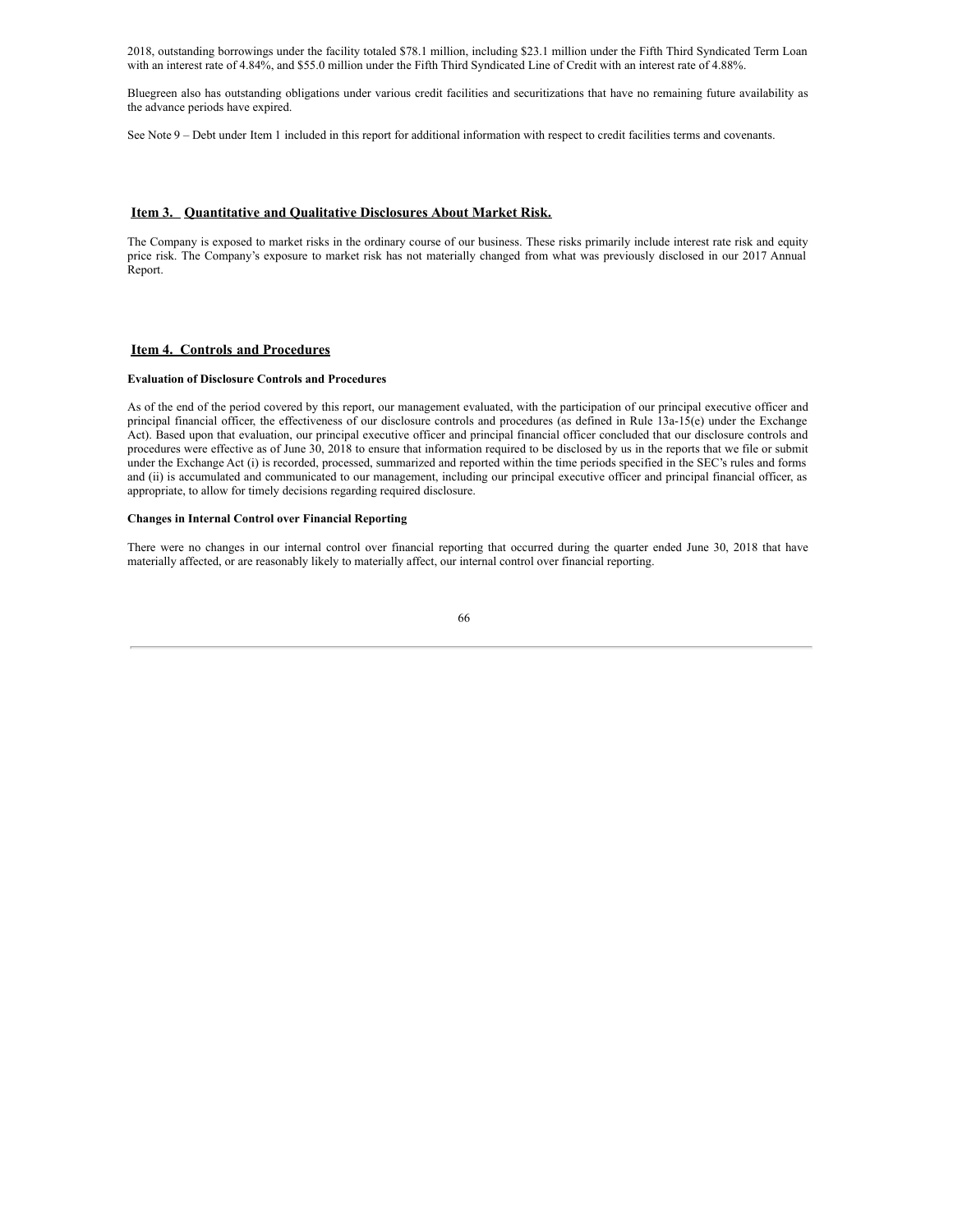# **PART II - OTHER INFORMATION**

## **Item 1. L egal Proceedings**

Except as described below, there have been no material changes in our legal proceedings from those disclosed in the "Legal Proceedings" section of our Annual Report on Form 10-K for the year ended December 31, 2017 and the company's Quarterly Report on Form 10-Q for the quarter ended March 31, 2018.

Gordon Siu, on behalf of himself and all others similarly situated v. Choice Hotels International, Inc. Bluegreen Vacations Unlimited, Inc., DBA Bluegreen Getaways; and Does 1-10, inclusive of each of them, Case No. 18-cv-00022, United States District Court, Southern District *of California*

On January 4, 2018, Gordon Siu, individually and on behalf of all others similarly situated, filed a lawsuit against BVU and others, Choice Hotels International, Inc. which asserted claims for alleged violations of California law that relates to the recording of telephone conversations with consumers. Plaintiff alleges that after staying at a Choice Hotels resort, defendants placed a telemarketing call to plaintiff to sell the Choice Hotels customer loyalty program and a vacation package at a Choice hotel via the Bluegreen Getaways vacation package program. Plaintiff alleges that he was not timely informed that the phone conversation was being recorded and is seeking certification of a class comprised of other persons recorded on calls without their consent within one year before the filing of the original complaint. After BVU moved to dismiss the complaint, plaintiff amended his complaint to dismiss one of the two causes of action in the original complaint on the basis that that particular statute only concerns land line phones. Plaintiff and Choice agreed to a confidential settlement and Choice has been dismissed from this lawsuit. Plaintiff seeks money damages and injunctive relief.Bluegreen believes the lawsuit is without merit and intends to vigorously defend the action.

Katja Anderson and George Galloway, individually and on behalf of all other persons similarly situated v. Bluegreen Vacations *Corporation, Case No. 18-cv-00127, United States District Court, Western District of Texas, Waco Division*

On May 3, 2018, Katja Anderson and George Galloway, individually and on behalf of all other persons similarly situated, filed a lawsuit against Bluegreen which asserted violations of the Telephone Consumer Practices Act. The plaintiffs claim that they received multiple telemarketing calls in the spring of 2015 despite their requests not to be called. Plaintiffs seek certification of a class of individuals in the United States who received more than one telephone call made by us or on our behalf within a 12-month period; to a telephone number that has been registered with the National Do Not Call Registry for at least 30 days. Plaintiffs seek money damages, attorneys' fees and a court order requiring Bluegreen to cease all unsolicited telephone calling activities. Bluegreen has moved to dismiss the lawsuit, and the motion is pending. Bluegreen believes the lawsuit is without merit and intend to vigorously defend the action.

Melissa S. Landon, Edward P. Landon, Shane Auxier and Mu Hpare, on behalf of themselves and all others similarly situatedy. Bluegreen Vacations Unlimited, Inc. and Bluegreen Vacations Corporation, Case No. 18-cv-994, United States District Court, Eastern District of *Wisconsin*

On June 28, 2018, Melissa S. Landon, Edward P. Landon, Shane Auxier and Mu Hpare, individually and on behalf of all others similarly situated, filed a purported class action lawsuit against Bluegreen and BVU asserting claims for alleged violations of the Wisconsin Timeshare Act, Wisconsin law prohibiting illegal referral selling, and Wisconsin law prohibiting illegal attorney's fee provisions. Plaintiffs allegations include that Bluegreen failed to disclose the identity of the seller of real property at the beginning of its initial contact with the purchaser; that Bluegreen misrepresented who the seller of the real property was; that Bluegreen misrepresented the buyer's right to cancel; that Bluegreen included an illegal attorney's fee provision in its sales document(s); that Bluegreen offered an illegal "today only" incentive to purchase; and that Bluegreen utilizes an illegal referral selling program to induce the sale of VOIs. Plaintiffs seek certification of a class consisting of all persons who, in Wisconsin, purchased from Bluegreen one or more VOIs within six years prior to the filing of this lawsuit. Plaintiffs seek statutory damages, attorneys' fees and injunctive relief. Bluegreen believes the lawsuit is without merit and intend to vigorously defend the action.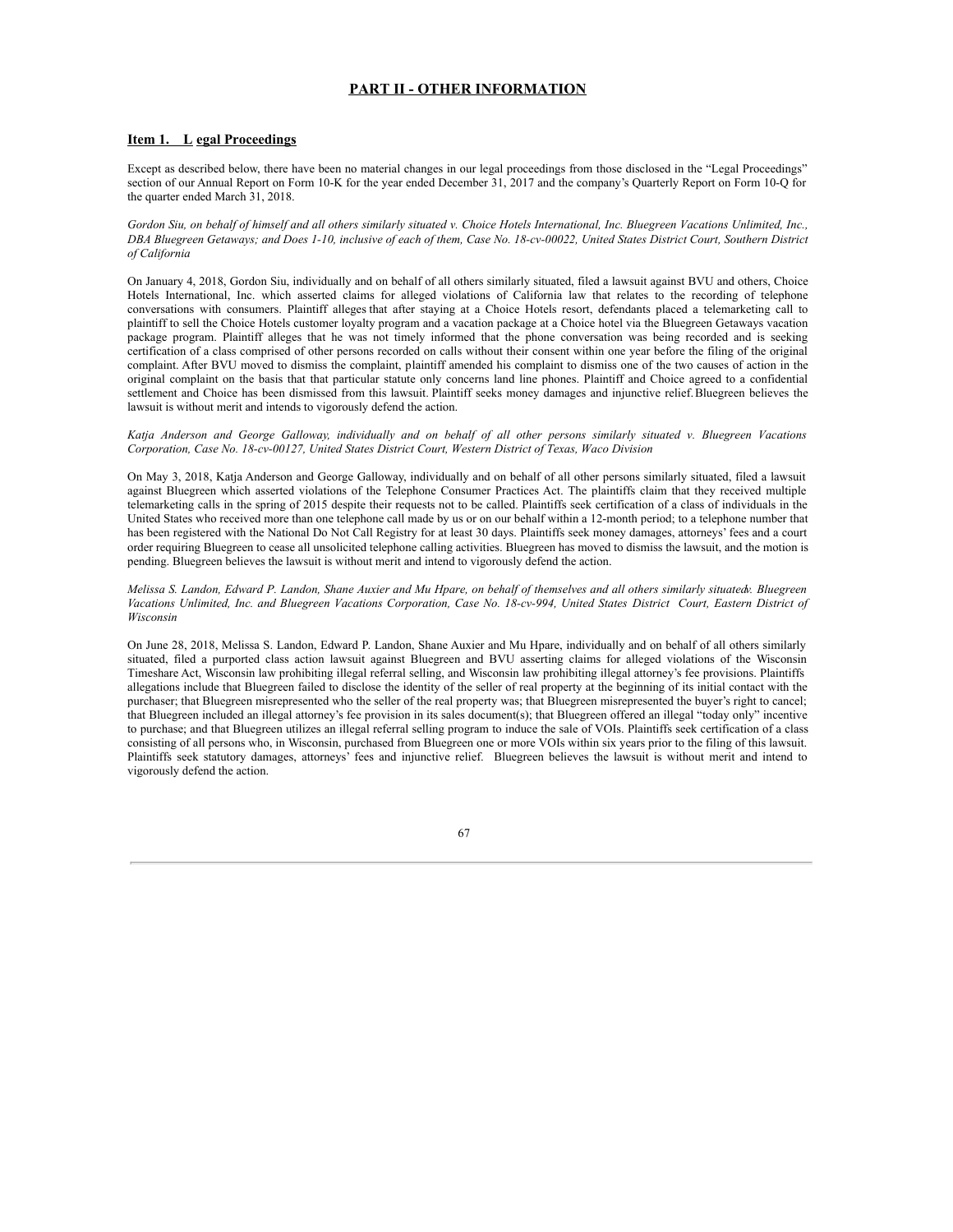## **Item 1A. Risk Factors**

There have been no material changes in the risks and uncertainties that we face from those disclosed in the "Risk Factors" sectionof our 2017 Annual Report.

# **Item 2. Issuer Purchases of Equity Securities**

| Period                                  | <b>Shares Purchased</b> | (a) Total Number of (b) Average Price Paid<br>per Share | (c) Total Number of<br><b>Shares Purchased as</b><br><b>Part of Publicly</b><br><b>Announced Plans or</b><br><b>Programs</b> | (d) Maximum Number (or<br><b>Approximate Dollar Value) of</b><br><b>Shares that May Yet Be</b><br><b>Purchased Under the Plans or</b><br>Programs (1) |
|-----------------------------------------|-------------------------|---------------------------------------------------------|------------------------------------------------------------------------------------------------------------------------------|-------------------------------------------------------------------------------------------------------------------------------------------------------|
| April 1 - April 30, 2018 <sup>(2)</sup> | 6,486,486               | \$9.25                                                  |                                                                                                                              | 4,678,407 shares<br>(or approximately $$32,567,000$ )                                                                                                 |
| May 1 - May 31, 2018                    |                         | \$ -                                                    |                                                                                                                              | 4,678,407 shares<br>(or approximately $$32,567,000$ )                                                                                                 |
| June $1 -$ June 30, 2018                |                         | \$-                                                     |                                                                                                                              | 4,678,407 shares<br>(or approximately $$32,567,000$ )                                                                                                 |
| Total                                   | 6,486,486               | \$9.25                                                  |                                                                                                                              | 4,678,407 shares<br>(or approximately $$32,567,000$ )                                                                                                 |

(1) On June 13, 2017, the Company's Board of Directors approved a share repurchase program authorizing the repurchase of up to 5.0 million shares of the Company's Class A Common Stock and Class B Common Stock at an aggrega 2018, the Company had repurchased 321,593 shares for approximately \$2.4 million under the June 2017 repurchase program.

(2) In April 2018, BBX Capital completed a cash tender offer pursuant to which it purchased 6,486,486 shares of its Class A Common Stock at a purchase price of \$9.25 per share for an aggregate purchase price of approximately \$60.0 million. The tender offer was not conducted under the June 2017 share repurchase program.

# **Item 6. Exhibits**

| Exhibit 31.1  | Principal Executive Officer Certification pursuant to Section 302 of the Sarbanes-Oxley Act of 2002                                                   |
|---------------|-------------------------------------------------------------------------------------------------------------------------------------------------------|
| Exhibit 31.2  | Principal Financial Officer Certification pursuant to Section 302 of the Sarbanes-Oxley Act of 2002                                                   |
| Exhibit 32.1* | Principal Executive Officer Certification pursuant to 18 U.S.C. Section 1350, as Adopted Pursuant to Section 906 of<br>the Sarbanes-Oxley Act of 2002 |
| Exhibit 32.2* | Principal Financial Officer Certification pursuant to 18 U.S.C. Section 1350, as Adopted Pursuant to Section 906 of<br>the Sarbanes-Oxley Act of 2002 |
| 101 INS       | <b>XBRL</b> Instance Document                                                                                                                         |
| 101.SCH       | <b>XBRL Taxonomy Extension Schema Document</b>                                                                                                        |
| 101.CAL       | XBRL Taxonomy Extension Calculation Linkbase Document                                                                                                 |
| 101.DEF       | XBRL Taxonomy Extension Definition Linkbase Document                                                                                                  |
| 101.LAB       | XBRL Taxonomy Extension Labels Linkbase Document                                                                                                      |
| 101.PRE       | <b>XBRL Taxonomy Extension Presentation Linkbase Document</b>                                                                                         |
|               |                                                                                                                                                       |

\* Exhibits furnished and not filed with this Form 10-Q.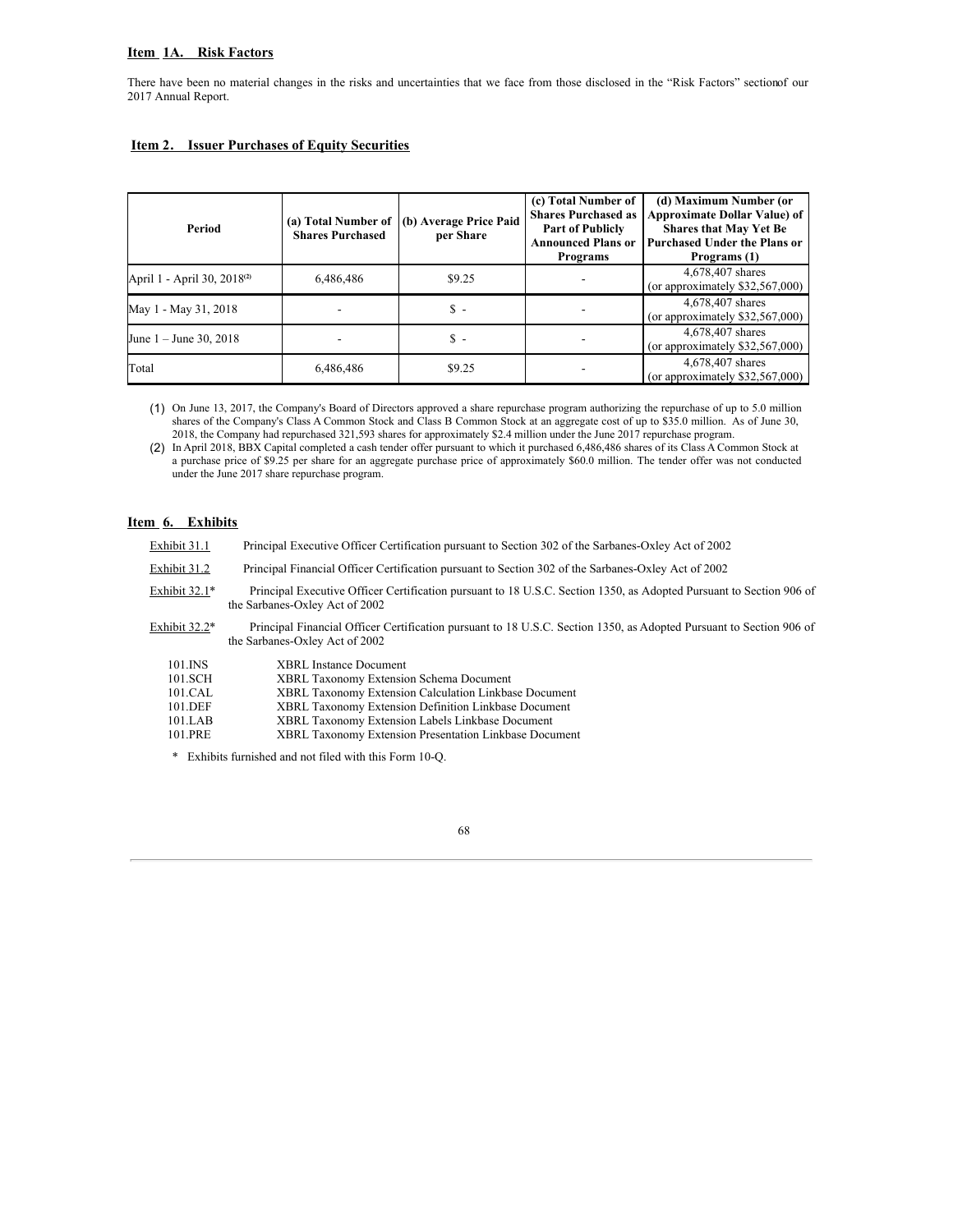# **SIGNATURES**

Pursuant to the requirements of Section 13 or 15(d) of the Securities Exchange Act of 1934, the registrant has duly caused this report to be signed on its behalf by the undersigned, thereunto duly authorized.

# **BBX CAPITAL CORPORATION**

| August 6, 2018 | By: /s/ Alan B. Levan<br>Alan B. Levan, Chairman of the Board<br>and Chief Executive Officer |
|----------------|----------------------------------------------------------------------------------------------|
| August 6, 2018 | By: /s/ Raymond S. Lopez<br>Raymond S. Lopez, Chief Financial Officer                        |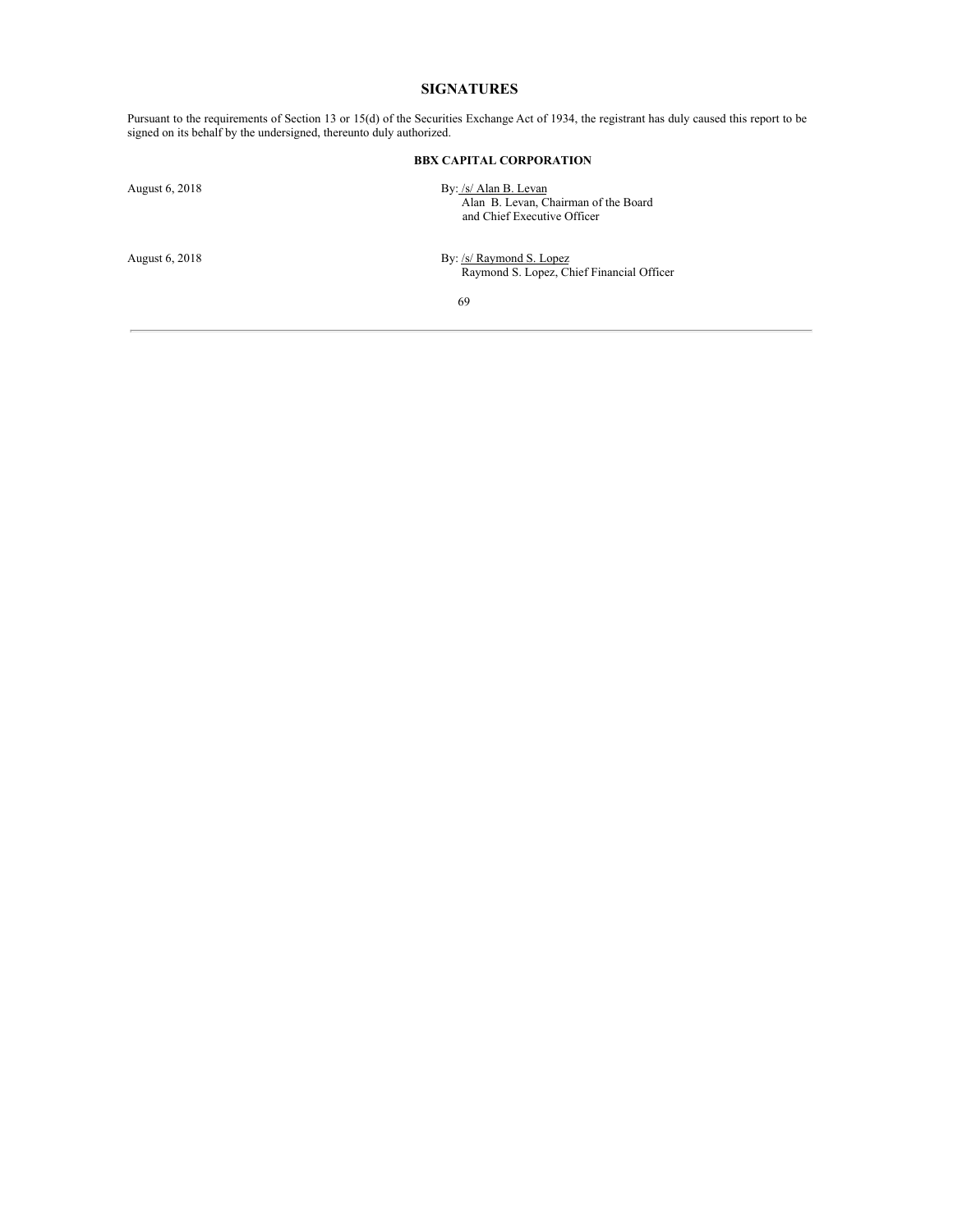<span id="page-71-0"></span>I, Alan B. Levan, certify that:

- 1) I have reviewed this quarterly report on Form 10-Q of BBX Capital Corporation;
- 2) Based on my knowledge, this report does not contain any untrue statement of a material fact or omit to state a material fact necessary to make the statements made, in light of the circumstances under which such statements were made, not misleading with respect to the period covered by this report;
- 3) Based on my knowledge, the financial statements, and other financial information included in this report, fairly present in all material respects the financial condition, results of operations and cash flows of the regi in this report;
- 4) The registrant's other certifying officer and I are responsible for establishing and maintaining disclosure controls and procedures (as defined in Exchange Act Rules 13a-15(e) and 15d-15(e)) and internal control over fi Act Rules  $13a-15(f)$  and  $15d-15(f)$ ) for the registrant and have:
	- Designed such disclosure controls and procedures, or caused such disclosure controls and procedures to be designed under our supervision, to ensure that material information relating to the registrant, including its consolidated<br>subsidiaries, is made known to us by others within those entities, particularly during the period in which t being prepared;
	- b. Designed such internal control over financial reporting, or caused such internal control over financial reporting to be designed under our supervision, to provide reasonable assurance regarding the reliability of financ
	- c. Evaluated the effectiveness of the registrant's disclosure controls and procedures and presented in this report our conclusions about the effectiveness of the disclosure controls and procedures, as of the end of the per report based on such evaluation; and
	- Disclosed in this report any change in the registrant's internal control over financial reporting that occurred during the Discovered in this recent fiscal quarter (the registrant's fourth fiscal quarter in the case of an annual report) that has<br>materially affected, or is reasonably likely to materially affect, the registrant's internal contro and
- 5) The registrant's other certifying officer and I have disclosed, based on our most recent evaluation of internal control over financial reporting, to the registrant's auditors and the audit committee of the registrant's board of directors (or persons performing the equivalent functions):
	- a. All significant deficiencies and material weaknesses in the design or operation of internal control over financial reporting which are reasonably likely to adversely affect the registrant's ability to record, process, s
	- b. Any fraud, whether or not material, that involves management or other employees who have a significant role in the registrant's internal control over financial reporting.

Date: August 6, 2018

By: /s/ Alan B. Levan Alan B. Levan, Chairman of the Board and Chief Executive Officer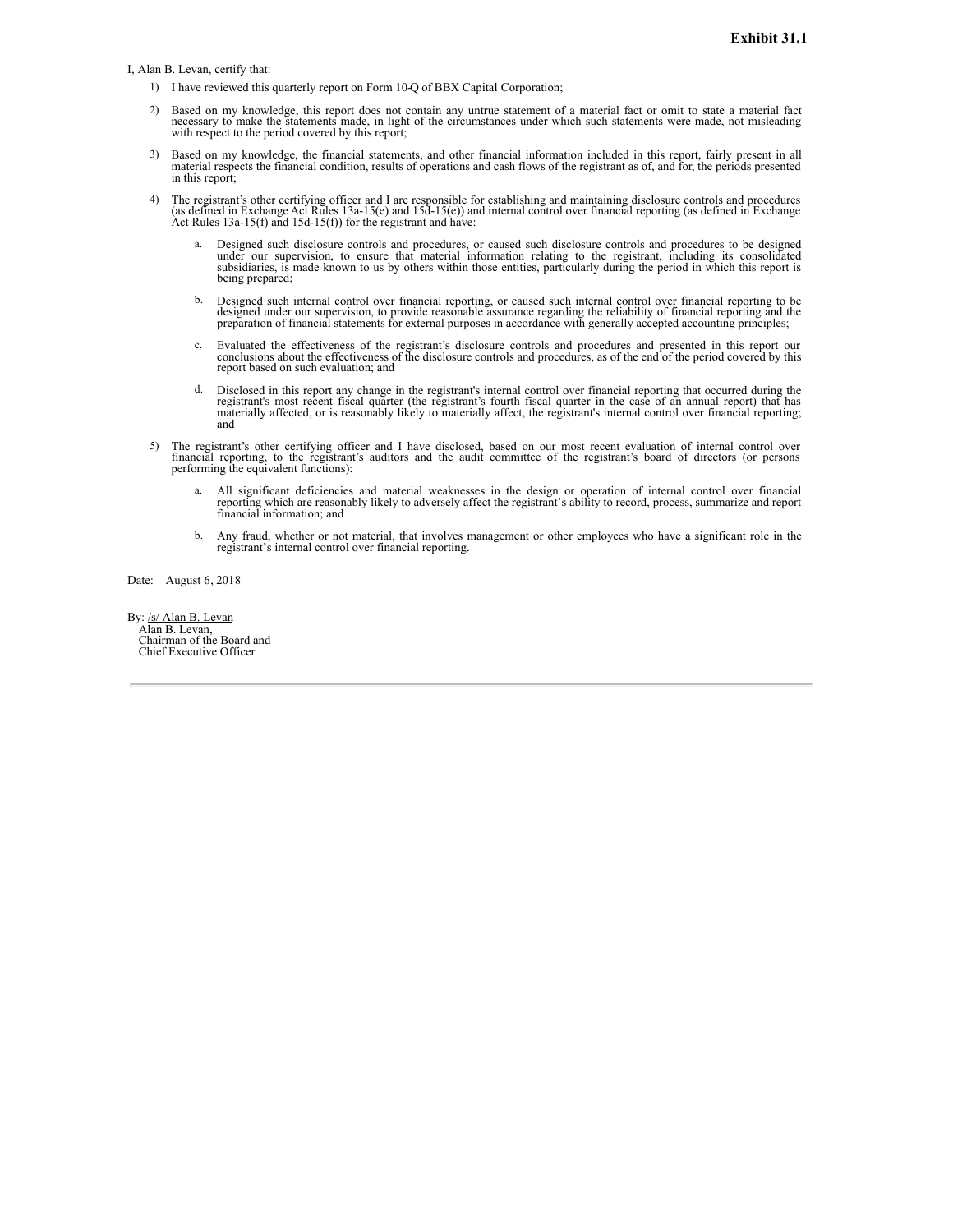I, Raymond S. Lopez, certify that:

- 1) I have reviewed this quarterly report on Form 10-Q of BBX Capital Corporation;
- 2) Based on my knowledge, this report does not contain any untrue statement of a material fact or omit to state a material fact necessary to make the statements made, in light of the circumstances under which such statements were made, not misleading with respect to the period covered by this report;
- 3) Based on my knowledge, the financial statements, and other financial information included in this report, fairly present in all material respects the financial condition, results of operations and cash flows of the regi in this report;
- 4) The registrant's other certifying officer and I are responsible for establishing and maintaining disclosure controls and procedures (as defined in Exchange Act Rules 13a-15(e) and 15d-15(e)) and internal control over fi
	- a. Designed such disclosure controls and procedures, or caused such disclosure controls and procedures to be designed under our supervision, to ensure that material information relating to the registrant, including its con subsidiaries, is made known to us by others within those entities, particularly during the period in which this report is being prepared;
	- b. Designed such internal control over financial reporting, or caused such internal control over financial reporting to be designed under our supervision, to provide reasonable assurance regarding the reliability of financ the preparation of financial statements for external purposes in accordance with generally accepted accounting principles;
	- c. Evaluated the effectiveness of the registrant's disclosure controls and procedures and presented in this report our conclusions about the effectiveness of the disclosure controls and procedures, as of the end of the per this report based on such evaluation; and
	- d. Disclosed in this report any change in the registrant's internal control over financial reporting that occurred during the registrant's most recent fiscal quarter (the registrant's fourth fiscal quarter in the case of an annual report) that has materially affected, or is reasonably likely to materially affect, the registrant's internal control reporting; and
- 5) The registrant's other certifying officer and I have disclosed, based on our most recent evaluation of internal control over financial reporting, to the registrant's auditors and the audit committee of the registrant's
	- a. All significant deficiencies and material weaknesses in the design or operation of internal control over financial reporting which are reasonably likely to adversely affect the registrant's ability to record, process, summarize and report financial information; and
	- b. Any fraud, whether or not material, that involves management or other employees who have a significant role in the registrant's internal control over financial reporting.

Date: August 6, 2018

By: /s/Raymond S. Lopez Raymond S. Lopez, Chief Financial Officer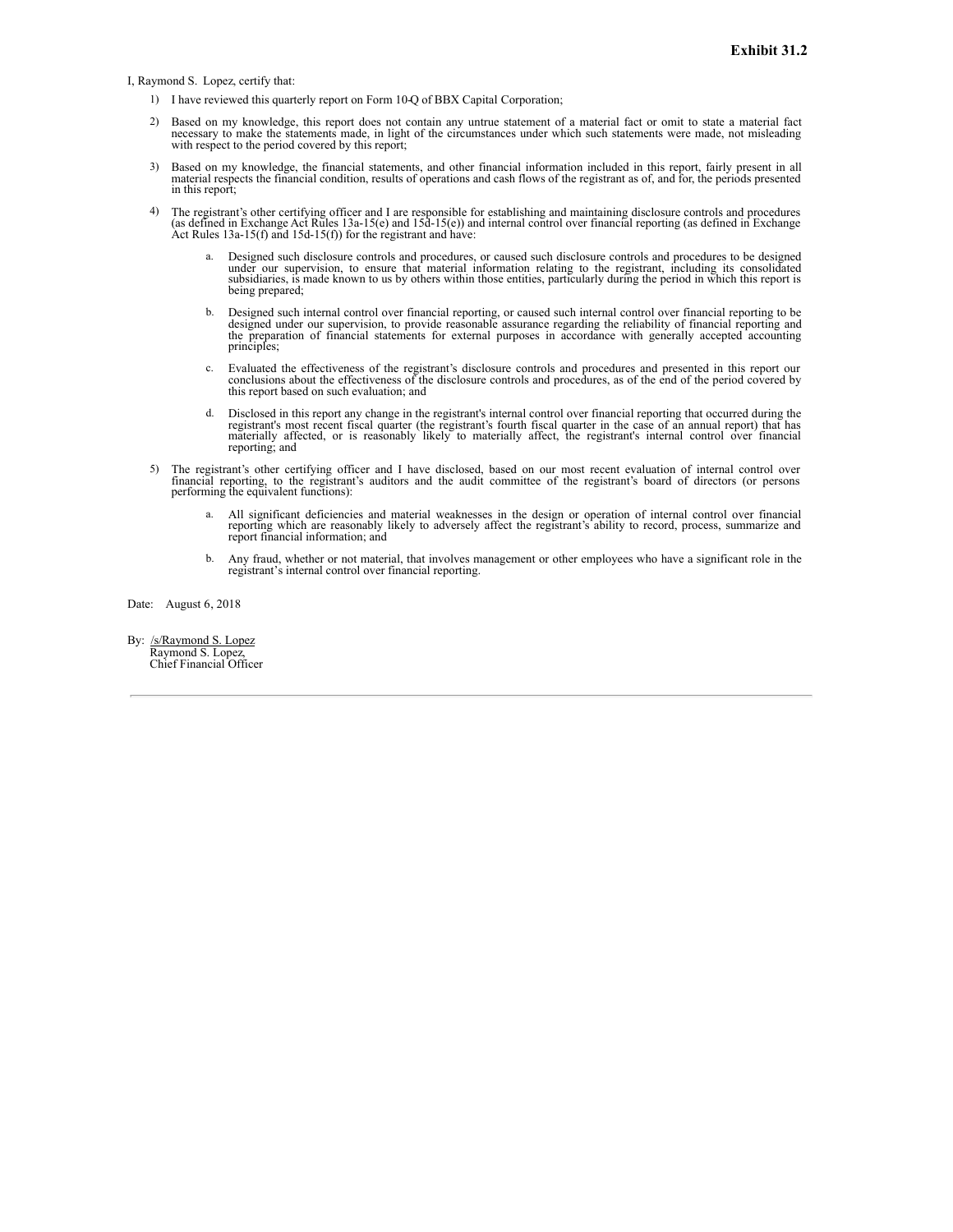## **Certification Pursuant to 18 U.S.C. Section 1350, as Adopted Pursuant to Section 906 of the Sarbanes-Oxley Act of 2002**

In connection with the Quarterly Report on Form 10-Q of BBX Capital Corporation (the "Company") for the quarter ended June 30, 2018 as<br>filed with the Securities and Exchange Commission on the date hereof (the "Report"), I, Act of 2002, that:

- (1) The Report fully complies with the requirements of Section 13(a) or 15(d) of the Securities Exchange Act of 1934; and
- (2) The information contained in the Report fairly presents, in all material respects, the financial condition and results of operations of the Company.

Date: August 6, 2018

/s/ Alan B. Levan Name: Alan B. Levan Title: Chairman of the Board and Chief Executive Officer